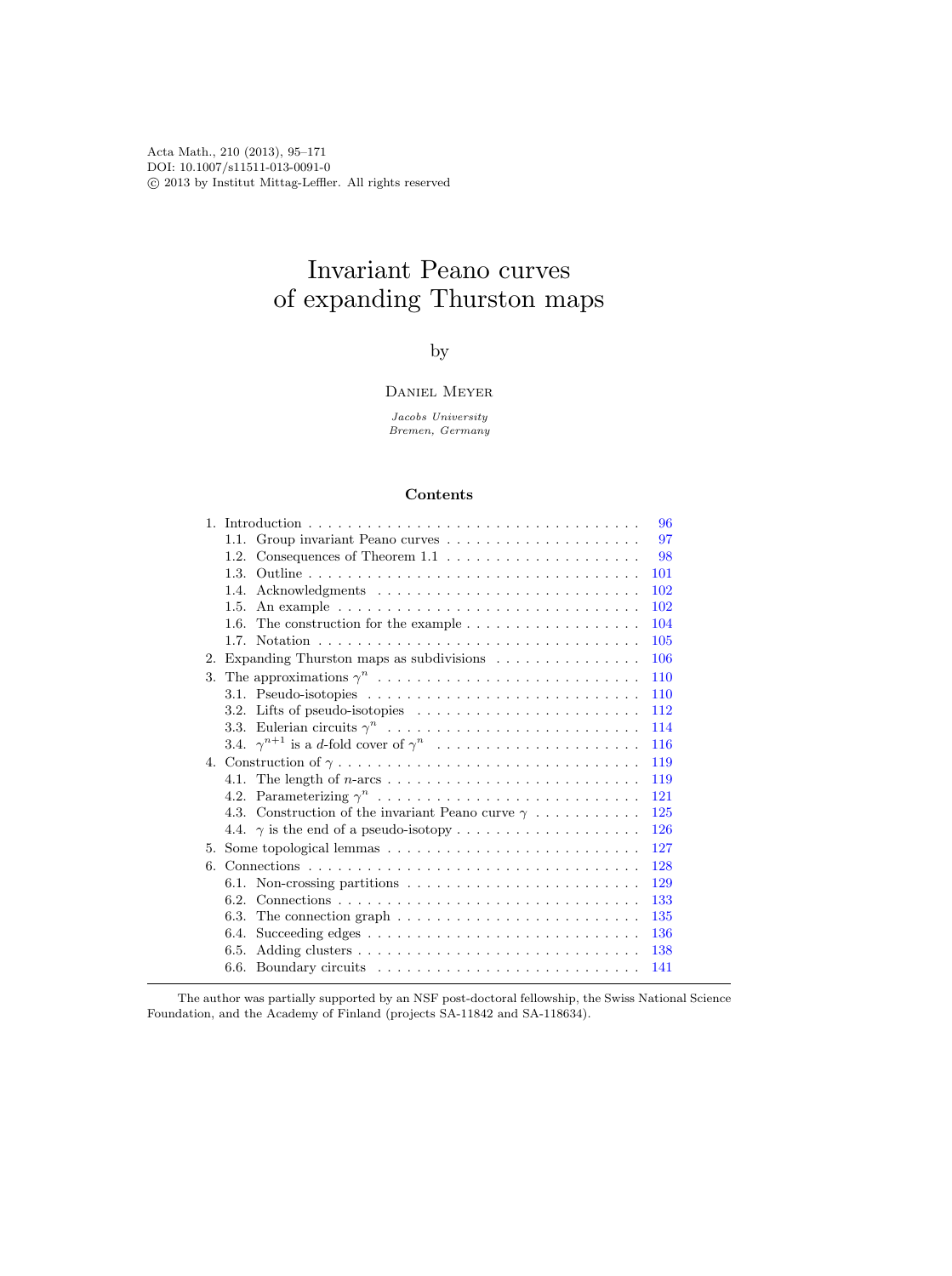96 **d.** meyer

| 7.2. Decomposing $X_b^0$<br>-149                                                                   |  |
|----------------------------------------------------------------------------------------------------|--|
| -150                                                                                               |  |
| 7.4. The main tree is in the right homotopy class $\dots \dots \dots \dots \dots$ 153              |  |
|                                                                                                    |  |
|                                                                                                    |  |
| <b>160</b>                                                                                         |  |
| <b>163</b>                                                                                         |  |
| $10.$ An example $\dots \dots \dots \dots \dots \dots \dots \dots \dots \dots \dots \dots$<br>-165 |  |
| 11. Open problems and concluding remarks $\dots \dots \dots \dots \dots$<br>-169                   |  |
|                                                                                                    |  |

## 1. Introduction

<span id="page-1-0"></span>A Thurston map is a branched covering of the sphere  $f: S^2 \rightarrow S^2$  that is post-critically finite. A celebrated theorem of Thurston gives a topological characterization of rational maps among Thurston maps (see [\[DH3\]](#page-75-0)). In this paper we consider such maps that are expanding (see  $\S2$  $\S2$  for precise definitions). In the case when f is a rational map this means that the Julia set of  $f$  is the whole sphere.

The following is the main theorem.

<span id="page-1-1"></span>THEOREM 1.1. Let  $f$  be an expanding Thurston map. Then for each sufficiently high iterate  $F = f^n$  there is a Peano curve  $\gamma: S^1 \to S^2$  (onto) such that  $F(\gamma(z)) = \gamma(z^d)$ (for all  $z \in S^1$ ). Here  $d = \deg F$ . This means that the following diagram commutes:

$$
S^1 \xrightarrow{z^d} S^1
$$
  
\n
$$
\gamma \downarrow \qquad \qquad \gamma
$$
  
\n
$$
S^2 \xrightarrow{F} S^2.
$$

Furthermore, we can approximate the Peano curve  $\gamma$  as follows. There is a homotopy  $\Gamma: S^2 \times [0,1] \rightarrow S^2$ , with  $\Gamma(z, 0) = z$ , such that

$$
\Gamma(z, 1) = \gamma(z)
$$
 for all  $z \in S^1$ .

Here we view  $S^1 \subset S^2$  as the equator.

In fact  $\Gamma$  may be chosen to be a *pseudo-isotopy*, meaning that it is an isotopy on  $[0, 1).$ 

The result may be paraphrased as follows. Via  $\gamma$  we can view the sphere  $S^2$  as a parameterized circle  $S^1$ . Wrapping this parameterized circle (which is  $S^2$ ) around itself  $d$  times yields the map  $F$ .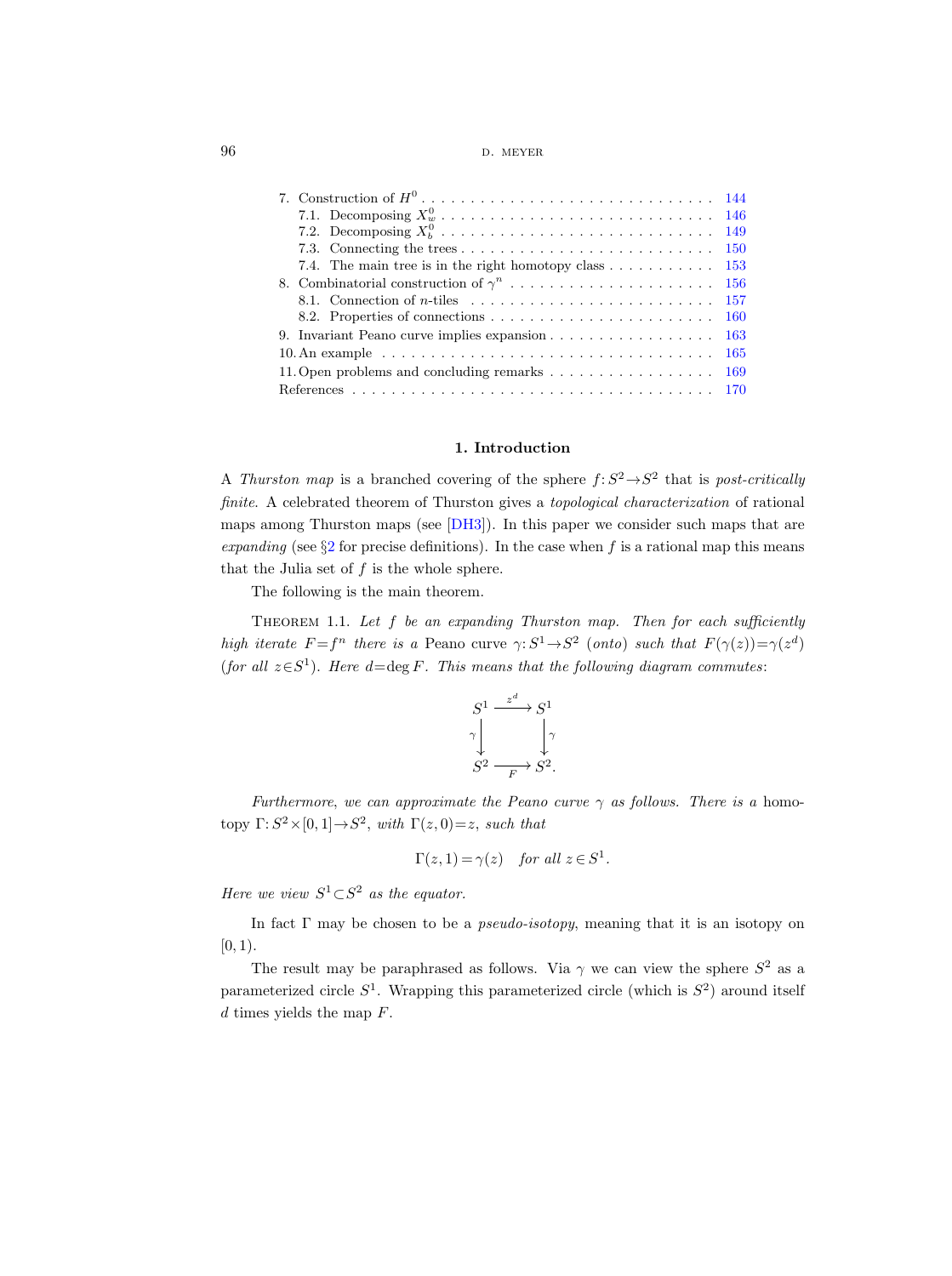The existence of such a *semi-conjugacy*  $\gamma$  as above follows for many rational maps F of degree 2 by work of Tan, Rees and Shishikura (see [\[Ta\]](#page-76-0), [\[Re2\]](#page-76-1) and [\[Sh\]](#page-76-2)); the relevant construction of mating is reviewed in §[1.2.](#page-3-0) Milnor constructs such a Peano curve  $\gamma$  (i.e., a semi-conjugacy) for one specific example  $F$  (see [\[Mi1\]](#page-76-3)) in this setting. Kameyama gives a sufficient criterion for the existence of  $\gamma$  (in [\[Ka,](#page-75-1) Theorem 3.5]).

Note that the result is purely topological, i.e., does not depend on  $F$  being (equivalent to) a rational map or not.

We also prove the following converse statement to Theorem [1.1.](#page-1-1)

<span id="page-2-1"></span>THEOREM 1.2. Let  $f: S^2 \to S^2$  be a Thurston map such that for some iterate  $F = f^n$ there exists a Peano curve  $\gamma: S^1 \to S^2$  (onto) satisfying  $F(\gamma(z)) = \gamma(z^d)$  for all  $z \in S^1$ . Then f is expanding.

According to Sullivan's dictionary there is a close correspondence between the dynamics of rational maps and of Kleinian groups [\[Su\]](#page-76-4). Cannon and Thurston construct (in [\[CT\]](#page-75-2)) an invariant Peano curve  $\gamma: S^1 \to S^2$  for the fundamental group of a (hyperbolic) 3-manifold  $M^3$  that *fibers over the circle*. Theorem [1.1](#page-1-1) may be viewed as the corresponding result in the case of rational maps. Thus it provides another entry in Sullivan's dictionary.

#### <span id="page-2-0"></span>1.1. Group invariant Peano curves

We review the Cannon–Thurston construction from [\[CT\]](#page-75-2). The purpose is to put Theorem [1.1](#page-1-1) into perspective.

Let  $\Sigma$  be a compact hyperbolic 2-manifold, and  $\varphi: \Sigma \to \Sigma$  be a *pseudo-Anosov* homeomorphism. Consider the equivalence relation on the product  $\Sigma \times [0, 1]$  given by

$$
(x,0) \sim (\varphi(x),1).
$$

Then the 3-manifold  $M^3 := \Sigma \times [0, 1] / \sim$  is called a manifold that fibers over the circle. Thurston has proved that  $M^3$  admits a *hyperbolic* metric, see [\[Ot\]](#page-76-5).

The fundamental groups  $\pi_1(\Sigma)$  and  $\pi_1(M^3)$  are *Gromov hyperbolic*, see [\[Gr\]](#page-75-3) as well as [\[GH\]](#page-75-4). Thus they have *boundaries at infinity*, which in this case are  $\partial_{\infty} \pi_1(\Sigma) = S^1$  and  $\partial_{\infty}\pi_1(M^3)=S^2.$ 

This is seen by noting that  $\pi_1(\Sigma)$  and hyperbolic 2-space  $\mathbb{H}^2$ , as well as  $\pi_1(M^3)$  and hyperbolic 3-space  $\mathbb{H}^3$ , are *quasi-isometric*. The boundary at infinity of  $\mathbb{H}^2$  is  $S^1$ , the boundary at infinity of  $\mathbb{H}^3$  is  $S^2$ , the boundary of the disk, resp. the unit ball, in the Poincaré model of hyperbolic space.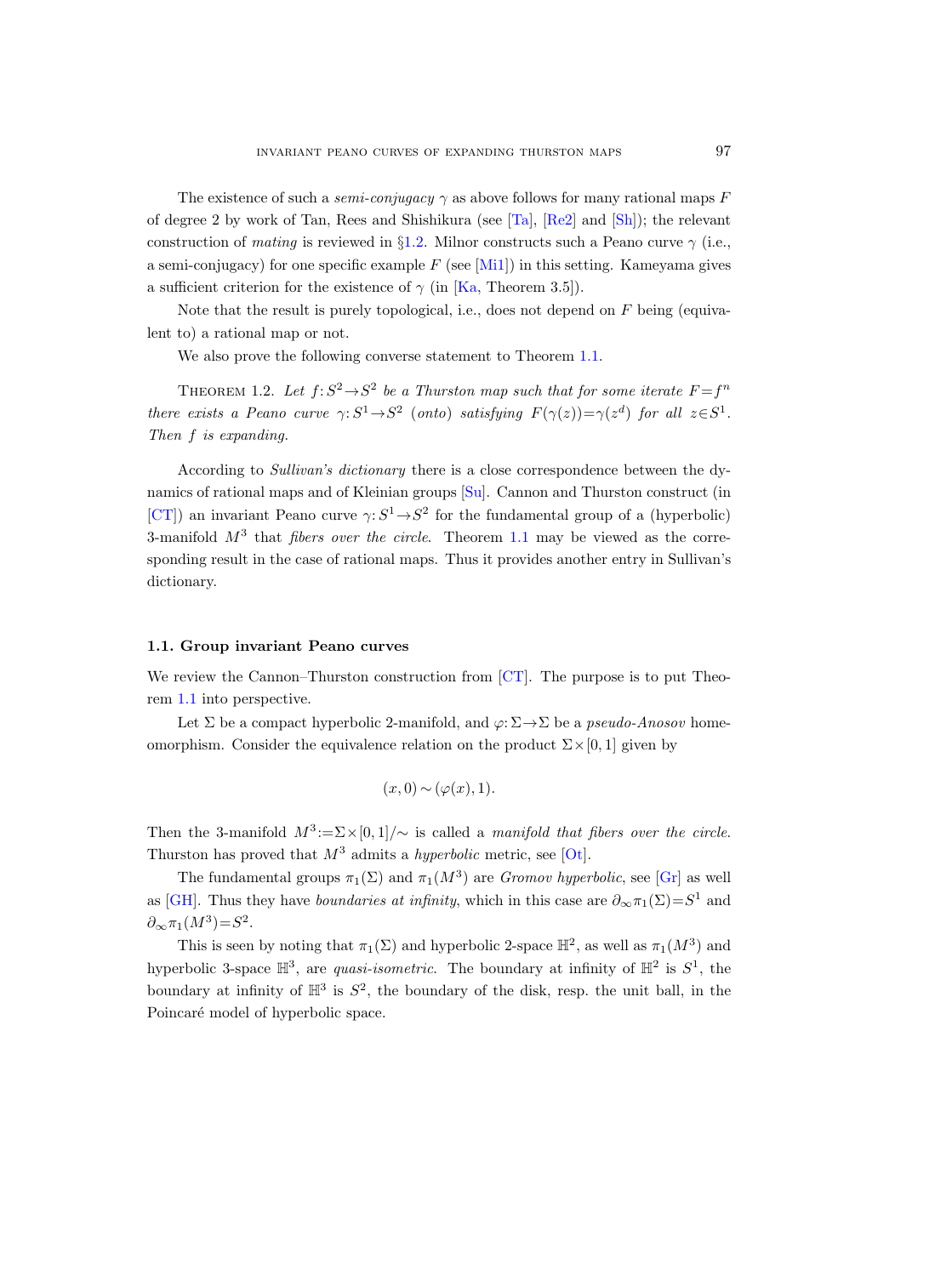98 d. m. meyers b. meyers b. meyers b. meyers b. meyers b. meyers b. meyers b. meyers b. meyers b. meyers b. meyers b. meyers b. meyers b. meyers b. meyers b. meyers b. meyers b. meyers b. meyers b. meyers b. meyers b. mey

The inclusion  $\Sigma \to \Sigma \times \{0\} \to M^3$  induces an inclusion of the fundamental groups  $i:\pi_1(\Sigma) \to \pi_1(M^3)$ , which is a group homomorphism. In fact  $i(\pi_1(\Sigma))$  is a normal subgroup of  $\pi_1(M^3)$ . The map *i* extends to the boundaries at infinity  $S^1 = \partial_{\infty} \pi_1(\Sigma)$  and  $S^2 = \partial_{\infty} \pi_1(M^3)$  to a continuous map  $\sigma: S^1 \to S^2$ .

It is well known (and not very hard to show), that a non-trivial normal subgroup  $N \triangleleft G$  of a Gromov hyperbolic group G has the same boundary at infinity as G. Thus  $\partial_{\infty} i(\pi_1(\Sigma)) = \partial_{\infty}(\pi_1(M^3)) = S^2$ . It follows that the map  $\sigma$  is onto, i.e., a Peano curve.

Each element  $g \in \pi_1(\Sigma)$  acts (by left-multiplication) on  $\pi_1(\Sigma)$ ; this action extends to  $S^1 = \partial_{\infty} \pi_1(\Sigma)$ . Similarly each element  $g \in \pi_1(M^3)$  acts on  $\pi_1(M^3)$  and this action extends to  $S^2 = \partial_{\infty} \pi_1(M^3)$ . The map  $\sigma$  is *invariant* with respect to this group action, meaning that for every  $g \in \pi_1(\Sigma)$  one has  $\iota(g)(\sigma(t)) = \sigma(g(t))$  for all  $t \in S^1$ . Thus the following diagram commutes:



The invariant Peano curve  $\gamma$  from Theorem [1.1](#page-1-1) is the object corresponding to the group invariant Peano curve  $\sigma$  according to Sullivan's dictionary.

The Cannon–Thurston construction has been extended by Minsky in [\[Min\]](#page-76-6) and McMullen in  $[Mc2]$  to (some) cases where  $\Sigma$  is not compact.

In [\[Th1\]](#page-76-8) Thurston asked whether (in a sense) all hyperbolic 3-manifolds arise as manifolds that fiber over the circle. This has now become known as the *virtual fibering* conjecture. It stipulates that every hyperbolic 3-manifold has a finite cover which fibers over the circle. This would mean that we can understand every hyperbolic 3-manifold in terms of 2-manifolds. See  $[Ga]$  for more background on this conjecture, and  $[Ag]$  for recent progress.

Theorem [1.1](#page-1-1) may be viewed as the solution of the problem corresponding to the virtual fibering conjecture according to Sullivan's dictionary.

#### <span id="page-3-0"></span>1.2. Consequences of Theorem [1.1](#page-1-1)

To not further increase the size of the present paper, we will develop the implications of the main theorem in a follow-up paper [\[Me1\]](#page-76-9). They are outlined here briefly to put the result into perspective.

Using the invariant Peano curve  $\gamma: S^1 \to S^2$  from Theorem [1.1,](#page-1-1) an equivalence relation on  $S^1$  is defined by

<span id="page-3-1"></span>
$$
s \sim t \quad \Longleftrightarrow \quad \gamma(s) = \gamma(t) \tag{1.1}
$$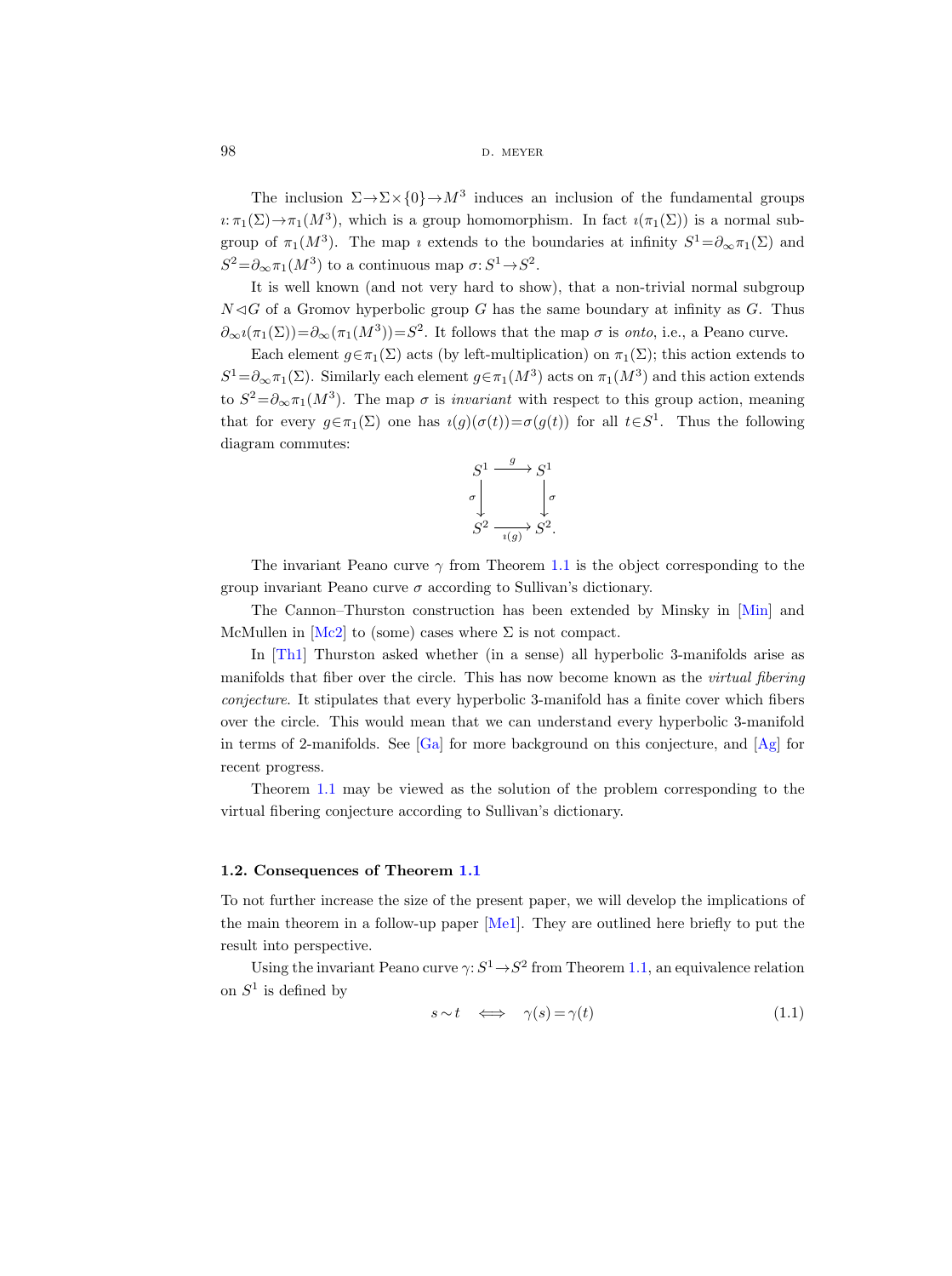for all  $s, t \in S^1$ . Elementary topology yields that  $S^1/\sim$  is homeomorphic to  $S^2$  and that  $z^d/\sim$ :  $S^1/\sim \rightarrow S^1/\sim$  is topologically conjugate to the map F.

THEOREM 1.3. The following diagram commutes:

$$
S^1/\sim \frac{z^d/\sim}{\longrightarrow} S^1/\sim
$$
  
\n
$$
h \downarrow \qquad \qquad \downarrow h
$$
  
\n
$$
S^2 \longrightarrow S^2.
$$

Here the homeomorphism  $h: S^1/\sim \to S^2$  is given by  $h([s]) = \gamma(s)$  for all  $s \in S^1$ .

The equivalence relation  $(1.1)$  may be constructed from *finite data*, more precisely from two finite families of finite sets of rational numbers.

The proper setting is as follows. For each  $n \in \mathbb{N}$ , two equivalence relations,  $\stackrel{n,w}{\sim}$  and <sup>n,b</sup>, are defined. The equivalence relation  $\sim$  defined in [\(1.1\)](#page-3-1) is the *closure* of the union of all  $\stackrel{n,w}{\sim}$  and  $\stackrel{n,b}{\sim}$ . Each  $\stackrel{n,w}{\sim}$  is the pull-back of  $\stackrel{n-1,w}{\sim}$  by  $z^d$  (similarly  $\stackrel{n,b}{\sim}$  is the pull-back of  $\sum_{i=1}^{n-1,b}$ . Thus F can be recovered (up to topological conjugacy) from the equivalence relations  $\stackrel{1,w}{\sim}$  and  $\stackrel{1,b}{\sim}$ .

This provides a way to describe expanding Thurston maps effectively.

The description above may be viewed as a two-sided version of the viewpoint introduced by Douady–Hubbard and Thurston([\[DH1\]](#page-75-7), [\[DH2\]](#page-75-8), [\[Th2\]](#page-76-10), [\[Th3\]](#page-76-11), see also [\[Re2\]](#page-76-1) and [\[Ke\]](#page-75-9)), namely the combinatorial description of Julia sets in terms of *external rays*.

Recently (analogously defined) random laminations have been used to study the scaling limits of planar maps (see [\[Le\]](#page-75-10) and [\[LP\]](#page-75-11)).

The description of  $F$  above yields in addition that  $F$  arises as a mating of two polynomials. Mating of polynomials was introduced by Douady and Hubbard [\[Do\]](#page-75-12) as a way to geometrically combine two polynomials to form a rational map. We recall the construction briefly.

Consider two monic polynomials  $p_1$  and  $p_2$  of the same degree with connected and locally connected Julia sets. Let  $K_1$  and  $K_2$  be their filled-in Julia sets. For  $j=1, 2$  let

$$
\phi_j\!:\! \widehat{\mathbb{C}} \!\setminus\! \overline{\mathbb{D}} \longrightarrow \widehat{\mathbb{C}} \!\setminus\! K_j
$$

be the Riemann maps, normalized by  $\phi_i(\infty) = \infty$  and

$$
\phi_j'(\infty) = \lim_{z \to \infty} \frac{z}{\phi_j(z)} > 0
$$

(in fact then  $\phi'_j(\infty)=1$ ). By *Carathéodory's theorem*  $\phi_j$  extends continuously to

$$
\sigma_j \colon S^1 = \partial \overline{\mathbb{D}} \longrightarrow \partial K_j.
$$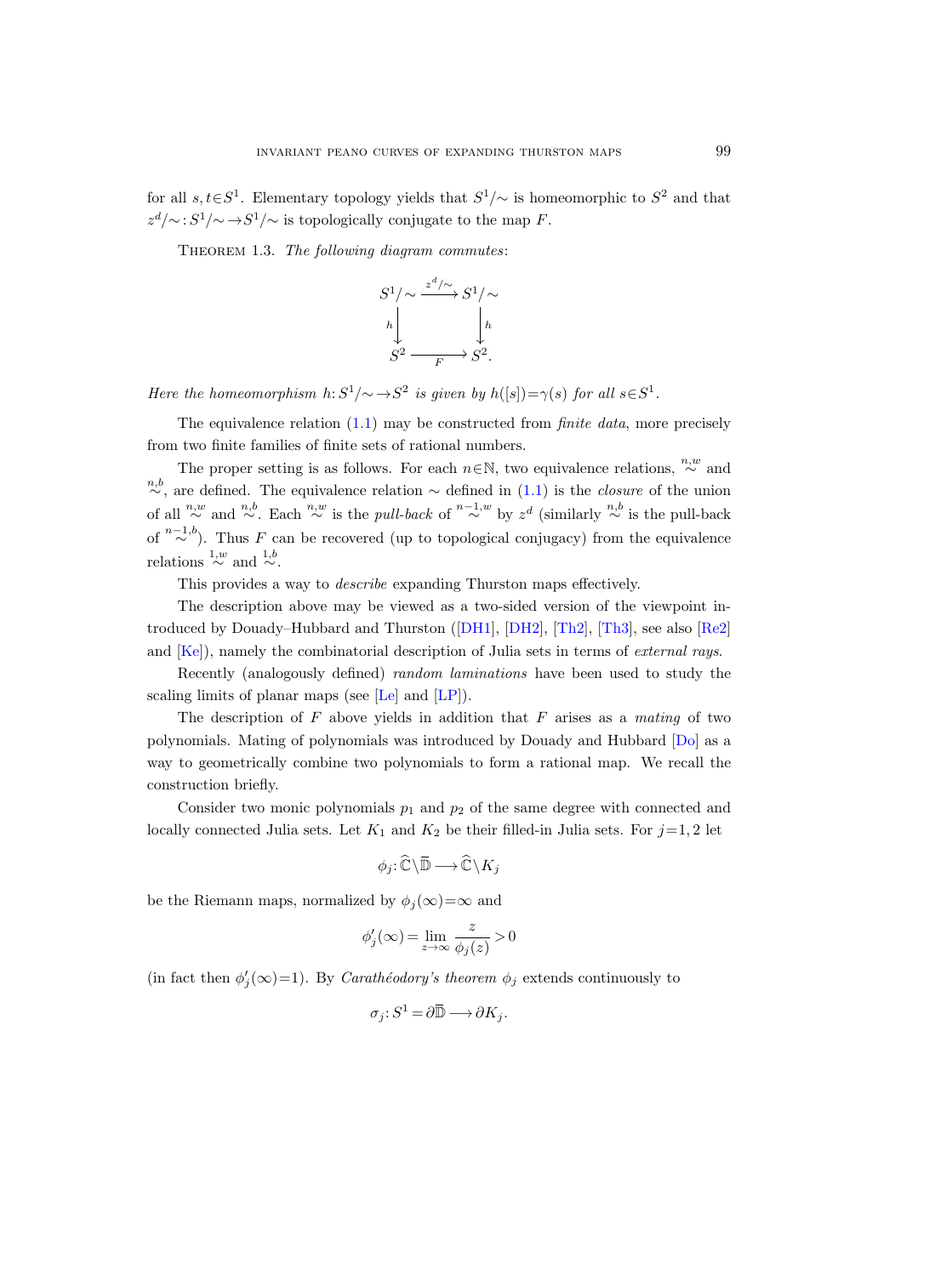The topological mating of K<sub>1</sub> and K<sub>2</sub> is obtained by identifying  $\sigma_1(z) \in \partial K_1$  with  $\sigma_2(\bar{z}) \in$  $\partial K_2$ . More precisely, we consider the disjoint union of  $K_1$  and  $K_2$  and let  $K_1 \amalg K_2$  be the quotient obtained from the equivalence relation generated by  $\sigma_1(z) \sim \sigma_2(\bar{z})$  (for all  $z \in S^1 = \partial \mathbb{D}$ . The map

$$
p_1 \amalg p_2 \colon K_1 \amalg K_2 \longrightarrow K_1 \amalg K_2,
$$

given by

$$
(p_1 \Pi p_2)|_{K_j} = p_j
$$
 for  $j = 1, 2$ ,

is well defined. If a map f is topologically conjugate to  $p_1 \Pi p_2$ , we say that f is obtained as a (topological) mating. If both  $K_1$  and  $K_2$  have empty interior, each of the maps  $\sigma_1$ and  $\sigma_2$  descends to a Peano curve  $\gamma: S^1 \to K_1 \amalg K_2$  which provides a semi-conjugacy of  $z^d: S^1 \rightarrow S^1$  to  $p_1 \amalg p_2$  (here  $d = \deg p_1 = \deg p_2$ ).

In particular it is known (see  $[Ta]$ ,  $[Sh]$  and  $[Re2]$ ) that the mating of two quadratic polynomials  $p_1 = z^2 + c_1$  and  $p_2 = z^2 + c_2$ , where  $c_1$  and  $c_2$  are *Misiurewicz points* (i.e., the critical point 0 is strictly pre-periodic for  $p_i$ ) not contained in conjugate limbs of the Mandelbrot set, results in a map that is topologically conjugate to a rational map  $F$ . The filled-in Julia sets of  $p_1$  and  $p_2$  have empty interior. The Julia set of F is the whole sphere, and hence F is expanding. Thus a Peano curve  $\gamma$  as in Theorem [1.1](#page-1-1) exists for such a map F.

Recall that a *periodic critical point* (of a Thurston map  $f$ ) is a critical point c such that  $f^k(c)=c$  for some  $k\geqslant 1$ .

<span id="page-5-0"></span>THEOREM1.4. ([\[Me1\]](#page-76-9)) Let  $f: S^2 \to S^2$  be an expanding Thurston map without periodic critical points. Then every sufficiently high iterate  $F = f^n$  is obtained as a topological mating of two polynomials.

If at least one of the filled-in Julia sets  $K_1$  and  $K_2$  has non-empty interior, we can take a further quotient of  $K_1 \amalg K_2$  by identifying the points of the closure of each bounded Fatou component. Technically we take the closure of the equivalence relation (on the disjoint union of  $K_1$  and  $K_2$ ) obtained from  $\sigma_1(z) \sim \sigma_2(\bar{z})$  (for all  $z \in S^1 = \partial \mathbb{D}$ ) as well as  $x \sim y$  if x and y are in the closure of the same bounded Fatou component of  $p_1$  or  $p_2$ .

The maps  $p_1$  and  $p_2$  descend to the quotient map  $p_1 \hat{\Pi} p_2$ .

<span id="page-5-1"></span>THEOREM1.5. ([\[Me1\]](#page-76-9)) Let  $f: S^2 \to S^2$  be an expanding Thurston map with (at least one) periodic critical point. Then every sufficiently high iterate  $F = f^n$  is topologically conjugate to a map  $p_1 \widehat{\Pi} p_2$  as above.

The next theorem investigates the *measure-theoretic* mapping properties of  $\gamma$ .

THEOREM1.6. ([\[Me1\]](#page-76-9)) The Peano curve  $\gamma$  maps Lebesgue measure of  $S^1$  to the measure of maximal entropy (with respect to  $F$ ) on  $S^2$ .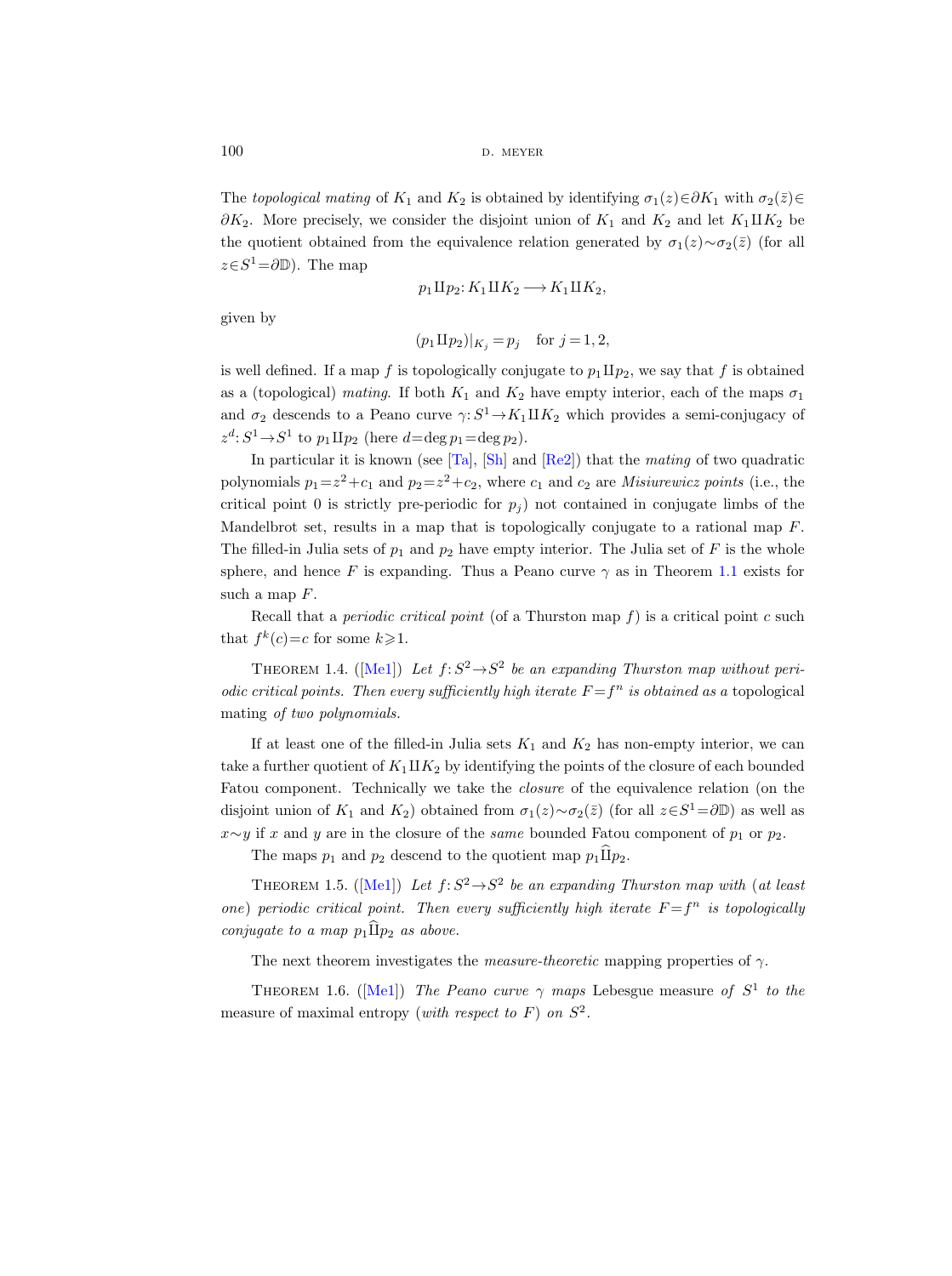The polynomials into which F unmates, i.e., the polynomials  $p_1$  and  $p_2$  from Theorems [1.4](#page-5-0) and [1.5,](#page-5-1) can be found by a simple explicit combinatorial algorithm. This is explained in [\[Me2\]](#page-76-12).

As another application of Theorem [1.1](#page-1-1) one obtains fractal tilings. Namely divide the circle  $S^1 = \mathbb{R}/\mathbb{Z}$  into d intervals  $[j/d,(j+1)/d], j=0, ..., d-1$ . It follows from Theorem [1.1](#page-1-1) that F maps each set  $\gamma(\frac{j}{d},\frac{j+1}{d})$  to the whole sphere. The tiling lifts to the *orbifold* covering, which is either the Euclidean or the hyperbolic plane.

#### <span id="page-6-0"></span>1.3. Outline

The construction of the invariant Peano curve, i.e., the proof of Theorem [1.1,](#page-1-1) forms the core of this work.

In §[1.5](#page-7-1) an example is introduced that serves to illustrate the construction throughout the paper. §[2](#page-11-0) gives precise definitions of expanding Thurston maps, as well as gathers facts from [\[BM\]](#page-75-13) relevant here.

We will fix a Jordan curve C containing the set of all post-critical points  $(=\text{post}(F))$ . We construct approximations  $\gamma^n: S^1 \to S^2$ , that will go through  $F^{-n}(\mathcal{C})$ . The limit

$$
\gamma = \lim_{n \to \infty} \gamma^n
$$

will be the desired Peano curve.

The construction of  $\gamma$  consists of two parts. In the first part (which is logically the second) we assume that we can deform C to  $\gamma^1 = F^{-1}(\mathcal{C})$  by a pseudo-isotopy relative to post(F). The approximations  $\gamma^n$  can then be constructed inductively by repeated lifts. This is done in §[3.](#page-15-0) The correct parametrization of  $\gamma^n$  is done in §[4.](#page-24-0)

The second part is the construction of the pseudo-isotopy  $H^0$  relative to  $post(F)$ , which deforms the Jordan curve C to the first approximation  $\gamma^1$ .

We color one component of  $S^2 \setminus \mathcal{C}$  white, and the other black. Preimages of these Jordan domains by F then form the *white* and *black* 1-tiles. At each vertex (of 1-tiles) we will declare which white and black 1-tiles are *connected*. These connections will be described by complementary non-crossing partitions.

Connections at all vertices will be defined in such a way that the white tile graph forms a spanning tree. The "outline" of this spanning tree forms the first approximation  $\gamma^1$ . The main work consists of making sure that  $\gamma^1$  lies in the right homotopy class (that C can be deformed to  $\gamma^1$  by a pseudo-isotopy relative to  $post(F)$ ).

§[5](#page-32-0) assembles some standard topological lemmas needed in the following. In §[6](#page-33-0) the necessary background about connections and complementary non-crossing partitions is developed.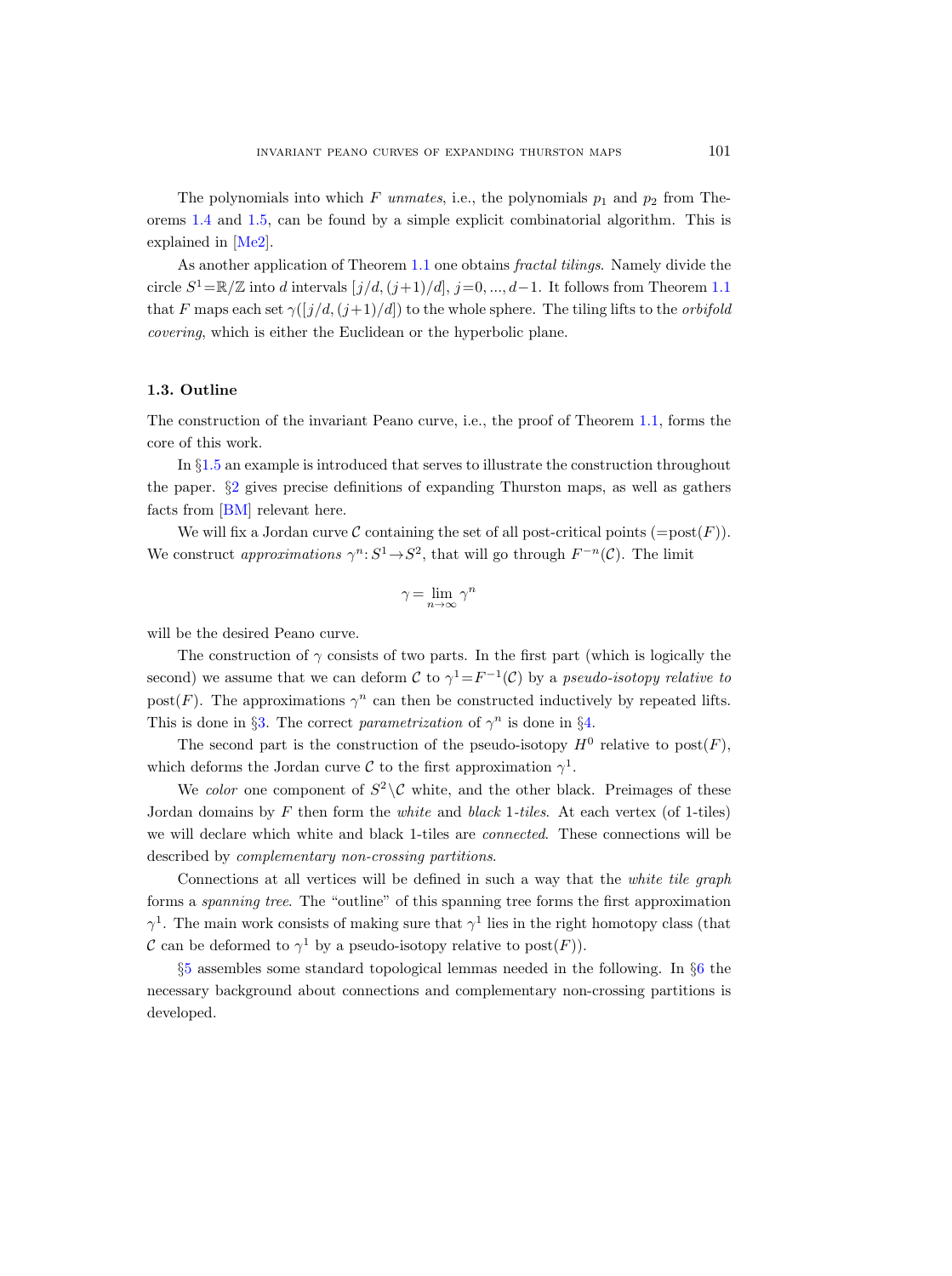The desired pseudo-isotopy  $H^0$  (equivalently the spanning tree of white 1-tiles) is constructed in §[7.](#page-49-0) It is here that we (possibly) need to take an iterate  $F = f<sup>n</sup>$  (in order to be in the right homotopy class).

In §[8](#page-61-0) an alternative *combinatorial* way to construct the approximations  $\gamma^n$  is presented. An *n*-tile is the preimage of a component of  $S^2 \setminus \mathcal{C}$  by  $F^n$ . At each *n*-vertex of such an *n*-tile we define which *n*-tiles are connected. Following the "outline" of one connected component as before yields the approximation  $\gamma^n$ . These connections of n-tiles are constructed inductively in a purely combinatorial fashion.

Theorem [1.2](#page-2-1) (existence of a Peano curve which semi-conjugates  $z<sup>d</sup>$  to F implies expansion) is proved in §[9.](#page-68-0)

The question arises whether it is necessary to take an iterate  $F = f^n$  in Theorem [1.1.](#page-1-1) While we do not have a definite answer, we give an example in  $\S10$  $\S10$  which shows (in the opinion of the author) that the answer is likely yes. More precisely, for the considered example h, there exists no pseudo-isotopy  $H^0$  as required (there is one for the second iterate  $h^2$ ).

We finish with some open problems in §[11.](#page-74-0)

#### <span id="page-7-0"></span>1.4. Acknowledgments

The author wishes to thank Juan Rivera-Letelier for many fruitful discussions; Stanislav Smirnov, Mario Bonk and Kari Astala for their hospitality. Kevin Pilgrim and Tan Lei pointed out that Theorem [1.1](#page-1-1) should have a converse, i.e., that Theorem [1.2](#page-2-1) should hold.

#### <span id="page-7-1"></span>1.5. An example

We illustrate the proof using the following map g. It is a Lattees map (see [\[La\]](#page-75-14) and  $[Mi3]$ ).

Map the square  $\left[0, \frac{1}{2}\right]^2 \subset \mathbb{C}$  to the upper half-plane by a Riemann map, normalized by mapping the vertices  $0, \frac{1}{2}, \frac{1}{2} + \frac{1}{2}i$  and  $\frac{1}{2}i$  to  $0, 1, \infty$  and  $-1$ , respectively (here *i* denotes the imaginary unit). By Schwarz reflection this map can be extended to a meromorphic function  $\wp: \mathbb{C} \to \widehat{\mathbb{C}}$ . This is the Weierstraß  $\wp\text{-}function$  (up to a Möbius transformation), it is (doubly) periodic with respect to the lattice  $L:=\mathbb{Z}^2$ . Thus we may view  $\wp$  as a (double) branched covering map of the sphere by the torus  $\mathbb{T}^2:=\mathbb{C}/L$ .

Color preimages of the upper half-plane by  $\wp$  white, and preimages of the lower half-plane by  $\wp$  black. The plane is then colored in a *checkerboard* fashion. Consider the map

$$
\psi\!:\!\mathbb{C}\longrightarrow\!\mathbb{C},\\ z\longmapsto\!2z.
$$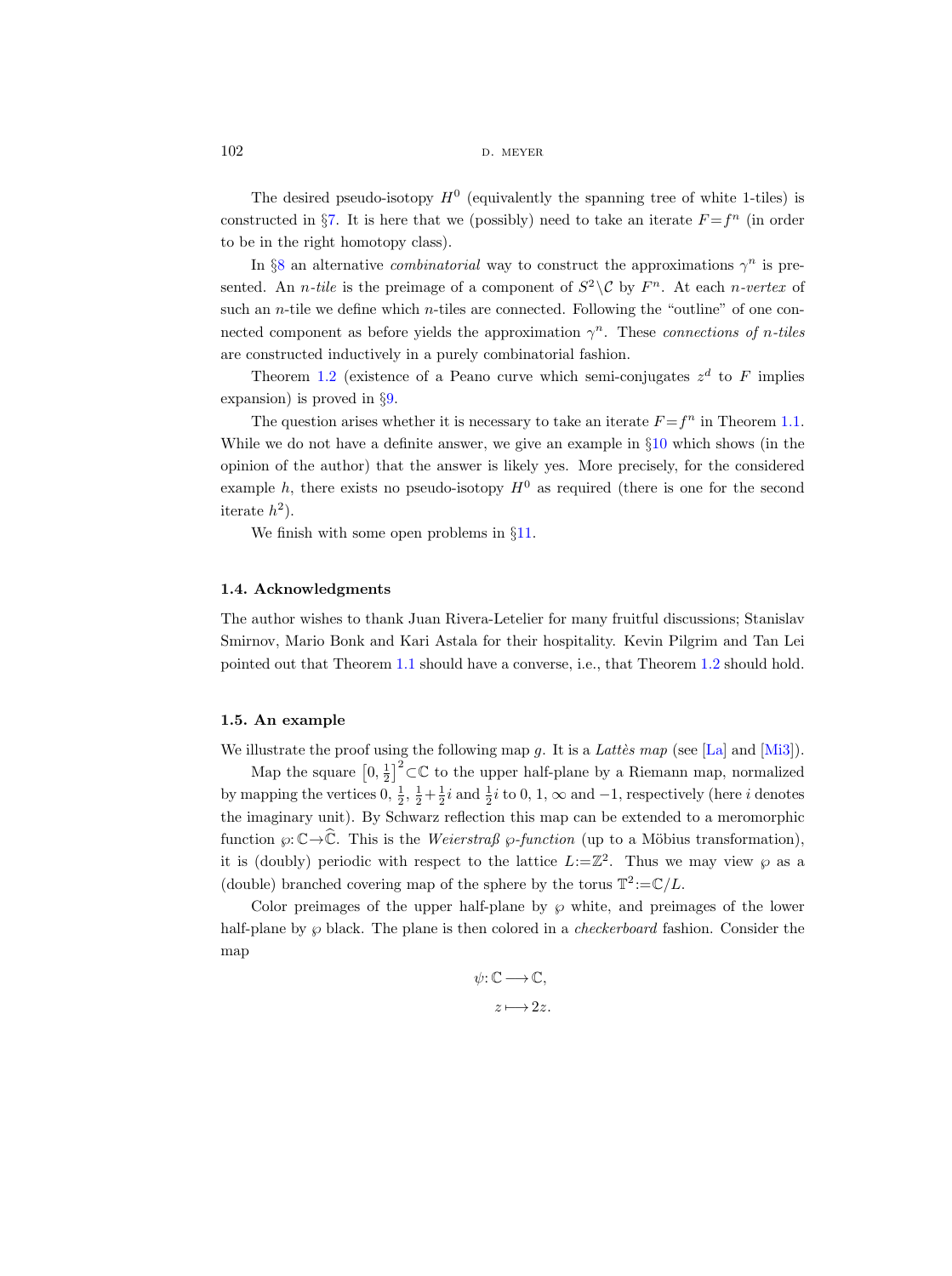

<span id="page-8-0"></span>Figure 1. The Lattès map  $g$ .

We may view  $\psi$  as a self-map of the torus  $\mathbb{T}^2$ . One checks that there is a (unique and well defined) map  $g: \widehat{\mathbb{C}} \to \widehat{\mathbb{C}}$  such that the diagram

$$
\begin{array}{ccc}\n\mathbb{C} & \xrightarrow{\psi} & \mathbb{C} \\
\wp & \downarrow & \wp \\
\hline\n\mathbb{C} & \longrightarrow & \mathbb{C}\n\end{array}
$$

commutes. The map  $g$  is *rational*, in fact

$$
g = 4 \frac{z(1-z^2)}{(z^2+1)^2}.
$$

The Julia set of  $g$  is the whole sphere.

One may describe g as follows. Push the Euclidean metric of  $\mathbb C$  to the (Riemann) sphere  $\widehat{\mathbb{C}}$  by  $\wp$ . In this metric the sphere looks like a *pillow* (technically this is an *orbifold*, see for example [\[Mi2,](#page-76-14) Appendix E] and [\[Mc1,](#page-76-15) Appendix A]). Indeed, by construction, the upper and lower half-planes are then both isometric to the square  $\left[0, \frac{1}{2}\right]^2$ . Two such squares glued along their boundary form the sphere. We color one of these squares (say the upper half-plane) white, and the other square (the lower half-plane) black. The map  $g$  is now given as follows. Divide each of the two squares into four small squares (of sidelength  $\frac{1}{4}$ ). Color these eight small squares in a checkerboard fashion white and black. Map one such small white square to the big white square. This extends by reflection to the whole pillow, which yields the map  $g$ . There are obviously many different ways to color and map the small squares. The "right" way to do so (in order to obtain  $g$ ) is indicated in Figure [1.](#page-8-0)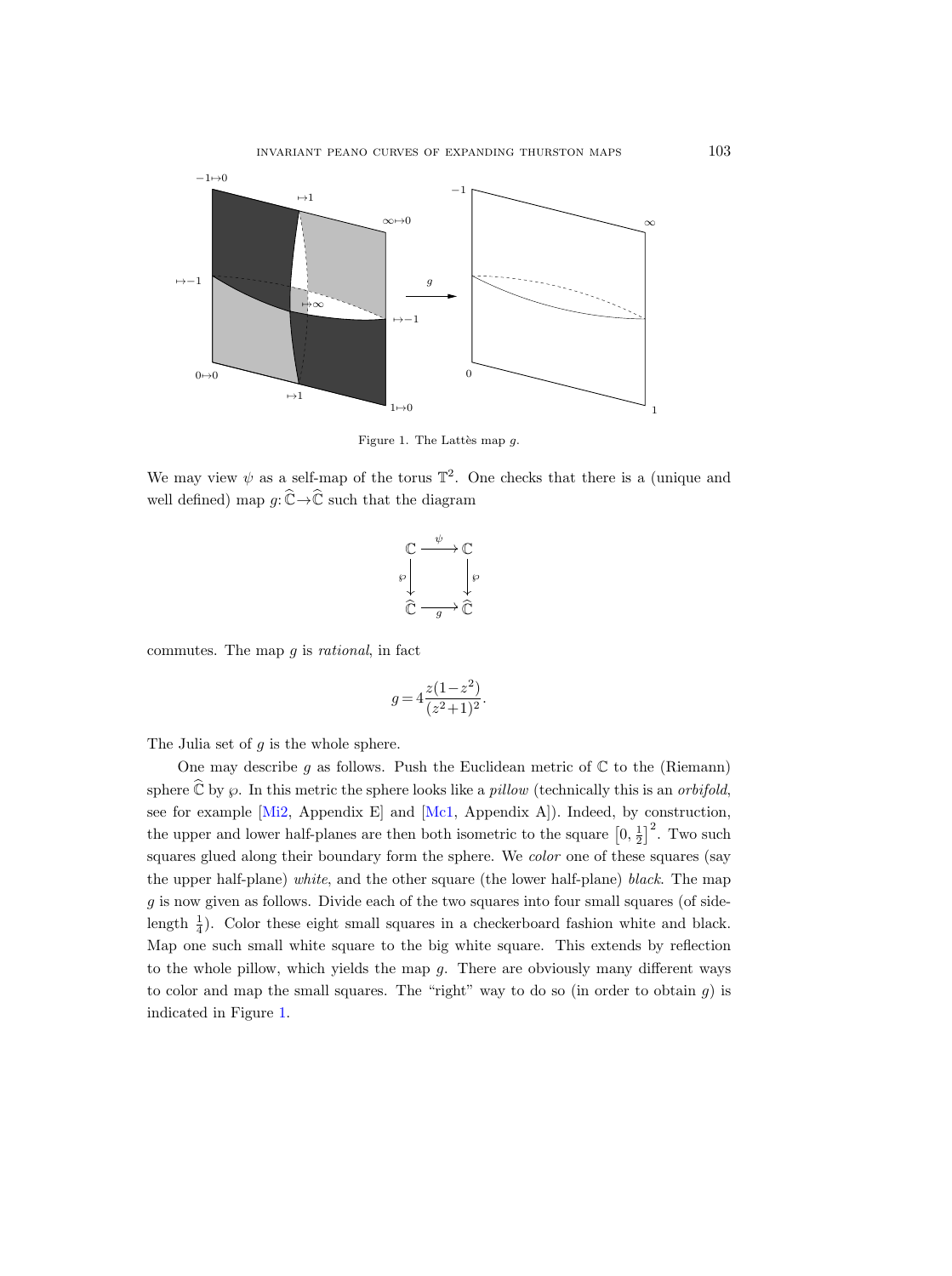```
104 d. meyer
```


<span id="page-9-1"></span>Figure 2. Construction of  $\gamma$  for the map g.

The six vertices of the small squares at which four small squares intersect are the critical points of g. They are mapped by g to  $\{1, \infty, -1\}$ ; these points in turn are mapped to 0, which is a fixed point. The set  $\{0, 1, \infty, -1\} = \text{post}(g)$  is the set of all *post-critical* points.

The map  $\wp$  is the *orbifold covering map*. The pictures explaining our construction will all be in the *orbifold covering*, i.e., in  $\mathbb{C}$ . For example, the Peano curve will be constructed by certain approximating curves. These are more easily visualized when lifted to C.

#### <span id="page-9-0"></span>1.6. The construction for the example

The construction is explained using the example  $g$  defined in the last section.

The 0-th approximation  $\gamma^0$  of the Peano curve is the extended real line

$$
\widehat{\mathbb{R}} = \mathbb{R} \cup \{\infty\} \subset \widehat{\mathbb{C}}.
$$

Note that  $\widehat{\mathbb{R}}$  contains all post-critical points of g. In the "pillow" model,  $\widehat{\mathbb{R}}$  is the common boundary of the two squares. The picture in the orbifold covering is shown in Figure [2](#page-9-1)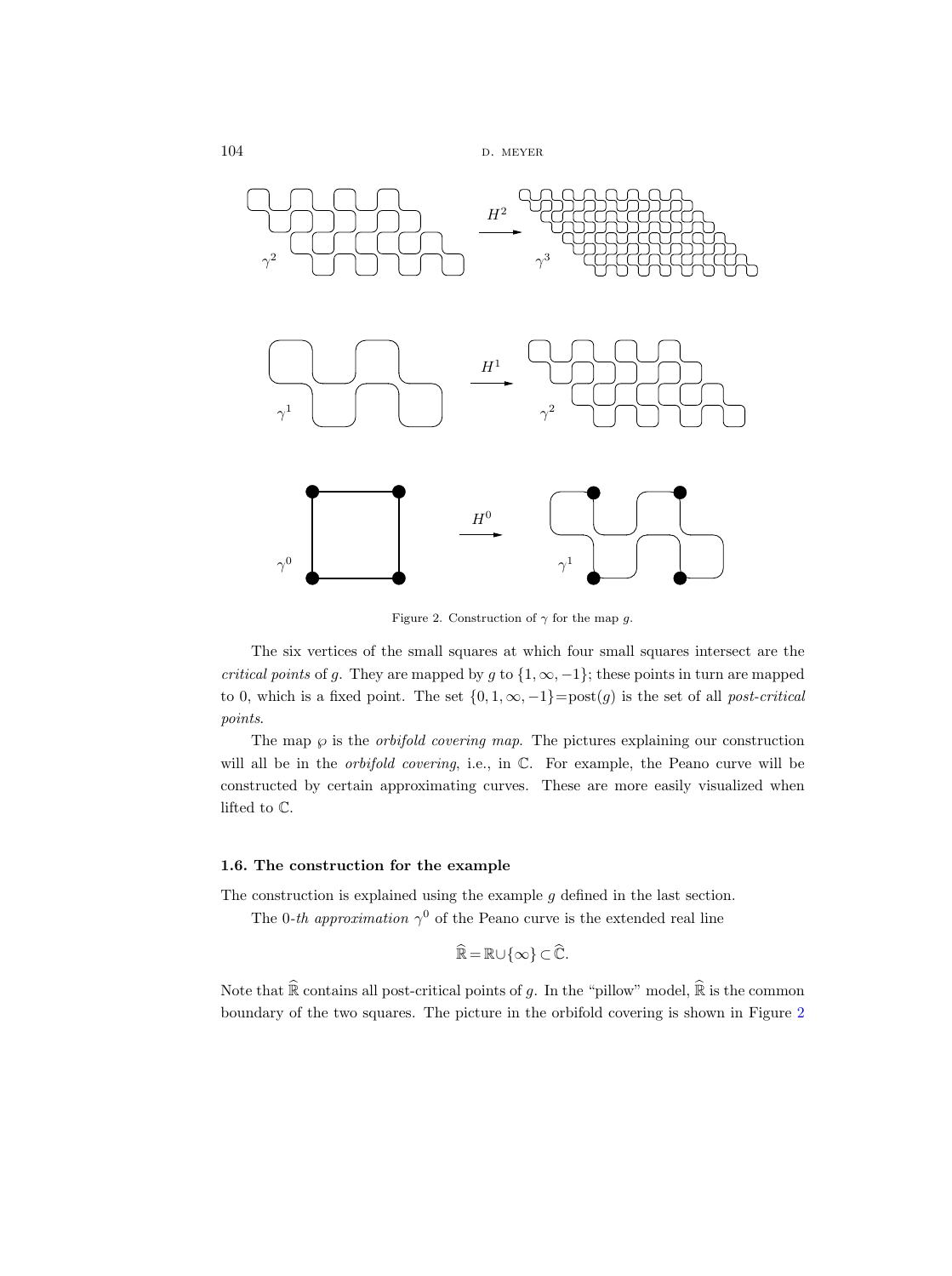in the lower left. The (lifts of the) post-critical points are the dots at the vertices.

The upper and lower half-planes (the two squares from which the "pillow" was constructed) are called the 0-tiles. Their preimages by  $g$  (the small squares to the left in Figure [1\)](#page-8-0) are called the 1-tiles. We color them white if they are preimages of the upper half-plane, and black otherwise. There are four white as well as four black 1-tiles. The white 1-tiles intersect at the *critical points*, of which there are six. At each critical point  $(1-vertex)$  we define a *connection*. This is an assignment of which 1-tiles are connected and which are disconnected at this 1-vertex. Connections are defined in such a way that the resulting white tile graph is a spanning tree. This means that it contains all white 1-tiles and no loops. In our example the white 1-tiles are connected at the three critical points labeled by " $\rightarrow$ -1" and " $\rightarrow \infty$ " in Figure [1,](#page-8-0) and disconnected at the others. The corresponding picture in the orbifold covering is shown in the lower right of Figure [2.](#page-9-1)

Following the boundary of this spanning tree gives the first approximation of the Peano curve  $\gamma^1$  (again indicated in the lower right of Figure [2\)](#page-9-1). To obtain the curve  $\gamma^1$ on the pillow, one needs to "fold the two squares that are overlapping to the left and right on the back" (where they intersect in a critical point).

We will need the following additional assumption on the spanning tree. We have to be able to deform  $\gamma^0$  to  $\gamma^1$  by a *pseudo-isotopy*  $H^0$  that keeps the post-critical points fixed. Recall that a pseudo-isotopy  $H^0: S^2 \times [0,1] \rightarrow S^2$  is a homotopy that ceases to be an isotopy only at  $t=1$ .

The pseudo-isotopy is *lifted* to (pseudo-isotopies)  $H<sup>n</sup>$  by iterates  $g<sup>n</sup>$ . The approximations of the Peano curve are constructed inductively. Namely  $\gamma^{n+1}$  is obtained as the deformation of  $\gamma^n$  by  $H^n$ . Each curve  $\gamma^n$  goes through  $g^{-n}(\text{post})$ . The limiting curve  $\gamma$ is the desired Peano curve.

## <span id="page-10-0"></span>1.7. Notation

The Riemann sphere is denoted by  $\hat{\mathbb{C}} = \mathbb{C} \cup \{\infty\}$ . We denote the 2-sphere by  $S^2$ , when it is not assumed to be equipped with a conformal structure. By  $int U$  we denote the interior of a set U. The cardinality of a (finite) set S is denoted by  $\#S$ . The circle  $S<sup>1</sup>$ will often be identified with  $\mathbb{R}/\mathbb{Z}$  whenever convenient.

For two non-negative expressions A and B we write  $A \leq B$  if there is a constant  $C>0$ such that  $A\leqslant CB$ . We refer to C as  $C(\leqslant)$ . Similarly we write  $A\asymp B$  if  $A/C\leqslant B\leqslant CA$  for a constant  $C\geqslant 1$ .

• The *n*-iterate of a map f is denoted by  $f^n$ ;  $f^{-n}(A)$  denotes the preimage of a set A by the iterate  $f^n$ .

• Upper indices indicate the order of an object, meaning that  $U<sup>n</sup>$  is the preimage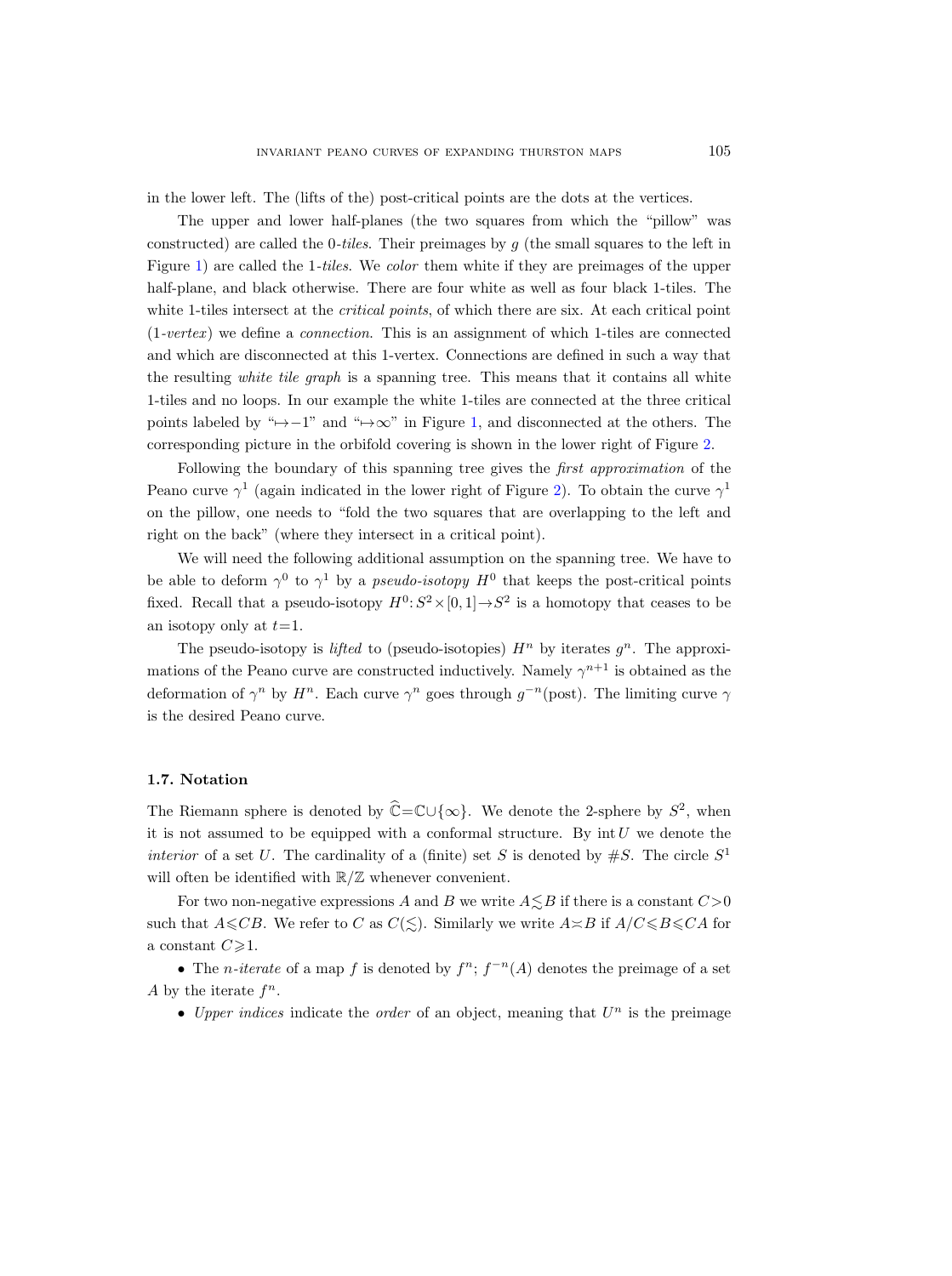of some object  $U^0$  by  $f^n$  or  $F^n$ .

• By crit $=$ crit(f) and post=post(f) we denote the sets of *critical* and post-critical points, respectively (see the next section).

- The degree of  $F$  is denoted by  $d$ , the number of post-critical points by  $k$ .
- The local degree of F at  $v \in S^2$  is denoted by  $\deg_F(v)$  (see Definition [2.1](#page-11-1)(1)).
- C is a Jordan curve containing all post-critical points.
- Lower indices w and b denote whether objects are colored white or black.
- $X_w^0$  and  $X_b^0$  denote the white and black 0-tiles, respectively (§[2\)](#page-11-0).
- The sets of all n-tiles, n-edges and n-vertices are denoted by  $X^n$ ,  $E^n$  and  $V^n$ , respectively  $(\S_2)$  $(\S_2)$ .
	- The expansion factor of a fixed visual metric for F is denoted by  $\Lambda$ , see [\(2.3\)](#page-14-0).
	- $\gamma^n$  is the *n*-th approximation of the invariant Peano curve (§[3\)](#page-15-0).

•  $H^0$  is the pseudo-isotopy that deforms C to  $\gamma^1$ .  $H^n$  is the lift of  $H^0$  by  $F^n$ ; it is a pseudo-isotopy that deforms  $\gamma^n$  to  $\gamma^{n+1}$  (see Definition [3.2](#page-15-2) and Lemma [3.4\)](#page-17-1).

•  $\alpha_j^n \subset \mathbb{R}/\mathbb{Z}$  is a point that is mapped by  $\gamma^n$  (and subsequently by  $\gamma$ ) to an *n*-vertex  $(S4.2)$  $(S4.2)$ .

•  $\pi_w \cup \pi_b$  is a complementary non-crossing partition. It describes which white and black 1-tiles are connected at some 1-vertex  $(\S6.1)$  $(\S6.1)$ .

• A lower index  $\varepsilon$  indicates a geometric realization of an object, where in a small neighborhood of each 1-vertex we change tiles to "geometrically represent the connection" (Definition [6.8\)](#page-39-0).

#### 2. Expanding Thurston maps as subdivisions

<span id="page-11-1"></span><span id="page-11-0"></span>Definition 2.1. A Thurston map is an orientation-preserving, post-critically finite, branched covering of the sphere

$$
f: S^2 \to S^2.
$$

To elaborate:

(1) f is a branched cover of the sphere  $S^2$ , meaning that locally we can write f as  $z \mapsto z^q$  after orientation-preserving homeomorphic changes of coordinates in domain and range.

More precisely, for each point  $v \in S^2$  there exist  $q \in \mathbb{N}$ , (open) neighborhoods V and W of v and  $w=f(v)$ , respectively, and orientation-preserving homeomorphisms  $\varphi: V \to \mathbb{D}$ and  $\psi: W \to \mathbb{D}$ , with  $\varphi(v)=0$  and  $\psi(w)=0$ , satisfying

$$
\psi \circ f \circ \varphi^{-1}(z) = z^q
$$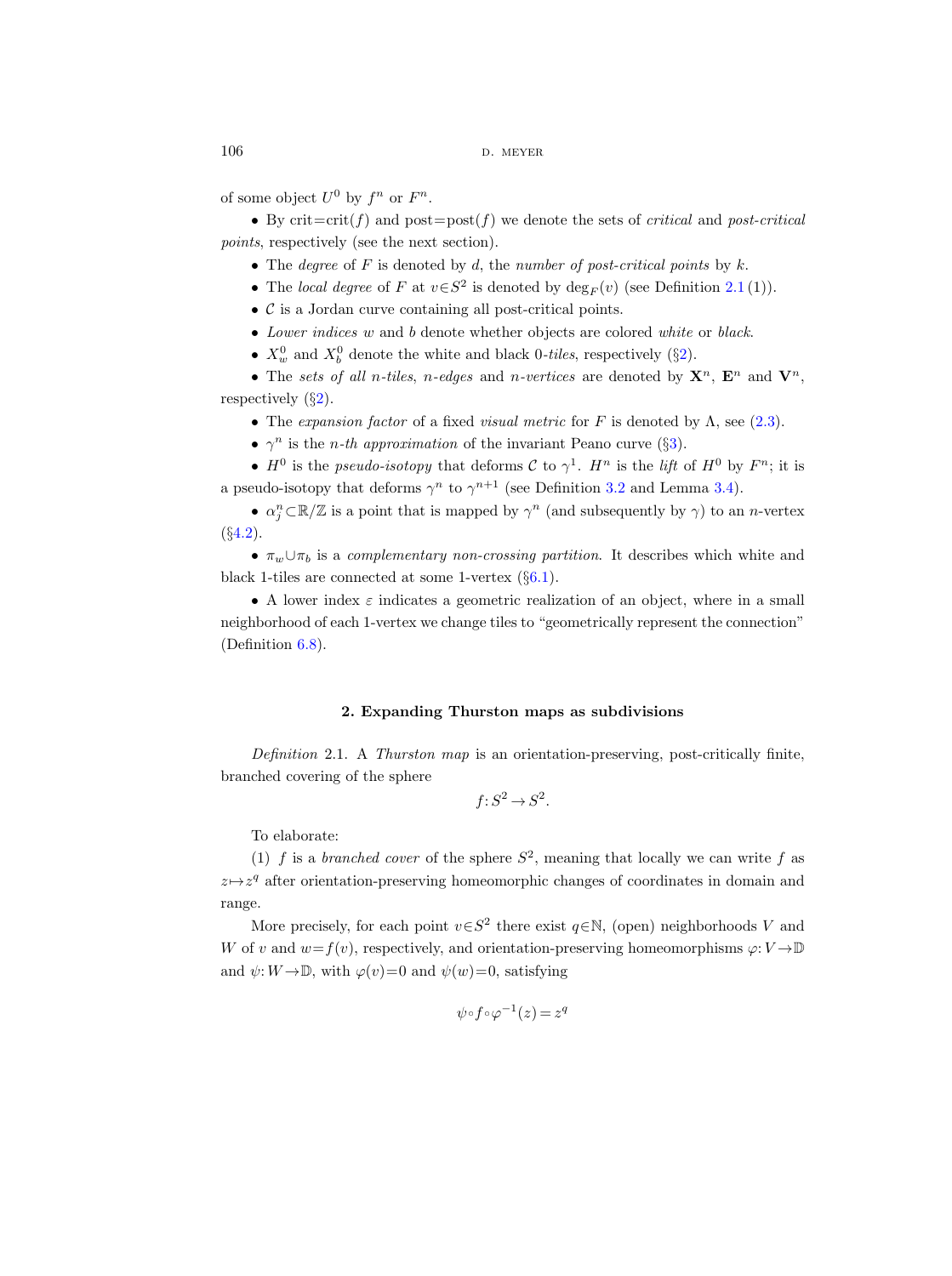for all  $z \in \mathbb{D}$ . The integer  $q = \deg_f(v) \geq 1$  is called the *local degree* of the map at v. A point c at which the local degree  $\deg_f(c) \geq 2$  is called a *critical point*. The set of all critical points is denoted by crit=crit(f). There are only finitely many critical points, since  $S^2$ is compact. Note that no assumptions about the smoothness of f are made.

(2) The map  $f$  is post-critically finite, meaning that the set of post-critical points

$$
\text{post} = \text{post}(f) := \bigcup_{n \geq 1} \{ f^n(c) : c \in \text{crit}(f) \}
$$

is finite. As usual  $f<sup>n</sup>$  denotes the *n*th iterate. We are only interested in the case when  $\#\operatorname{post}(f)\geqslant 3.$ 

(3) Consider a Jordan curve  $\mathcal{C}$  post. The Thurston map f is called *expanding* if

$$
\operatorname{mesh} f^{-n}(\mathcal{C}) \to 0 \quad \text{as } n \to \infty.
$$

Here mesh  $f^{-n}(\mathcal{C})$  is the maximal diameter of a component of  $S^2 \setminus f^{-n}(\mathcal{C})$ . It was shown in [\[BM,](#page-75-13) Lemma 6.1] that this definition is independent of the chosen curve  $\mathcal{C}$ . This notion of "expansion" agrees with the one by Haïssinsky–Pilgrim in [\[HP\]](#page-75-15) (see [\[BM,](#page-75-13) Proposition 6.2]).

Fix a Jordan curve C⊃post. Here and in the following, we always assume that such a curve C is *oriented*. Let  $U_w$  and  $U_b$  be the two components of  $S^2 \setminus \mathcal{C}$ , where C is positively oriented as boundary of  $U_w$ . The closures of  $U_w$  and  $U_b$  are denoted by  $X_w^0$  and  $X_b^0$ , respectively. We color  $X_w^0$  white, and  $X_b^0$  black. We refer to  $X_w^0$  (resp.  $X_b^0$ ) as the white (resp. black) 0-tile.

The closure of one component of  $f^{-n}(U_w)$  or of  $f^{-n}(U_b)$  is called an *n-tile*. It was shown in  $[BM,$  Proposition 5.17 that for such an *n*-tile X the map

$$
f^n: X \to X_{w,b}^0 \quad \text{is a homeomorphism.} \tag{2.1}
$$

This means in particular that each *n*-tile is a closed Jordan domain. The set of all *n*-tiles is denoted by  $\mathbf{X}^n$ . The definition of "expansion" implies that *n*-tiles become arbitrarily small, this is the (only) reason we require expansion.

In  $[BM, Theorem 14.2]$  (see also  $[CFP3]$ ) it was shown that if f is expanding, then for every sufficiently high iterate  $F = f^n$  we can choose C to be *invariant* with respect to F. This means that  $F(\mathcal{C}) \subset \mathcal{C}$  ( $\Leftrightarrow \mathcal{C} \subset F^{-1}(\mathcal{C})$ ). It implies that each *n*-tile is contained in exactly one  $(n-1)$ -tile. Furthermore, F may be represented as a *subdivision* (see [\[BM,](#page-75-13) Chapter 12] as well as the ongoing work of Cannon, Floyd and Parry [\[CFP1\]](#page-75-17), [\[CFP2\]](#page-75-18)). We will require C to be F-invariant only in  $\S7$ . This is clearly a convenience in the proof, the author however feels that this assumption is not strictly necessary.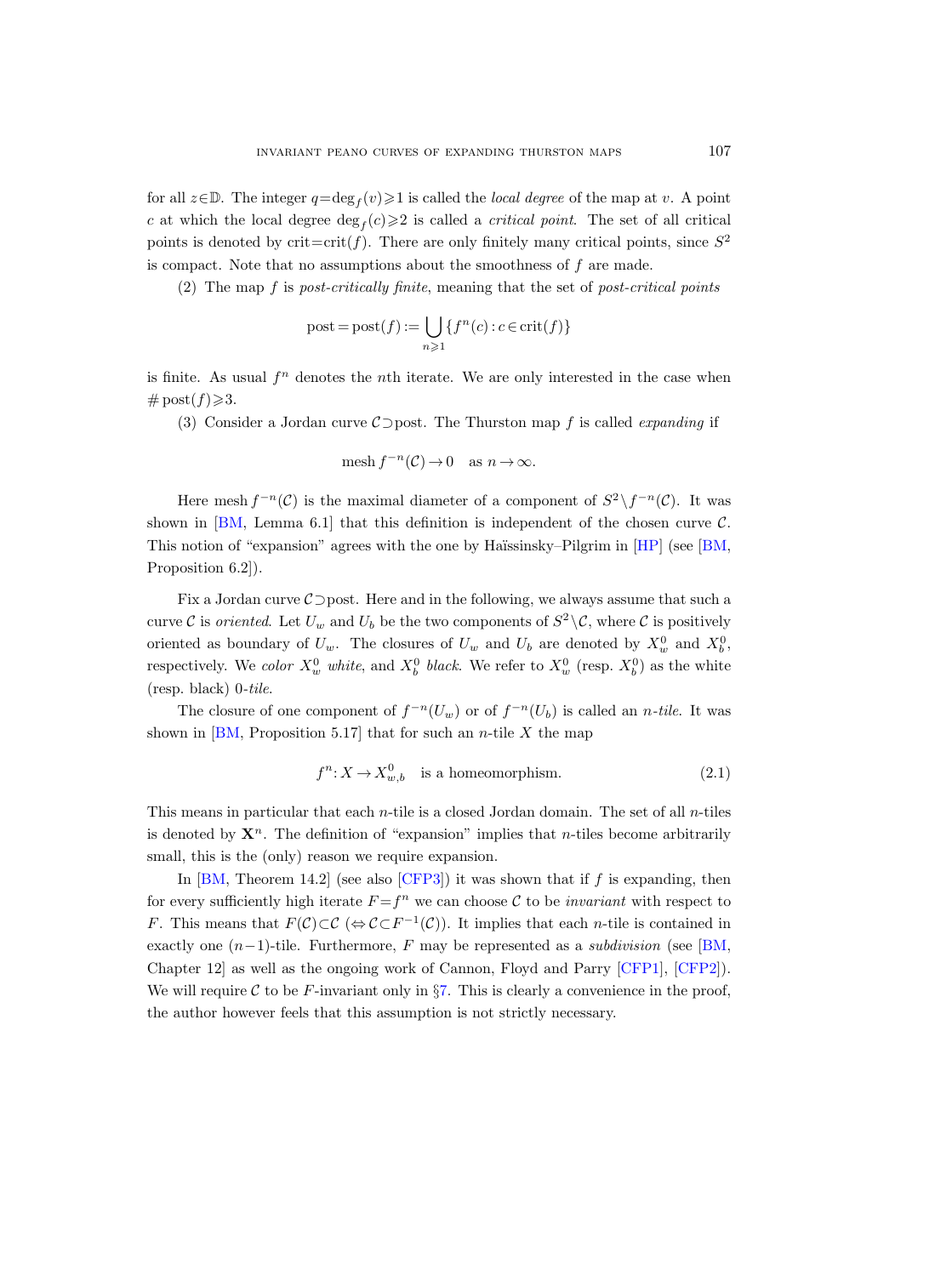$108$  d. meyer

The set of all n-vertices is defined as

$$
\mathbf{V}^n = f^{-n}(\text{post}).\tag{2.2}
$$

Note that  $post = V^0 \subset V^1 \subset ...$  Each point  $v \in V^n$  is called an *n-vertex*.

The post-critical points (or 0-vertices) divide the curve C into  $k=\text{\# post}(f)$  closed Jordan arcs called 0-edges. The closure of one component of  $f^{-n}(\mathcal{C})\setminus V^n$  is called an n*edge*. For each *n*-edge  $E^n$  there is a 0-edge  $E^0$  such that  $f^n(E^n) = E^0$ . Furthermore the map $f^n: E^n \to E^0$  is a homeomorphism ([\[BM,](#page-75-13) Proposition 5.17]). The set of all *n*-edges is denoted by  $\mathbf{E}^n$ , so that  $f^{-n}(\mathcal{C}) = \bigcup \mathbf{E}^n$ . There are  $\#\mathbf{E}^n = k \deg(f)^n$  n-edges.

Each n-edge will have an orientation, meaning that it has an initial and a terminal point. A 0-edge is positively oriented if its orientation agrees with the one of the Jordan curve C. Similarly, an *n*-edge  $E^n$  is called *positively oriented* if  $f^n$  maps the initial (resp. terminal) point of  $E^n$  to the initial (resp. terminal) point of (the 0-edge)  $f^n(E^n)$ .

Each *n*-tile contains exactly  $k=\text{\# post } n$ -edges and k *n*-vertices in its boundary.

The n-tiles, n-edges and n-vertices form a cell complex when viewed as 2-, 1- and 0-cells, respectively (see [\[BM,](#page-75-13) Chapter 5]).

The *n*-edges and *n*-vertices form a *graph* in the natural way. Note that this graph may have multiple edges, but no loops.

We color the *n*-tiles white if they are preimages of  $X_w^0$ , and black if they are preimages of  $X_b^0$ . Each *n*-edge is shared by two *n*-tiles of different color. Thus *n*-tiles are colored in a "checkerboard fashion". An oriented  $n$ -edge is positively oriented if and only if it is positively oriented as boundary of the white  $n$ -tile it is contained in (and negatively oriented as boundary of the black n-tile it is contained in). The set of white *n*-tiles is denoted by  $\mathbf{X}_{w}^{n}$ , and the set of black *n*-tiles by  $\mathbf{X}_{b}^{n}$ .

Lemma 2.2. The n-tiles of each color are connected, meaning that

 $\bigcup \mathbf{X}_w^n$  and  $\bigcup \mathbf{X}_b^n$  are connected sets.

*Proof.* Note that  $\bigcup \mathbf{X}_w^n$  (and  $\bigcup \mathbf{X}_b^n$ ) is connected if and only if  $\bigcup \mathbf{E}^n$  is connected.

If  $\bigcup \mathbf{E}^n$  is not connected, one component of  $S^2 \setminus \bigcup \mathbf{E}^n$  is not simply connected. This contradicts the fact that each such component is the interior of an  $n$ -tile, and thus simply connected.  $\Box$ 

In [\[BM,](#page-75-13) Chapter 8] visual metrics for an expanding Thurston map f were considered. If n-tiles have been defined (in terms of a Jordan curve  $C$ ) post), we define  $m=m_{f,C}$  by

 $m(x, y) := \max\{n \in \mathbb{N} : \text{there exist non-disjoint } n\text{-tiles } X \ni x \text{ and } Y \ni y\}$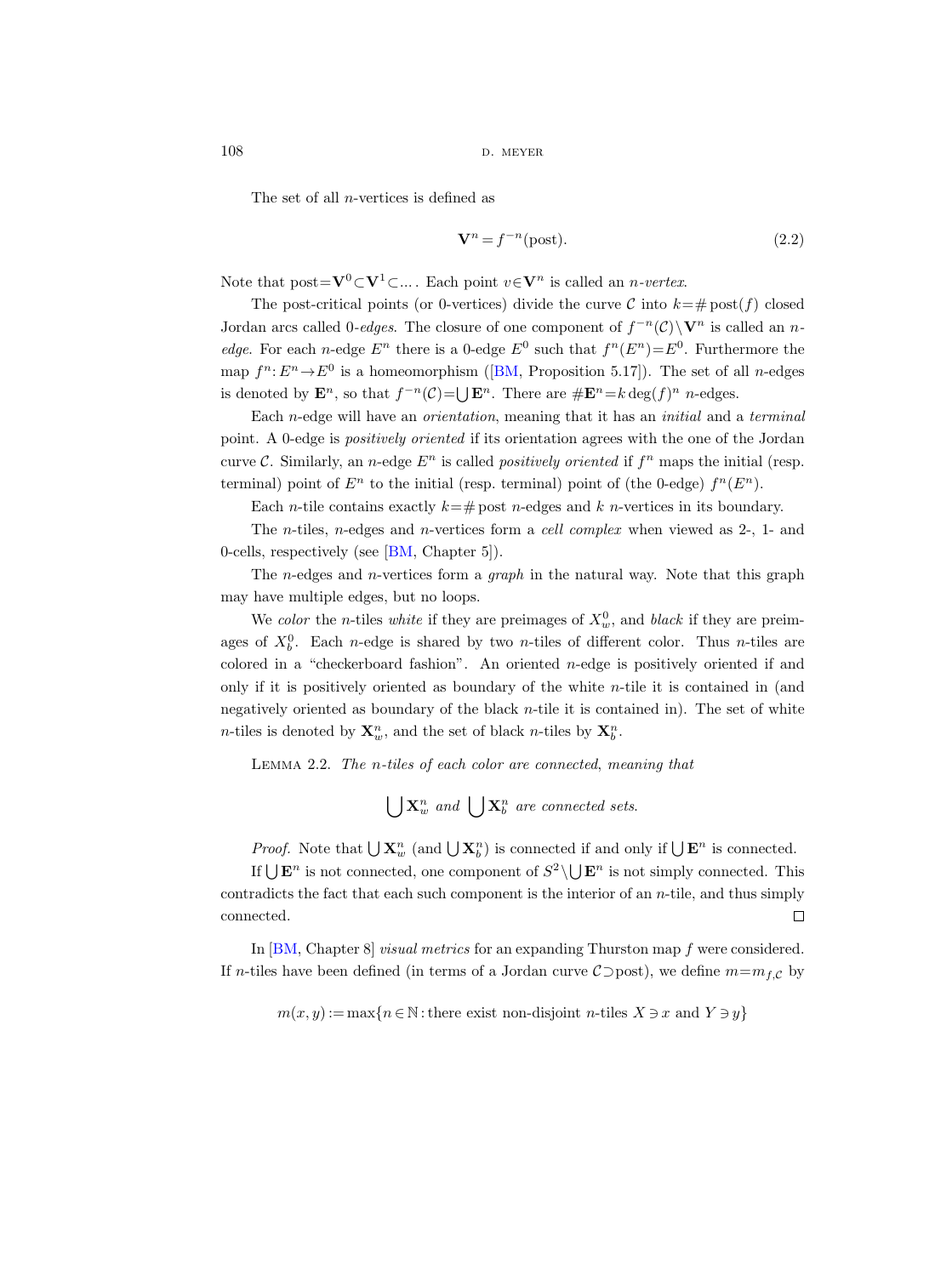for all  $x, y \in S^2$ ,  $x \neq y$ . We set  $m(x, x) = \infty$ . A metric  $\varrho$  on  $S^2$  is called a *visual metric* for f if there is a constant  $\lambda > 1$  (called the *expansion factor* of  $\rho$ ) such that

<span id="page-14-0"></span>
$$
\varrho(x,y) \asymp \lambda^{-m(x,y)}\tag{2.3}
$$

for all  $x, y \in S^2$  and a constant  $C = C(\simeq)$  independent of x and y. Here it is understood that  $\lambda^{-\infty} = 0$ .

Visual metrics always exist, see [\[BM,](#page-75-13) Theorem 15.1], as well as [\[HP\]](#page-75-15). In fact  $\rho$  can be chosen such that f is an expanding local similarity with respect to  $\rho$ . More precisely, for each  $x \in S^2$  there exists a neighborhood  $U_x \ni x$  such that

<span id="page-14-1"></span>
$$
\frac{\varrho(f(x), f(y))}{\varrho(x, y)} = \lambda \tag{2.4}
$$

for all  $y \in U_x \setminus \{x\}$ . We do however not need this stronger form.

We fix a curve  $\mathcal{C}$  post $(f)$  as well as an iterate  $F = f^n$  for now, assuming that they have certain properties (more precisely, that there is a pseudo-isotopy  $H^0$  as in the next section). In  $\S7$  $\S7$  they will be chosen properly. Note that the post-critical set of F equals the post-critical set of  $f$ , which is thus just denoted by "post". Throughout the construction, we set

$$
d := \deg F = (\deg f)^n \quad \text{and} \quad k := \# \text{ post}.
$$

From now on  $m$ -tiles,  $m$ -edges and  $m$ -vertices are understood to be with respect to  $(F, \mathcal{C})$ , meaning that they are mn-tiles, mn-edges and mn-vertices, respectively, with respect to  $(f, \mathcal{C})$ .

Clearly expansion of f implies expansion of  $F$ . A visual metric for  $f$  with expansion factor  $\lambda$  is a visual metric for F with expansion factor  $\Lambda = \lambda^n$ . Expression [\(2.4\)](#page-14-1) continues to hold, where we have to replace  $\lambda$  by  $\Lambda := \lambda^n > 1$ .

<span id="page-14-2"></span>LEMMA 2.3. Let  $\varrho$  be a visual metric for F with expansion factor  $\Lambda$ . Then there are  $\varepsilon_0 > 0$  and a constant  $K \geq 1$  such that the following holds: For any  $\varepsilon \in (0, \varepsilon_0)$  let  $\mathcal{N}(\mathbf{V}^1, \varepsilon)$ be the  $\varepsilon$ -neighborhood of  $V^1$  (defined in terms of  $\rho$ ). Then there is a neighborhood  $V^1_{\varepsilon}$ of  $V^1$  such that

$$
\mathcal{N}\left(\mathbf{V}^1, \frac{\varepsilon}{K}\right) \subset V^1_{\varepsilon} \subset \mathcal{N}(\mathbf{V}^1, \varepsilon)
$$

and, for all  $n \in \mathbb{N}$ , the set  $V = V^{n+1}_{\Lambda^{-n}\varepsilon} := F^{-n}(V^1_{\varepsilon})$  satisfies

$$
\mathcal{N}\left(\mathbf{V}^{n+1},\Lambda^{-n}\frac{\varepsilon}{K}\right)\subset V\subset\mathcal{N}(\mathbf{V}^{n+1},\Lambda^{-n}\varepsilon).
$$

The proof of this lemma follows immediately from [\[BM,](#page-75-13) Lemmas 8.9 and 8.10].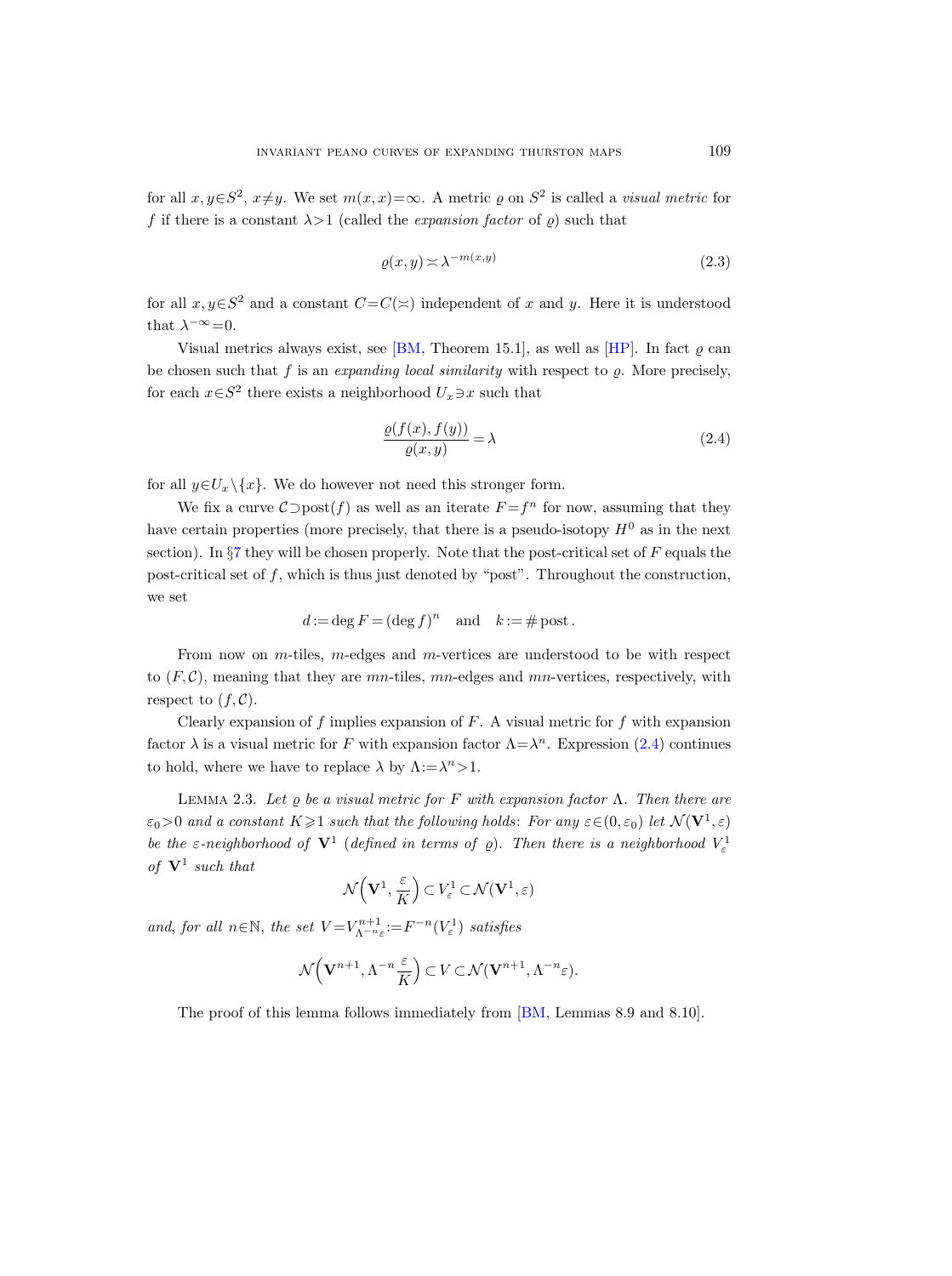## 3. The approximations  $\gamma^n$

<span id="page-15-0"></span>We begin the proof of Theorem [1.1.](#page-1-1) We assume (until the end of  $\S7$ ) that  $F = f^n$ , the index "n" however will be "recycled") is an expanding Thurston map and that  $\mathcal{C}$  post is a fixed Jordan curve. The *n*-tiles and *n*-edges are defined in terms of  $(F, C)$ ; see the previous section. Furthermore we fix a visual metric  $\rho$  for F with expansion factor  $\Lambda > 1$ ; see [\(2.3\)](#page-14-0). Metrical properties and objects, such as the diameter and neighborhoods, will always be defined in terms of this metric.

The desired invariant Peano curve  $\gamma$  will be constructed as the limit of approxi*mations*  $\gamma^n$ . Here  $\gamma^0$  is the Jordan curve  $\mathcal{C}$  post. The first approximation  $\gamma^1$  will be constructed in §[7,](#page-49-0) more precisely a *pseudo-isotopy*  $H^0$  (relative to post) that deforms  $\gamma^0$ to  $\gamma^1$  will be constructed.

In this section the approximations  $\gamma^n$  of the invariant Peano curve will be constructed by repeated *lifts* of  $H^0$ . These curves are however not yet parameterized, they are Eulerian circuits.

#### <span id="page-15-1"></span>3.1. Pseudo-isotopies

<span id="page-15-3"></span>Definition 3.1. (Pseudo-isotopies) A homotopy  $H: S^2 \times [0, 1] \rightarrow S^2$  is called a pseudoisotopy if it is an isotopy on  $S^2 \times [0, 1)$ . We always require that  $H(x, 0) = x$  on  $S^2$ . If  $H(\cdot, t)$  is constant on a set  $A\subset S^2$  it is a *pseudo-isotopy relative to* A (from now on we will use the abbreviation "rel." for "relative to"). Alternatively we then say that  $H$  is supported on  $S^2 \backslash A$ . We interchangeably write  $H_t(x) = H(x, t)$  to unclutter notation.

Remark. Given a pseudo-isotopy  $H_t$  as above, it follows that  $H_1$  is surjective (in fact  $S^2 \setminus \{\text{point}\}\$  has different homotopy type than  $S^2$ ) and closed (since we are dealing with compact Hausdorff spaces). A pseudo-isotopy on a general space  $S$  is required to end in a surjective, closed map.

Our starting point is a pseudo-isotopy  $H^0 = H^0(x,t)$  as follows. This is the central object of the whole construction. In this and the following sections we show that such an  $H^0$  is sufficient to construct the invariant Peano curve as desired. The construction of  $H^0$  itself will be done in §[7.](#page-49-0) In Lemma [7.2](#page-49-1) an equivalent condition for the existence of  $H^0$  will be given.

<span id="page-15-2"></span>*Definition* 3.2. (Pseudo-isotopy  $H^0$ ) We consider a pseudo-isotopy  $H^0$  with the following properties:

 $(H<sup>0</sup> 1)$   $H<sup>0</sup>$  is a pseudo-isotopy rel.  $V<sup>0</sup>$  = post (the set of all post-critical points).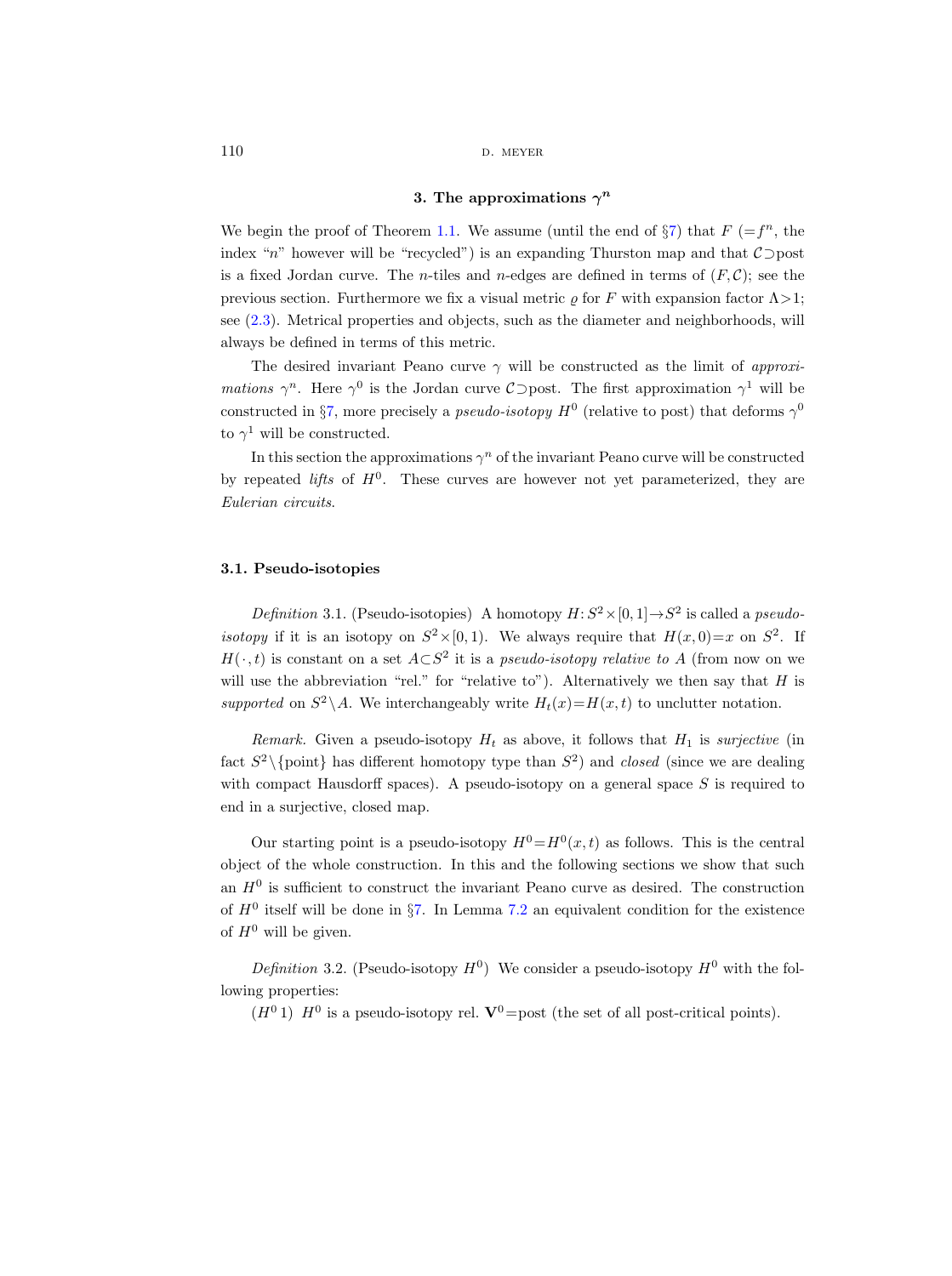$(H<sup>0</sup> 2)$  The set of all 0-edges  $\bigcup \mathbf{E}^{0} = C$  is deformed by  $H<sup>0</sup>$  to  $\bigcup \mathbf{E}^{1}$ , that is

$$
H_1^0\left(\bigcup \mathbf{E}^0\right) = \bigcup \mathbf{E}^1.
$$

To simplify the discussion we require that  $H^0$  deforms the 0-edges to 1-edges "as nicely as possible" (see Lemma [3.3](#page-16-0) below). The construction would still work however, without imposing the following two properties:

( $H^0$  3) Let  $\varepsilon_0 > 0$  be the constant from Lemma [2.3,](#page-14-2)  $0 < \varepsilon < \min\left\{\varepsilon_0, \frac{1}{2}\right\}$  and  $V^1_{\varepsilon}$  be a neighborhood of  $V^1$  as in Lemma [2.3;](#page-14-2) we require that

$$
H^0: S^2 \times [1-\varepsilon, 1] \longrightarrow S^2 \text{ is supported on } V_{\varepsilon}^1.
$$

So  $H^0$  "freezes" on  $S^2 \backslash V^1_{\varepsilon}$ .

 $(H<sup>0</sup> 4)$  Consider a 1-vertex v. Only finitely many points of  $C = \bigcup \mathbf{E}^0$  are deformed by  $H^0$  to v. In other words, we require that

$$
\left\{x \in \bigcup \mathbf{E}^0 : H_1^0(x) = v\right\} \text{ is a finite set.}
$$

One final assumption will be made on  $H^0$ . However the precise meaning will only be explained in §[3.4.](#page-21-0)

 $(H^0 5)$  View  $\gamma^0 = C$  as a circuit of 0-edges. Let  $\gamma^1$  be the Eulerian circuit obtained from  $H^0$ , see Definition [3.8](#page-20-0) (iv). Then

$$
F: \gamma^1 \longrightarrow \gamma^0,
$$

is a d-fold cover; see Definition [3.10.](#page-21-1)

Consider  $\{x_j\}_j := (H_1^0)^{-1}(\mathbf{V}^1)\cap \mathcal{C}$ , the set of points on  $\mathcal{C} = \bigcup \mathbf{E}^0$  that are mapped by  $H_1^0$  to some 1-vertex (each  $x_j$  possibly to a different one). Note that  $\{x_j\}_j$  is finite by  $(H<sup>0</sup> 4)$  and  $\{x_j\}_j \supset \text{post} = V<sup>0</sup>$  by  $(H<sup>0</sup> 1)$ . Thus the points  $\{x_j\}_j$  divide C (and each 0-edge) into closed arcs  $A_j$ . Recall that  $d = \deg F$  and  $k = \#$  post.

<span id="page-16-0"></span>LEMMA 3.3. There are kd arcs  $A_j$  as above. Furthermore

 $E_j^1 := H_1^0(A_j)$  is a 1-edge and  $H_1^0: A_j \longrightarrow E_j^1$  is a homeomorphism,

for each j. On the other hand

each 1-edge  $E^1$  is the image of one such  $A_j$  by  $H_1^0$ .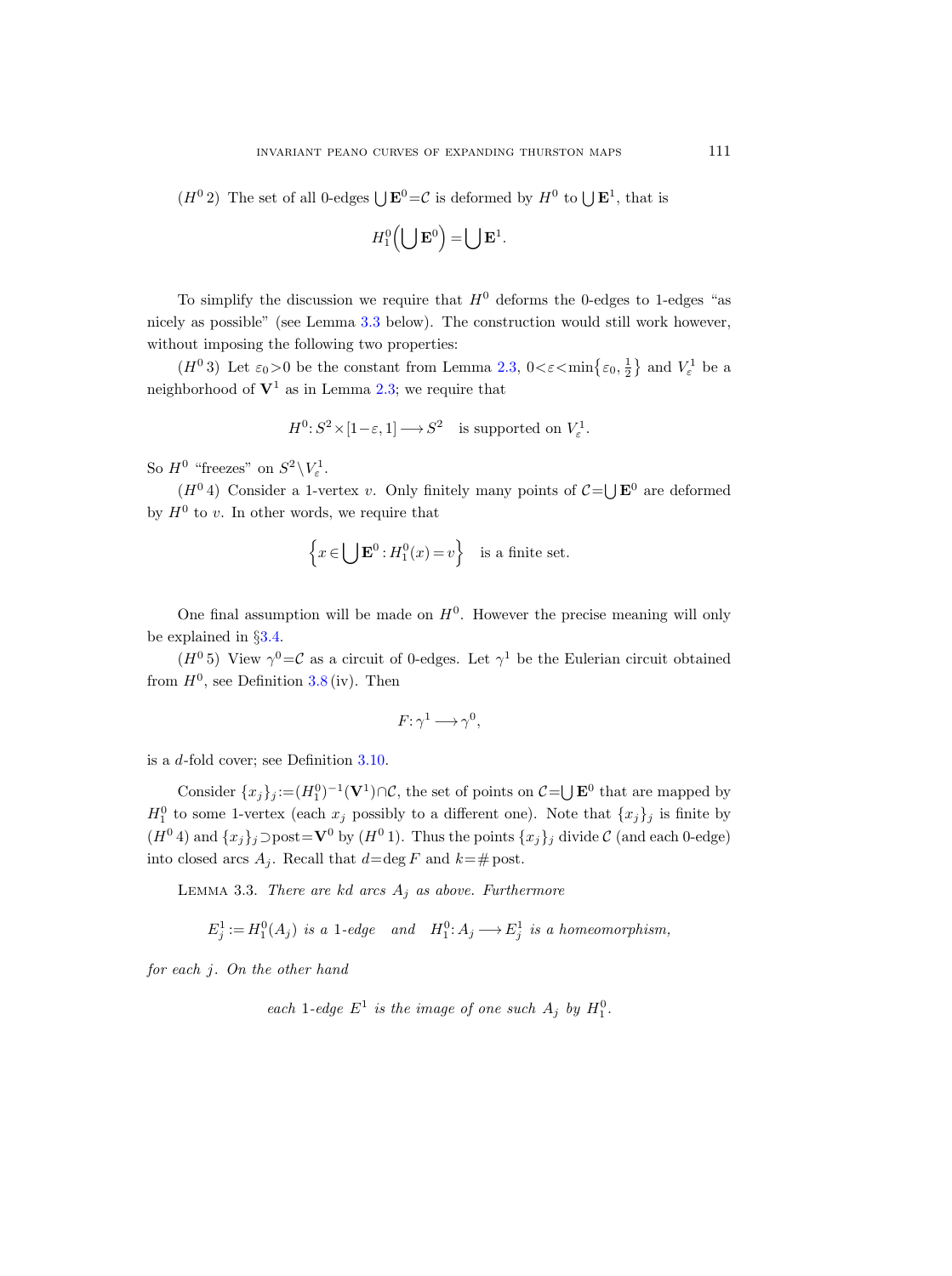*Proof.* Consider one arc  $A_j$  as in the statement with endpoints  $x_j$  and  $x_{j+1}$ . Note that  $\bigcup \mathbf{E}^1 \setminus \mathbf{V}^1$  is disconnected, each component is the interior of a 1-edge. Thus

$$
H_1^0(\text{int } A_j) \subset \text{int } E_j^1
$$

for some 1-edge  $E_j^1$ . Assume that  $H_1^0$ :  $A_j \rightarrow E_j^1$  is not a homeomorphism.

Assume first that  $H_1^0(A_j) \neq E_j^1$ . Then  $H_1^0(x_j) = H_1^0(x_{j+1})$  and there are distinct points  $x, y \in \text{int } A_j$  mapped to the same point z by  $H_1^0$ . But  $z \in S^2 \setminus V_\varepsilon^1$  for sufficiently small  $\varepsilon$ . Then

$$
H_{1-\varepsilon}^{0}(x) = H_{1}^{0}(x) = H_{1}^{0}(y) = H_{1-\varepsilon}^{0}(y),
$$

which is a contradiction  $(H_{1-\varepsilon}^0$  is a homeomorphism). Thus  $H_1^0(A_j)=E_j^1$ . Exactly the same argument shows that  $H_1^0$ :  $A_j \rightarrow E_j^1$  is bijective, and hence a homeomorphism.

Using the previous argument again shows that distinct arcs  $A_i$  and  $A_j$  map to distinct 1-edges  $E_i^1$  and  $E_j^1$ , respectively.

Finally, since  $H_1^0(\bigcup \mathbf{E}^0) = \bigcup \mathbf{E}^1$  (by  $(H_1^0 2)$ ), each 1-edge  $E^1$  is the image of one such arc  $A_j$  by  $H_1^0$ .

 $\Box$ Thus, there is exactly one  $A_j$  for each 1-edge, and so there are kd such arcs.

## <span id="page-17-0"></span>3.2. Lifts of pseudo-isotopies

<span id="page-17-1"></span>LEMMA 3.4. (Lift of pseudo-isotopy) Let  $H: S^2 \times [0,1] \rightarrow S^2$  be a pseudo-isotopy rel. post= $\mathbf{V}^0$ . Then H can be lifted uniquely by F to a pseudo-isotopy H rel.  $\mathbf{V}^1$ . This means that  $F(\tilde{H}(x,t))=H(F(x), t)$  for all  $x \in S^2$  and all  $t \in [0,1]$ , i.e., the following diagram commutes:



Furthermore, the following are true:

(1) If H is a pseudo-isotopy rel. a set  $S \subset S^2$ , then the lift H is a pseudo-isotopy *rel.*  $F^{-1}(S)$ .

(2) Let  $H^n$  be the lift of H by an iterate  $F^n$ . Then

$$
\operatorname{diam} H^n := \max_{x \in S^2} \operatorname{diam} \{H^n(x, t) : t \in [0, 1]\} \lesssim \Lambda^{-n}.
$$

Here the diameter is measured with respect to the fixed visual metric with expansion factor  $\Lambda$ >1. The constant  $C(\leq)$  is independent of n.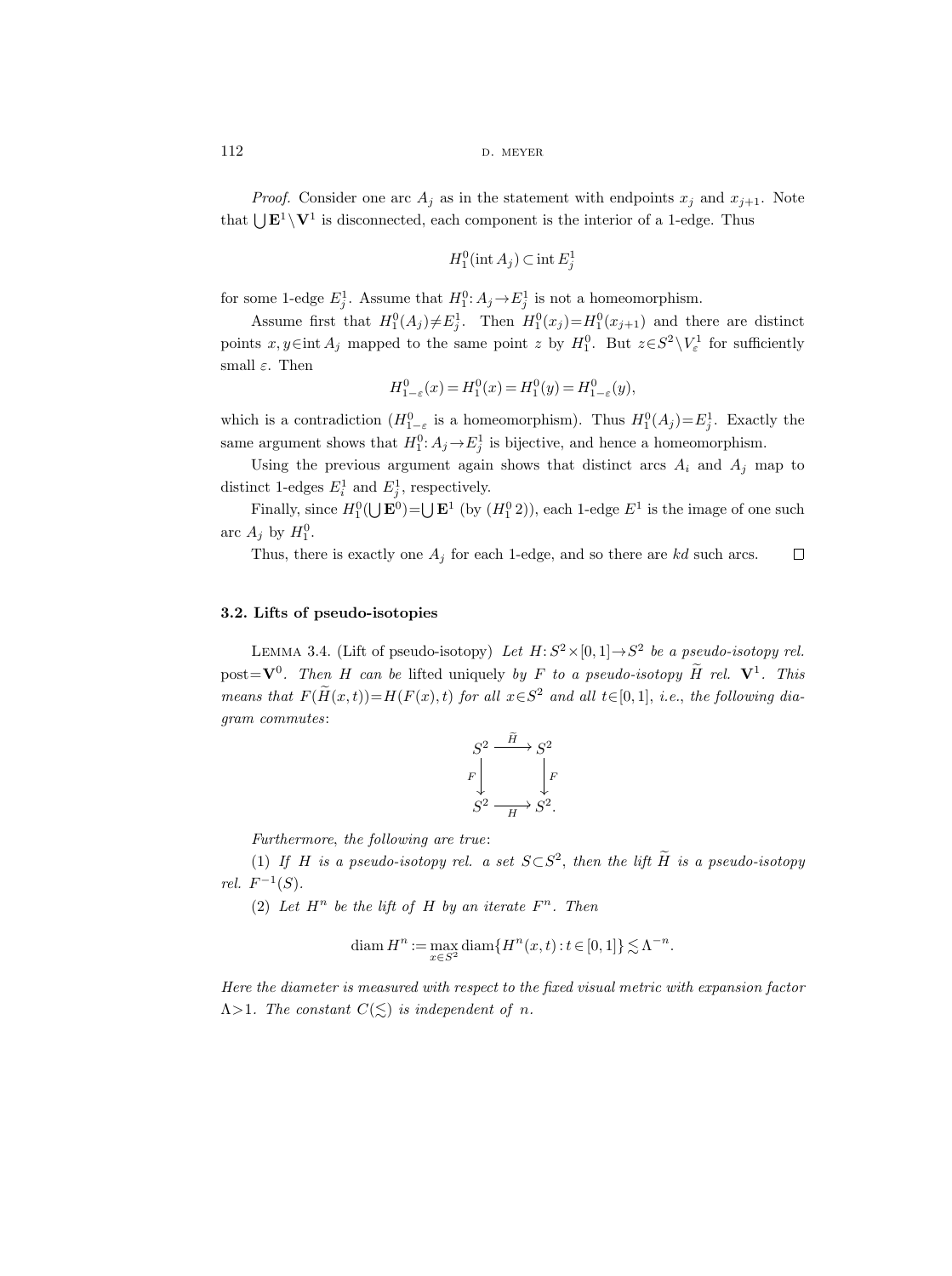The proof follows from the standard lifting of paths, see [\[BM,](#page-75-13) Proposition 11.1]. For property (2) see [\[BM,](#page-75-13) Lemma 11.3].

We now lift the pseudo-isotopy from the last subsection. Lifts retain the properties of  $H^0$ .

<span id="page-18-0"></span>LEMMA 3.5. (Properties of  $H^n$ ) Let  $H^0$  be a pseudo-isotopy as in the last subsection. Let  $H^n$  be the lift of  $H^0$  by  $F^n$  (equivalently the lift of  $H^{n-1}$  by F). The lifts satisfy the following properties:

 $(H<sup>n</sup> 1)$  H<sup>n</sup> is a pseudo-isotopy rel.  $V<sup>n</sup>$  (the set of all n-vertices).

 $(H<sup>n</sup> 2)$  The set of all n-edges  $\bigcup \mathbf{E}^n$  is deformed by  $H<sup>n</sup>$  to  $\bigcup \mathbf{E}^{n+1}$ , that is

$$
H_1^n\left(\bigcup \mathbf{E}^n\right) = \bigcup \mathbf{E}^{n+1}.
$$

 $(H<sup>n</sup> 3)$  Let  $V<sub>\varepsilon</sub><sup>1</sup>$  be the neighborhood of  $V<sup>1</sup>$  as in  $(H<sup>0</sup> 3)$ , see also Lemma [2.3](#page-14-2). The set  $V = V_{\Lambda^{-n}\varepsilon}^{n+1} := F^{-n}(V_{\varepsilon}^1)$ , which is a neighborhood of  $V^{n+1}$ , is such that

$$
H^n: S^2 \times [1-\varepsilon, 1] \longrightarrow S^2 \quad is supported \ on \ V.
$$

So  $H^n$  "freezes" on  $S^2 \backslash V$ .

 $(H<sup>n</sup> 4)$  Consider an  $(n+1)$ -vertex v. Only finitely many points of  $\bigcup \mathbf{E}^n$  are deformed by  $H^n$  to v. In other words,

$$
\left\{x \in \bigcup \mathbf{E}^n : H_1^n(x) = v\right\} \quad \text{is a finite set.}
$$

We list the final property here. Again it will be explained and proved only in §[3.4.](#page-21-0)  $(H<sup>n</sup>5)$  Let  $\gamma<sup>n</sup>$  and  $\gamma<sup>n+1</sup>$  be the Eulerian circuits from Definition [3.8](#page-20-0) (iv). Then

$$
F\!:\!\gamma^{n+1}\longrightarrow\!\gamma^n
$$

is a d-fold cover in the sense of Definition [3.10.](#page-21-1)

*Proof.*  $(H^n 1)$  is clear from Lemma [3.4](#page-17-1)(1).

 $(H<sup>n</sup> 3)$  follows directly from Lemma [2.3](#page-14-2) and Lemma [3.4](#page-17-1) (1).

 $(H<sup>n</sup> 2)$  Since  $H<sup>n</sup>$  is the lift of  $H<sup>0</sup>$  by  $F<sup>n</sup>$ , we have

$$
F^n\left(H_1^n\left(\bigcup \mathbf{E}^n\right)\right) = H_1^0\left(F^n\left(\bigcup \mathbf{E}^n\right)\right) = H_1^0\left(\bigcup \mathbf{E}^0\right) = \bigcup \mathbf{E}^1.
$$

Thus,

$$
H^n_1\left(\bigcup \mathbf{E}^n\right) \subset \bigcup \mathbf{E}^{n+1}.
$$

To prove equality in the last expression consider int  $E<sup>1</sup>$ , the interior of a 1-edge. Let  $U^0$ =int  $A^0 = (H_1^0)^{-1}$ (int  $E^1$ ) $\cap \bigcup \mathbf{E}^0$  be the set in  $\bigcup \mathbf{E}^0$  that is deformed by  $H_1^0$  to int  $E^1$ . This is an arc that does not contain a post-critical point (see Lemma [3.3\)](#page-16-0).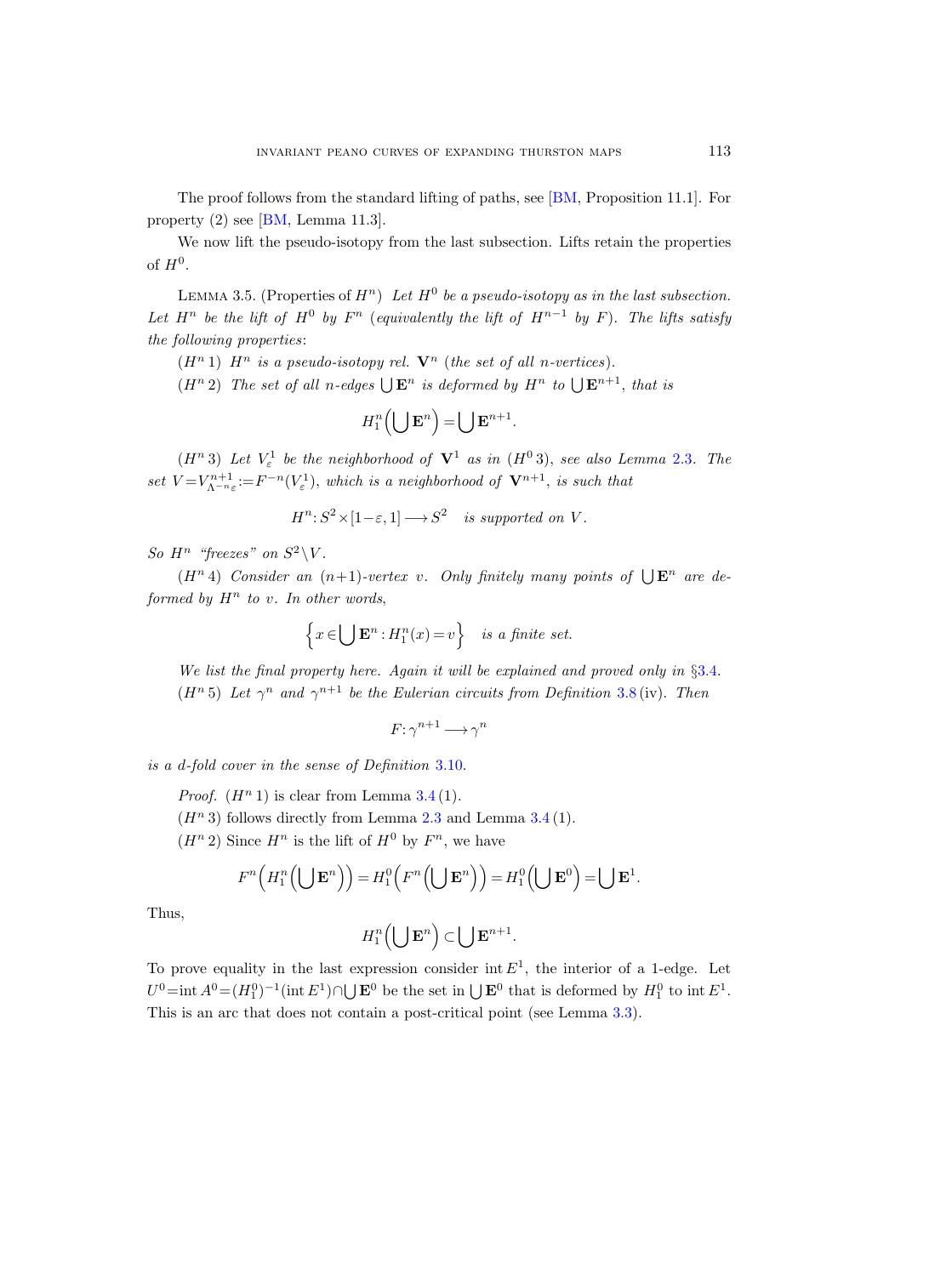Consider  $U_1^n, ..., U_{d^n}^n \subset \bigcup \mathbf{E}^n$ , the preimages of  $U^0$  by  $F^n$ ; they are disjoint arcs. Each  $U_j^n$  is deformed by  $H_1^n$  to (the interior of) an  $(n+1)$ -edge (since  $F^n(H_1^n(U_j^n))=$  $H_1^0(F^n(U_j^n))=H_1^0(U^0)=\text{int } E^1$ .

We remind the reader of the following elementary fact about lifts. Let

$$
\sigma\colon [0,1]\longrightarrow S^2\backslash \mathrm{post}(F)
$$

be a path, and let  $\tilde{\sigma}_1$  and  $\tilde{\sigma}_2$  be two lifts by  $F^n$  with distinct initial points. Then the endpoints of  $\tilde{\sigma}_1$  and  $\tilde{\sigma}_2$  are distinct. Indeed otherwise the lift of the reversed path  $\sigma(1-t)$ would fail to be unique.

Therefore the  $U_j^n$  are deformed by  $H^n$  to (the interior of)  $d^n$  distinct  $(n+1)$ -edges. It follows that  $\bigcup \mathbf{E}^n$  is deformed by  $H^n$  to  $kd^{n+1}$   $(n+1)$ -edges, i.e., all of them.

 $(H<sup>n</sup> 4)$  Assume distinct points  ${x<sub>j</sub><sup>n</sup>}_{j\in\mathbb{N}}\subset\bigcup \mathbf{E}<sup>n</sup>$  are deformed to some  $(n+1)$ -vertex  $v^{n+1}$  by  $H_1^n$ . Then the (infinitely many different) points  $x_j^0 := F^n(x_j^n) \in \bigcup \mathbf{E}^0$  are deformed by  $H_1^0$  to the 1-vertex  $v^1$ := $F^n(v^{n+1})$ , contradicting property  $(H^0 4)$ .  $\Box$ 

From now on we assume that the pseudo-isotopies  $H<sup>n</sup>$  are given as above.

Consider  ${x_j}_j := (H_1^n)^{-1} (\mathbf{V}^{n+1}) \cap \bigcup \mathbf{E}^n$ , the set of points on  $\bigcup \mathbf{E}^n$  that are mapped by  $H_1^n$  to some  $(n+1)$ -vertex (each  $x_j$  possibly to a different one). Note that  $\{x_j\}_j$  is finite by  $(H^n 4)$  and  $\{x_j\}_j \supset V^n$  by  $(H^n 1)$ . Thus the points  $\{x_j\}_j$  divide  $\bigcup \mathbf{E}^n$  (and each  $n$ -edge) into closed arcs  $A_i$ .

<span id="page-19-1"></span>LEMMA 3.6. There are  $kd^{n+1}$  such arcs  $A_j$  as above. Furthermore

 $E'_{j} := H_1^n(A_j)$  is an  $(n+1)$ -edge and  $H_1^n: A_j \longrightarrow E'_{j}$  is a homeomorphism,

for each j. On the other hand

each  $(n+1)$ -edge E' is the image of one such  $A_j$  by  $H_1^n$ .

Proof. This follows exactly as in Lemma [3.3.](#page-16-0)

 $\Box$ 

## <span id="page-19-0"></span>3.3. Eulerian circuits  $\gamma^n$

We construct  $\gamma^n$ , the *n*th approximation of the invariant Peano curve, from the pseudoisotopies  $H^n$ . The curves  $\gamma^n$  however do not yet have the "right" parametrization. Thus  $\gamma^n$  will for now be an *Eulerian circuit* in  $\bigcup \mathbf{E}^n$ . However the *parametrization* of this Eulerian circuit will later still be denoted by  $\gamma^{n}(t)$ .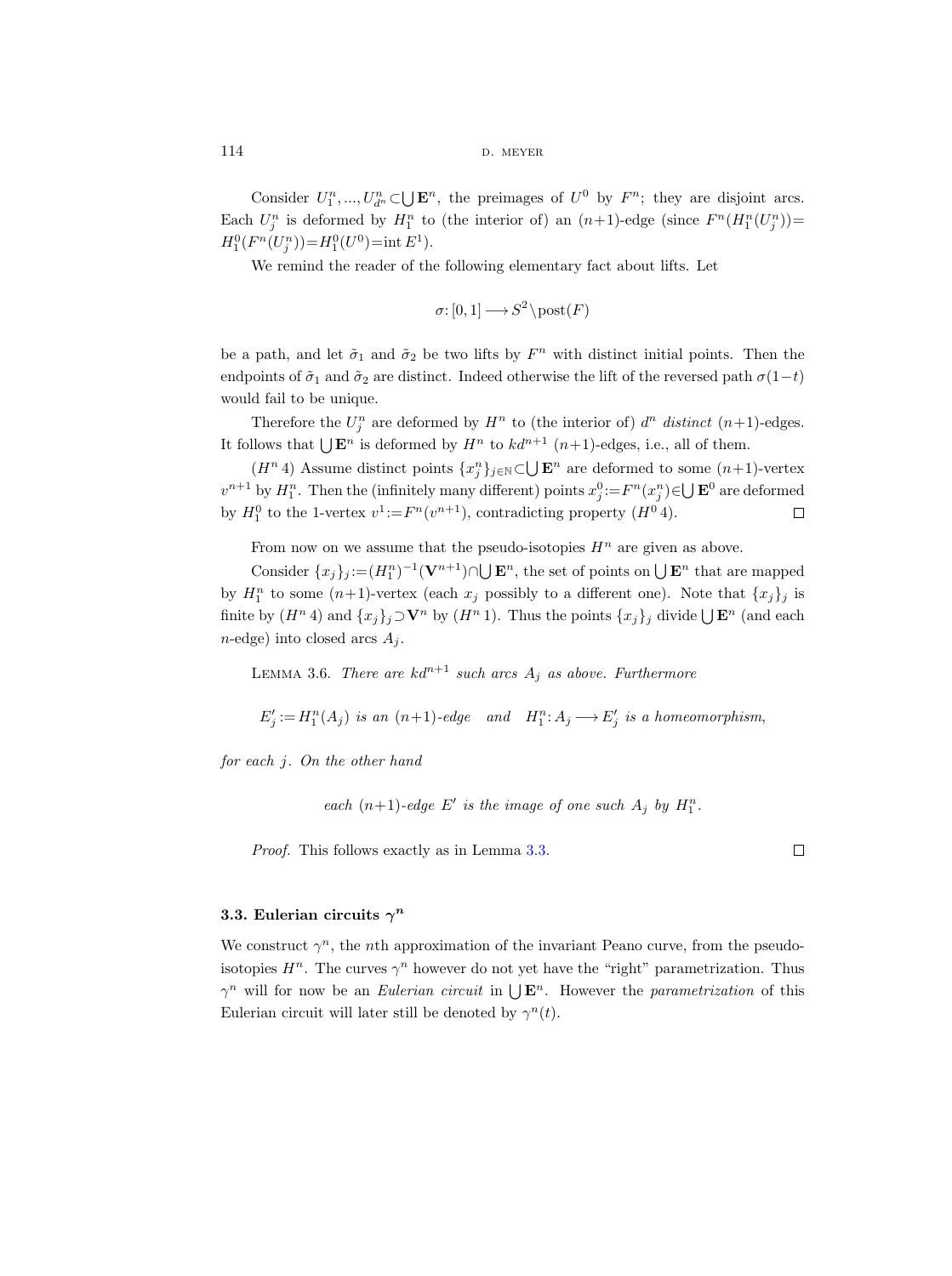Definition 3.7. An Eulerian circuit is a closed edge path that traverses each edge exactly once.

Consider now the graph of *n*-edges  $\bigcup \mathbf{E}^n$ , containing  $kd^n$  *n*-edges. In this graph an Eulerian circuit is a finite sequence of oriented  $n$ -edges

$$
\gamma^n = E_0, \dots, E_{kd^n-1},
$$

such that the following holds (indices are taken mod  $k d^n$ ). Each n-edge appears exactly once, and the terminal point of  $E_j$  is the initial point of  $E_{j+1}$ . In particular, the terminal point of  $E_{kd^n-1}$  is the initial point of  $E_0$ . If v is the terminal point of  $E_j$  (the initial point of  $E_{j+1}$ ), we say that  $E_{j+1}$  succeeds  $E_j$  in  $\gamma^n$  at v.

Cyclical permutations of indices are not considered to change  $\gamma^n$ , but orientation reversing does.

The approximations  $\gamma^n$  of the invariant Peano curve are defined as follows.

<span id="page-20-0"></span>Definition 3.8. (Eulerian circuits  $\gamma^n$ ) Recall that the Jordan curve  $\mathcal{C} = \bigcup \mathbf{E}^0$  is positively oriented as boundary of the white 0-tile  $X_w^0$ . Let

$$
\gamma^0=S^1\longrightarrow \mathcal{C}
$$

be an orientation-preserving homeomorphism. We define inductively

$$
\gamma^{n+1}: S^1 \longrightarrow \bigcup \mathbf{E}^{n+1},
$$

$$
t \longmapsto H_1^n(\gamma^n(t)),
$$

for all  $n\geqslant 0$ . Let us note the following properties:

- (i) The map is surjective by  $(H^n 2)$ .
- (ii) The set  $\mathbf{W}^n := (\gamma^n)^{-1}(\mathbf{V}^n) \subset S^1$  is finite by  $(H^n 4)$ .

(iii) For each *n*-edge E there is exactly one closed arc  $[w_j, w_{j+1}] \subset \mathbb{R}/\mathbb{Z} = S^1$ , formed by consecutive points  $w_j, w_{j+1} \in \mathbf{W}^n$ , such that

$$
\gamma^n\colon [w_j,w_{j+1}]\longrightarrow E\quad\text{is a homeomorphism.}
$$

This follows directly from Lemma [3.6.](#page-19-1)

(iv) The map  $\gamma^n$  induces an Eulerian circuit (still denoted by  $\gamma^n$ ) on  $\bigcup \mathbf{E}^n$  in the obvious way, namely the *n*-edges are given the orientation and ordering induced by  $\gamma^n$ .

We record how the Eulerian circuit  $\gamma^n$  is related to the Eulerian circuit  $\gamma^{n+1}$ . Consider an *n*-edge E, which is subdivided into arcs  $A_0, ..., A_m$  as in Lemma [3.6.](#page-19-1) An orientation of E induces an orientation of the arcs  $A_j$ . As before we say that  $A_j$  succeeds  $A_i$ in E if the terminal point of  $A_i$  is the initial point of  $A_j$ .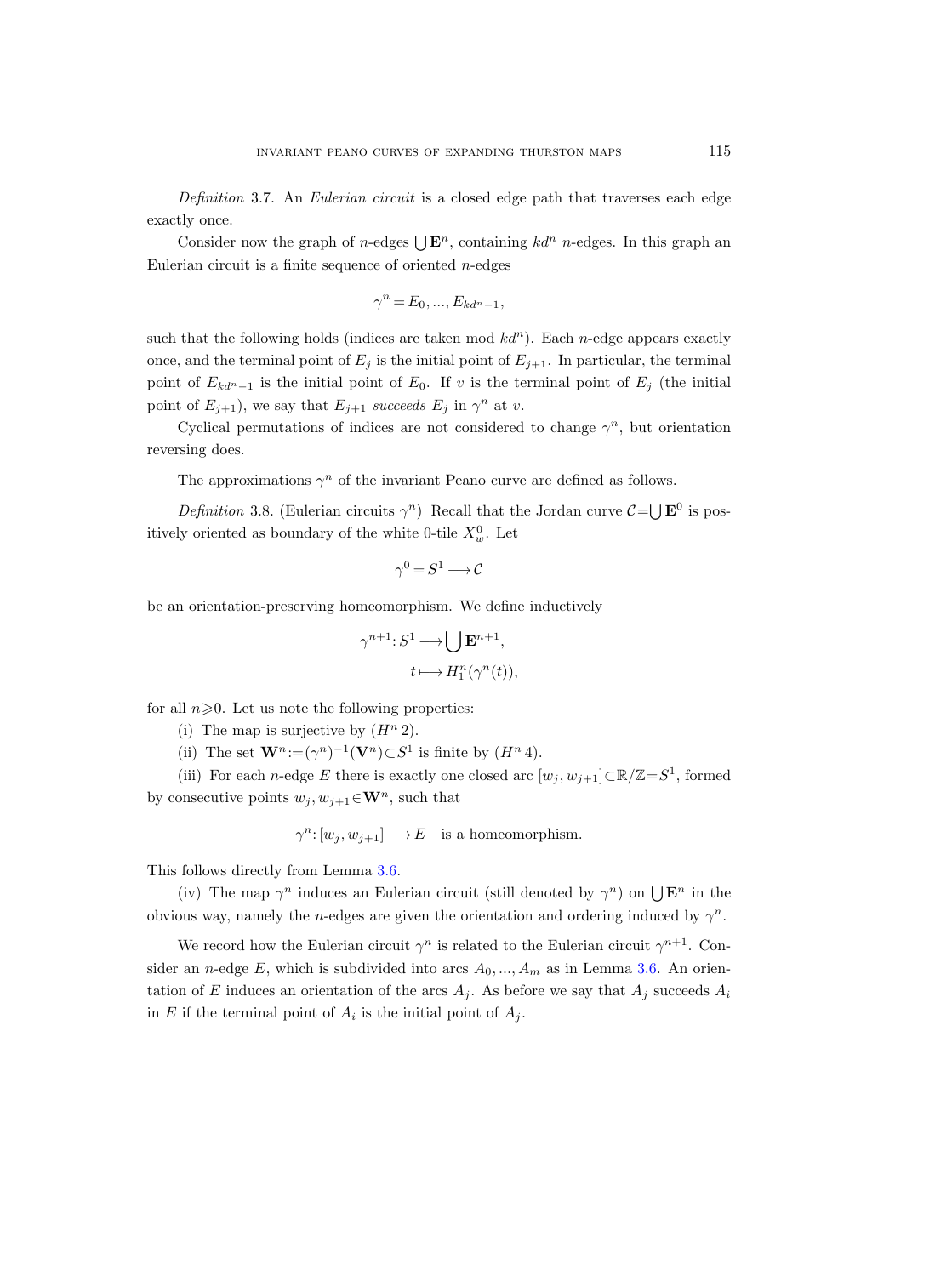<span id="page-21-2"></span>LEMMA 3.9. Let D' and E' be two  $(n+1)$ -edges. Let  $A', B' \subset \bigcup \mathbf{E}^n$  be the two arcs that are mapped (homeomorphically) to  $D'$  and  $E'$ , respectively, by  $H_1^n$ . Then  $E'$ succeeds  $D'$  in  $\gamma^{n+1}$  if and only if either

(a)  $A'$  and  $B'$  are contained in the same n-edge E, and B' succeeds  $A'$  in E (oriented by  $\gamma^n$ ); or

(b)  $A'$  and  $B'$  are contained in different n-edges  $E(A')$  and  $E(B')$ , the terminal point of  $A'$  is the terminal point of  $E(A')$ , the initial point of  $B'$  is the initial point of  $E(B')$ , and  $E(B')$  succeeds  $E(A')$  (in  $\gamma^n$ ).

Proof. This is again obvious from the construction.

 $\Box$ 

## <span id="page-21-0"></span>3.4.  $\gamma^{n+1}$  is a d-fold cover of  $\gamma^n$

We are now ready to give the definition of properties  $(H^0 5)$  and  $(H^n 5)$ .

<span id="page-21-1"></span>Definition 3.10. (Cover of Eulerian circuits) Let  $\gamma^{n+1}$  and  $\gamma^n$  be the Eulerian circuits constructed in Definition [3.8](#page-20-0) (iv). We call

$$
F\colon \gamma^{n+1}\longrightarrow \gamma^n
$$

a *d-fold cover* if F maps succeeding  $(n+1)$ -edges (in  $\gamma^{n+1}$ ) to succeeding *n*-edges (in  $\gamma^n$ ). An equivalent definition is as follows. Let

$$
\gamma^{n} = E_0, ..., E_{d^{n}-1}
$$
 and  $\gamma^{n+1} = E'_0, ..., E'_{d^{n+1}-1}$ 

be two Eulerian circuits. Here each  $E_j$  is an (oriented) *n*-edge and each  $E'_j$  an (oriented)  $(n+1)$ -edge. Let m be the index such that  $F(E_0') = E_m$ . Then  $\gamma^{n+1}$  is a d-fold cover of  $\gamma^n$  by F if

$$
F(E_j') = E_{m+j}
$$

for all  $j=0, ..., d^{n+1}-1$ .

Convention. Indices of n-edges (and n-vertices) are taken mod  $k d^n$  here and in the following.

Property  $(H^0 5)$  is equivalent to the following (seemingly weaker) condition. Recall that each 0-edge  $E_i \subset \mathcal{C}$  is positively oriented if its orientation agrees with the one induced by C. Similarly each *n*-edge  $E^n$  is positively oriented if  $F^n: E^n \to E_j$  preserves orientation. Recall furthermore that *n*-tiles are colored white or black if they are preimages by  $F<sup>n</sup>$ of the 0-tile  $X_w^0$  or  $X_b^0$ , respectively. Each *n*-edge  $E^n$  is contained in the boundary of exactly one white and one black n-tile. Then  $E<sup>n</sup>$  is positively oriented if it is positively oriented as boundary arc of the white *n*-tile in  $X^n \supset E^n$ .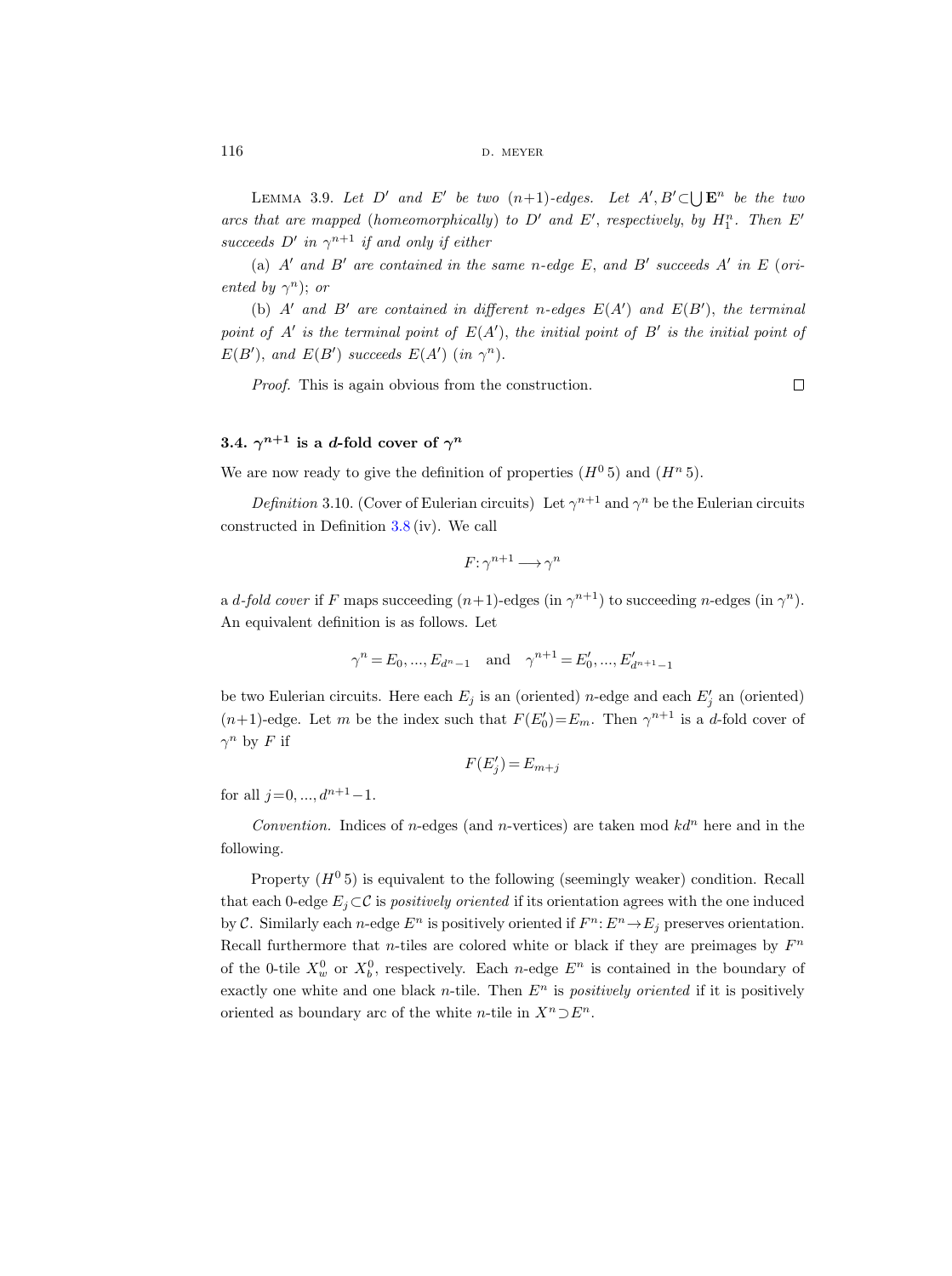<span id="page-22-1"></span>LEMMA 3.11. Let  $\gamma^1$  be an Eulerian circuit in  $\bigcup \mathbf{E}^1$ . Then the following conditions are equivalent:

 $(H^0 5)$   $F: \gamma^1 \rightarrow \gamma^0$  is a d-fold cover;

 $(H^0 5')$  Each 1-edge in  $\gamma^1$  is positively oriented.

*Proof.* Let  $p_0, ..., p_{k-1} \subset \mathcal{C}$  be the post-critical points, labeled positively on  $\mathcal{C}$ . Consider an oriented 1-edge  $E^1$  with initial point  $v \in V^1$  and terminal point  $v' \in V^1$ . It is positively oriented if and only if  $F(v')$  succeeds  $F(v)$ , i.e., if  $F(v)=p_j$  and  $F(v')=p_{j+1}$ for some j (indices are taken mod  $k$ ).

Let  $\gamma^1$  go through 1-vertices  $v_0, ..., v_{kd^n-1}$  in this order. Then  $F: \gamma^1 \to \gamma^0$  is a d-fold cover if and only if  $F(v_{i+1})$  succeeds  $F(v_i)$  (for all j; indices are taken mod  $kd^n$ ), which holds if and only if each edge in  $\gamma^1$  is positively oriented.  $\Box$ 

Remark. It is not very hard to show that if  $\gamma^1$  is obtained as in Definition [3.8](#page-20-0) (without assuming  $(H^0 5)$ ), then either all 1-edges are positively oriented, or all 1-edges are negatively oriented in  $\gamma^1$  (see [\[Me2,](#page-76-12) Lemma 6.7]). In the latter case our construction would result in a semi-conjugacy of F to  $z^{-d}$ . Indeed a Peano curve  $\gamma: S^1 \to S^2$  that semi-conjugates  $F = f^n$  to  $z^{-d}$  exists by a slight variation of the construction presented here. Namely in §[7](#page-49-0) the role of the white and black 1-tiles has to be reversed.

We now show how property  $(H^0 5)$  implies  $(H^n 5)$ , i.e., finish the proof of Lemma [3.5.](#page-18-0)

<span id="page-22-0"></span>LEMMA [3.1](#page-15-3)2. Let  $H^0$  be a pseudo-isotopy as in Definition 3.1 and  $H^n$  be the lifts of  $H^0$  by  $F^n$ . The Eulerian circuits  $\gamma^n$  are the ones from Definition [3.8.](#page-20-0) Then  $(H<sup>n</sup> 5)$   $F: \gamma^{n+1} \rightarrow \gamma^n$  is a d-fold cover.

Proof. The reader is advised to consult Figure [3](#page-23-0) for reference. Roughly speaking, by deforming  $\bigcup \mathbf{E}^0$  via  $H^0$  and  $\bigcup \mathbf{E}^1$  via  $H^1$ , one can push the d-fold cover  $F: \gamma^1 \to \gamma^0$  to a d-fold cover  $F: \gamma^2 \to \gamma^1$ . We give however a more pedestrian (combinatorial) proof.

The proof is by induction. Thus assume that  $F: \gamma^n \to \gamma^{n-1}$  is a d-fold cover.

Assume that the  $(n+1)$ -edge E' succeeds the  $(n+1)$ -edge D' in  $\gamma^{n+1}$ . We need to show that the *n*-edge  $E = F(E')$  succeeds the *n*-edge  $D = F(D')$  in  $\gamma^n$ .

Let  $A', B' \subset \bigcup \mathbf{E}^n$  be the two arcs that are mapped by  $H_1^n$  to  $D'$  and  $E'$ , respectively, see Lemma [3.6.](#page-19-1) Let  $A:=F(A'), B:=F(B')\subset \bigcup \mathbf{E}^{n-1}$  be their images. Since  $H^n$  is the lift of  $H^{n-1}$  by F (the diagram commutes), we have

$$
H_1^{n-1}(A) = D
$$
 and  $H_1^{n-1}(B) = E$ .

There are two cases to consider, by Lemma [3.9.](#page-21-2)

Case 1. A' and B' are contained in the same n-edge  $E<sup>n</sup>$ , and B' succeeds A' (given the orientation of  $E^n$  by  $\gamma^n$ ).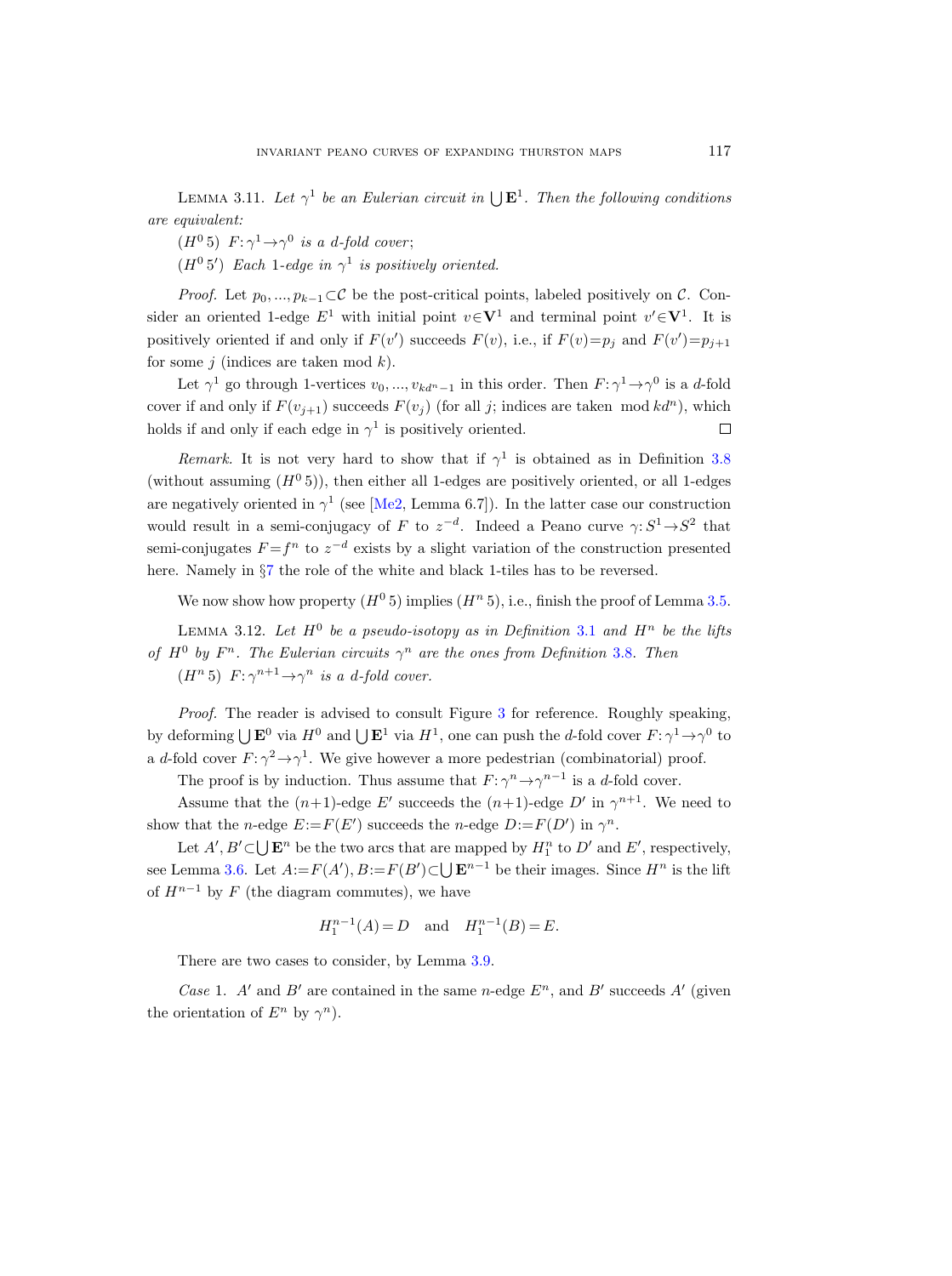

<span id="page-23-0"></span>Figure 3. Commutative diagram for Lemma [3.12.](#page-22-0)

Note that since  $F: \gamma^n \to \gamma^{n-1}$  is a d-fold cover, F maps n-edges oriented by  $\gamma^n$  to  $(n-1)$ -edges oriented by  $\gamma^{n-1}$ .

Therefore A and B are contained in the same  $(n-1)$ -edge  $E^{n-1} = F(E^n)$ , and B succeeds A (given the orientation of  $E^{n-1}$  by  $\gamma^{n-1}$ ). Thus E succeeds D in  $\gamma^n$ .

Case 2. A' and B' are contained in different n-edges  $E(A')$  and  $E(B')$ , such that A' and  $E(A')$  have the same terminal points, B' and  $E(B')$  have the same initial points, and  $E(A')$  and  $E(B')$  are succeeding in  $\gamma^n$ .

Thus the  $(n-1)$ -edge  $F(E(B')) \supset B$  succeeds  $F(E(A')) \supset A$  in  $\gamma^{n-1}$ , since

 $F: \gamma^n \longrightarrow \gamma^{n-1}$ 

is a d-fold cover. Furthermore, the terminal point of A is the terminal point of  $F(E(A'))$ , which is the initial point of both B and  $F(E(B'))$ . Thus E succeeds D in  $\gamma^n$  by Lemma [3.9.](#page-21-2)  $\Box$ 

By repeating the argument in Lemma [3.11](#page-22-1) we obtain inductively the following consequence.

<span id="page-23-1"></span>COROLLARY 3.13. All n-edges in the Eulerian circuit  $\gamma^n$  are positively oriented (for each n).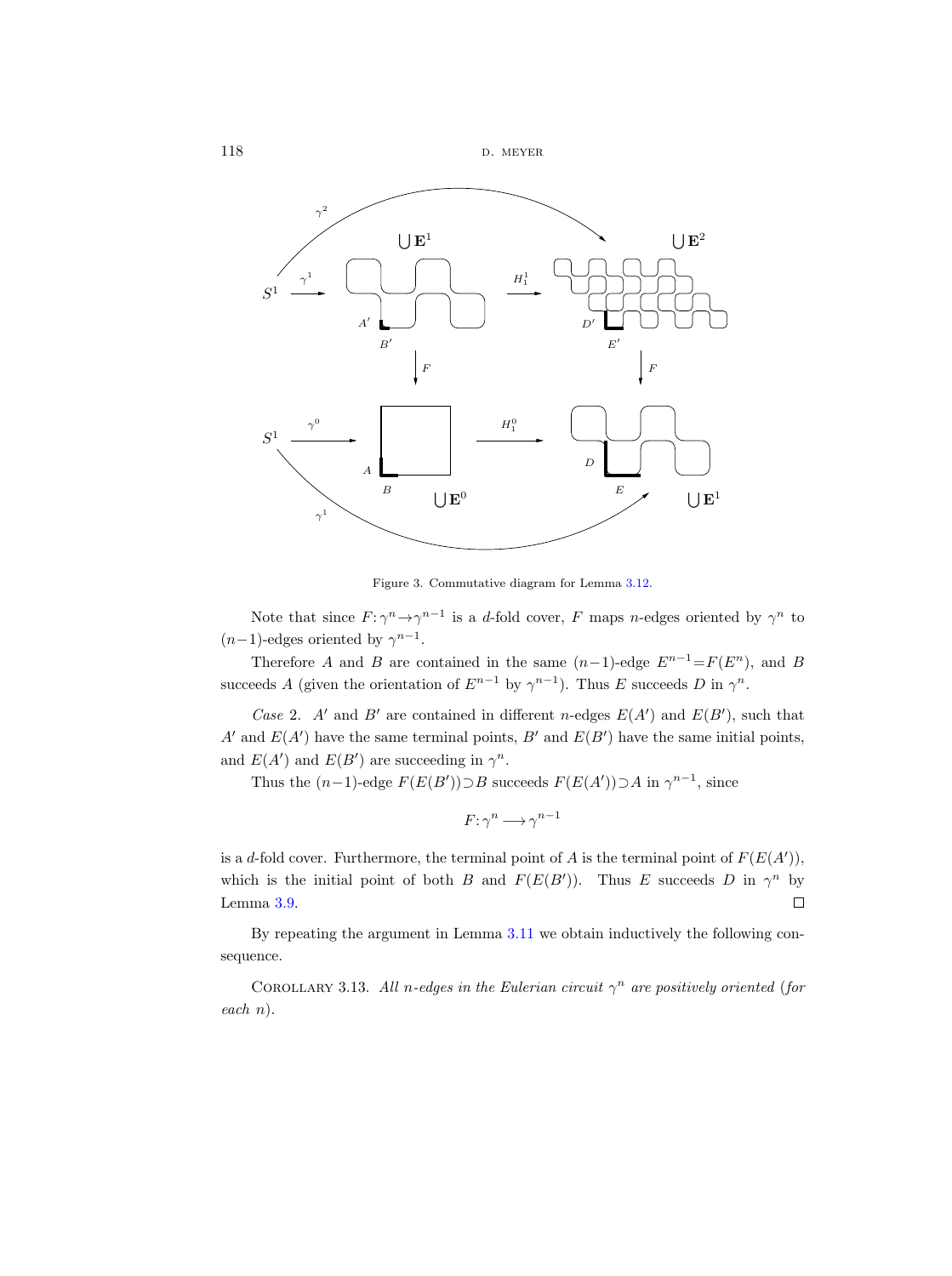#### 4. Construction of  $\gamma$

<span id="page-24-0"></span>In this section we complete the construction of  $\gamma$ , i.e., the proof of Theorem [1.1,](#page-1-1) under the assumption of the existence of a pseudo-isotopy  $H^0$  as in Definition [3.2.](#page-15-2)

<span id="page-24-2"></span>LEMMA 4.1. To construct  $\gamma: S^1 \rightarrow S^2$  as in Theorem [1.1,](#page-1-1) it is enough to show that there is a Peano curve  $\widetilde{\gamma}: S^1 \to S^2$  such that the diagram

$$
S^1 \xrightarrow{\tilde{\varphi}} S^1
$$
  

$$
\tilde{\tilde{\gamma}} \downarrow \qquad \qquad \tilde{\tilde{\gamma}} \downarrow
$$
  

$$
S^2 \xrightarrow{\qquad F} S^2
$$

commutes, where  $\tilde{\varphi}(z) = e^{2\pi i \theta_0} z^d$ .

(Here and in other powers of e, throughout the paper, i denotes the imaginary unit.)

*Proof.* Let  $\mu := e^{2\pi i \theta_0/(1-d)}$ . This means that

$$
e^{2\pi i\theta_0}\mu^d = e^{2\pi i\theta_0}\mu^{d-1}\mu = \mu.
$$

Consider  $\gamma(z) := \widetilde{\gamma}(\mu z)$ . Then

$$
F(\gamma(z)) = F(\widetilde{\gamma}(\mu z)) = \widetilde{\gamma}(e^{2\pi i \theta_0} \mu^d z^d) = \widetilde{\gamma}(\mu z^d) = \gamma(z^d).
$$

In this section however we will drop the  $\mathbb{R}^n$  from the notation. This means that we will write  $\gamma$ ,  $\gamma^n$  and so on; when in fact we mean  $\tilde{\gamma}$ ,  $\tilde{\gamma}^n$ , which become our desired objects by composing with a rotation as above.

## <span id="page-24-1"></span>4.1. The length of  $n$ -arcs

The circle  $S^1$  will be divided into *n*-arcs, each of which will be mapped by  $\gamma^n$  to an  $n$ -edge. We first need to find the right "length" of such  $n$ -arcs. It will be convenient to parameterize those lengths by the corresponding n-edges. Thus  $l(E)$  will be the length of the n-arc (in  $S^1$ ) that is mapped by  $\gamma^n$  to the n-edge E. We require the following properties:

 $(l 1)$   $l(E) > 0$  for every *n*-edge E.

 $(l 2)$  For all n,

$$
\sum_{E\in {\bf E}^n} l(E)=1.
$$

(13) Given an  $(n+1)$ -edge E' let  $E = F(E') \in \mathbf{E}^n$ . Then

$$
l(E) = dl(E').
$$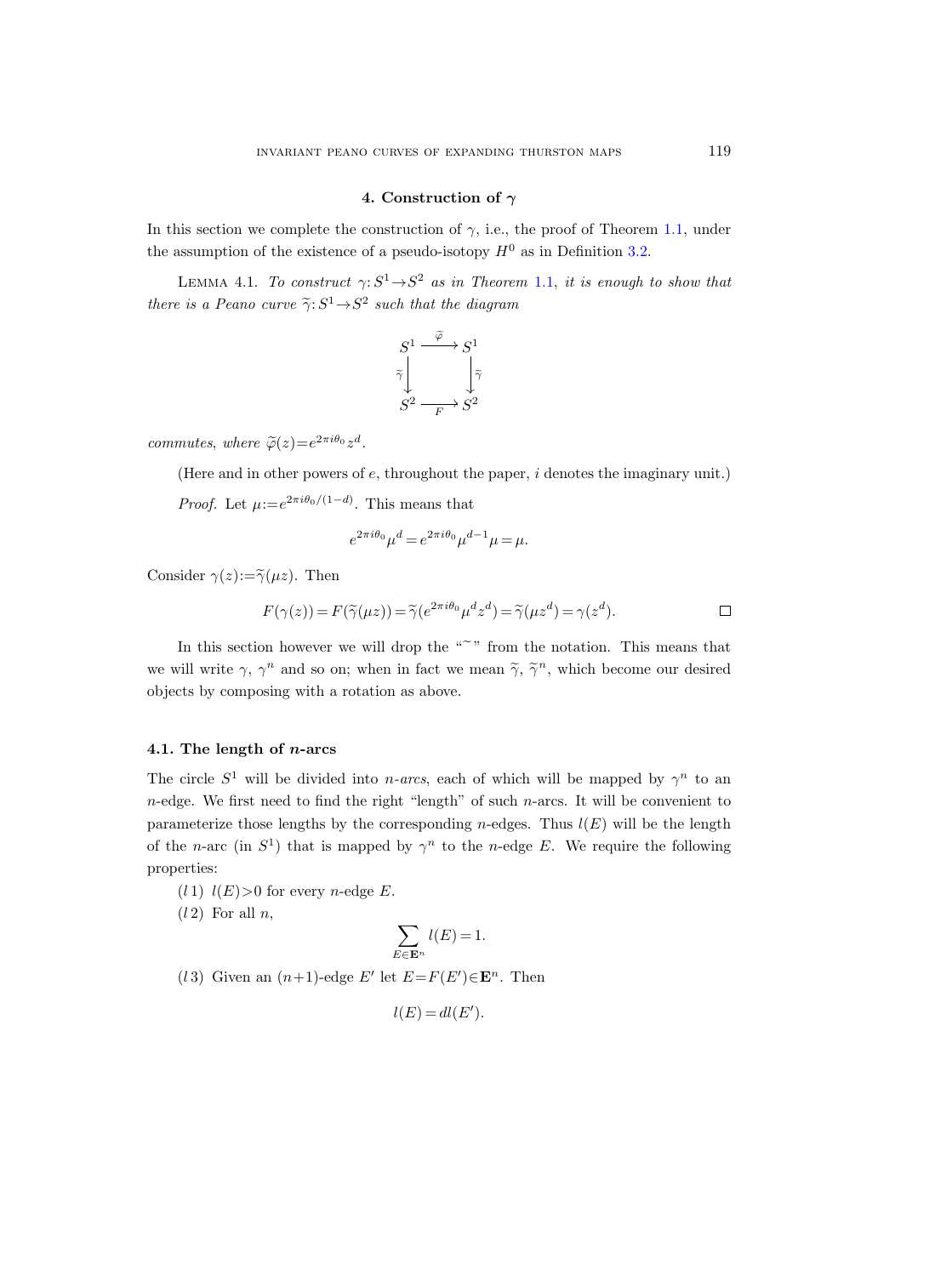(*l* 4) Let *E* be an *n*-edge. Then  $H_1^n(E)$  is a chain  $E'_1, ..., E'_N$  of  $(n+1)$ -edges. We require that

$$
l(E) = \sum_{i=1}^{N} l(E'_i).
$$

To this end, consider (all) 0-edges  $E_0, ..., E_{k-1}$  ordered by the first approximation  $\gamma^0$  (positively on C). We say that an n-edge  $E^n$  is of type j if  $F^n(E^n) = E_j$ . Recall that  $H^0$  deforms each 0-edge to several 1-edges. We define a matrix  $M = (m_{ij})_{i,j}$ , which keeps track of those deformations, by

 $m_{ij}$  is the number of 1-edges in  $H_1^0(E_i)$  that are of type j.

<span id="page-25-0"></span>LEMMA 4.2. Consider an n-edge  $E_i^n$  of type i. Let  $\widetilde{m}_{ij}$  be the number of  $(n+1)$ edges of type j in  $H_1^n(E_i^n)$ . Then

$$
\widetilde{m}_{ij}=m_{ij}.
$$

Furthermore, let  $m_{ij}^n$  be the number of n-edges of type j contained in

$$
H_1^{n-1} \circ H_1^{n-2} \circ \dots \circ H_1^0(E_i).
$$

Then

$$
(m_{ij}^n)_{i,j} = M^n
$$

.

*Proof.* Let  $E_1^{n+1},..., E_m^{n+1}$  be the  $(n+1)$ -edges in  $H_1^n(E_i^n)$ . Since  $H^n$  is the lift of  $H^0$  by  $F^n$ , it follows that  $H^0$  deforms (the 0-edge)  $E_i = F^n(E_i^n)$  to the 1-edges

 $E_1^1 = F^n(E_1^{n+1}), \quad ..., \quad E_m^1 = F^n(E_m^{n+1}).$ 

The first statement follows, since  $F<sup>n</sup>$  preserves the type of edges.

The second statement follows immediately from the first.

LEMMA 4.3. The matrix M is primitive, i.e.,  $M^n > 0$  for some n.

*Proof.* Recall from §[3.4](#page-21-0) that  $F: \gamma^{n+1} \to \gamma^n$  is a d-fold cover. Thus, by induction,  $F^n$ :  $\gamma^n \to \gamma^0$  is a  $d^n$ -fold cover. Therefore, along  $\gamma^n$  the type of *n*-edges varies cyclically, in  $\gamma^n$  an *n*-edge of type j is succeeded by one of type  $j+1$ . This means that every chain of k n-edges in  $\gamma^n$  contains exactly one n-edge of each type.

Fix a 0-edge  $E_i$  connecting two post-critical points p and q. Consider

$$
H_1^{n-1} \circ H_1^{n-2} \circ \dots \circ H_1^0(E_i).
$$

This is a chain of *n*-edges in  $\gamma^n$  that connects the points p and q. Since F is expanding (see Definition [2.1](#page-11-1) (3)), the diameter of *n*-edges goes to 0 (uniformly) with *n*. Thus, by choosing n large enough, our chain contains at least  $k$  n-edges, and therefore at least one n-edge of each type.

With this choice of  $n$  the claim follows from Lemma [4.2.](#page-25-0)

 $\Box$ 

 $\Box$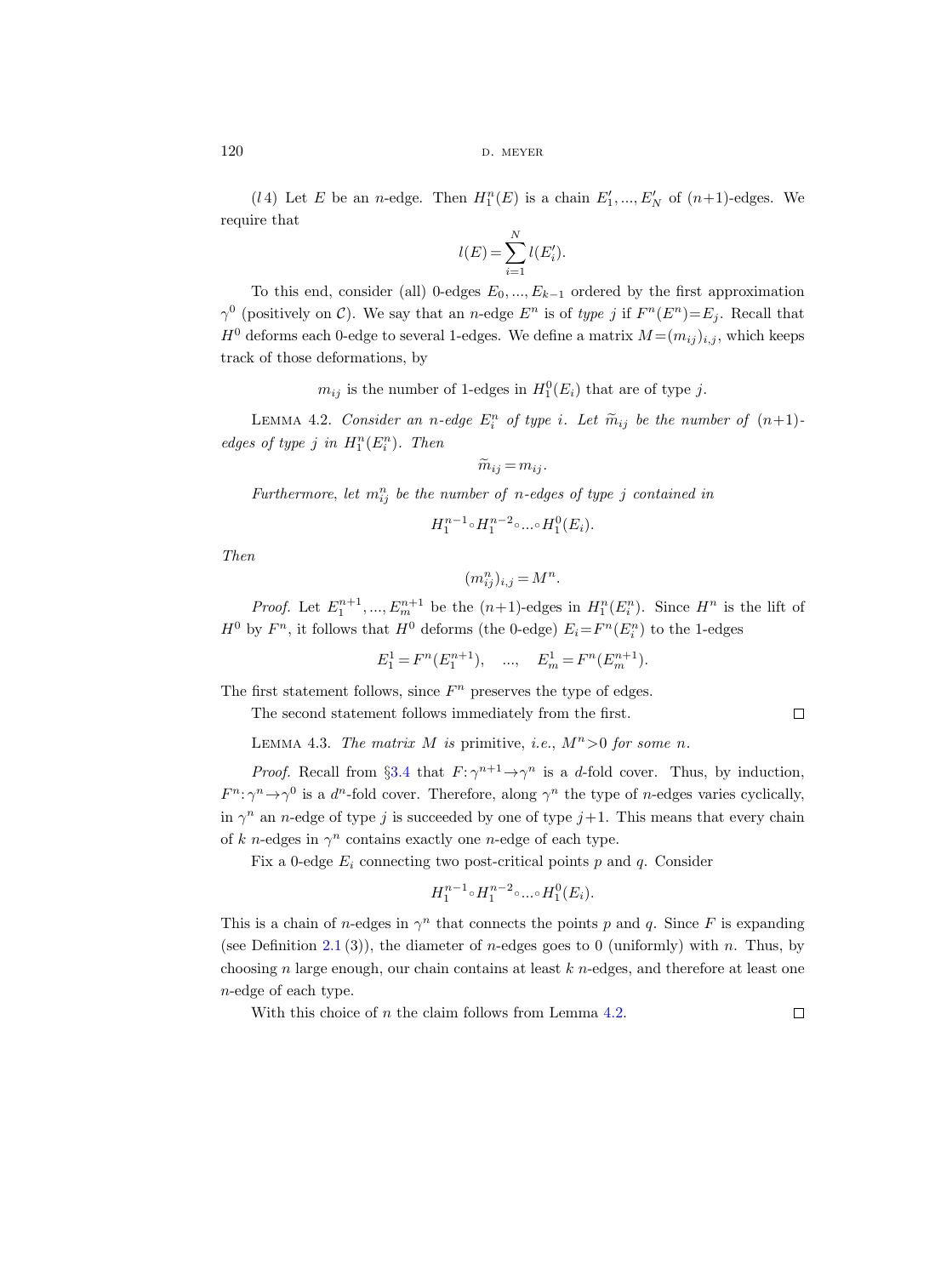Note that there are d 1-edges of each type, and thus  $\sum_i m_{ij} = d$ . The Perron-Frobenius theorem (see, for example, [\[HJ,](#page-75-19) Theorems 8.2.11 and 8.1.21]) implies that d is a simple eigenvalue of  $M$  (in fact its spectral radius). Furthermore, there is a unique eigenvector  $l = \{l_j\}_{j=0}^{k-1}$  to d, such that  $l_j > 0$  (for all  $j = 0, ..., k-1$ ) and  $\sum_{j=0}^{k-1} l_j = 1$ . We note that  $l_j \subset \mathbb{Q}$  for all  $j=0, ..., k-1$ . The length of (an n-arc in  $S^1$  corresponding to) an  $n$ -edge  $E_j^n$  of type j is now defined as

$$
l(E_j^n) := d^{-n} l_j. \tag{4.1}
$$

LEMMA 4.4. The length defined above satisfies properties  $(l 1)$ – $(l 4)$ .

*Proof.* (1) This follows immediately, since  $l_i>0$  for all j. There are  $d^n$  *n*-edges of each type. Thus

$$
\sum_{E \in \mathbf{E}^n} l(E) = \sum_{j=0}^{k-1} l_j = 1,
$$

which is property  $(l 2)$ .

(13) This is again clear, since F maps  $(n+1)$ -edges to n-edges of the same type.

Property (14) follows from the fact that  $Ml=dl$ . Let  $E_i^n$  be an n-edge of type i, and  $E_1^{n+1},..., E_N^{n+1}$  be the  $(n+1)$ -edges contained in  $H_1^n(E_i^n)$ . Then, by Lemma [4.2,](#page-25-0)

$$
\sum_{m} l(E_m^{n+1}) = d^{-n-1} \sum_{j=0}^{k-1} m_{ij} l_j = d^{-n} l_i = l(E_i^n).
$$

Note that the lengths depend on the particular pseudo-isotopy  $H^0$  chosen, it is not a property of the edges alone.

## <span id="page-26-0"></span>4.2. Parameterizing  $\gamma^n$

Fix a post-critical point  $p_0$ . Consider the Eulerian circuit  $\gamma^0 = C = \bigcup \mathbf{E}^0$ , that is

$$
\gamma^0 = E_0, \dots, E_{k-1}, \quad E_j \in \mathbf{E}^0.
$$

It is labeled in such a way that the initial point of  $E_0$  is  $p_0$ . Recall that we want to parameterize  $\gamma$  so that  $\varphi = e^{2\pi i \theta_0} z^d$  is semi-conjugate to F (see Lemma [4.1\)](#page-24-2). We now define  $\theta_0$ . If  $p_0$  is a fixed point of F set  $\theta_0 := 0$ . Otherwise let  $E_0, ..., E_{m^0-1}$  be the (unique) positively oriented chain in  $\gamma^0$  from  $p_0$  to  $F(p_0)$ . Then

<span id="page-26-1"></span>
$$
\theta_0 := l(E_0) + \dots + l(E_{m^0 - 1}).\tag{4.2}
$$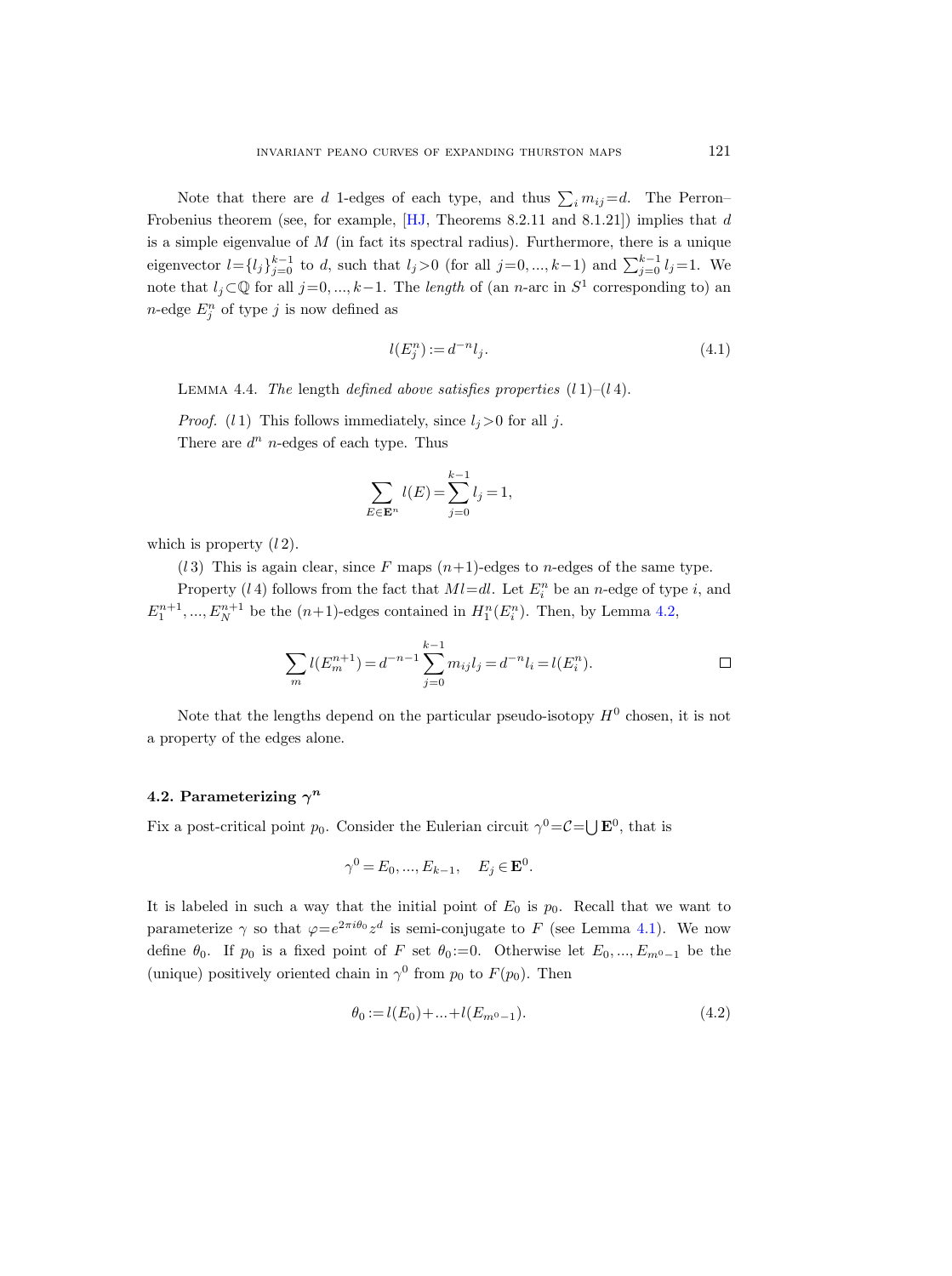Label  $\gamma^1 = E_0^1, ..., E_{kd-1}^1$  in such a way that  $E_0^1$  is the initial 1-edge of the chain  $H_1^0(E_0)$  in  $\gamma^1$ . In the same fashion label (the Eulerian circuit)

$$
\gamma^n=E_0^n,...,E_{kd^n-1}^n,\quad E_j^n\in \mathbf{E}^n,
$$

so that  $E_0^n$  is the initial *n*-edge in  $H_1^{n-1}(E_0^{n-1})$  (for each *n*). Thus the initial point of each  $E_0^n$  is  $p_0$ . Note, however, that  $\gamma^n$  may go through  $p_0$  several times.

It will be convenient to identify  $S^1$  with  $\mathbb{R}/\mathbb{Z}$ . Divide the circle  $\mathbb{R}/\mathbb{Z}$  into k arcs  $a_j$ as follows. Let

<span id="page-27-0"></span>
$$
\alpha_0 := 0 \quad \text{and} \quad \alpha_j := l(E_0) + \dots + l(E_{j-1}) \tag{4.3}
$$

for  $j=1, ..., k-1$ . Then  $a_j := [\alpha_j, \alpha_{j+1}]$  (where indices are taken mod k).

Convention. When writing  $[\alpha, \beta] \subset \mathbb{R}/\mathbb{Z}$  for an arc on the circle, we always mean the positively oriented arc from  $\alpha$  to  $\beta$ . In particular  $a_{k-1}=[\alpha_{k-1}, 0]=[\alpha_{k-1}, 1].$ 

In the same fashion we divide the circle  $\mathbb{R}/\mathbb{Z}$  into  $kd^n$  n-arcs  $a_j^n$  (for each n) by

$$
\alpha_0^n:=0\quad\text{and}\quad \alpha_j^n:=l(E_0^n)+\ldots+l(E_{j-1}^n)
$$

for  $j=1, ..., kd^{n}-1$ . Then  $a_j^n := [\alpha_j^n, \alpha_{j+1}^n]$ .

Convention. The (lower) indices of points  $\alpha_j^n$ , n-arcs  $a_j^n$  and n-edges  $E_j^n$  are always taken mod  $kd^n$ . In particular,  $\alpha_{kd^n}^n = \alpha_0^n$  and  $a_{kd^n-1}^n = [\alpha_{kd^n-1}^n, 0] = [\alpha_{kd^n-1}^n, 1] \subset \mathbb{R}/\mathbb{Z}$ .

We now define the approximations  $\gamma^n$  on each n-arc  $a_j^n \subset \mathbb{R}/\mathbb{Z}$  by

 $\gamma^n: a_j^n \longrightarrow E_j^n$  is (any) orientation-preserving homeomorphism,

as parameterized curves. Thus initial and terminal points are mapped onto each other by  $\gamma^n$ . Note that  $\gamma^n(0) = p_0$  for all *n*.

In  $\mathbb{R}/\mathbb{Z}$  the map  $\varphi(z) = e^{2\pi i \theta_0} z^d$  is given by

$$
\phi: \mathbb{R}/\mathbb{Z} \longrightarrow \mathbb{R}/\mathbb{Z}, \quad \phi(t) = dt + \theta_0 \text{ mod } 1.
$$

<span id="page-27-1"></span>LEMMA 4.5. The parameterized curves  $\gamma^n$  satisfy the following properties: (1) If  $m \ge n$ , then each point  $\alpha_j^n$  is a point  $\alpha_i^m$ . Furthermore,

$$
\gamma^m(\alpha_j^n) = \gamma^n(\alpha_j^n),
$$

for all  $j=0, ..., kd<sup>n</sup>-1$ . Note that  $\{\alpha_j^n\}_{j=0}^{kd<sup>n</sup>-1} = (\gamma^n)^{-1}(\mathbf{V}^n)$ . So the n-th approximation determines the preimages (on the circle) of the n-vertices.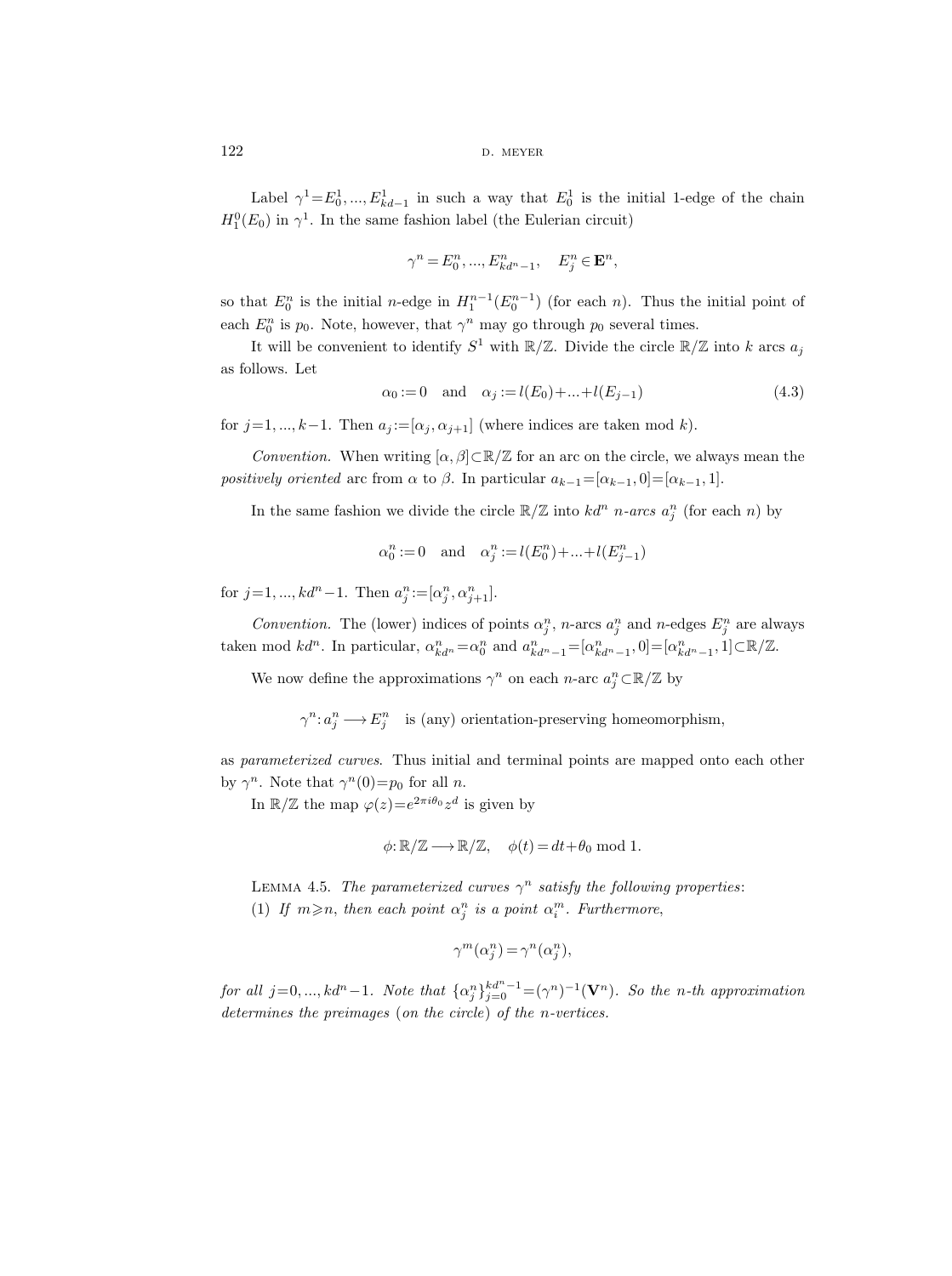(2) The map  $\phi$  maps each point  $\alpha_j^{n+1}$  to a point  $\alpha_i^n$ . For any point  $\alpha_j^{n+1} \in \mathbb{R}/\mathbb{Z}$ ,

$$
F(\gamma^{n+1}(\alpha_j^{n+1})) = \gamma^n(\phi(\alpha_j^{n+1})).
$$

Thus we have the following commutative diagram:

$$
\{\alpha_j^{n+1}\}_{j=0}^{kd^{n+1}-1} \subset \mathbb{R}/\mathbb{Z} \xrightarrow{\phi} \{\alpha_j^n\}_{j=0}^{kd^n-1} \subset \mathbb{R}/\mathbb{Z}
$$

$$
\gamma^{n+1} \downarrow \qquad \qquad \downarrow \gamma^n
$$

$$
\mathbf{V}^{n+1} \subset S^2 \xrightarrow{F} \mathbf{V}^n \subset S^2.
$$

This will imply the desired semi-conjugacy.

(3) The supremum norm is given in terms of the visual metric [\(2.3\)](#page-14-0). Then

$$
\|\gamma^{n+1}-\gamma^{n}\|_{\infty} \lesssim \Lambda^{-n}
$$

for all n. Here  $C(\leq)$  does not depend on n.

*Proof.* (1) Consider  $E_0$ , the first 0-edge in  $\gamma^0$ . Then  $H_1^0(E_0)$  is the chain  $E_0^1, ..., E_{m-1}^1$ of 1-edges in  $\gamma^1$ . Note that the terminal point of  $E_0$  is the terminal point of  $E_{m-1}^1$ . By property  $(l4)$ ,

$$
\alpha_1 = l(E_0) = l(E_0^1) + \dots + l(E_{m-1}^1) = \alpha_m^1.
$$

Thus

$$
\gamma^1(\alpha_1)=\gamma^1(\alpha_m^1)=\text{terminal point of } E_m^1=\text{terminal point of } E_0=\gamma^0(\alpha_1).
$$

In the same fashion one shows that each  $\alpha_j$  is a point  $\alpha_i^1$ , and  $\gamma^1(\alpha_j) = \gamma^0(\alpha_j)$  for all  $j=0, ..., k-1$ . The general statement follows by induction (see Lemma [4.2\)](#page-25-0).

(2) Recall from the definitions of  $\theta_0$  [\(4.2\)](#page-26-1) and  $\{\alpha_j\}_{j=0}^{k-1}$  [\(4.3\)](#page-27-0) that  $\alpha_{m^0} = \theta_0$ . Then, by (1) and the definition of  $\theta_0$ , we have

$$
\gamma^{n}(\theta_0) = \gamma^{0}(\theta_0) = F(p_0).
$$

Let  $m^n = m^n(\theta_0)$  be the index such that  $\alpha_{m}^n = \theta_0$ .

Consider  $E_0^{n+1}$ , the initial  $(n+1)$ -edge in  $\gamma^{n+1}$ . It is clear that  $F(E_0^{n+1})$  is an nedge with initial point  $F(p_0)$  (by Corollary [3.13\)](#page-23-1). There may be several such *n*-edges in general however. We next show that  $F(E_0^{n+1})$  is in fact the "right" *n*-edge, namely the image (by  $\gamma^n$ ) of the *n*-arc (on  $\mathbb{R}/\mathbb{Z}$ ) with initial point  $\theta_0$ .

Claim 1.  $F(E_0^{n+1}) = \gamma^n(a_{m^n}^n) = E_{m^n}^n$ .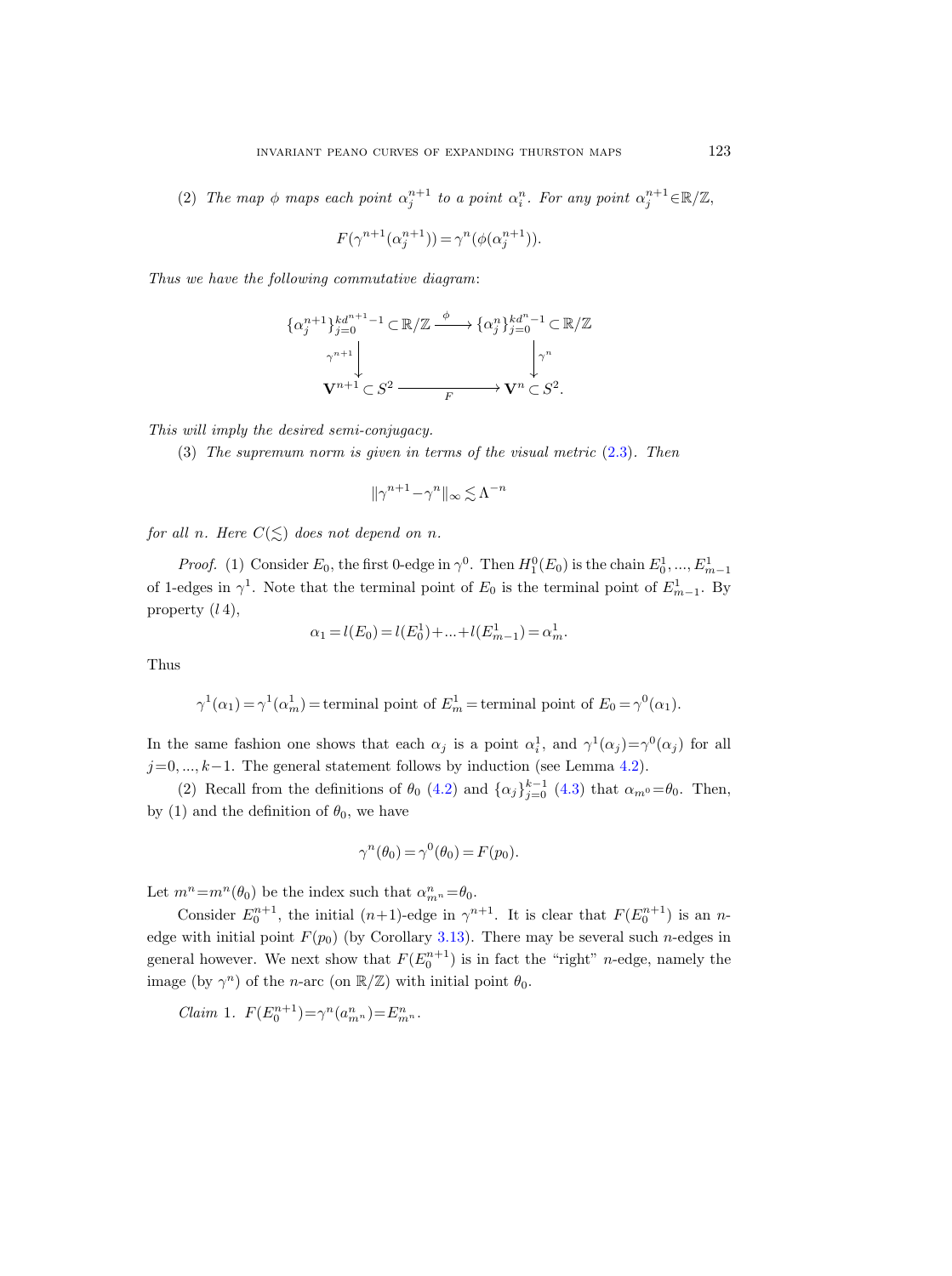This is clear for  $n=0$ , since there is only one 0-edge with initial point  $F(p_0)$ . To prove the claim by induction, we assume it is true for  $n-1$ .

Consider  $E_0^n$ ; by assumption,  $F(E_0^n) = \gamma^{n-1} (a_{m^{n-1}}^{n-1}) = E_{m^{n-1}}^{n-1}$ . Let  $A^n \subset E_0^n$  be the (initial) *n*-arc that is deformed by  $H^n$  to  $E_0^{n+1}$ . Let  $A^{n-1} := F(A^n) \subset E_{m^{n-1}}^{n-1}$ ; it is an n-arc that is deformed by  $H^{n-1}$  to an n-edge  $E_j^n$  (since  $H^n$  is the lift of  $H^{n-1}$  by  $F$ ):

$$
A^n \subset E_0^n \xrightarrow{H_1^n} E_0^{n+1}
$$

$$
F \downarrow \qquad \qquad F \downarrow
$$

$$
A^{n-1} \subset E_{m^{n-1}}^{n-1} \xrightarrow{H_1^{n-1}} E_j^n.
$$

The crucial property is that by construction  $j=m^n$ . This is seen as follows. By  $(l\,4)$ the total length of the  $(n-1)$ -edges preceding  $E_{m^{n-1}}^{n-1}$  (which is  $\theta_0$ ) is the same as the total length of all *n*-edges preceding  $E_j^n$ :

$$
\theta_0=l(E_0^{n-1})+\ldots+l(E_{m^{n-1}-1}^{n-1})=l(E_0^{n})+\ldots+l(E_{j-1}^{n}),
$$

and thus  $j=m^n$ .

Hence,  $F(E_0^{n+1}) = E_{m^n}^n$ , since the diagram above commutes. This proves Claim 1.

*Claim* 2.  $F(E_j^{n+1}) = E_{m^n+j}^n$  for  $j = 0, ..., kd^{n+1} - 1$ .

This follows from Claim 1, and the fact that  $F: \gamma^{n+1} \to \gamma^n$  is a d-fold covering in the sense of Definition [3.10.](#page-21-1) The reader is reminded (for the last time) that the index  $m<sup>n</sup> + j$ is taken mod  $kd^n$ .

*Claim* 3. The map  $\phi$  maps points  $\alpha_j^{n+1}$  to points  $\alpha_i^n$ , in fact

$$
\phi(\alpha_j^{n+1}) = \alpha_{m^n + j}^n.
$$

To prove this claim note first that

$$
\phi(\alpha_0^{n+1})=\phi(0)=\theta_0=\alpha_{m^n}^n
$$

by definition. In the following we write  $\alpha \equiv \beta$  if  $\alpha$  and  $\beta$  represent the same point on the circle  $\mathbb{R}/\mathbb{Z}$ , i.e., if  $\alpha-\beta \in \mathbb{Z}$ .

By the previous claim,  $F(E_j^{n+1}) = E_{m^n+j}^n$ , and thus

$$
l(E^n_{m^n+j}) = dl(E^{n+1}_j)
$$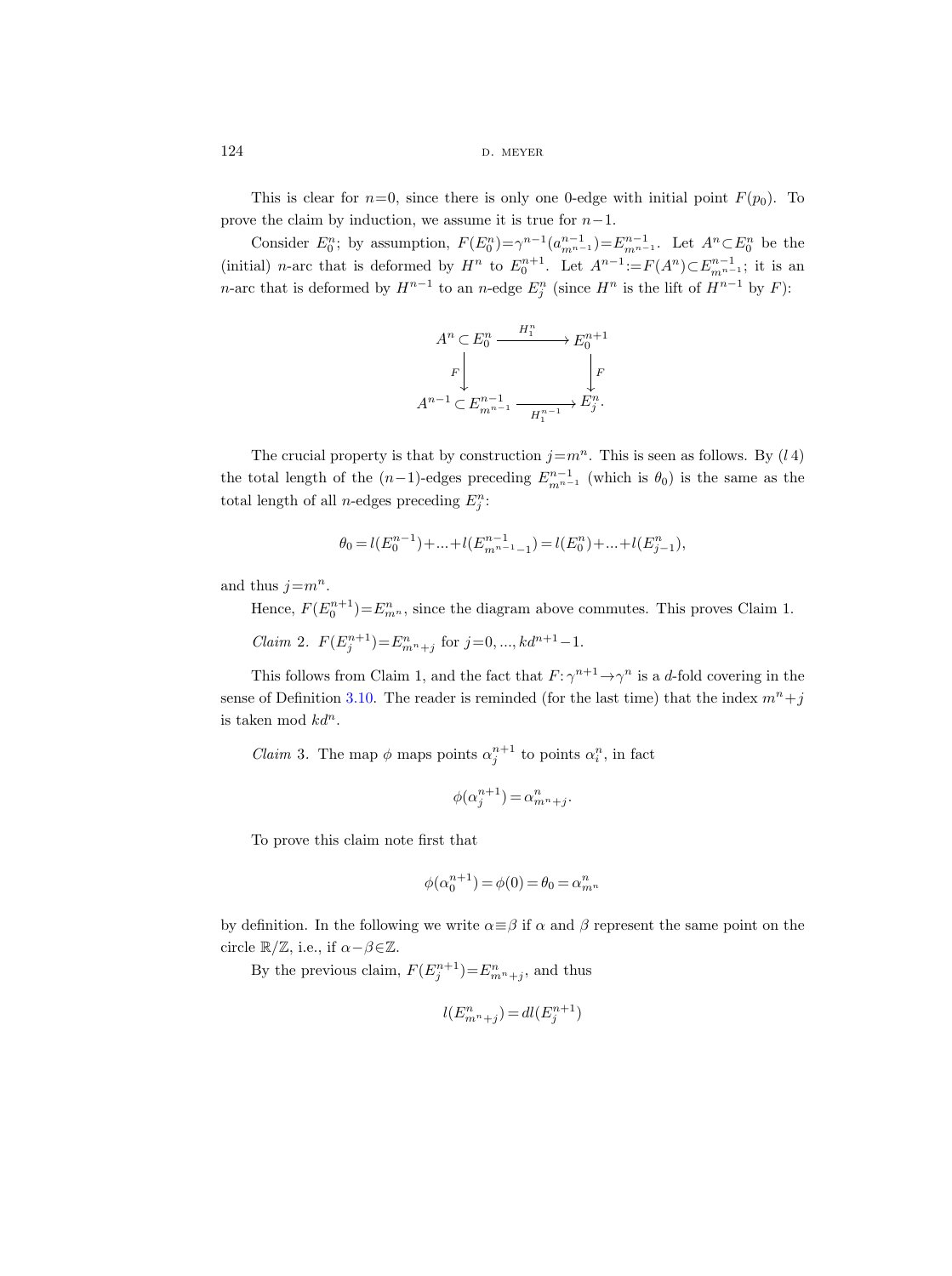by Property  $(l 3)$ . Therefore

$$
\begin{split} \alpha_{m^n+j}^n &\equiv \alpha_{m^n}^n + l(E_{m^n}^n) + l(E_{m^n+1}^n) + \ldots + l(E_{m^n+j-1}^n) \\ &\quad = \theta_0 + d \left( l(E_0^{n+1}) + \ldots + l(E_{j-1}^{n+1}) \right) = \theta_0 + d \alpha_j^{n+1} \equiv \phi(\alpha_j^{n+1}) \end{split}
$$

for  $j=0, ..., kd^{n+1}-1$ . Thus Claim 3 is proved.

It remains to show the semi-conjugacy. Note that, by construction,  $\gamma^n$  maps  $\alpha_j^n$  to the initial point of  $E_j^n$ . Thus, by Claims 2 and 3,

$$
F(\gamma^{n+1}(\alpha_j^{n+1})) = F(\text{initial point of } E_j^{n+1}) = \text{ initial point of } E_{m^n+j}^n
$$
  
= 
$$
\gamma^n(\alpha_{m^n+j}^n) = \gamma^n(\phi(\alpha_j^{n+1})).
$$

This finishes the proof of property (2).

(3) The diameter of each *n*-edge  $E^n$  in the visual metric [\(2.3\)](#page-14-0) is given by

$$
\text{diam}\, E^n \asymp \Lambda^{-n},
$$

see [\[BM,](#page-75-13) Lemma 8.4].

Consider one *n*-arc  $a_j^n = [\alpha_j^n, \alpha_{j+1}^n]$ . Then  $\gamma^n(a_j^n) = E_j^n$ . The pseudo-isotopy  $H^n$  deforms  $E_j^n$  to a  $(n+1)$ -chain  $E_i^{n+1}, ..., E_{i+m-1}^{n+1}$ . The number m (of  $(n+1)$ -edges in this chain) is uniformly bounded by Lemma [4.2.](#page-25-0) By (the proof of) property (1), we have  $\alpha_j^n = \alpha_i^{n+1}$  and  $\alpha_{j+1}^n = \alpha_{i+m}^{n+1}$ , and so

$$
a^n_j=a^{n+1}_i\cup\ldots\cup a^{n+1}_{i+m-1},
$$

where

$$
\gamma^{n+1}(a_i^{n+1}) = E_i^{n+1}, \quad \dots, \quad \gamma^{n+1}(a_{i+m-1}^{n+1}) = E_{i+m-1}^{n+1}.
$$

Furthermore, the  $(n+1)$ -chain  $E_i^{n+1}, ..., E_{i+m-1}^{n+1}$  and the n-edge  $E_j^n$  intersect in (the endpoints of  $E_j^n$ )  $\gamma^n(\alpha_j^n) = \gamma^{n+1}(\alpha_i^{n+1})$  and  $\gamma^n(\alpha_{j+1}^n) = \gamma^{n+1}(\alpha_{i+m}^{n+1})$ , again by property (1). Thus, on  $a_j^n$ ,

$$
\|\gamma^{n}-\gamma^{n+1}\|_{\infty} \leq \text{diam}\, E_j^n + \text{diam}\, E_i^{n+1} + \dots + \text{diam}\, E_{i+m-1}^{n+1} \lesssim \Lambda^{-n} + m\Lambda^{-n-1} \lesssim \Lambda^{-n},
$$

as desired.

#### <span id="page-30-0"></span>4.3. Construction of the invariant Peano curve  $\gamma$

We now come to the proof of the main result, assuming the existence of a pseudo-isotopy  $H^0$  as in Definition [3.2.](#page-15-2)

 $\Box$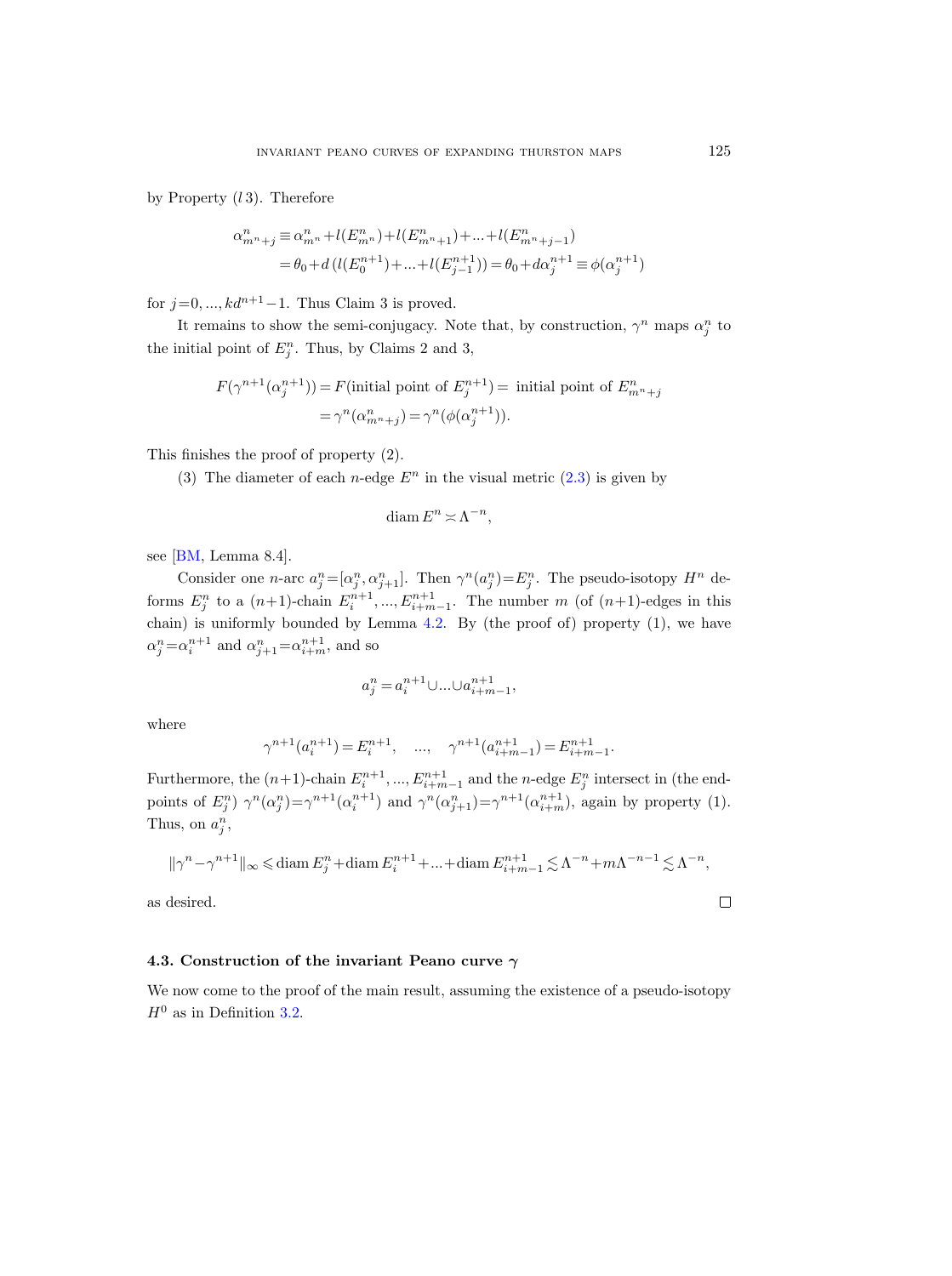Define

$$
\gamma: \mathbb{R}/\mathbb{Z} \longrightarrow S^2,
$$

$$
t \longmapsto \lim_{n \to \infty} \gamma^n(t).
$$

Since the sequence  $\{\gamma^n\}_{n=1}^{\infty}$  converges uniformly by Lemma [4.5](#page-27-1) (3), this is a parameterized curve.

*Claim* 1.  $\gamma$  is a Peano curve (onto).

This is clear since the curve  $\gamma$  contains by construction  $\bigcup_{n=1}^{\infty} \mathbf{V}^n$  (all *n*-vertices). This set is dense in  $S^2$ .

*Claim 2.*  $F(\gamma(t)) = \gamma(\phi(t))$  for all  $t \in \mathbb{R}/\mathbb{Z}$ .

Note that, by properties (1) and (2) of Lemma [4.5,](#page-27-1) this is true for all  $t = \alpha_j^n$ . The claim follows, since the set of all such points  $\alpha_j^n$  is dense in the circle  $\mathbb{R}/\mathbb{Z}$ .

Thus we "just" need to construct the pseudo-isotopy  $H^0$  (with properties  $(H^0 1)$ - $(H^0 5)$  to finish the proof of Theorem [1.1.](#page-1-1)

#### <span id="page-31-0"></span>4.4.  $\gamma$  is the end of a pseudo-isotopy

The homotopy  $\Gamma: S^2 \times [0, 1] \to S^2$  from Theorem [1.1](#page-1-1) is constructed as follows. Roughly speaking we concatenate the homotopies  $H<sup>n</sup>$ . The precise definition is as follows. Break up the unit interval into intervals

$$
I=[0,1] = \left[0, \frac{1}{2}\right] \cup \left[\frac{1}{2}, \frac{3}{4}\right] \cup \ldots \cup \left[1-2^{-n}, 1-2^{-n-1}\right] \cup \ldots \cup \{1\}.
$$

The *n*th interval in this union is denoted by  $I^n = [1 - 2^{-n}, 1 - 2^{-n-1}]$ . Let  $s_n: I^n \to I$ ,  $s_n(t) = 2^{n+1}(t-(1-2^{-n}))$  for  $n \in \mathbb{N}_0$ . We define  $\Gamma: S^2 \times I \to S^2$  by  $\Gamma(x,t) = H^0(x, s_0(t))$  for  $t \in I^0$  and  $\Gamma(x,t) = H^1(H_1^0(x), s_1(t))$  for  $t \in I^1$ . In general,

$$
\Gamma(x,t):=H^n(H_1^{n-1}\circ\ldots\circ H_1^0(x),s_n(t))
$$

for  $t \in I^n$  (for some  $n \in \mathbb{N}_0$ ) and all  $x \in S^2$ . Since the diameters of  $H^n$  tend to 0 exponen-tially (see Lemma [3.4](#page-17-1) (2)), it follows that  $\Gamma$  extends to  $t=1$  by  $\Gamma(x, 1) := \lim_{t\to 1} \Gamma(x, t)$ continuously. This is the desired homotopy.

It is possible to choose  $\Gamma$  to be a pseudo-isotopy. This can be done explicitly by slightly altering the above construction. We do not work out the details here. It is however a direct consequence of the general theory of decomposition spaces. Namely it follows from the fact that every cell-like upper semi-continuous decomposition of a 2-manifold is *shrinkable*  $[Da, Theorem 25.1]$  $[Da, Theorem 25.1]$ .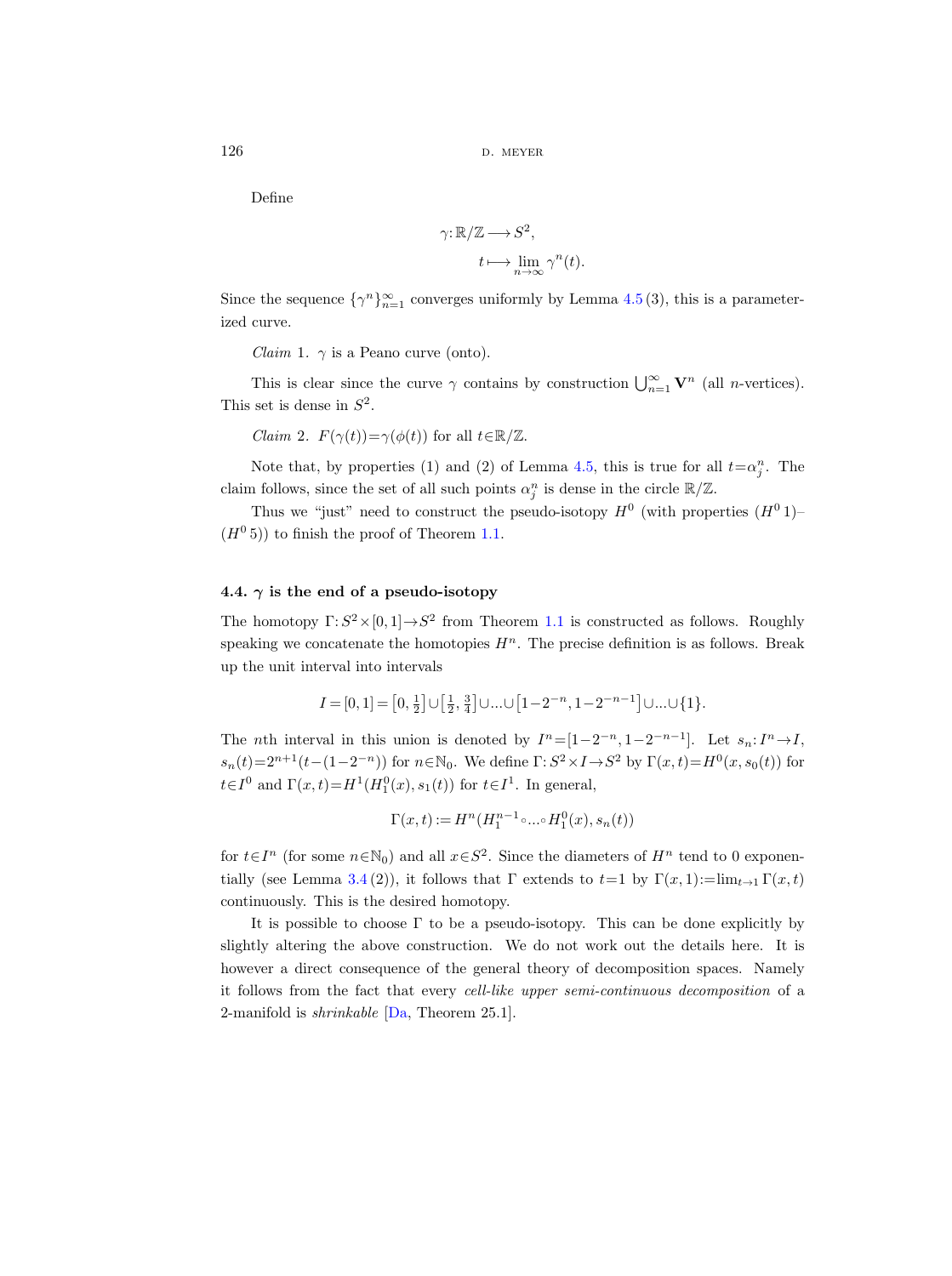#### 5. Some topological lemmas

<span id="page-32-0"></span>Here we collect some topological theorems and lemmas for future reference. We first note the following form of the Jordan–Schönflies theorem.

<span id="page-32-1"></span>THEOREM 5.1. (Isotopic Schönflies theorem) Let  $\gamma, \sigma \subset \mathbb{D}$  be two Jordan arcs with common endpoints p, q∈ $\overline{\mathbb{D}}$ . Then there is an isotopy of  $\overline{\mathbb{D}}$  rel. ∂ $\mathbb{D}\cup\{p,q\}$  that deforms  $\gamma$  to  $\sigma$ .

We give a quick outline of how this form can be obtained from the standard Schönflies theorem.

<span id="page-32-2"></span>THEOREM 5.2. (Schönflies theorem [\[Mo,](#page-76-16) Theorem 10.4]) Let  $h: J \subset \mathbb{R}^2 \to \tilde{J} \subset \mathbb{R}^2$  be a homeomorphism, where J is a Jordan curve. Then h may be extended to a homeomorphism  $h: \mathbb{R}^2 \to \mathbb{R}^2$ .

We remind the reader of the *Alexander trick*.

<span id="page-32-3"></span>THEOREM 5.3. (Alexander [\[Mo,](#page-76-16) Theorem 11.1]) Let  $h: \overline{\mathbb{D}} \to \overline{\mathbb{D}}$  be a homeomorphism such that  $h|_{S^1} = id_{S^1}$ . Then the map  $\phi: \overline{\mathbb{D}} \times [0, 1]$  defined by

$$
\phi(x,t):=\left\{\begin{array}{ll} th\Big(\frac{x}{t}\Big),& \text{ if }~0\leqslant |x|\leqslant t,\\ x, & \text{ if }~t\leqslant |x|\leqslant 1, \end{array}\right.
$$

is an isotopy with  $\phi(\cdot, 0) = id_{\overline{\mathbb{D}}}$  and  $\phi(\cdot, 1) = h$ .

Outline of proof of Theorem [5.1](#page-32-1). Consider first  $p, q \in S^1 = \partial \overline{\mathbb{D}}$ . Let  $C_1, C_2 \subset S^1$  be the two arcs bounded by p and q. Let  $h_j : \gamma \cup C_j \to \sigma \cup C_j$  be homeomorphisms which are constant on  $S^1$ ,  $j=1,2$ . Using Theorem [5.2,](#page-32-2) they can be extended to a homeomorphism of  $\overline{\mathbb{D}}$ . Theorem [5.3](#page-32-3) gives the desired isotopy.

If  $p=0$  and  $q\in S^1$ , extend  $\gamma$  and  $\sigma$  to arcs with common endpoints  $\tilde{p}, q\in S^1$ . The previous procedure yields the isotopy.

If  $p \in \mathbb{D}$  and  $q \in S^1$ , we use the same construction as before. Then we post-compose with the isotopy that maps the rays between  $\phi(p,t)$  and  $\zeta \in S^1$  to the rays between p and  $\zeta \in S^1$ .

Finally let  $p, q \in \mathbb{D}$ . By the above, we may assume that  $p=0$ . Extend  $\gamma$  and  $\sigma$  to curves  $\tilde{\gamma}$  and  $\tilde{\sigma}$ , respectively, with common endpoints  $\tilde{p}$  and  $\tilde{q}$ . As above we obtain an isotopy  $\phi(x,t)$  rel.  $S^1 \cup \{p\}$  deforming  $\widetilde{\gamma}$  to  $\widetilde{\sigma}$ . We may assume that  $\phi(q, 1)=q$  (choose the homeomorphisms  $h_j$  such that  $h_j(q)=q$ . This means that  $\phi$  deforms  $\gamma$  to  $\sigma$ . Let  $r_t := |\phi(q, t)|$  and  $\alpha_t := \log r_0 / \log r_t$ . Then post-composition with the *radial stretch* 

$$
\psi(x,t) := |x|^{\alpha_t} \frac{x}{|x|}
$$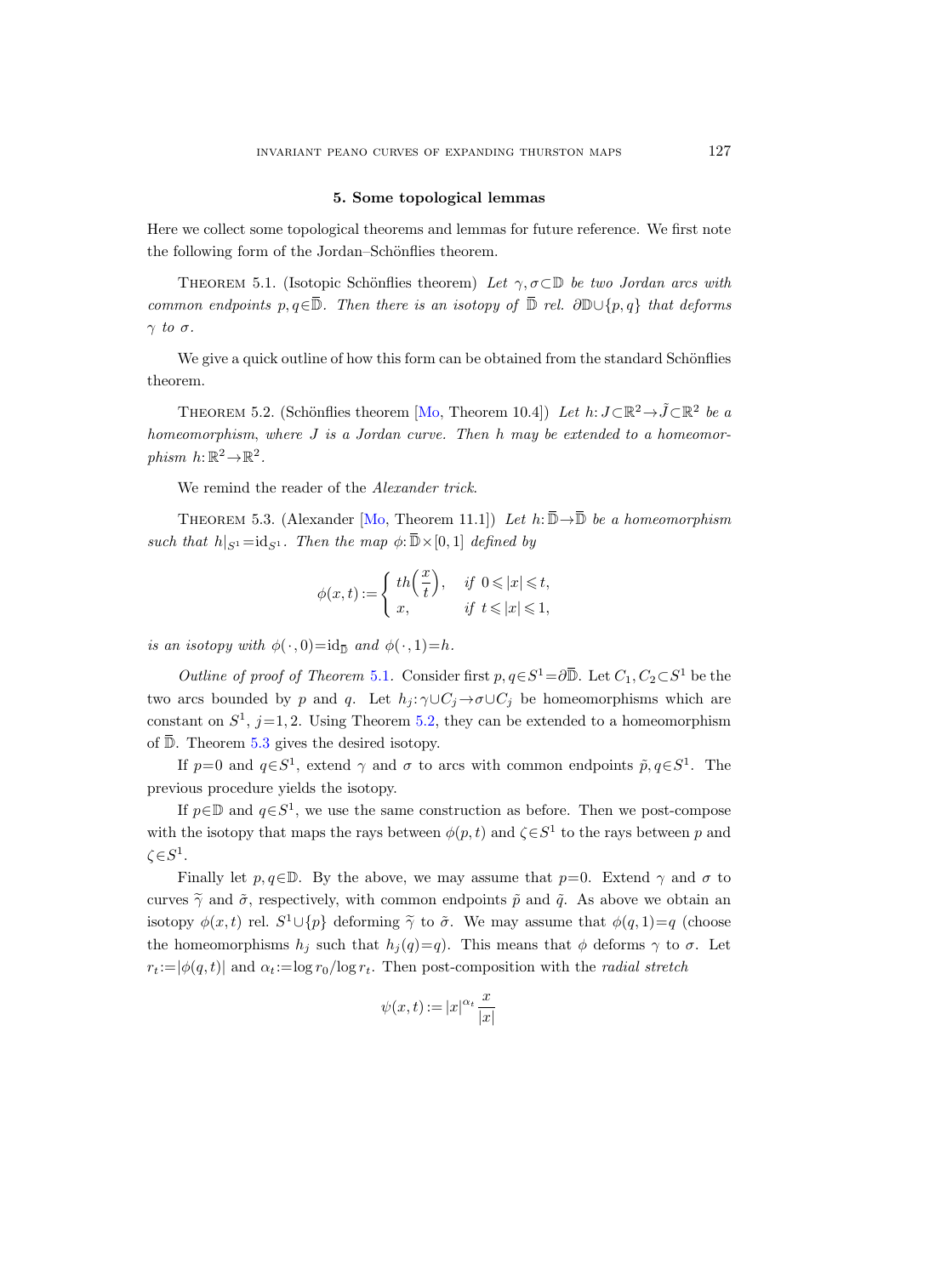$128$  d. meyer

yields an isotopy  $\tilde{\phi}$  rel.  $S^1 \cup \{p\}$  which keeps |q| constant. Let  $\theta_t := \arg \tilde{\phi}(q, t) - \arg q$ . Post-composing with

$$
\varphi: re^{i\theta} \longmapsto re^{i(\theta - \theta_t(1-r)/(1-|q|))}
$$

yields the desired isotopy. There is a tricky point hidden here:  $\theta_1$  could be a multiple of  $2\pi$ . We can however always arrange that  $\theta_1=0$  in the following way. Let  $\widetilde{\gamma}|_{[\tilde{q},q]}$  and  $\tilde{\sigma}|_{[\tilde{q},q]}$  be the paths of the extensions from  $\tilde{q}$  to q. By choosing the extensions  $\tilde{\gamma}$  and  $\tilde{\sigma}$  in such a way that the change of argument along  $\tilde{\gamma}|_{[\tilde{q},q]}$  and  $\tilde{\sigma}|_{[\tilde{q},q]}$  is equal, it follows that

$$
\theta_1 = 0. \qquad \qquad \Box
$$

The following is due to Epstein–Zieschang, see [\[Bu,](#page-75-21) Theorem A.5].

THEOREM 5.4. (Isotopy rel. post) Let  $\mathcal{C}, \gamma \subset S^2$  be two Jordan curves going through the post-critical points  $p_0, ..., p_{k-1}$  in the same cyclical order. Let  $\mathcal{C}_i$  and  $\gamma_i$  be the arcs on C and  $\gamma$ , respectively, between  $p_j$  and  $p_{j+1}$  (indices are taken mod k here). Then the following conditions are equivalent:

- (1)  $C_j$  and  $\gamma_j$  are isotopic rel. post for all j=0, ..., k-1;
- (2) C and  $\gamma$  are isotopic rel. post.

Combining the previous with Theorem [5.1,](#page-32-1) we obtain the following result.

THEOREM 5.5. With notation as in the previous theorem assume that

 $\mathcal{C}_i \cap \gamma_i \neq \emptyset$  only for  $j = i-1, i, i+1$ .

Then C and  $\gamma$  are isotopic rel. post.

#### 6. Connections

<span id="page-33-0"></span>In this and the following section the initial pseudo-isotopy  $H^0$  is constructed. This was used to define the first approximation  $\gamma^1$  of the Peano curve. Recall that  $\gamma^1$  is an Eulerian circuit of 1-edges. Thus  $\gamma^1$  is given by the following construction. For each 1-edge E ending at a 1-vertex v we have to define a succeeding 1-edge  $E' \ni v$ . Since  $\gamma^1$  will be non-crossing, there will be an even number of 1-edges in the sector between  $E$  and  $E'$ (as well as in the sector between  $E'$  and  $E$ ). Let E be contained in the white 1-tile X, and E' be contained in the white 1-tile X'. From the above it follows that if  $\gamma^1$  traverses E positively (as boundary of X), then it traverses  $X'$  positively (as boundary of  $X'$ ).

Since  $\gamma^1$  is non-crossing, it is possible to "distort the picture" in a neighborhood of  $v$  slightly, so that the resulting curves are simple. In this distorted picture the 1-tiles  $X$ and  $X'$  are *connected at v*. See Figure [4](#page-34-1) for an illustration.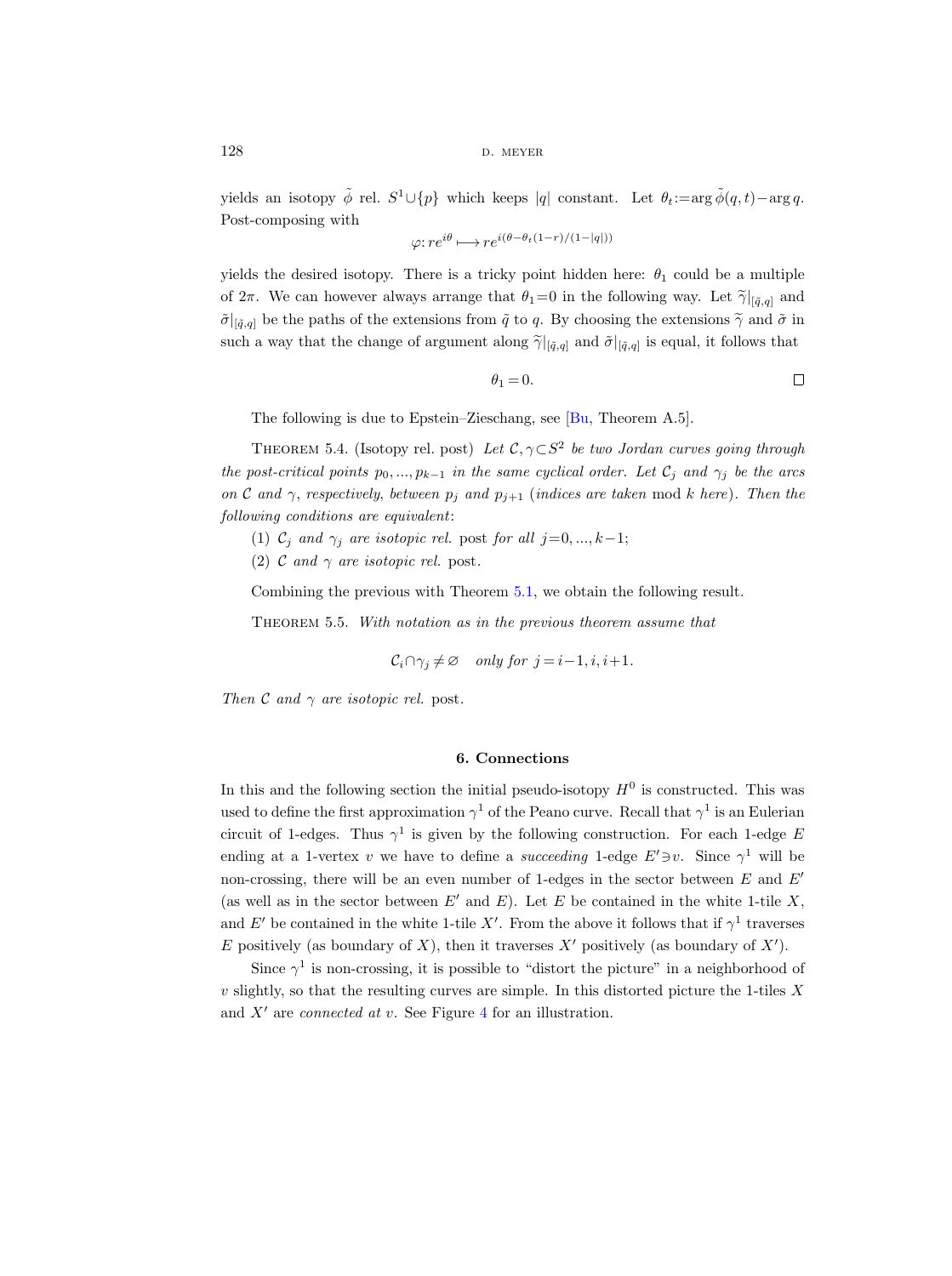

<span id="page-34-1"></span>Figure 4. Connection at a vertex.

Formally we will do the reverse of the description above. Namely at each 1-vertex we will define a connection, which is an assignment of which 1-tiles are connected. This will be done in a *non-crossing* manner. The approximation  $\gamma^1$  and the pseudo-isotopy  $H^0$  are constructed from the connection of (all) 1-tiles.

#### <span id="page-34-0"></span>6.1. Non-crossing partitions

Recall that a partition of the set  $[n]:=\{0, ..., n-1\}$  is a set  $\pi = \{b_1, ..., b_N\}$  of pairwise disjoint subsets (called *blocks*) of  $[n]$ , whose union is  $[n]$ . It is *crossing* if and only if it contains distinct blocks  $b_i$  and  $b_j$  with  $a, c \in b_i$  and  $b, d \in b_j$  such that

$$
0 \leqslant a < b < c < d \leqslant n - 1;
$$

otherwise it is non-crossing.

It is easy to see that the partition  $\pi = \{b_1, ..., b_N\}$  of  $[n]$  is non-crossing if and only if the sets  $B_{j'} := \{e_m : m \in b_{j'}\}$ , where  $e_m := e^{2\pi i m/n}$ , have the property that each  $B_{j'}$  lies in one component of  $S^1 \backslash B_j$  (for  $j' \neq j$ ).

With this description in mind let, for  $i, j \in [n]$ ,

$$
[i, j] := \begin{cases} \{i, ..., j\}, & \text{if } i \leq j, \\ \{i, ..., n-1\} \cup \{0, ..., j\}, & \text{if } i > j, \\ (i, j) := [i, j] \setminus \{i, j\}. \end{cases}
$$
(6.1)

Let  $b=\{j_0, ..., j_m\} \subset [n]$ , where  $j_0 < ... < j_m$ . Then a *component* of  $[n] \setminus b$  is defined to be one of the sets

$$
(j_0, j_1), \dots, (j_{m-1}, j_m), (j_m, j_0).
$$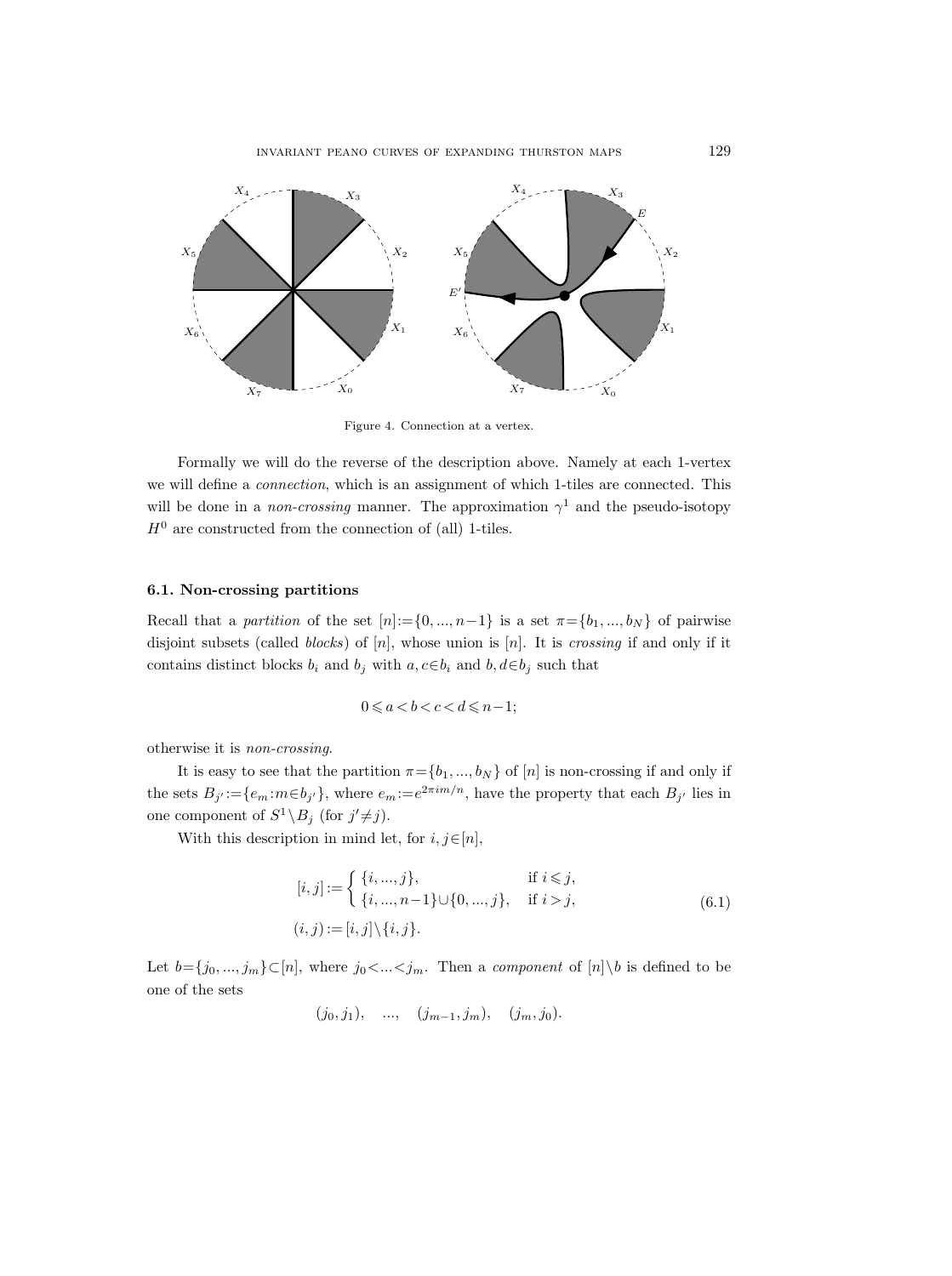$130$  d. MEYER

The partition  $\pi = \{b_1, ..., b_N\}$  is non-crossing if and only if each  $b_i$  lies in one component of  $[n]\backslash b_i$  for all  $i\neq j$ .

The set of non-crossing partitions of  $[n]$  is partially ordered by refinement. Namely, for two partitions  $\pi$  and  $\sigma$ , one defines  $\sigma \leq \pi$  if and only if every block in  $\pi$  is the union of blocks in  $\sigma$ . Equipped with this partial ordering the non-crossing partitions (of [n]) form a lattice, i.e., meet and join are well defined. The meet of (non-crossing) partitions  $\pi_1, ..., \pi_m$  is

<span id="page-35-0"></span>
$$
\bigwedge_{i=1}^{m} \pi_i := \{b_1 \cap \dots \cap b_m : b_i \in \pi_i, i = 1, ..., m\}.
$$
\n(6.2)

It is the biggest (non-crossing) partition smaller than any  $\pi_i$ . The join is the smallest non-crossing partition bigger than any  $\pi_i$  (the description is slightly more difficult).

Non-crossing partitions were introduced in [\[Kr\]](#page-75-22), see [\[Si\]](#page-76-17) for a recent survey. The number of non-crossing partitions of  $[n]$  is equal to the nth *Catalan number* 

$$
C_n := \frac{1}{n+1} \binom{2n}{n}.
$$

Consider now

 $even = even_n = \{2m : m = 0, ..., n-1\}$  and  $odd = odd_n = \{2m+1 : m = 0, ..., n-1\},$ 

so that  $[2n]$ =even∪odd.

Non-crossing partitions of even and odd are defined as before. We denote by  $\pi_w$ a non-crossing partition of even, and by  $\pi_b$  a non-crossing partition of odd. They will describe how white (black) tiles are connected at a vertex  $v$ ; see again Figure [4](#page-34-1) for an illustration, and Figure [9](#page-63-0) for a more complicated example.

LEMMA 6.1. Let  $\pi_w$  be a non-crossing partition of even<sub>n</sub>. Then there is a unique maximal non-crossing partition  $\pi_b = \pi_b(\pi_w)$  of odd<sub>n</sub> such that  $\pi_w \cup \pi_b$  is a non-crossing partition of [2n].

*Proof.* Fix a block  $b_i \in \pi_w = \{b_1, ..., b_N\}$ . Let  $c_1, ..., c_M$  be the components of  $[2n] \setminus b_i$ . Let

$$
a_j := \text{odd} \cap c_j, \quad j = 1, \dots M.
$$

Then  $\pi_b(b_i):=\{a_1,..., a_M\}$ . This is a non-crossing partition of odd. We now define (see  $(6.2)$ 

$$
\pi_b := \bigwedge_{i=1}^N \pi_b(b_i);
$$

this is a non-crossing partition of odd. Also  $\pi_w \cup \pi_b$  is a non-crossing partition of [2n].

Let  $\sigma_b$  be any non-crossing partition of odd such that  $\pi_w \cup \sigma_b$  is a non-crossing partition of [2n]. Then  $\sigma_b \leq \pi_b(b_i)$  for all i. Thus  $\sigma_b \leq \pi_b$ .  $\Box$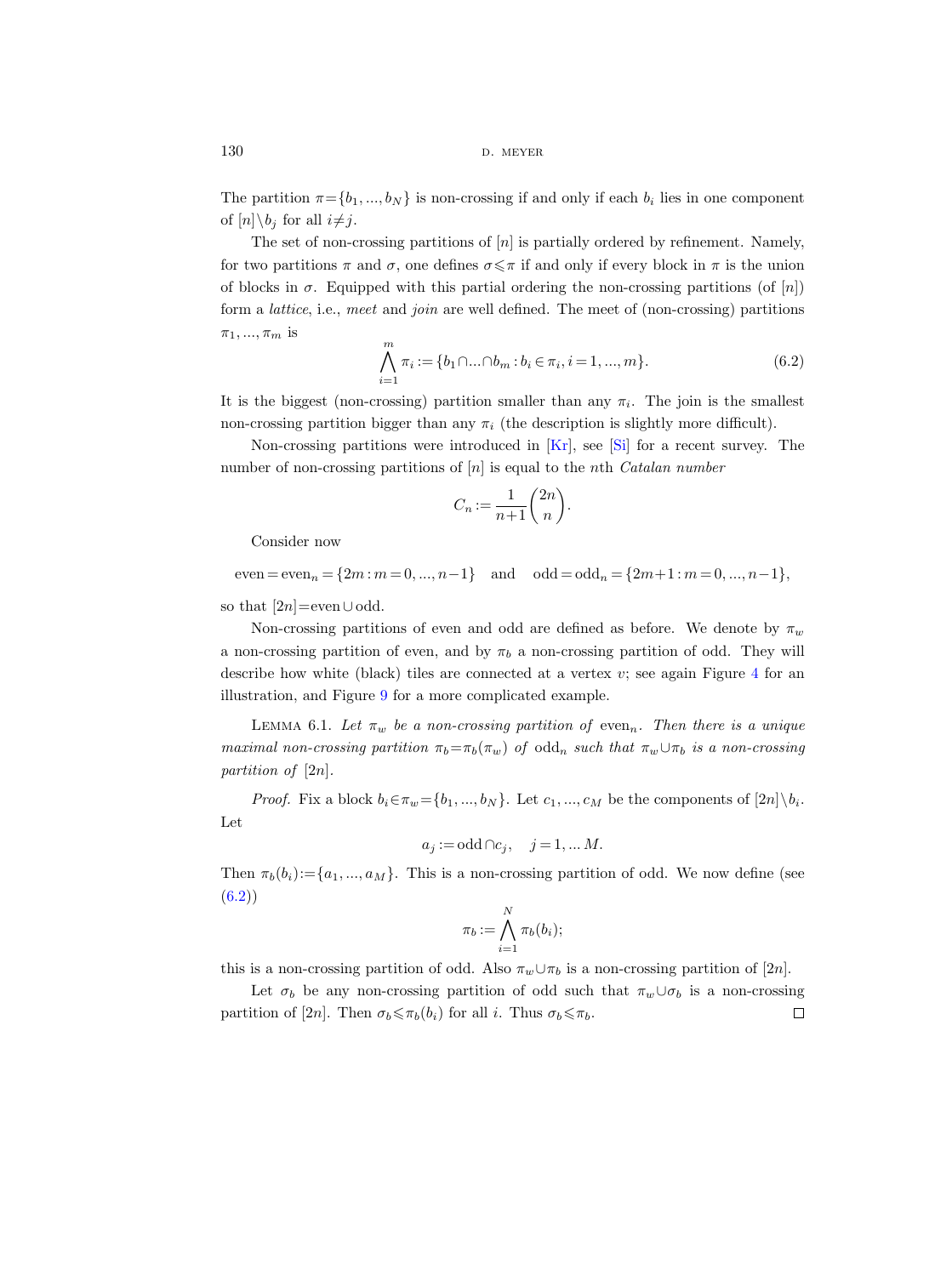The partition  $\pi_b = \pi_b(\pi_w)$  is called the *partition complementary* to  $\pi_w$ . We mention some more facts which can be found in [\[Kr,](#page-75-0) §3].

<span id="page-36-1"></span>Lemma 6.2. (Properties of complementary partitions) Complementary partitions have the following properties:

• Two blocks a and b are called adjacent if there are  $i \in a$  and  $j \in b$  such that  $i+1 \in b$ and j+1∈a. The partition  $\pi_w \cup \pi_b$  has the property that the two blocks containing i and  $i+1$  are adjacent for all i. This characterizes  $\pi_b$ , meaning that it is the unique non-crossing partition of odd, such that  $\pi_w \cup \pi_b$  is non-crossing, with this property.

• One may define  $\pi_w = \pi_w(\pi_b)$ , the partition (of even) complementary to the partition  $\pi_b$  (of odd) as before. Then the previous characterization shows that

$$
\pi_w(\pi_b(\pi_w)) = \pi_w.
$$

Thus we simply say that the partitions  $\pi_w$  and  $\pi_b$  are complementary.

• It is possible to define a graph, where the vertices are the blocks of  $\pi_w \cup \pi_b$ , connected by edges if and only if they are adjacent. It is not very hard to show that this is a tree with n edges. Thus  $\pi_w \cup \pi_b$  contains exactly n+1 blocks.

From now on, we write *cnc-partition* for complementary non-crossing partitions  $\pi_w \cup \pi_b$  as above.

We next proceed to construct a *geometric realization* of a given cnc-partition; see again Figure [4.](#page-34-0)

Divide the unit disk into  $n+1$  (simply connected) domains  $D_1, ..., D_{n+1}$  by n disjoint Jordan arcs  $g_1, ..., g_n \subset \overline{\mathbb{D}}$ . More precisely, the (distinct) endpoints of each  $g_j$  lie in  $S^1 = \partial \mathbb{D}$ , the interior of  $g_j$  in  $\mathbb{D}$ . The arcs  $g_m$  divide  $S^1$  into  $2n$  circular arcs  $a_0, \dots a_{2n-1} \subset S^1$ (labeled positively on  $S^1$ ). A partition  $\pi({g_m}_{m=1}^n)$  of  $[2n]$  is obtained as follows:

$$
i, j \in [2n]
$$
 are in the same block of  $\pi(\{g_m\}_{m=1}^n)$  if and only if  $a_i$  and  $a_j$  are in the boundary of the same component  $D_l$ . (6.3)

So, for each component  $D_l$  of  $\mathbb{D}\setminus\bigcup_{j=1}^n g_j$ , there is exactly one block  $b_l \in \pi({g_m}_{m=1}^n)$ .

<span id="page-36-0"></span>LEMMA 6.3. The partition  $\pi({g_m}_{m=1}^n)$  is a cnc-partition. Conversely each cncpartition of  $[2n]$  is obtained in this way.

Furthermore  $\overline{D}_k$  and  $\overline{D}_l$  are not disjoint if and only if the (corresponding) blocks b<sub>k</sub> and b<sub>l</sub> are adjacent. In this case the intersection of  $\overline{D}_k$  and  $\overline{D}_l$  is one arc  $g_m$ . Conversely, each  $g_m$  is the intersection of the closure of two components  $\overline{D}_k$  and  $\overline{D}_l$ .

*Proof.* We first show that  $\pi(\{g_m\}_{m=1}^n)$  is non-crossing. Consider distinct components  $D_k$  and  $D_l$ . Then there is a Jordan arc  $g_m \subset \partial D_k$  that separates  $D_k$  from  $D_l$ . Let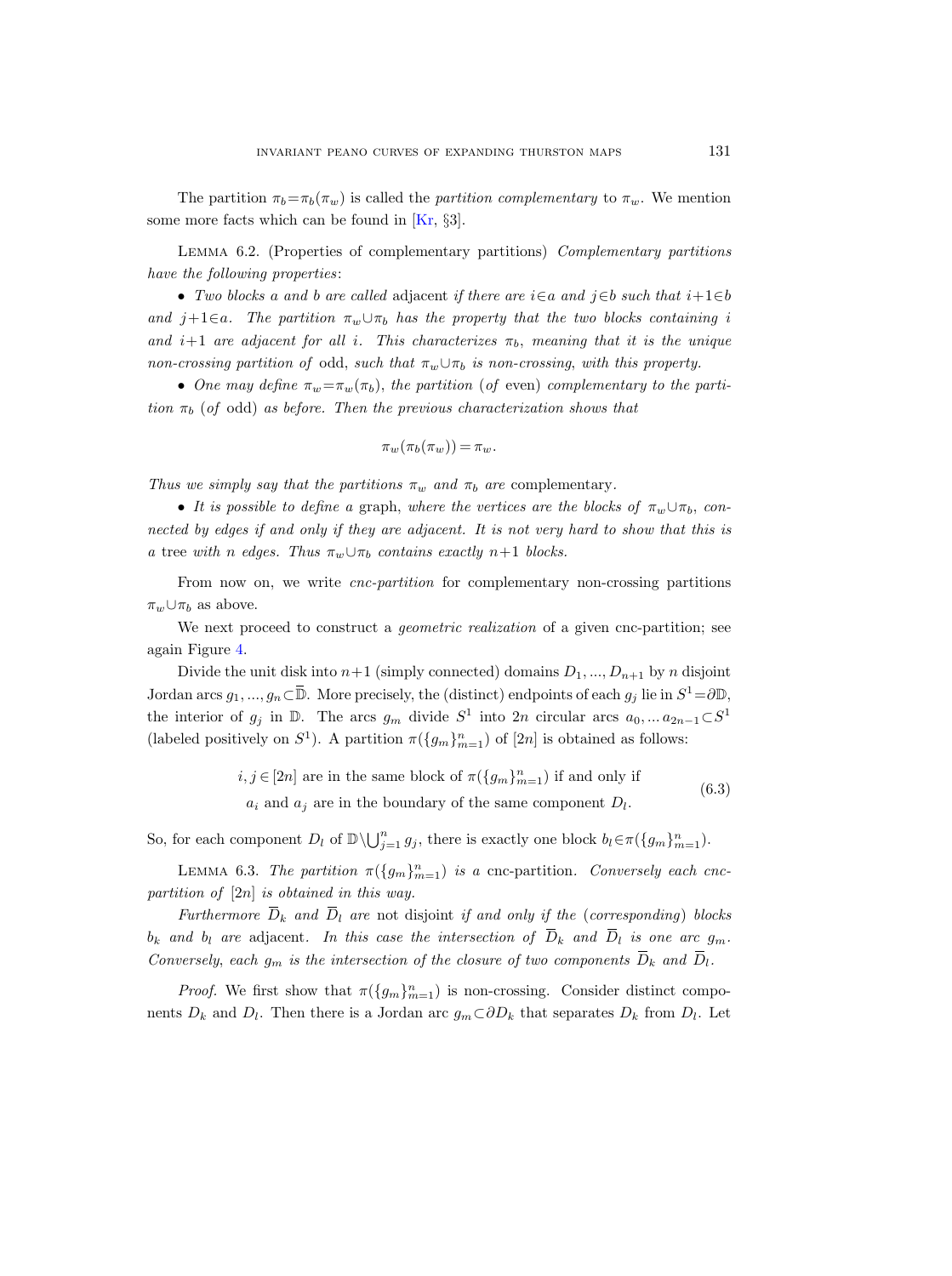$132$  d. meyer

 $\alpha, \beta \in S^1$  be the endpoints of  $g_m$ . Let  $a_i, a_{i+1} \subset S^1$  and  $a_j, a_{j+1} \subset S^1$  be the circular arcs containing  $\alpha$  and  $\beta$ . We may assume that  $a_i\text{ }\subset \partial D_k$ , and thus  $a_{i+1}\text{ }\subset \partial D_k$ . Then all arcs in the boundary of  $D_l$  are contained in  $a_{i+1},..., a_j$ . This means that  $b_l \subset [i+1, j]$ , which is one component of  $[2n]\backslash b_k$  (recall that  $b_k$  is the block corresponding to  $D_k$ , while  $b_l$  is the block corresponding to  $D_l$ ; see [\(6.1\)](#page-34-1) for notation). This shows that  $\pi(\{g_m\}_{m=1}^n)$  is non-crossing.

If  $\partial D_l \supset a_{i+1}$  (equivalently,  $i+1 \in b_l$ ) it follows that  $g_m \subset \partial D_l$ . Thus  $a_j \subset \partial D_l$  (equivalently,  $j \in b_l$ ). Hence  $i, j+1 \in b_k$  and  $i+1, j \in b_l$ , i.e.,  $b_k$  and  $b_l$  are adjacent. This shows that the partition  $\pi(\{g_m\}_{m=1}^n)$  is a cnc-partition.

Furthermore, it is clear that  $b_k$  and  $b_l$  are adjacent if and only if  $\overline{D}_k$  and  $\overline{D}_l$  intersect.

It remains to show that each cnc-partition is obtained in this geometric fashion. Identify each  $j \in [2n]$  with the circular arc  $a_j = [e_j, e_{j+1}] \subset S^1$  (where  $e_j = e^{2\pi i j/2n}$ ). For each block  $b_l \in \pi_w \cup \pi_b$  the domain  $D_l$  is the hyperbolic polygon whose boundary intersects  $S^1$  in  $\bigcup_{j\in b} a_j$ .

To be more precise, for each two adjacent blocks  $b \ni i, j+1$  and  $b' \ni i+1, j$ , we connect  $e_{i+1}$  and  $e_{i+1}$  by a hyperbolic geodesic. Since every block distinct from b is contained in one component of  $[2n]\setminus\{i, j+1\}$ , the Jordan arcs  $g_m$  thus obtained are disjoint.  $\Box$ 

How 1-tiles are connected at a 1-vertex  $v$  will be described by complementary noncrossing partitions. Additional data is needed however, to make the construction well defined. Namely, if  $v=p$  is a post-critical point, we need to declare where p lies in the "distorted picture" (in the geometric representation of the complementary connections, see below).

<span id="page-37-0"></span>Definition 6.4. (Marking) A cnc-partition  $\pi_w \cup \pi_b$  is marked by singling out a pair of adjacent blocks  $b, c \in \pi_w \cup \pi_b$ . Equivalently, this means that if the cnc-partition  $\pi_w \cup \pi_b$ is given geometrically as above in Lemma [6.3,](#page-36-0) we mark one of the arcs  $g_m$ . In Figure [4](#page-34-0) the marked arc  $g_m$  is indicated by the big dot.

Given a marked cnc-partition, we always assume that the geometric realization from Lemma [6.3](#page-36-0) was chosen in such a way that the marked arc  $g_m$  contains the origin.

A third equivalent way to mark a connection is given in Corollary [6.14.](#page-42-0)

Assume now that the circular arcs from Lemma [6.3](#page-36-0) are of the form  $a_j = [e_j, e_{j+1}] \subset S^1$ (where  $e_j = e^{2\pi i j/2n}$ ). Color the set  $D_l$  white if the corresponding block  $b_l \in \pi_w$ , and black otherwise. Thus we obtain a "checkerboard tiling" of the unit disk, where sets which share a side  $g_m$  have different color.

<span id="page-37-1"></span>Definition 6.5. (Geometric representation of cnc-partition) The decomposition of the closed unit disk into black and white sets as above is called a geometric representation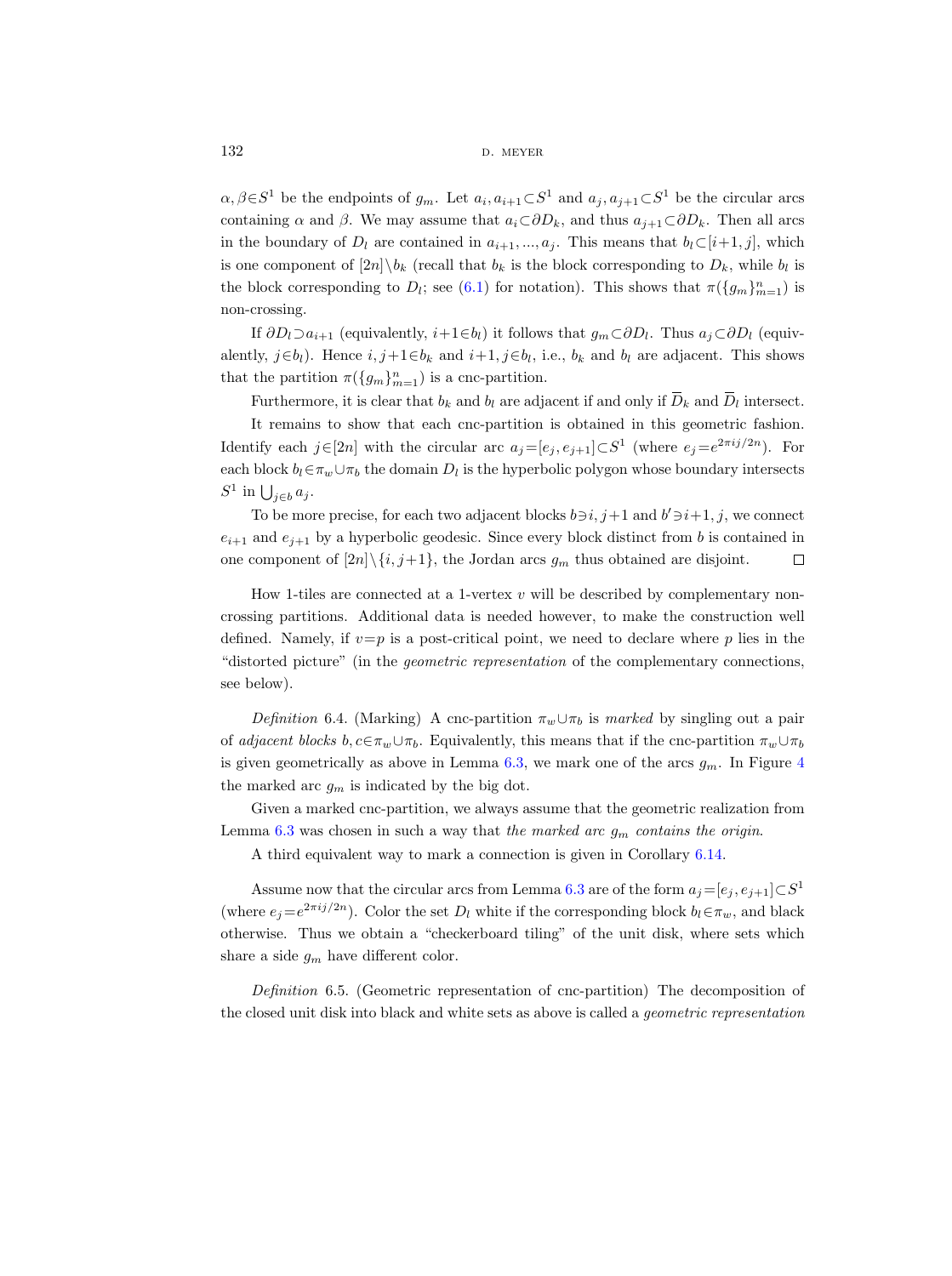of the cnc-partition  $\pi_w \cup \pi_b$ , and is denoted by  $\overline{\mathbb{D}}(\pi_w \cup \pi_b)$ . The union of the white sets  $\overline{D}_l$ is denoted by  $\overline{\mathbb{D}}_w = \overline{\mathbb{D}}_w(\pi_w \cup \pi_b)$ , and the union of the black sets  $\overline{D}_l$  by  $\overline{\mathbb{D}}_b = \overline{\mathbb{D}}_b(\pi_w \cup \pi_b)$ .

Denote by  $S_j$ ,  $j=0, ..., 2n-1$ , a sector in  $\overline{\mathbb{D}}$ , namely

<span id="page-38-0"></span>
$$
S_j := \left\{ re^{2\pi i \theta} : \frac{j}{2n} \leq \theta \leq \frac{j+1}{2n} \text{ and } 0 \leq r \leq 1 \right\}.
$$
 (6.4)

<span id="page-38-1"></span>LEMMA 6.6. (Deforming  $\bar{\mathbb{D}}(\pi_w \cup \pi_b)$ ) Let the geometric representation  $\bar{\mathbb{D}}(\pi_w \cup \pi_b)$  be as above. Then there is a pseudo-isotopy H of  $\bar{\mathbb{D}}$  rel.  $\partial \bar{\mathbb{D}} \cup \{0\}$  satisfying the following properties:

• H deforms  $\overline{\mathbb{D}}(\pi_w \cup \pi_b)$  to sectors. More precisely,

$$
H_1(\bar{\mathbb{D}}_w) = \bigcup_{j \text{ even}} S_j \quad and \quad H_1(\bar{\mathbb{D}}_b) = \bigcup_{j \text{ odd}} S_j.
$$

• The pseudo-isotopy  $H$  "freezes" outside of a neighborhood of 0. By this we mean that, for  $\varepsilon < \frac{1}{2}$ ,

$$
H: \overline{\mathbb{D}} \times [1-\varepsilon, 1] \longrightarrow \overline{\mathbb{D}} \quad is a pseudo-isotopy rel. \ \overline{\mathbb{D}} \setminus B_{\varepsilon},
$$

where  $B_{\varepsilon} = \{z : |z| < \varepsilon\}.$ 

• Only one point on each arc  $g_m$  is deformed to 0 by H.

*Proof.* This follows from the Schönflies theorem (Theorem  $5.1$ ).

## 6.2. Connections

Let  $v$  be a 1-vertex. A *connection* at  $v$  consists of an assignment of which white and black 1-tiles are connected at v. The objective is to "cut" tiles at vertices, so that the boundary of the "white (or black) component" is a Jordan curve.

Let  $n=\deg_F v$  be the degree of F at v, let  $X_0, ..., X_{2n-1}$  be the 1-tiles containing v, labeled positively around  $v$ , such that white 1-tiles have even index and black 1-tiles have odd index.

<span id="page-38-2"></span>Definition 6.7. (Connection at a vertex) A *connection* at a 1-vertex  $v$  consists of a labeling of 1-tiles containing v as above and cnc-partitions  $\pi_w = \pi_w(v)$  and  $\pi_b = \pi_b(v)$ of even<sub>n</sub> (representing white 1-tiles) and  $odd_n$  (representing black 1-tiles). The 1-tiles  $X_i$  and  $X_j$  (of the same color) are said to be *connected* at v if i and j are contained in the same block of  $\pi_w \cup \pi_b$ , 1-tiles of different color are never connected. The 1-tile  $X_i$  is *incident* (at v) to the block  $b \in \pi_w \cup \pi_b$  containing *i*. By Lemma [6.1,](#page-35-0) it is enough to define  $\pi_w(v)$ , then  $\pi_b(v)$  will always be the complementary partition.

 $\Box$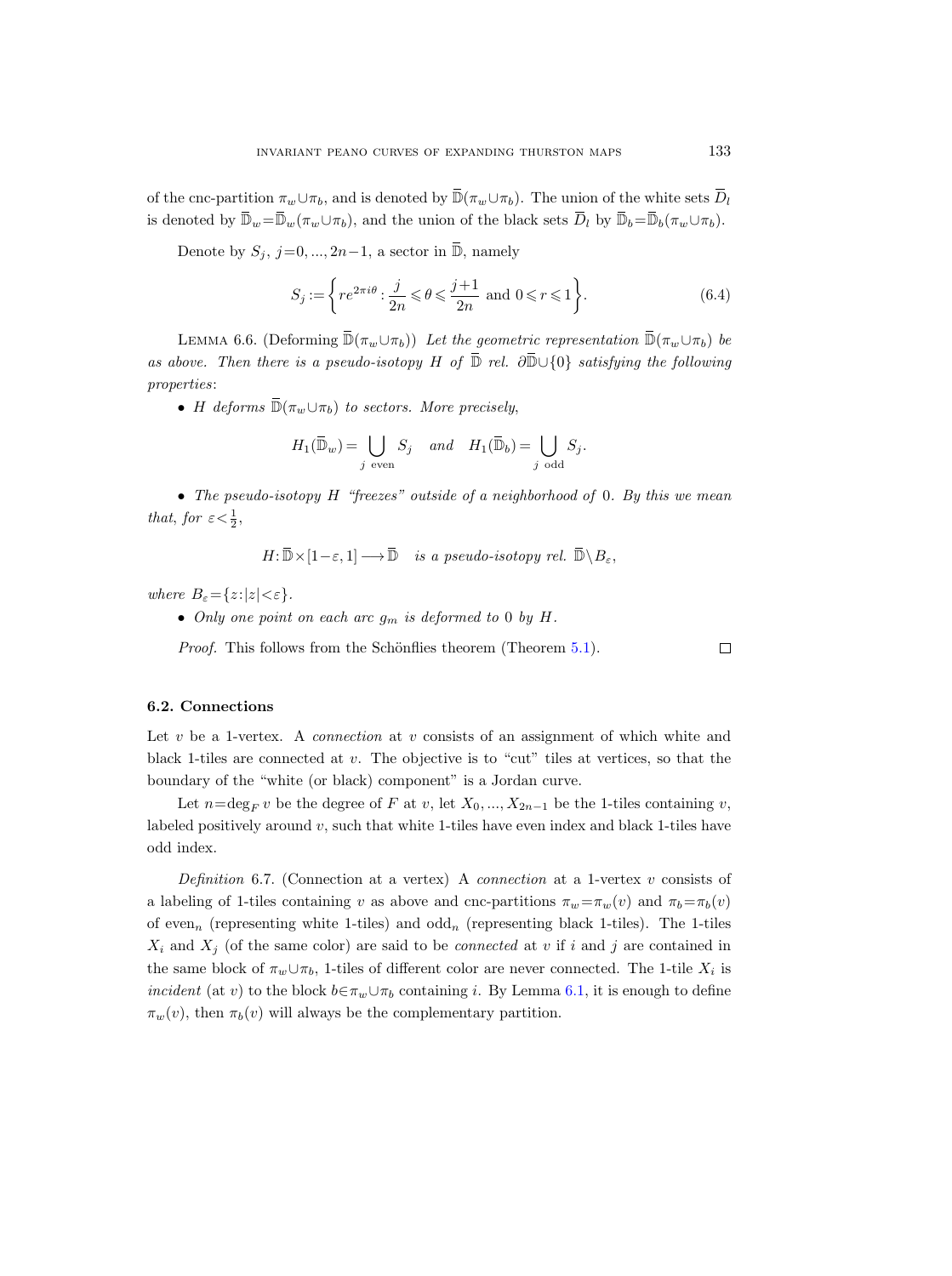If  $v=p$  is a post-critical point the connection at p is marked in addition (see Defi-nition [6.4\)](#page-37-0). Recall that the marked arc of a geometric representation  $\mathbb{D}(\pi_w \cup \pi_b)$  (of the connection at the post-critical point p, Definition  $(6.5)$  $(6.5)$  is assumed to *contain the origin*.

The connection illustrated in Figure [4](#page-34-0) is given by

$$
\pi_w = \{\{0, 2, 6\}, \{4\}\}\
$$
 and  $\pi_b = \{\{1\}, \{3, 5\}, \{7\}\}.$ 

The marked arc is indicated by the dot.

When talking about 1-tiles  $X_j$  and cnc-partitions at the same time, it is always assumed without mention that the indices of the  $X_j$  are as above.

Let v be a 1-vertex, and  $n=\deg_n F$ . Let  $X_0, ..., X_{2n-1}$  be the 1-tiles containing v, labeled positively around v (white tiles have even index, black ones odd index as before). Every such 1-vertex v has arbitrarily small neighborhoods  $U = U(v)$ , that are closed and homeomorphic to the closed disk  $\overline{\mathbb{D}}$ , such that there is a homeomorphism

<span id="page-39-0"></span>
$$
h = h_v : U \longrightarrow \overline{\mathbb{D}} \tag{6.5}
$$

that maps tiles to sectors (see  $(6.4)$ ),

$$
h(X_j \cap U) = S_j
$$

for  $j=0, ..., 2n-1$ . In particular,  $h(v)=0$ . We require that the neighborhoods  $U(v)$  and  $U(v')$  have disjoint closures for distinct 1-vertices v and v'. The reader should think of the neighborhood  $U$  as a "blowup" of the point  $v$ .

<span id="page-39-1"></span>Definition 6.8. (Geometric representation of a connection) Let a connection at  $v$  be given, with cnc-partition  $\pi_w \cup \pi_b$ , geometrically represented by  $\overline{\mathbb{D}}(\pi_w \cup \pi_b)$  as in Defini-tion [6.5.](#page-37-1) Let h and  $U=U(v)$  be as above. A geometric representation of the connection at v is given by replacing U by  $h^{-1}(\overline{\mathbb{D}}(\pi_w \cup \pi_b)).$ 

More precisely, the white 1-tiles in U, i.e.  $(X_0 \cup X_2 \cup ... X_{2n-2}) \cap U$ , are replaced by  $h^{-1}(\overline{\mathbb{D}}_w)$  (see Definition [6.5\)](#page-37-1). Note that this set is colored white. Similarly we replace the black 1-tiles in U, i.e.  $(X_1 \cup X_3 \cup ... X_{2n-1}) \cap U$ , by  $h^{-1}(\overline{\mathbb{D}}_b)$ . This set is colored black.

Let  $v=p$  be a post-critical point and the connection at p be marked by the arc  $g_m$ . More precisely, in the geometric representation  $\overline{\mathbb{D}}(\pi_w \cup \pi_b)$  of the connection  $\pi_w \cup \pi_b$  at p, the marking corresponds to the arc  $g_m\subset \overline{\mathbb{D}}(\pi_w\cup\pi_b)$ . Since the marked arc was chosen to contain 0, it follows that in this case  $p \in h^{-1}(g_m)$ , and thus the geometric representation of the marked arc contains p. This is the purpose of the marking, namely to keep track of where in the geometric representation of the connection the post-critical point is located.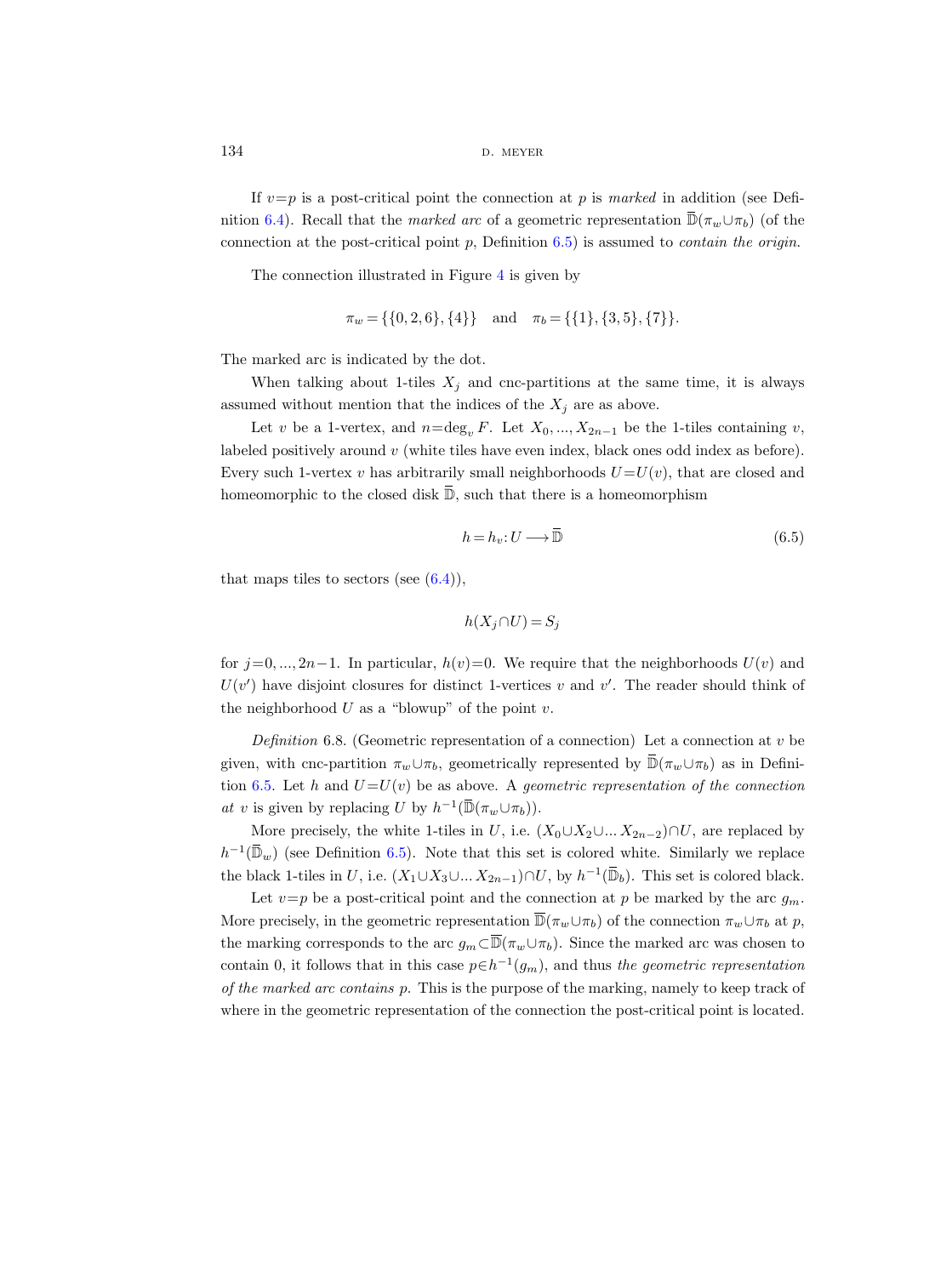Definition 6.9. (Connection) A connection of 1-tiles is an assignment of a connection at every 1-vertex. Representing the connection at each 1-vertex geometrically as above gives a geometric representation of this connection of 1-tiles. Objects arising from a geometric representation will be denoted with an  $\varepsilon$ -subscript.

Assume a geometric representation of a connection of 1-tiles is given. From the construction it follows that each boundary component of some white or black component is a Jordan curve. Let X be a 1-tile with 1-vertices  $v_0, ..., v_{k-1}$ . Then the geometric representation of X is  $X_{\varepsilon} := X \setminus \bigcup_{j=0}^{k-1} U(v_j)$ , where the neighborhood  $U(v_j)$  of  $v_j$  is as in  $(6.5)$ . Note that by construction two 1-tiles X and Y (of the same color) are connected at a 1-vertex v if and only if their geometric representations  $X_{\varepsilon}$  and  $Y_{\varepsilon}$  are connected in  $U(v)$ . This means that  $X_{\varepsilon}$  and  $Y_{\varepsilon}$  can be joined by a path in  $U(v)$  that does not intersect any boundary of some white or black component.

## <span id="page-40-0"></span>6.3. The connection graph

Given a connection of 1-tiles, we construct the *white* and *black connection graphs*.

Definition 6.10. (Connection graph) The white connection graph is constructed as follows. For each white 1-tile X there is a vertex  $c(X)$  (thought of as the *center* of the 1-tile X). For each 1-vertex v and block  $b \in \pi_w(v)$  there is a vertex  $c(v, b)$ . The vertex  $c(X)$  is connected to  $c(v, b)$  by an edge if and only if X is incident to b at v.

The black connection graph is constructed in the same manner from black 1-tiles and their connections.

We will identify a 1-tile X with (the vertex of the white connection graph)  $c(X)$ . For example we will say that two white 1-tiles  $X$  and  $Y$  are connected (given a connection of 1-tiles) if  $c(X)$  and  $c(Y)$  lie in the same component of the white connection graph.

<span id="page-40-1"></span>Definition 6.11. (Cluster) A white (black) cluster K is one component of the white (black) connection graph. Using the previous identification, we say that  $K$  contains a 1-tile X (and write  $X\subset K$ ), if  $c(X)\in K$ . This means that we identify K with the union of 1-tiles "contained" in it. Similarly, a 1-edge  $E$  (resp. 1-vertex  $v$ ) is said to be contained in K if  $E\subset X\subset K$  (resp.  $v\in X\subset K$ ) for some 1-tile X. Each 1-tile is contained in exactly one cluster (of the same color), each 1-edge is contained in exactly two clusters (one black and one white). A 1-vertex v may be contained in several clusters (in fact at most  $n+1$ , where  $n=\deg_F v$ .

Assume a geometric representation of the connection has been given. Let X be a 1 tile contained in the cluster K. Then there is a unique component  $K_{\varepsilon}$  (of the same color as X) containing (the geometric representation)  $X_{\varepsilon}$ . Recall that some 1-tile Y is connected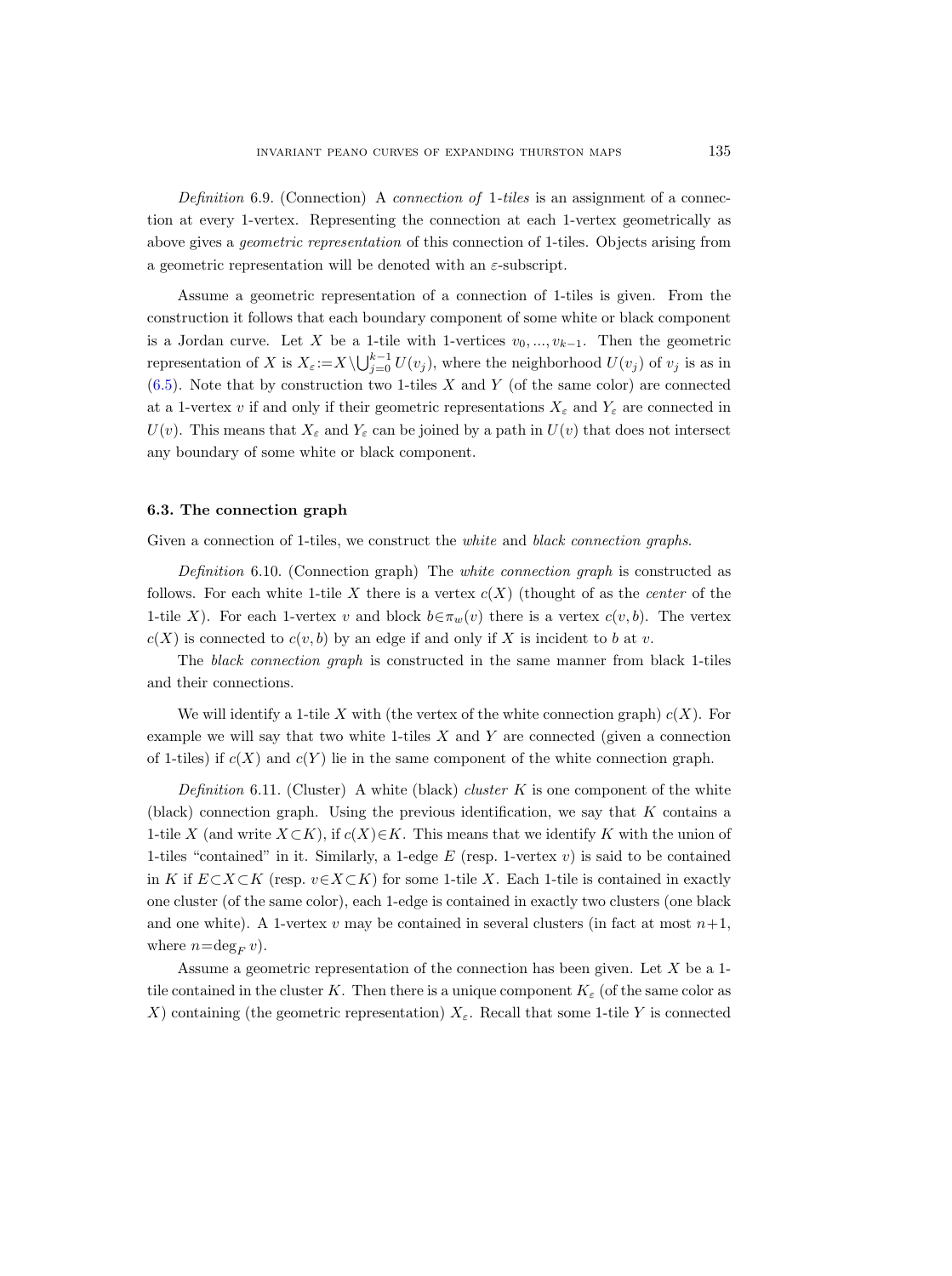to X at a 1-vertex  $v$  if and only if they are connected at  $v$  in a geometric representation of the connection. Thus one obtains inductively that any 1-tile  $Z$  is contained in  $K$  if and only if  $Z_{\varepsilon} \subset K_{\varepsilon}$ . Thus each white (black) cluster K corresponds to one white (black) component  $K_{\varepsilon}$  (of a geometric representation of the connection) and vice versa. We call  $K_{\varepsilon}$  a geometric representation of the cluster K.

A cluster  $K$  is a *tree* if the underlying component of the connection graph is a tree, i.e., contains no cycles. The white cluster  $K$  is a *spanning tree*, if it is a tree and contains all white 1-tiles.

In the next section the connection of 1-tiles will be constructed such that the white 1-tiles form a spanning tree in "the right homotopy class".

Remark. Assume that all white 1-tiles are connected at each 1-vertex. Of course we can extract a spanning tree (in the standard sense) from the resulting white connection graph. This spanning tree however will have only one vertex for each 1-vertex  $v$ . Thus not all spanning trees in the sense of the previous definition can be obtained in this way. See Corollary [6.20](#page-46-0) for an inductive way to construct trees in the connection graph.

The first approximation of the Peano curve  $\gamma^1$  will be constructed as "the outline" of the spanning tree. One should think of the construction as follows. A geometric representation of this (white) spanning tree will be a Jordan domain. The positively oriented boundary of this domain "is" the first approximation  $\gamma^1$ .

## 6.4. Succeeding edges

Let a connection of 1-tiles be given. Let  $E$  be a 1-edge contained in the white 1-tile  $X_i$ , positively oriented (as boundary of  $X_i$ ) with terminal point v.

Since 1-tiles are cyclically ordered around  $v$ , the 1-tiles that are connected at  $v$  with  $X_i$  are cyclically ordered as well.

Let  $X_j$  be the cyclical successor (in positive order around v) of  $X_i$  among 1-tiles connected to  $X_i$  at v. If no other 1-tile is connected to  $X_i$  at v, we let  $X_j = X_i$ .

Formally i and j are contained in the same block of  $\pi_w$ , and none of the numbers in  $[i+1, j-1]$  are contained in this block.

Note that  $X_j$  is a *white* 1-tile. Thus an oriented 1-edge  $E' \subset X_j$  is positively oriented if and only if it is positively oriented as boundary of  $X_i$ .

Definition 6.12. (Successor) Let v and E, as well as  $X_i$  and  $X_j$ , be as above. The successor to E (at v) is the positively oriented 1-edge  $E' \subset X_j$  with initial point v. Note that each 1-edge  $E'$  is the successor to exactly one 1-edge  $E$ .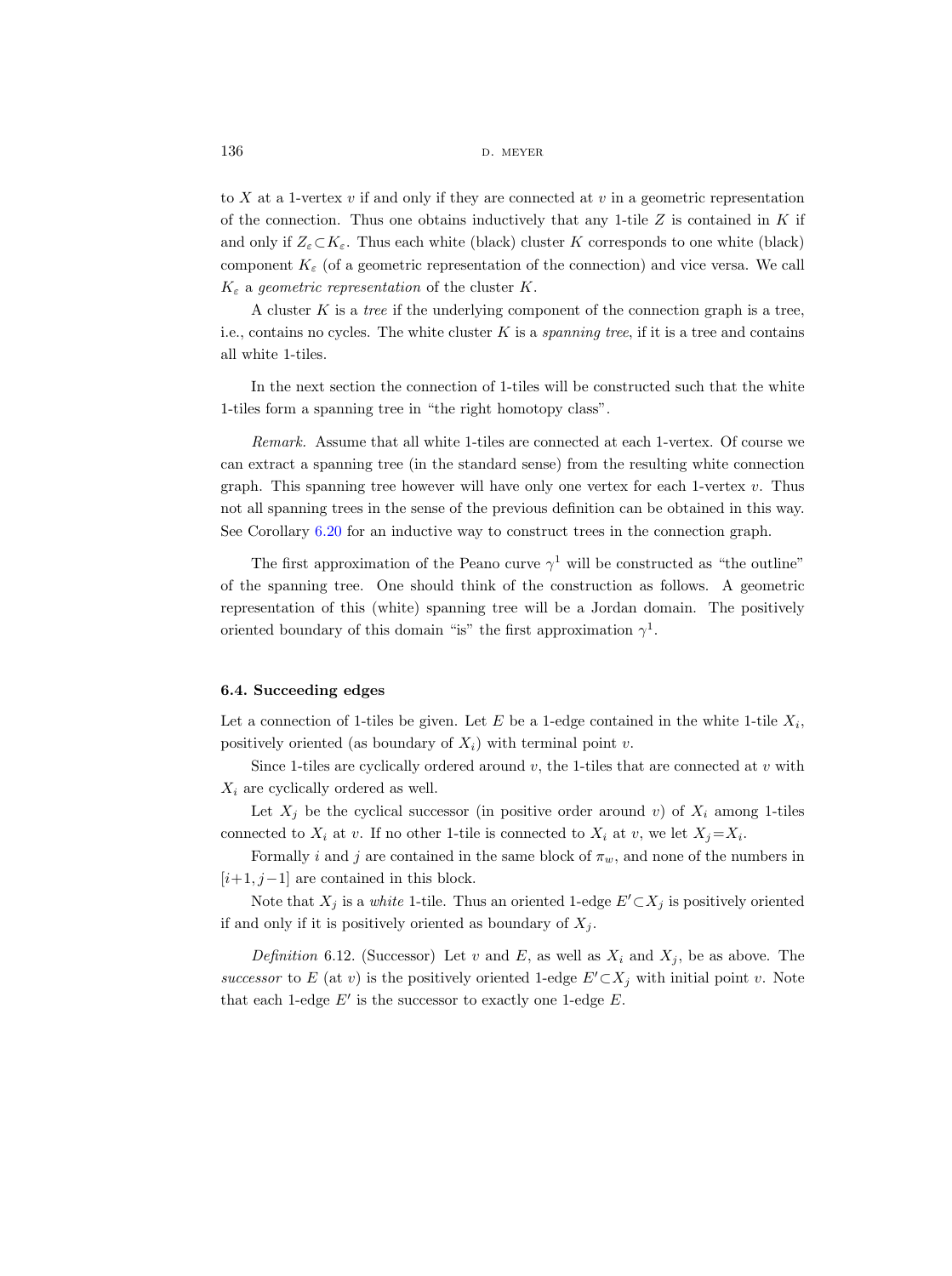See Figure [4](#page-34-0) for an illustration. For each 1-edge  $E$  with initial point  $v$  and terminal point w, let  $E_{\varepsilon} := E\setminus (U(v) \cup U(w))$ . Here  $U(v)$  and  $U(w)$  are the neighborhoods of v and  $w$  from  $(6.5)$ . Recall from Lemma  $6.3$  how a cnc-partition was geometrically represented by dividing the disk by arcs  $g_m$ . We call such an arc  $g_m$  positively oriented if it is positively oriented as boundary arc of a *white* set  $D_l$ .

<span id="page-42-1"></span>Lemma 6.13. (Equivalent formulations for succeeding edges) Consider white 1-tiles  $X_i\supset E$  and  $X_j\supset E'$ , where E and E' are positively oriented 1-edges containing a 1vertex v. The following statements are equivalent:

(1)  $E'$  is the successor to E at v.

(2)  $E'_{\varepsilon}$  is succeeding  $E_{\varepsilon}$  on  $\partial K_{\varepsilon}$ , where  $K_{\varepsilon}$  is a geometric representation of the white cluster K containing E. This means that, when  $\partial K_{\varepsilon}$  is positively oriented (as boundary of  $K_{\varepsilon}$ ) there is no (geometric representation of a 1-edge  $\widetilde{E}$ )  $\widetilde{E}_{\varepsilon} \subset \partial K_{\varepsilon}$  on the positively oriented arc from  $E_{\varepsilon}$  to  $E'_{\varepsilon}$ .

(3) Represent the connection at v geometrically as in Lemma [6.3](#page-36-0). Using the notation from this lemma, there is a (positively oriented) arc  $g_m$  that connects the right endpoint of the arc  $a_i \subset S^1$  to the left endpoint of the arc  $a_j \subset S^1$ .

(4) There are adjacent blocks  $b \in \pi_w(v)$  and  $c \in \pi_b(v)$  such that

$$
i, j \in b \quad and \quad i+1, j-1 \in c.
$$

The proof is clear from the proof of Lemma [6.3.](#page-36-0)

<span id="page-42-0"></span>Corollary 6.14. (Marked connection) A marking of a connection at a post-critical point p may be given

- (1) by marking an arc  $g_m$  from a geometric representation of the connection at p;
- (2) " or equivalently by marking a pair of succeeding 1-edges  $E$  and  $E'$  at p;

(3) or equivalently by marking a pair of adjacent blocks  $b \in \pi_w(p)$  and  $c \in \pi_b(p)$ .

The precise correspondences (i.e., which marked arc corresponds to which marked pair of succeeding edges, corresponds to which marked pair of adjacent blocks) is given by Lemma [6.13.](#page-42-1)

The 1-tiles containing the successors  $E$  and  $E'$  are connected at v. If on the other hand the 1-tiles  $X$  and  $Y$  are connected at  $v$ , we can find a chain of succeeding 1-edges.

<span id="page-42-2"></span>LEMMA 6.15. Two 1-tiles X and Y (of the same color) are connected at the 1-vertex v if and only if there is a chain

 $X = X_1, E_1, E'_2, X_2, ..., X_{m-1}, E_{m-1}, E'_m, X_m = Y.$ 

Here  $X_j \ni v$  are 1-tiles of the same color as X and Y,  $E_j, E'_j \subset X_j$  are 1-edges and  $E'_{j+1}$ succeeds  $E_j$  at v.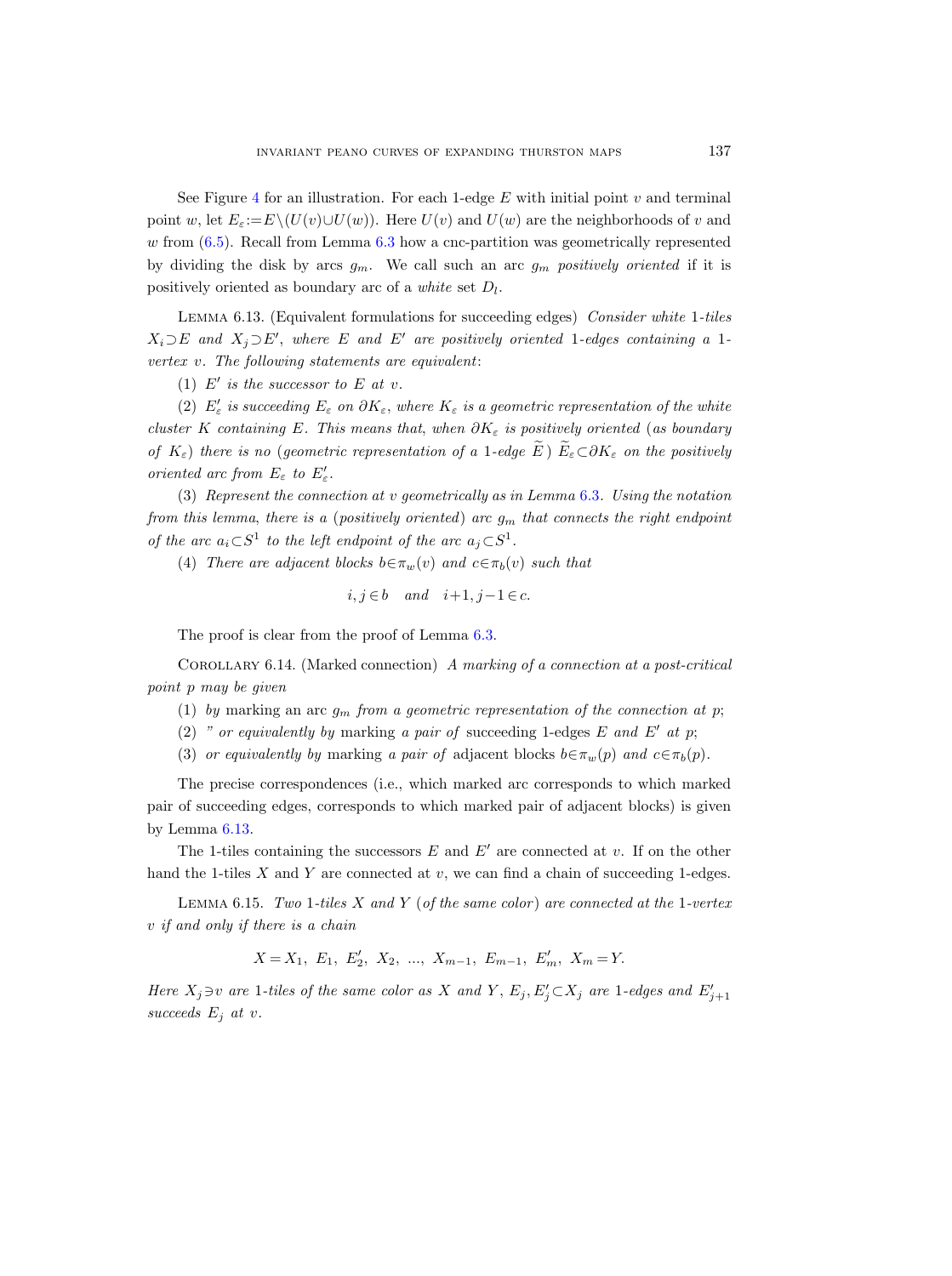

<span id="page-43-0"></span>Figure 5. Adding clusters.

Note that, above, the labeling of the white 1-tiles is not the one used in the definition of the connection at  $v$  (there are some white 1-tiles with odd index).

Proof. If the 1-tiles in the lemma are white, the cyclical order of 1-tiles connected to X at v from  $X = X_1$  to  $Y = X_m$  is given by  $X_1, ..., X_m$ . If the 1-tiles are black this gives the anti-cyclical order. Clearly going (anti-)cyclically around  $v$  among 1-tiles connected to  $X$  gives all such 1-tiles.  $\Box$ 

## <span id="page-43-2"></span>6.5. Adding clusters

The spanning tree will be built successively by adding more "secondary clusters" to a "main cluster".

Let the connection at a 1-vertex v be given by the cnc-partition  $\pi_w \cup \pi_b$  (of [2n], where  $n=\deg_F(v)$ , and K and K' be two white clusters containing v. Let  $b \in \pi_w$  be a block with indices of 1-tiles in K  $(X_j \subset K$  if  $j \in b$ , and  $b' \in \pi_w$  be a block with indices of 1-tiles in K'. We add the cluster K' to K at v by replacing b and b' in  $\pi_w$  by  $\tilde{b}:=b\cup b'$ . The resulting partition  $\tilde{\pi}_w$  may however not be non-crossing anymore.

<span id="page-43-1"></span>LEMMA 6.16. (Adding clusters) The partition  $\tilde{\pi}_w$  is non-crossing if and only if there is a block  $c \in \pi_b$  that is adjacent to both b and b' (see Lemma [6.2\)](#page-36-1).

In this case, let  $\widetilde{K}$  be the cluster in the new connection graph that contains K and  $K'$ . If K and K' are trees, then  $\tilde{K}$  is a tree as well.

The situation is illustrated in Figure [5.](#page-43-0)

Proof. We show the equivalence first.

(←) Assume that  $\tilde{\pi}_w$  is crossing. Then there is a block  $\tilde{b} \in \pi_w$  such that there are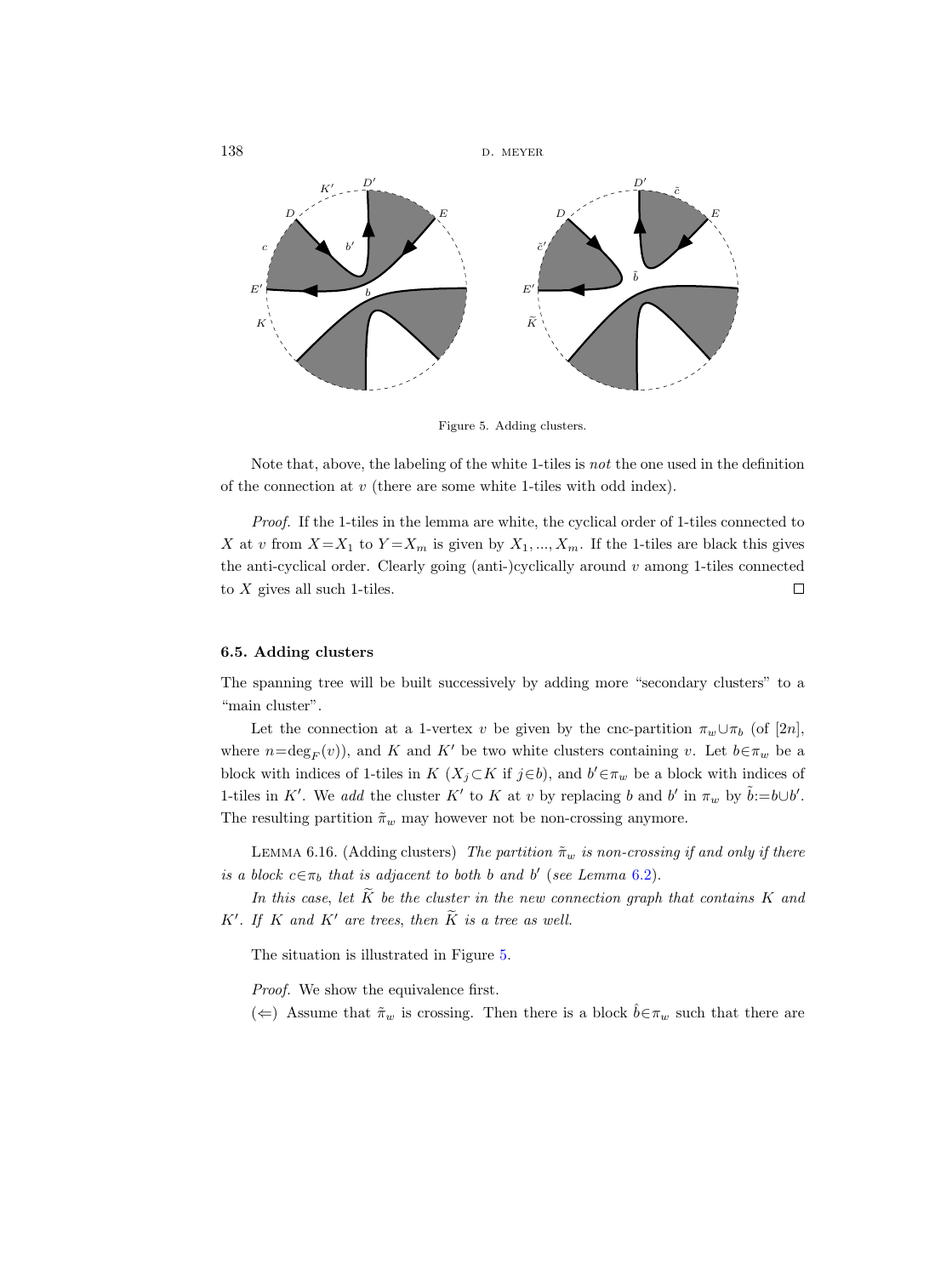$a, a' \in \hat{b}, d \in b$  and  $d' \in b'$  satisfying

$$
a < d < a' < d'.
$$

This means that b and b' have to be contained in different components of  $[2n]\setminus\{a,a'\}.$ Thus every block  $c \in \pi_b$  adjacent to b has to be in a different component of  $[2n] \setminus \{a, a'\}$ than every block  $c' \in \pi_b$  adjacent to b'. Thus there is no block  $c \in \pi_b$  adjacent to both b and  $b'$ .

(⇒) Assume now that there is no  $c \in \pi_b$  adjacent to both b and b'. Let

$$
b = \{b_1, ..., b_N\}
$$
 and  $b' = \{b'_1, ..., b'_M\}$ ,

where  $b_1 < ... < b_N$  and  $b'_1 < ... < b'_M$ . Since  $\pi_w$  is non-crossing, b and b' are in disjoint intervals, meaning that we may assume that, for some  $j$ ,

$$
b_j < b_1' < b_M' < b_{j+1}.
$$

Since  $\pi_b$  is complementary to  $\pi_w$ , there are blocks  $c, c' \in \pi_b$  such that

$$
b_j+1,b_{j+1}-1\in c\quad\text{and}\quad b'_1-1,b'_M+1\in c',
$$

by Lemma [6.2.](#page-36-1) The blocks c and c' are distinct by assumption. Let  $c'_1$ :=min $\{c'_j \in c'\}$  and  $c_2' := \max\{c_j' \in c'\}.$  The numbers  $c_1' - 1$  and  $c_2' + 1$  are in the same block  $\hat{b} \in \pi_w$  (since  $\pi_w$ ) and  $\pi_b$  are complementary). Thus we have the following ordering:

$$
\underbrace{b_j}_{\in b} < \underbrace{b_j+1}_{\in c} < \underbrace{c'_1-1}_{\in \hat{b}} < \underbrace{c'_1}_{\in c'} < \underbrace{b'_1< b'_M}_{\in b'} < \underbrace{c'_2}_{\in c'} < \underbrace{c'_2+1}_{\in \hat{b}} < \underbrace{b_{j+1}-1}_{\in c} < \underbrace{b_{j+1}}_{\in b}.
$$

Clearly  $b \cup b'$  and  $\hat{b}$  are crossing, which finishes this implication.

We now show the second statement. Recall that in the white connection graph the block  $b \in \pi_w$  is represented by a vertex  $c(v, b)$  and  $b' \in \pi_w$  is represented by a (different) vertex  $c(v, b')$ . The new white connection graph (where the connection at v is given by  $(\tilde{\pi}_w)$  is obtained by identifying  $c(v, b)$  and  $c(v, b')$ ; this yields the vertex  $c(v, \tilde{b})$ . Then  $\widetilde{K}$ is the component (of the new white connection graph) containing  $c(v, \tilde{b})$ . If K and K' are trees, then clearly  $\widetilde{K}$  is a tree as well.  $\Box$ 

Assume that c is adjacent to both b and b', i.e., that we can add  $K'$  to K at v in this fashion. Let the notation be as in the previous proof, i.e.,  $b = \{b_1, ..., b_N\}$  and  $b' = \{b'_1, ..., b'_M\}$ , where

<span id="page-44-0"></span>
$$
b_1 < ... < b_N
$$
,  $b'_1 < ... < b'_M$  and  $b_j < b'_1 < b'_M < b_{j+1}$ . (6.6)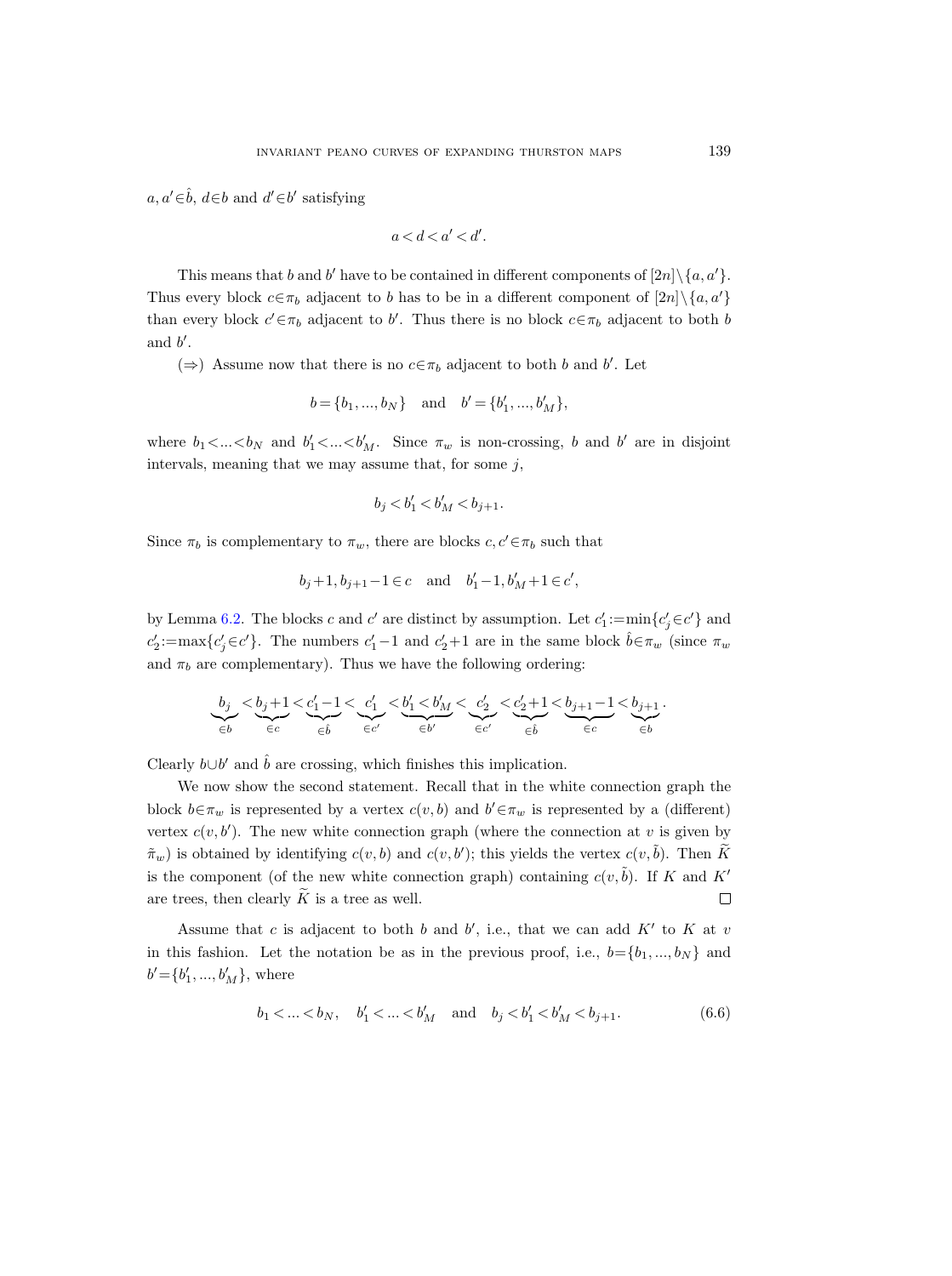$140$  D. MEYER

Then the complementary partition  $\tilde{\pi}_b$  to  $\tilde{\pi}_w$  is given by replacing  $c \in \pi_b$  by the two blocks

<span id="page-45-0"></span>
$$
\tilde{c} = c \cap [b_j, b'_1] \quad \text{and} \quad \tilde{c}' = c \cap [b'_M, b_{j+1}]. \tag{6.7}
$$

These two blocks are both adjacent to  $\tilde{b} = b \cup b' \in \tilde{\pi}_b$ .

If we add a cluster  $K'$  to a cluster K as above at a post-critical point p, we need to specify the marking (see Definition  $6.4$ ) of the new connection at p.

Definition 6.17. (Marking of new connection) Let  $\pi_w \cup \pi_b$  be a marked cnc-partition, i.e., a connection at a post-critical point p. Then the marking of the cnc-partition  $\tilde{\pi}_w \cup \tilde{\pi}_b$ from the previous lemma is given as follows (notation is as before). Let the marked adjacent blocks in  $\pi_w \cup \pi_b$  be

• b, c or b', c; then (in both cases) we can pick  $\tilde{b}$ ,  $\tilde{c}$  or  $\tilde{b}$ ,  $\tilde{c}'$ , as the marked adjacent blocks in  $\tilde{\pi}_w \cup \tilde{\pi}_b$ ;

• d, c, where  $d \in \pi_w \setminus \{b, b'\}$ ; then d is adjacent to either  $\tilde{c}$  or  $\tilde{c}'$ , which are the marked adjacent blocks in  $\tilde{\pi}_w \cup \tilde{\pi}_b$ ;

• b, e or b', e, where  $e \in \pi_b \setminus \{c\}$ ; then  $\tilde{b}$ , e are the marked adjacent blocks in  $\tilde{\pi}_w \cup \tilde{\pi}_b$ ;

• d, e, where  $d \in \pi_c \setminus \{b, b'\}$  and  $e \in \pi_b \setminus \{c\}$ ; then d, e are the marked adjacent blocks in  $\tilde{\pi}_w \cup \tilde{\pi}_b$ .

<span id="page-45-1"></span>LEMMA 6.18. Assume that a white cluster  $K'$  can be added to a white cluster  $K$ at a 1-vertex v as in Lemma [6.16](#page-43-1) to form a cluster  $\tilde{K}$ . Then there exist (uniquely) succeeding 1-edges at v

$$
E, E' \subset K \quad \text{as well as} \quad D, D' \subset K'
$$

such that

$$
E\ and\ D'\quad as\ well\ as\quad D\ and\ E'
$$

are succeeding in  $\tilde{K}$ .

The situation is again illustrated in Figure [5.](#page-43-0)

*Proof.* Consider the blocks  $b, b' \in \pi_w(v)$  which are both adjacent to the block  $c \in \pi_b(v)$ as in Lemma  $6.16$  (here b contains indices of 1-tiles in K, while b' contains indices of 1tiles in K'). The succeeding 1-edges  $E, E' \subset K$  and  $D, D' \subset K'$  are the ones corresponding to these adjacencies according to Lemma  $6.13$ . Using the notation from  $(6.6)$ , we obtain that these 1-edges are contained in the following (white) 1-tiles. In  $K$  and  $K'$ , we have

$$
E\subset X_{b_j},\quad E'\subset X_{b_{j+1}},\quad D\subset X_{b_M'}\quad\text{and}\quad D'\subset X_{b_1'}.
$$

Recall the description of the blocks  $\tilde{c}, \tilde{c}' \in \tilde{\pi}_b$  from [\(6.7\)](#page-45-0). They are both adjacent to  $\tilde{b} = b \cup b' \in \tilde{\pi}_w$ . Then  $b_j + 1$ ,  $b'_1 - 1 \in \tilde{c}$  and  $b'_M + 1$ ,  $b_{j+1} - 1 \in \tilde{c}'$ . Therefore (using Lemma [6.13](#page-42-1) again) we obtain that E, D' and D, E' are succeeding in  $\widetilde{K}$ .  $\Box$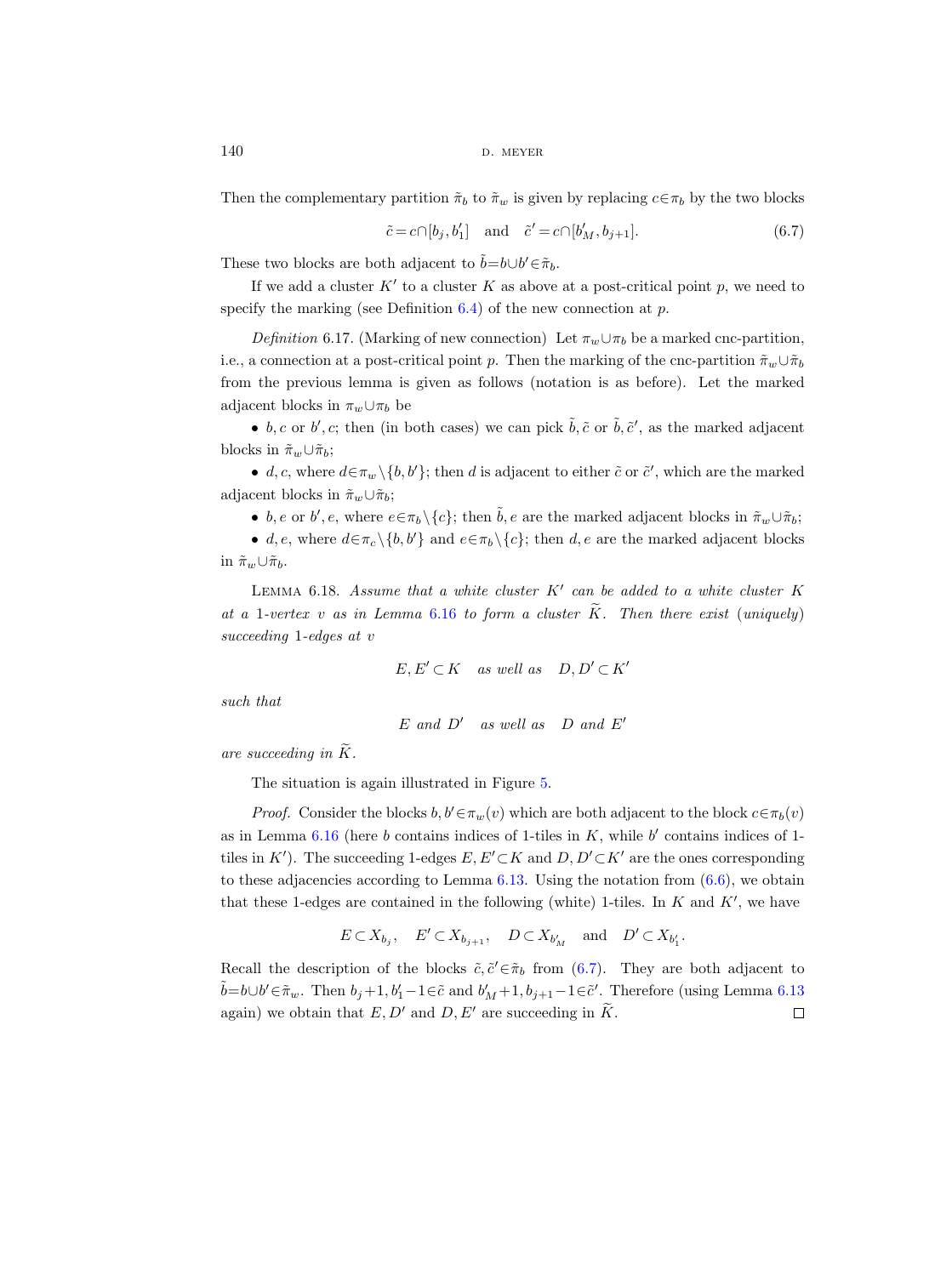We will often be in the following specific situation. Consider a white cluster  $K$ . Assume that the only white 1-tiles that are possibly connected at a 1-vertex  $v$  are in  $K$ . Put differently, this means that all distinct white 1-tiles  $Y, Y' \ni v$  not in K are disconnected at v. Let  $X_i \ni v$  be a white 1-tile not contained in K. The following lemma means that we can add  $X_i$ , or the cluster containing  $X_i$ , to K at v.

<span id="page-46-1"></span>LEMMA 6.19. In the situation as above, there is a block  $b \in \pi_w$  containing indices of white 1-tiles in K ( $X_j \subset K$  if j∈b), such that the partition  $\tilde{\pi}_w$ , obtained by replacing  $b, \{i\} \in \pi_w$  by  $b = b \cup \{i\}$ , is non-crossing.

Furthermore, if K and the cluster containing  $X_i$  are trees, the resulting cluster  $\widetilde{K}$  $(\supset K\cup X)$  is a tree as well.

*Proof.* Consider the graph  $\Gamma$  representing  $\pi_w \cup \pi_b$  from Lemma [6.2](#page-36-1) (this is neither the white connection graph *nor* the graph  $\bigcup \mathbf{E}^1$ .

Let  $X_j \ni v$  be a white 1-tile not contained in K. Since  $X_j$  is not connected to any other 1-tile at v the singleton  $\{j\}$  is a block of  $\pi_w$ . This block is adjacent to a single block (in  $\pi_b$ ), and thus  $\{j\}$  is a leaf of Γ (incident to a single edge).

Consider the block  $c \in \pi_b$  adjacent to  $\{i\} \in \pi_w$ . Since  $\Gamma$  is connected, c has to be connected to a block  $b \in \pi_w$  containing indices corresponding to 1-tiles in K. This means that  $b$  and  $c$  are adjacent blocks. The result now follows from Lemma [6.16.](#page-43-1)  $\Box$ 

We record the following corollary (see also Lemma [2.2\)](#page-13-0).

<span id="page-46-0"></span>COROLLARY 6.20. (Trees in connection graphs) A (cluster that is a) tree in the white (black) connection graph may be constructed inductively by adding one 1-tile to a cluster at a time. Every tree in the white  $(black)$  connection graph  $(in a cluster)$  is obtained in such a way.

#### 6.6. Boundary circuits

The first approximation of the Peano curve  $\gamma^1$  will be given as the boundary circuit of a (cluster that is a) spanning tree (in the white connection graph).

<span id="page-46-2"></span>Definition 6.21. (Boundary circuit of a cluster) Consider a cluster K. A boundary circuit E of K is a circuit  $E_0, ..., E_{M-1}$  of positively oriented 1-edges in K such that  $E_{j+1}$ is the successor of  $E_j$  for each j (indices are taken mod M, in particular  $E_0$  succeeds  $E_{M-1}$ ); furthermore, no 1-edge appears twice in  $\mathcal{E}$ .

Recall that every 1-edge has exactly one successor and one predecessor. Thus it is clear that starting from any 1-edge  $E_0 \subset K$  and following succeeding 1-edges will yield a boundary circuit.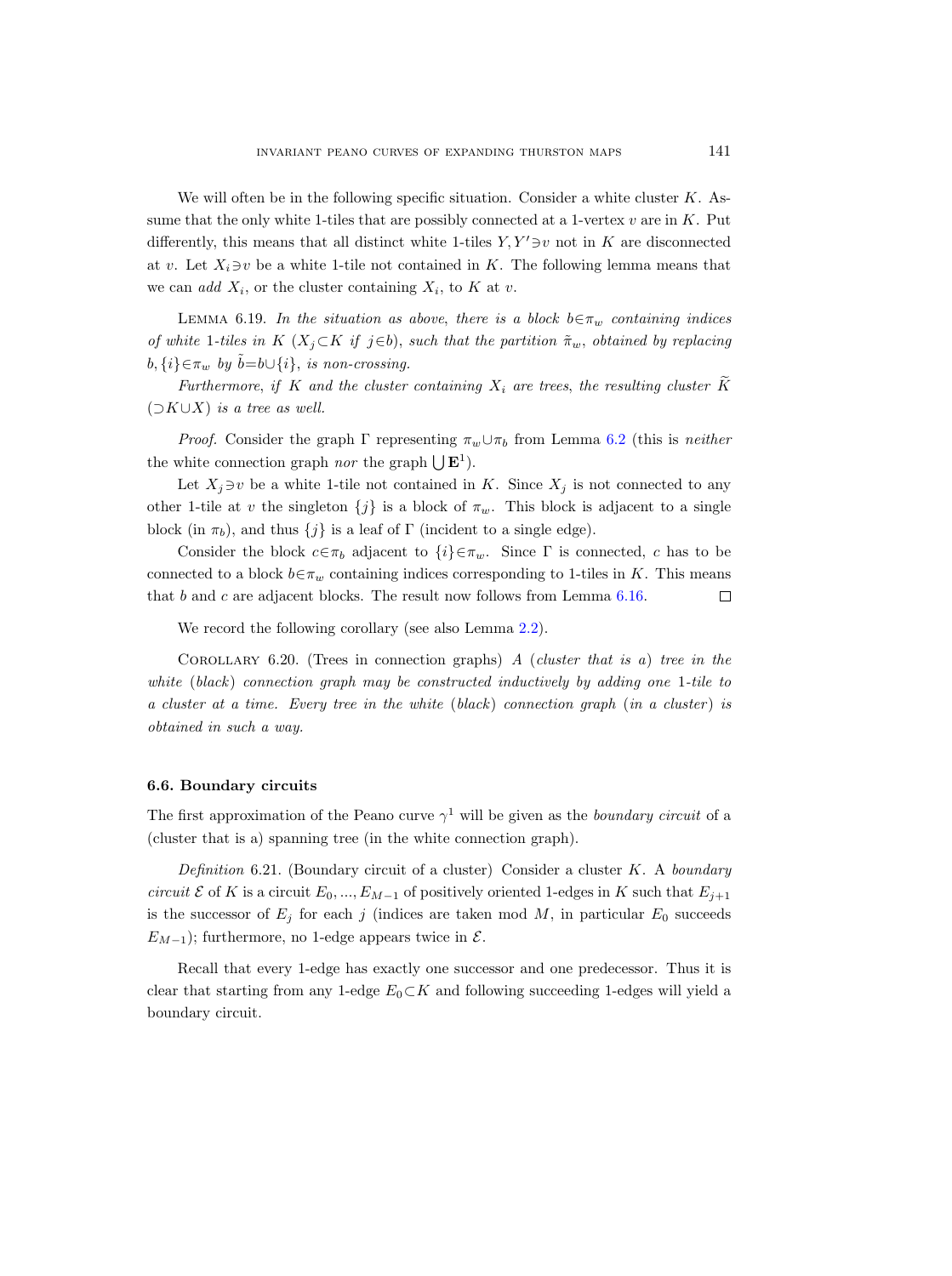$142$  D. MEYER

We note the following, which is an immediate consequence of Lemma [6.13](#page-42-1) and Corollary [6.14,](#page-42-0) see also the discussion after Definition [6.8.](#page-39-1)

<span id="page-47-1"></span>LEMMA 6.22. (K<sub>s</sub> contains p) Let K be a cluster and p be a post-critical point. A boundary circuit of K contains the marked succeeding 1-edges at p if and only if  $p \in K_{\varepsilon}$ for any geometric representation  $K_{\varepsilon}$  of K.

<span id="page-47-0"></span>LEMMA  $6.23.$  Consider a cluster K. The following are equivalent:

(1) the cluster  $K$  is a tree;

 $(2)$  K has only a single boundary circuit;

(3) each geometric representation  $K_{\varepsilon}$  of K is a Jordan domain.

In this case the single boundary circuit  $\mathcal E$  of K is an Eulerian circuit in K. This means that each of the km 1-edges in K appears exactly once in  $\mathcal E$ . Here m is the number of 1-tiles in K  $(k=\text{\# post}=\text{\#}0\text{-edges}).$ 

*Proof.* Assume without loss of generality that the cluster  $K$  is white.

 $(1) \Rightarrow (2)$  Recall from Corollary [6.20](#page-46-0) that every tree can be obtained inductively by adding more 1-tiles to one cluster in the connection graph. Start with a white tile graph that is totally disconnected, meaning that no two white 1-tiles are connected (at any 1-vertex). Consider one white 1-tile  $X_0$  and a 1-edge  $E_0 \subset X_0$ . Clearly  $E_0$  is contained in an Eulerian circuit in  $X_0$  of length k (containing all 1-edges in  $\partial X_0$ ). So the statement is true for the cluster  $K_0 = X_0$  (consisting of a single 1-tile).

Let the white connection graph be given such that all clusters except one cluster  $K_{j-1}$  contain a single 1-tile, i.e., as in Lemma [6.19.](#page-46-1) Assume that  $E_0 \subset K_{j-1}$ . Furthermore we assume that  $E_0, ..., E_{kj-1}$  is an Eulerian circuit in  $K_{j-1}$  containing all 1-edges in  $K_{j-1}$ , where j is the number of 1-tiles in  $K_{j-1}$ .

Add a 1-tile X to  $K_{j-1}$  at a 1-vertex  $v \in K_{j-1}$  as in Lemma [6.19](#page-46-1) to form a new component  $K_j$ . The above procedure then yields as a path

$$
E_0
$$
, ...,  $E_i$ ,  $E_1^X$ , ...,  $E_k^X$ ,  $E_{i+1}$ , ...,  $E_{kj-1}$ ,

see Lemma [6.18.](#page-45-1) Here  $E_1^X, ..., E_k^X$  are the 1-edges in X, positively oriented, starting at v.

This is an Eulerian circuit in  $K_i$ . The construction ends when  $K=K_i$ . Since the constructed circuit contains all 1-edges in K, there is only a single boundary circuit.

 $(2) \Rightarrow (3)$  Consider a neighborhood U of a 1-vertex  $v \in K$  as in Definition [6.8.](#page-39-1) The boundary of  $K_{\varepsilon}$  is constructed from boundary circuits by replacing  $E_j$  and  $E_{j+1} \cap U$  by  $h^{-1}(g_m)$ . Thus  $\partial K_{\varepsilon}$  is a single Jordan curve.

 $(3) \Rightarrow (1)$  Assume that K is not a tree. Then there exists a circuit in K. This means there are 1-tiles  $X_0, ..., X_{N-1}$  in K such that  $X_j$  is connected to  $X_{j+1}$  at a 1-vertex  $v_j$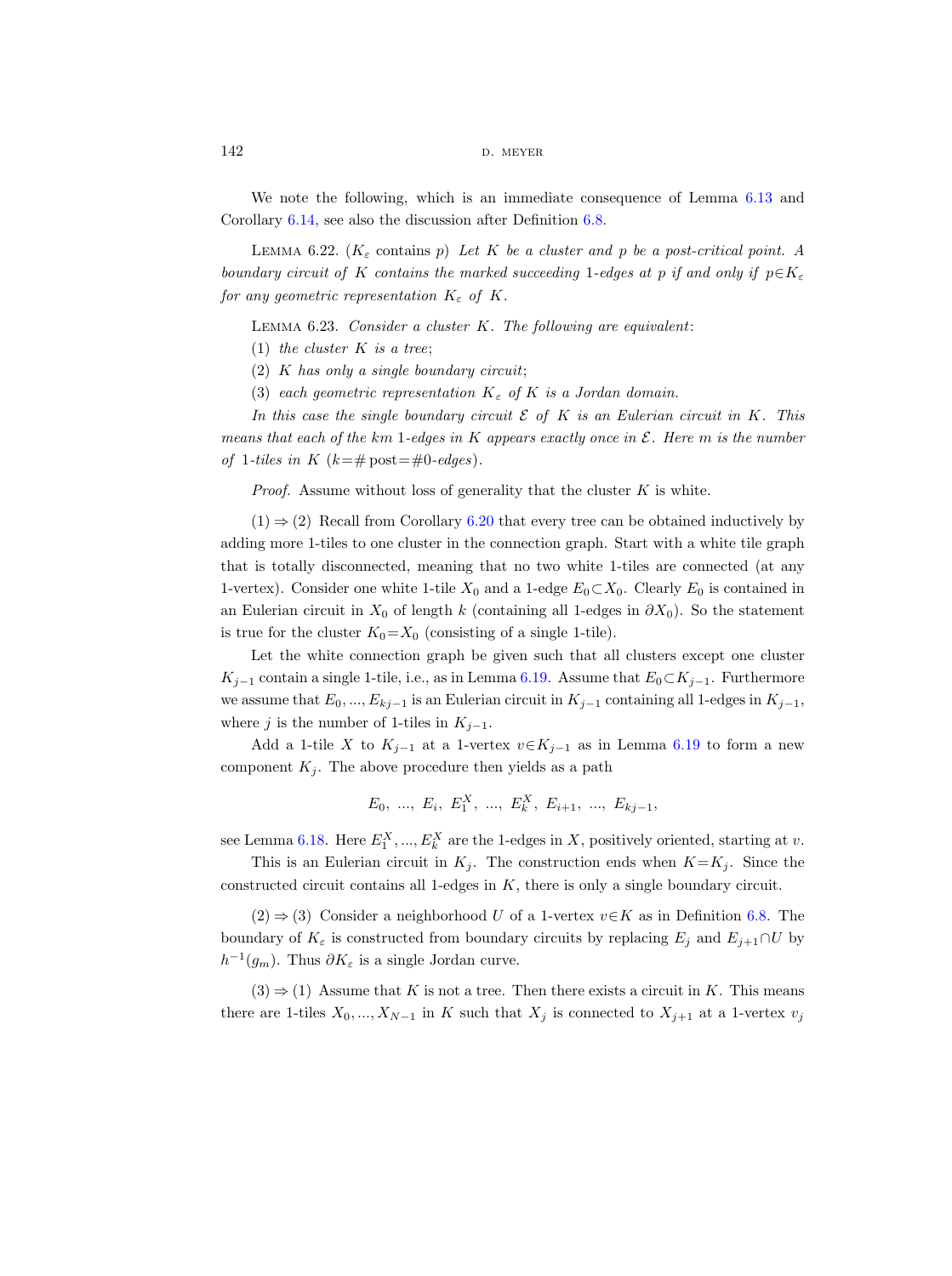(indices mod N), where all 1-vertices  $v_j$  are distinct. Then in the interior of any geometric representation  $K_{\varepsilon}$  we can find a Jordan curve following this circuit (connecting  $X_{0,\varepsilon}$  to  $X_{1,\varepsilon}$  at  $v_{0,\varepsilon}$  and so on). This Jordan curve divides  $K_{\varepsilon}$  into two components. Note that both components contain boundary of  $K_{\varepsilon}$ , namely the (geometric representations of the) two arcs on  $\partial X_j$  between  $v_{j-1}$  and  $v_j$  lie in different components. Thus  $K_\varepsilon$  is not a Jordan domain.  $\Box$ 

We record the following, which is an easy corollary.

LEMMA 6.24. (Boundary circuit of added trees) Consider trees  $K$  and  $K'$  with boundary circuits  $\mathcal{E} = E_0, ..., E_{N-1}$  and  $\mathcal{E}' = D_0, ..., D_{M-1}$ . Assume that we can add them at a 1-vertex v as in §[6.5](#page-43-2) to form a tree  $\widetilde{K}$ . Then the boundary circuit  $\widetilde{\mathcal{E}}$  of  $\widetilde{K}$  is

 $E_0, \ldots, E_i, D_{j+1}, \ldots, D_{M-1}, D_0, \ldots, D_j, E_{i+1}, \ldots, E_{N-1}.$ 

*Proof.* This is clear from Lemma [6.18,](#page-45-1) where  $E_i, E_i+1 \subset K$  and  $D_j, D_{j+1} \subset K'$  are the succeeding 1-edges associated with adding  $K$  to  $K'$ .

We next show that adding a tree  $K'$  which "does not contain a post-critical point" to another tree K does not change the "homotopy type" of  $\partial K_{\varepsilon}$ .

<span id="page-48-0"></span>Definition 6.25. (Trivial tree) A cluster  $K'$  that is a tree is called trivial if a (and thus any) geometric representation  $K'_{\varepsilon}$  does not contain a post-critical point. Equivalently the boundary circuit of K' does not contain the marked successors  $E = E(p)$  and  $E' = E'(p)$ at  $p$  for any post-critical point  $p$  (see Corollary [6.14\)](#page-42-0).

<span id="page-48-1"></span>LEMMA 6.26. (Adding a trivial tree does not change homotopy type) Consider a cluster K that is a tree, and a trivial tree  $K'$  as above. Assume that it is possible to add  $K'$  to K at some 1-vertex v as in Lemma [6.16,](#page-43-1) to obtain the tree  $\tilde{K}$ .

Then, if  $\partial K_{\varepsilon}$  is isotopic to a Jordan curve C rel. post, we have that  $\partial \widetilde{K}_{\varepsilon}$  is isotopic to C rel. post as well (for any geometric representations  $K_{\varepsilon}$  and  $\widetilde{K}_{\varepsilon}$  of K and  $\widetilde{K}$ ).

*Proof.* Let  $U=U(v)$  be as in Definition [6.8.](#page-39-1) We consider a neighborhood V of " $K'_{\varepsilon} \subset \tilde{K}_{\varepsilon}$ ". More precisely, V satisfies the following:

- $\bullet$  *V* is a Jordan domain;
- *V* contains no post-critical point;
- *V* is a neighborhood of  $K'_{\varepsilon} \backslash U$ ;
- ∂V intersects  $\partial \widetilde{K}_{\varepsilon}$  exactly twice, where  $\partial V \cap \partial \widetilde{K}_{\varepsilon} = \{w_1, w_2\} \subset U$ .

The arc  $\partial \tilde{K}_{\varepsilon} \setminus \{w_1, w_2\}$  contained in V is now deformed to one contained in U by an isotopy rel. ∂V as in Theorem [5.1.](#page-32-0) This isotopy deforms  $K_{\varepsilon}$  to  $K_{\varepsilon}$ .  $\Box$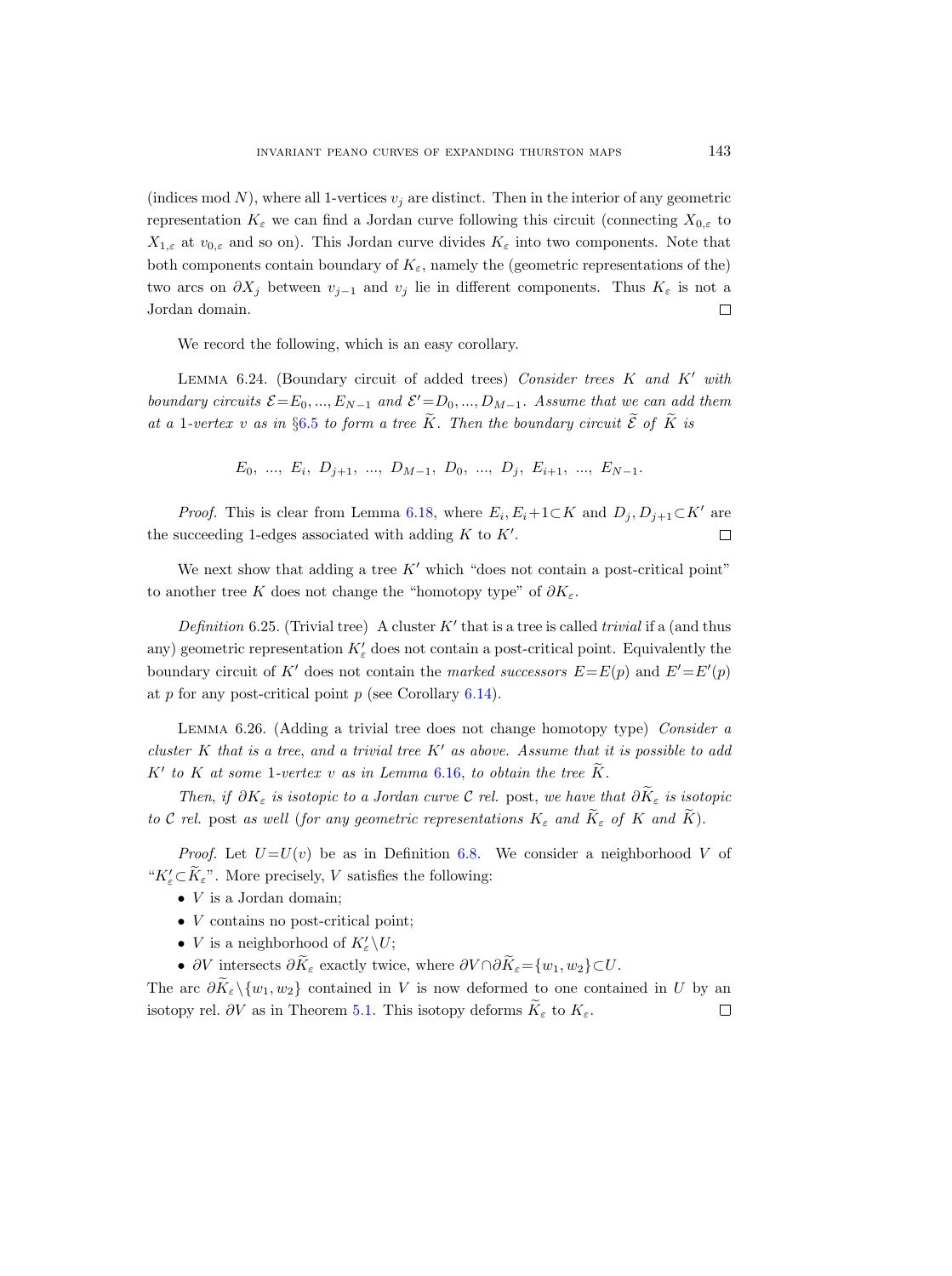## 7. Construction of H<sup>0</sup>

<span id="page-49-2"></span>The 0-th pseudo-isotopy  $H^0$  as required in §[3](#page-15-0) is constructed here, and thus the first approximation  $\gamma^1$  of the Peano curve.

Consider two oriented Jordan curves  $\mathcal{C}, \mathcal{C}' \subset S^2$ . We say that C and C' are *orientation*preserving isotopic rel. A if there is an isotopy  $H: S^2 \times [0,1] \rightarrow S^2$  rel. A, with  $H_0 = id_{S^2}$ , such that  $H_1$  maps  $\mathcal C$  orientation preserving to  $\mathcal C'$ .

We construct a connection of 1-tiles with the following properties.

<span id="page-49-0"></span>Definition 7.1. (Properties of connections)

(C1) The associated white connection graph  $(\S6.3)$  $(\S6.3)$  is a spanning tree K.

(C2) The Jordan curve  $\partial K_{\varepsilon}$  is orientation-preserving isotopic to  $C=\gamma^0$  rel. post, where  $K_{\varepsilon}$  is a geometric representation of K, see Lemma [6.23.](#page-47-0)

Here  $\partial K_{\varepsilon}$  is positively oriented as boundary of  $K_{\varepsilon}$ , recall that C is positively oriented as boundary of the white 0-tile  $X_w^0$ .

<span id="page-49-1"></span>LEMMA 7.2. A connection of 1-tiles satisfies properties  $(C1)$  and  $(C2)$  if and only if there exists a pseudo-isotopy  $H^0$  as in Definition [3.2](#page-15-1).

*Proof.* (⇒) Concatenate an isotopy  $\widetilde{H}$  rel. post that deforms  $\mathcal{C}$  to  $\partial K_{\varepsilon}$  (orientation preserving) with a pseudo-isotopy rel. post that deforms  $\partial K_{\varepsilon}$  in a neighborhood  $U(v)$ (as in [\(6.5\)](#page-39-0)) of each 1-vertex as in Lemma [6.6.](#page-38-1) This yields a pseudo-isotopy rel. post that clearly satisfies  $(H^0 1)$ – $(H^0 4)$ . Since  $\widetilde{H}_1$  maps C orientation preserving to  $\partial K_{\varepsilon}$ , it follows that every 1-edge in the first approximation  $\gamma^1$  (constructed via  $H^0$  as in §[3.3\)](#page-19-0) is positively oriented. It follows from Lemma [3.11](#page-22-0) that  $(H^0 5)$  is satisfied.

( $\Leftarrow$ ) Let  $\gamma^1 = H_1^0(\gamma^0)$  be the Eulerian circuit constructed from  $H^0$  as in §[3.3.](#page-19-0) By Lemma [6.15](#page-42-2) we can reconstruct the connection at each 1-vertex from  $\gamma^1$ . It is a cnc-partition by Lemma [6.3.](#page-36-0) Since  $\gamma^1$  contains all 1-edges, all white 1-tiles are connected. Furthermore  $\gamma^1_\varepsilon:=H^0_{1-\varepsilon}(\gamma^0)$  is a Jordan curve, and thus it follows from Lemma [6.23](#page-47-0) that the white connection graph is a spanning tree, i.e., (C1). Finally  $\gamma_{\varepsilon}^1$  is clearly isotopic to  $\gamma^0$  rel. post. From  $(H^0 5)$  and Lemma [3.11](#page-22-0) it follows that the orientation on  $\gamma^1_\varepsilon$  induced by C and  $H_{1-\varepsilon}^0$  agrees with the orientation of  $\gamma_{\varepsilon}^1$  as boundary of (a geometric representation of the white spanning tree)  $K_{\varepsilon}$ . Thus (C2) holds.  $\Box$ 

Let us note the following immediate consequence.

THEOREM 7.3. Let  $F: S^2 \to S^2$  be an expanding Thurston map. The following two equivalent conditions are sufficient for the existence of an (onto) invariant Peano curve  $\gamma: S^1 \rightarrow S^2$  as in Theorem [1.1:](#page-1-0)

(1) There is a Jordan curve  $C$  post and a pseudo-isotopy  $H^0$  in Definition [3.2](#page-15-1).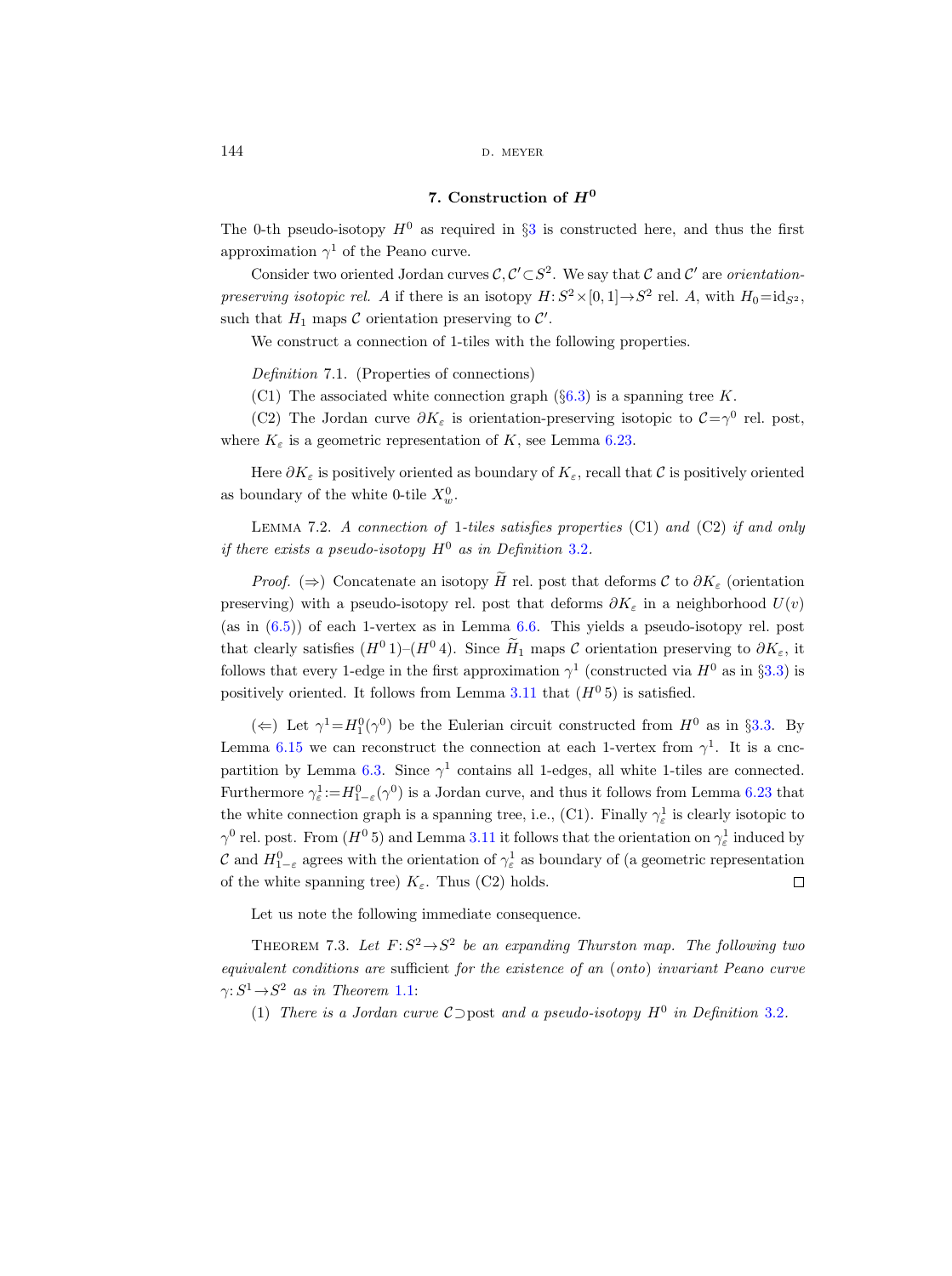(2) There is a Jordan curve C⊃post and a connection of 1-tiles satisfying the properties from Definition [7.1](#page-49-0).

In  $[Mel]$  it will be shown that the same conditions are sufficient to ensure that  $F$ arises as a mating. Furthermore, the polynomials  $p_1$  and  $p_2$  into which F unmates, may then be obtained by an explicit algorithm. More precisely, the *critical portraits* of  $p_1$  and  $p_2$  may be obtained from the vector l considered in §[4.1,](#page-24-0) see [\[Me2\]](#page-76-1).

The proof of Theorem [1.1](#page-1-0) will be finished by constructing the white connection as in Definition [7.1.](#page-49-0)

Let us first note the following, which is an immediate consequence of the proof of the previous lemma. Assume that a connection of 1-tiles satisfying (C1) and (C2) is given. Let  $H^0$  be a corresponding pseudo-isotopy from Lemma [7.2.](#page-49-1)

<span id="page-50-1"></span>LEMMA 7.4. The first approximation  $\gamma^1$  (viewed as an Eulerian circuit) constructed from  $H^0$  as in §[3.3](#page-19-0) is equal to the boundary circuit of the (white) spanning tree K (see Lemma [6.23\)](#page-47-0).

The main work in constructing the connection as desired lies in ensuring property  $(C2)$ .

The starting point is to take a sufficiently high iterate  $F = f<sup>n</sup>$  such that there is an F-invariant Jordan curve  $\mathcal{C}$ ⊃post and the 1-tiles defined in terms of  $(F, \mathcal{C})$  (i.e., closures of components of  $S^2 \setminus F^{-1}(\mathcal{C})$  are sufficiently small. We require two separate conditions, since they are needed in distinct parts of the construction; they could be expressed as a single one. In fact, the second condition is only given later, when the suitable description becomes available.

<span id="page-50-0"></span>LEMMA 7.5. For each sufficiently high n∈N there is a Jordan curve C with post⊂C satisfying the following condition:

• C is invariant for the iterate  $F = f^n$ . This means that  $F(\mathcal{C}) \subset \mathcal{C}$ .

The 1-tiles for  $(F, C)$  satisfy the following conditions:

• There is no 1-tile X that joins opposite sides of C. This means that no 1-tile X meets disjoint 0-edges in the case  $\#\text{post} \geq 4$ , and no 1-tile X intersects all three 0-edges in the case  $\#$  post=3.

• The 1-tiles do not form a link in the sense of Definition [7.12](#page-56-0).

This is essentially [\[BM,](#page-75-1) Theorem 14.2], see also [\[CFP3\]](#page-75-2). A proof of this lemma is given in §[7.3,](#page-55-0) here we show how the arguments in [\[BM\]](#page-75-1) are slightly adjusted to obtain the statement in the above form.

The iterate  $F = f^n$  as well as the F-invariant Jordan curve C as above will be fixed from now on, tiles are defined in terms of  $(F, \mathcal{C})$ .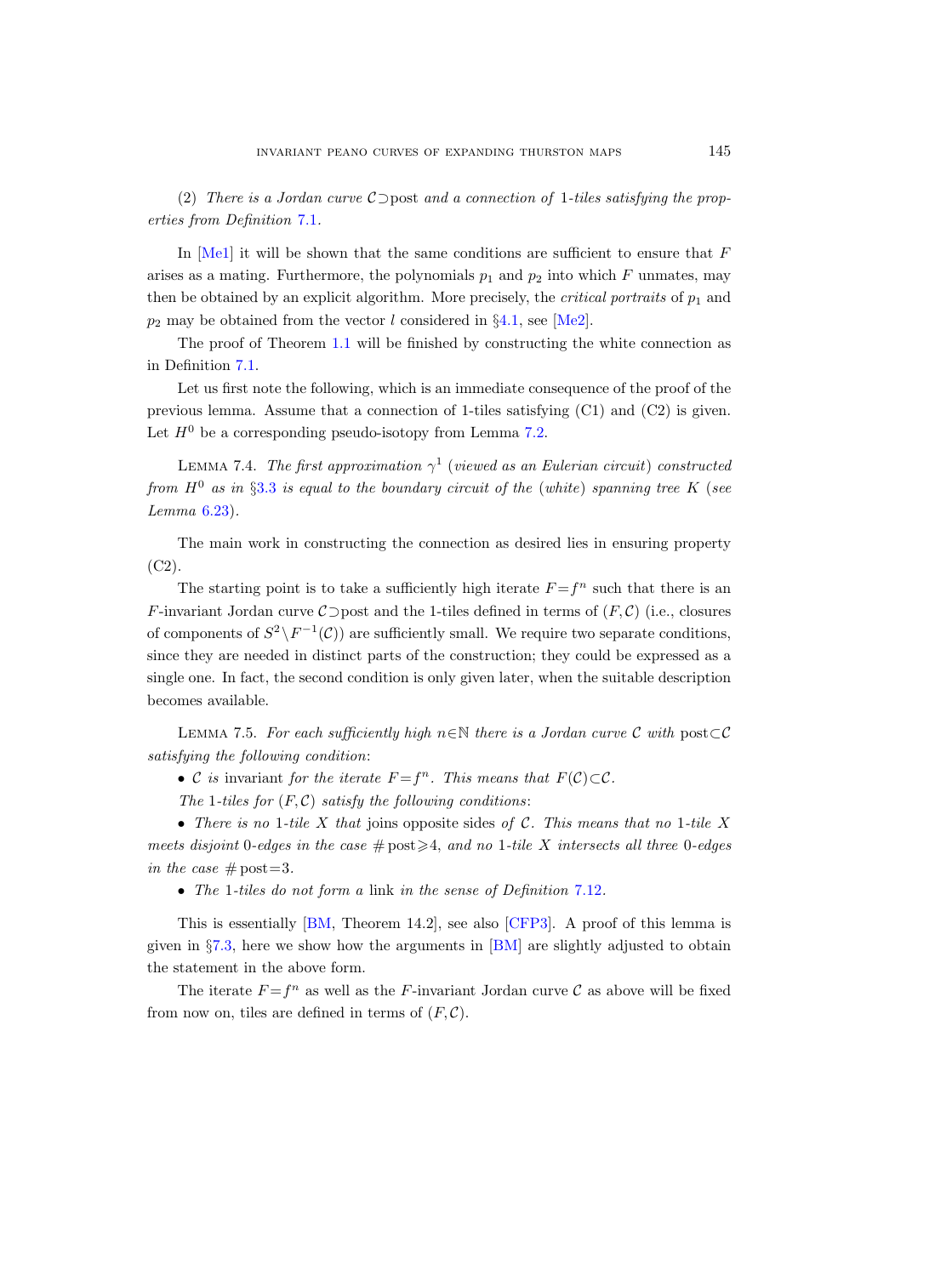$146$  d. meyer

Let us first give a slightly incomplete outline of the construction. Recall that  $X_w^0$  and  $X_b^0$  are the white and black 0-tiles, respectively; they are both bounded by the invariant curve  $\mathcal{C}$ . We consider a spanning tree of white 1-tiles in  $X_w^0$ . Then we consider a spanning tree of black 1-tiles in  $X_b^0$ , the complementary white 1-tiles in  $X_b^0$  form ("homotopically") trivial trees in the sense of Definition [6.25.](#page-48-0) These (white) trivial trees (in  $X_b^0$ ) are then attached to the white spanning tree in  $X_w^0$ .

This construction has to be slightly adjusted for the following reason: the white 1-tiles in  $X_w^0$  (as well as the black 1-tiles in  $X_b^0$ ) need not be connected. So there are no spanning trees as described before.

# <span id="page-51-1"></span>7.1. Decomposing  $X_w^0$

Here we decompose the *white* 0-tile  $X_w^0$  into white trees.

Consider the white 1-tiles in  $X_w^0$ . We assume in the next lemma that they are all connected at all 1-vertices v in the *interior* of  $X_w^0$ , and *disconnected* at all 1-vertices on C. The resulting white connection graph may not be connected.

<span id="page-51-0"></span>LEMMA 7.6. The white connection graph in  $X_w^0$  as above has exactly one (white) cluster that intersects all sides (0-edges).

*Proof.* Let K be a (white) cluster in  $X_w^0$  as above. Consider one component B (in the standard topological sense) of  $X_w^0 \backslash K$ . We call the set  $a:=\partial B\cap K$  a *boundary arc* of K.

*Claim* 1. Every boundary arc  $\alpha$  as above is contained in a single black 1-tile.

Clearly  $a$  is a union of 1-edges. Either  $a$  starts and ends at two distinct 1-vertices v, w∈C, or a is a closed curve. Let  $E, E' \ni v$  be two 1-edges contained in a which are consecutive in  $\partial B$ , where  $v \notin \mathcal{C}$  is a 1-vertex. Note that by construction all white 1-tiles  $X_j \ni v$  are connected at v. Thus E and E' are contained in the same black 1-tile. The claim follows.

Assume now that a is a closed curve. Then a is a Jordan curve in the boundary of a single black 1-tile. Thus the corresponding component  $B$  is the interior of a single black 1-tile. Hence a does not separate K from any other distinct white cluster  $K'$  in  $X_w^0$ .

We call a black 1-tile  $Y \subset X_w^0$  non-trivial if  $Y \cap C$  contains at least two 1-vertices. A complementary component of Y is the closure of a component  $X_w^0 \backslash Y$ .

*Claim 2.* Let  $X, X' \subset X_w^0$  be two distinct white 1-tiles. Then X and X' are contained in distinct white clusters  $K, K' \subset X_w^0$  if and only if there is a black 1-tile  $Y \subset X_w^0$  such that  $X$  and  $X'$  are contained in complementary components of  $Y$ .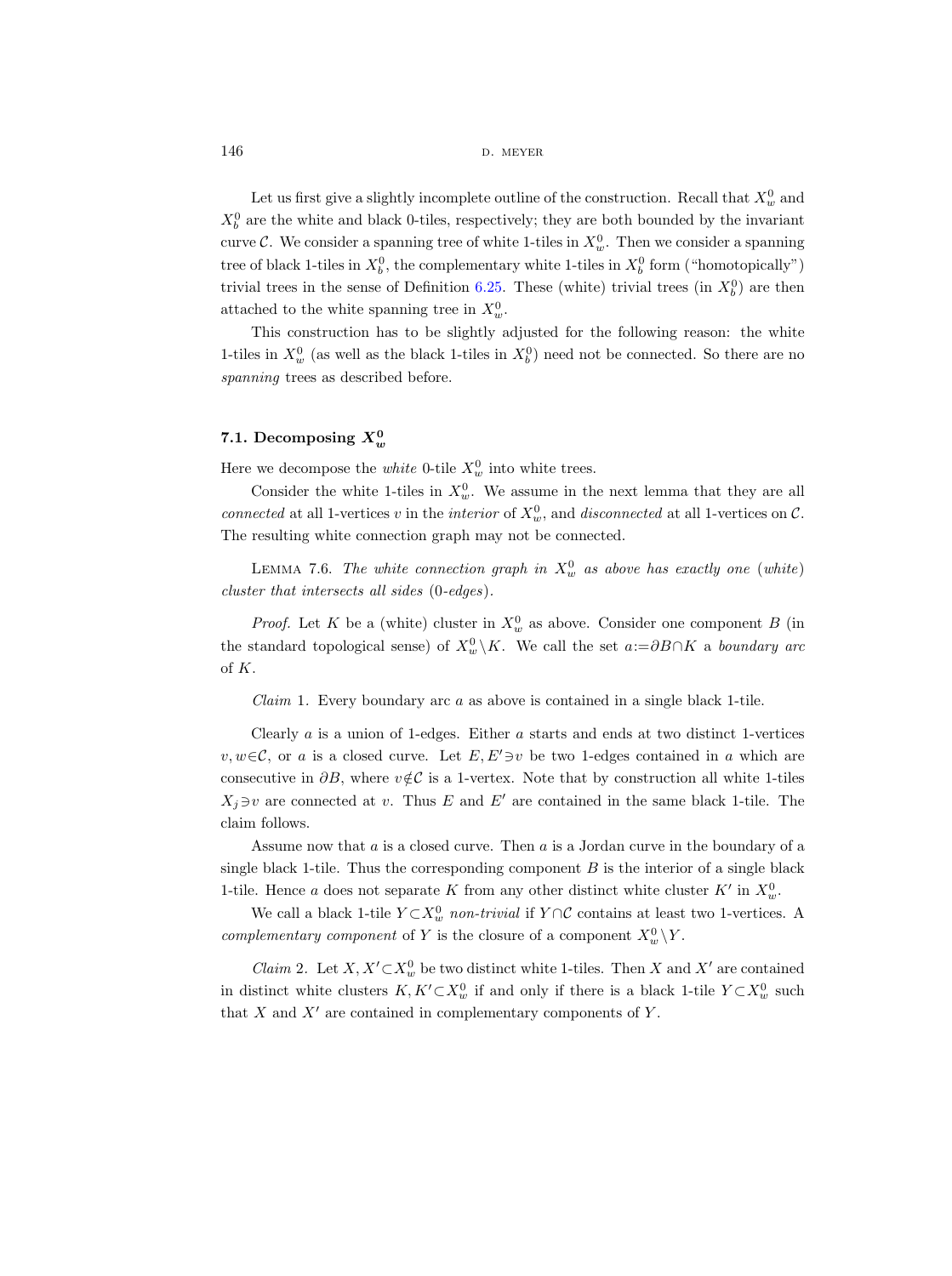The implication  $(\Leftarrow)$  is clear. To see the other implication we note that if X' is contained in a cluster distinct from the cluster  $K\supset X$ , then X' has to be contained in the closure of one component of  $X_w^0 \backslash K$ . Such a component is separated from K by a boundary arc a. However, if a does not contain two 1-vertices  $v, w \in \mathcal{C}$ , this component is a single black 1-tile, meaning that it does not contain  $X'$ . Otherwise  $X'$  is separated from  $X$  by the black 1-tile  $Y$  containing  $a$ , proving the claim.

Recall that we assumed that no 1-tile joins opposite sides of  $\mathcal C$  (see Lemma [7.5\)](#page-50-0). Thus for every non-trivial black 1-tile  $Y$  there is a complementary component of  $Y$ , denoted by  $K_Y$ , that intersects all 0-edges.

We now define  $\overline{K}$ := $\bigcap_Y K_Y$ , where the intersection is taken over all non-trivial black 1-tiles  $Y \subset X_w^0$ . Since two non-trivial black 1-tiles  $Y, Y' \subset X_w^0$  do not cross, it follows that  $\overline{K}$  intersects all 0-edges.

By Claim 2 it follows that all white 1-tiles contained in  $\overline{K}$  are connected, i.e., belong to the same cluster denoted by K.

Assume that  $\overline{K}$  intersects a given 0-edge  $E^0$  in a 1-edge E. This cannot happen if E is contained in a black 1-tile  $Y \subset X_w^0$ , since Y would be non-trivial, and the corresponding set  $K_Y$  does not contain E. Thus E is contained in a white 1-tile, which is in K.

If K intersects  $E^0$  only in a 1-vertex v, there is a boundary arc  $a\subset\partial\overline{K}$  containing v. Let  $Y \subset X_w^0$  be the corresponding non-trivial black 1-tile containing a. Let  $E \subset a$  be the 1-edge containing v. Since E is not in C, the white 1-tile containing E is in  $\overline{K}$ .

This means that there is a white 1-tile in  $K$  that intersects  $E^0$ .

In each white cluster in  $X_w^0$  define a spanning tree (see Definition [6.11\)](#page-40-1). The spanning tree in the cluster from Lemma [7.6](#page-51-0) is called the *main tree*  $K_M$ , the spanning trees in the other clusters are called the *secondary trees* in  $X_w^0$ . The *connections* at all 1-vertices  $v \in X_w^0 \setminus \mathcal{C}$  are thus *defined*, they will not be changed any more in the construction.

Let  $\mathcal E$  be the boundary circuit of the main tree  $K_M$  (see Definition [6.21](#page-46-2) and Lem-ma [6.23\)](#page-47-0). Let  $v_0, ..., v_{N-1}$  be the 1-vertices on C that E visits (in this order). Note that a 1-vertex v may appear several times in this list.

*Notation.* Given points  $v, w \in \mathcal{C}$ , denote by  $[v, w]$  (resp.  $(v, w)$ ), the closed (resp. open) positively oriented arc on C from v to w. Note that  $(v, v) = \emptyset$ .

<span id="page-52-0"></span>LEMMA 7.7. The points  ${v_i}_{i=0}^{N-1}$  satisfy the following conditions (indices are taken mod N here):

(1) Each (open) arc  $(v_i, v_{i+1})$  contains no point  $v_l$ . This means that the points  ${v_i}_{i=0}^{N-1}$  are positively oriented on C.

(2) The points  $v_i$  and  $v_{i+1}$  are not contained in disjoint 0-edges, in particular each 0-edge contains at least one point  $v_i$ .

 $\Box$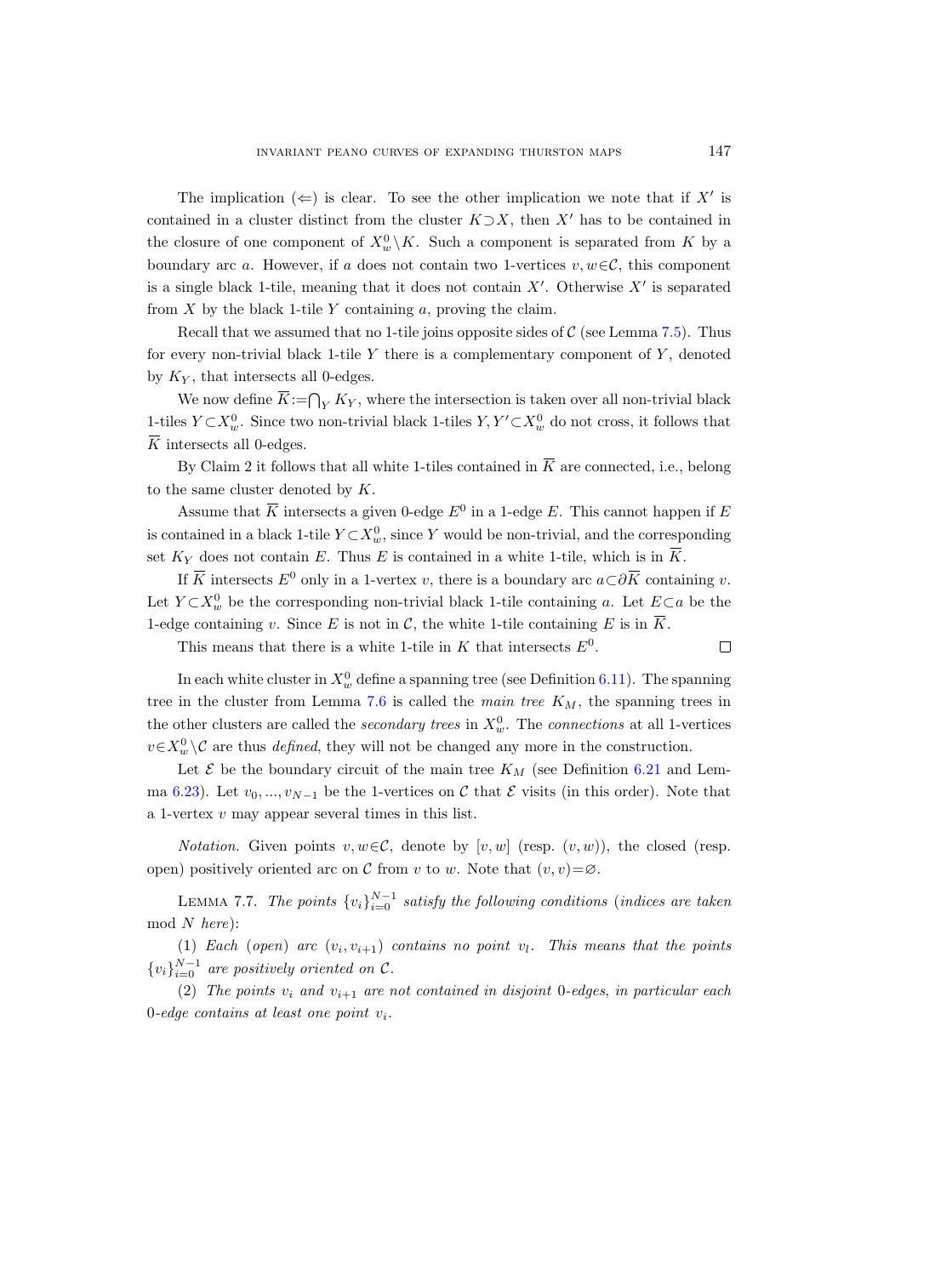148 **d.** meyer

- (3) For all i there is a black 1-tile  $Y \ni v_i, v_{i+1}$ .
- (4) Let K be a secondary tree in  $X_w^0$ . Then there is an arc  $[v_i, v_{i+1}]$  such that

$$
K \cap C \subset [v_i, v_{i+1}].
$$

*Proof.* (1) Let  $K_{M,\varepsilon}$  be a geometric representation of  $K_M$  as in Lemma [6.23](#page-47-0) (3). The path  $\gamma_i$  on  $\mathcal E$  between  $v_i$  and  $v_{i+1}$  is then represented by a Jordan arc  $\gamma_{i,\varepsilon}$  with endpoints  $v_{i,\varepsilon}$  and  $v_{i+1,\varepsilon}$  such that  $|v_i-v_{i,\varepsilon}|$  and  $|v_{i+1}-v_{i+1,\varepsilon}|$  are arbitrarily small. Since all white 1-tiles are disconnected at every 1-vertex  $v \in \mathcal{C}$ , we may assume that  $v_{i,\varepsilon} \in \mathcal{C}$  and  $\gamma_{i,\varepsilon} \subset X_w^0$ for all  $i$ .

The arcs  $\gamma_{i,\varepsilon}$  are non-crossing, and thus the points  $\{v_{i,\varepsilon}\}_{i=0}^{N-1}$  are ordered cyclically or anti-cyclically on C. Hence the points  ${v_i}_{i=0}^{N-1}$  are ordered cyclically or anti-cyclically on C.

The winding number of  $\mathcal E$  around  $x \notin \mathcal E$  is 1 if and only if x is in the interior of a white 1-tile of the main tree. This follows from an inductive argument as in Corollary [6.20.](#page-46-0)

Assume that the points  $\{v_i\}_{i=0}^{N-1}$  are ordered anti-cyclically on C. Let  $\mathcal{C}_i$  be the (positively oriented) arc on C between  $v_i$  and  $v_{i+1}$ . Then  $\gamma_i + C_i$  has winding number 0 around any point x in the interior of a 1-tile of the main tree. Thus  $\mathcal{E}+\mathcal{C}$  has winding number 0 around such an x. This is a contradiction.

- (3) Consider  $v_i$  and  $v_{i+1}$ . Then
- either  $v_i = v_{i+1}$  in which case the statement is trivial;
- or  $[v_i, v_{i+1}]$  is a 1-edge, property (3) is then clear again;

• or  $v_i$  and  $v_{i+1}$  are the boundary points of a boundary arc a of  $K_M$ , as in Claim 1 from the proof of Lemma [7.6.](#page-51-0) In this case there is a black 1-tile  $Y \supset a$ .

(2) This follows immediately from (3) and the assumption that no 1-tile intersects disjoint 0-edges. Furthermore  $K_M$  intersects a 0-edge  $E$  if and only if it intersects it in some 1-vertex. The set of all 1-vertices in which  $K_M$  intersects  $\mathcal C$  is equal to the set  $\{v_i\}_{i=0}^{N-1}$ . Thus, since  $K_M$  intersects each 0-edge, it follows that each 0-edge contains one point  $v_i$ .

(4) The reader is reminded of Claims 1 and 2 in the proof of Lemma [7.6.](#page-51-0) For every secondary component  $K$  there is an arc  $a$  contained in a (non-trivial) black 1-tile  $Y$  such that int K is in the component of  $X_w^0 \setminus a$  not intersecting all 0-edges. Let  $v_i$  and  $v_{i+1}$  be the endpoints of  $a$  (see the discussion from  $(3)$ ), then

$$
K \cap \mathcal{C} \subset [v_i, v_{i+1}].
$$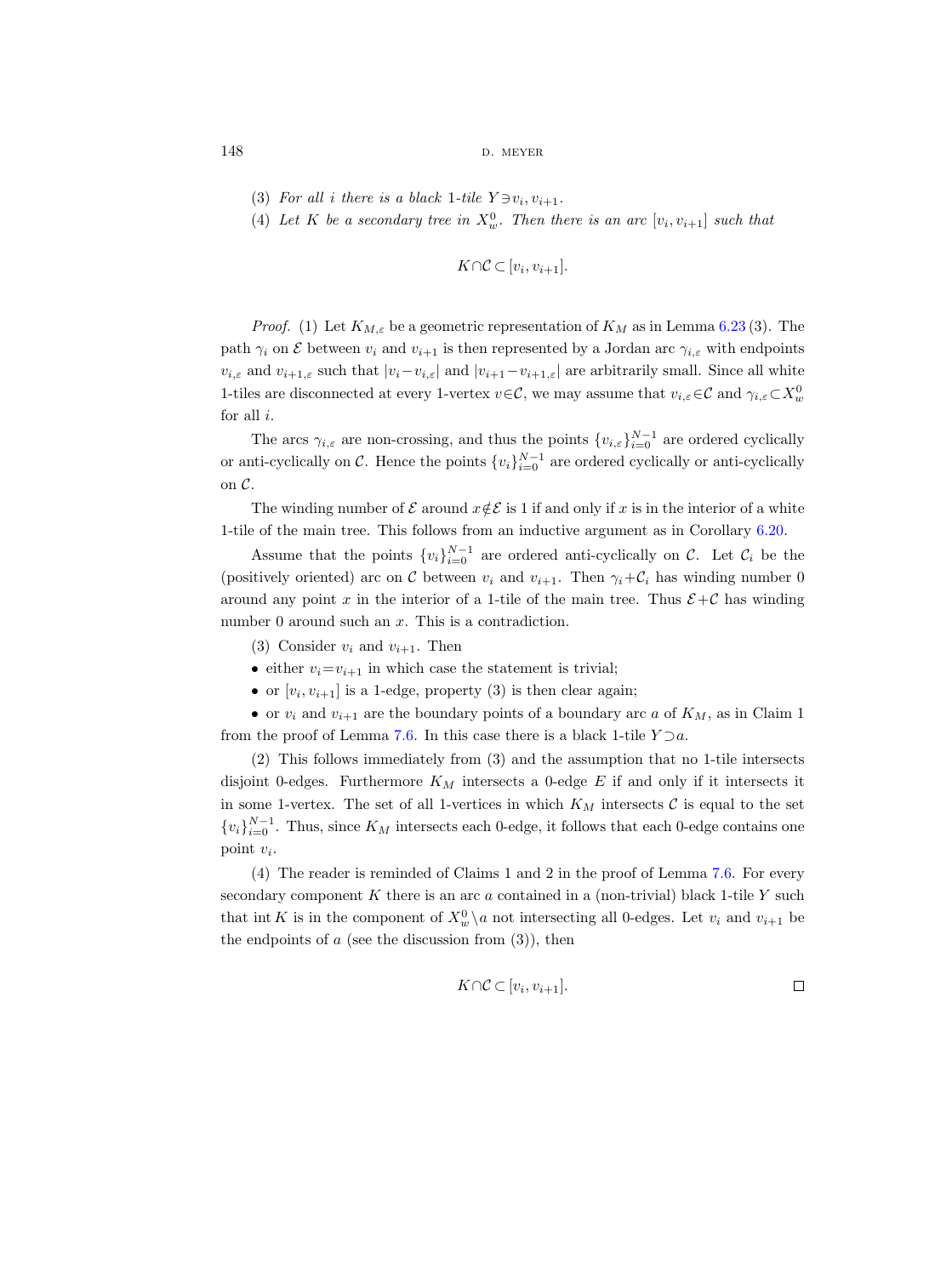# 7.2. Decomposing  $X_b^0$

We now decompose the *black* 0-tile  $X_b^0$ . Consider the *black* 1-tiles in  $X_b^0$ . Construct clusters of black 1-tiles as before. Namely assume that all black 1-tiles are connected at each 1-vertex  $v \in X_b^0 \backslash C$ . All (black and white) 1-tiles in  $X_b^0$  are disconnected at each 1-vertex  $v \in \mathcal{C}$ . Pick a spanning tree in each cluster (of black 1-tiles in  $X_b^0$ ). This *defines* the connections at all 1-vertices  $v \in X_b^0 \setminus \mathcal{C}$ , they will not be changed anymore in the construction. As in Lemma [7.6,](#page-51-0) there is exactly one such tree (of black 1-tiles in  $X_b^0$ ) that intersects all 0-edges.

Consider now the *white* 1-tiles in  $X_b^0$ . The connections at 1-vertices  $v \in X_b^0 \setminus \mathcal{C}$  are already given (they are all disconnected at each 1-vertex  $v \in \mathcal{C}$ ).

<span id="page-54-0"></span>LEMMA 7.8. Every white cluster  $K$  in  $X_b^0$  as above

- $\bullet$  is a tree;
- furthermore

$$
K \cap \mathcal{C} \subset [v, w],
$$

where  $v, w \in \mathcal{C}$  are 1-vertices contained in a single white 1-tile.

*Proof.* Assume that  $K$  is not a tree. Then  $K$  has at least two distinct boundary circuits (see Lemma [6.23\)](#page-47-0).

*Claim.* There is a (white) 1-tile  $X \subset K$  and a 1-vertex  $v \in X$  at which 1-edges  $E, E' \subset$ X, from distinct boundary circuits, intersect.

If the claim were not true we could partition  $K$  into 1-tiles containing 1-edges from distinct boundary circuits. These partitions, and therefore  $K$ , would not be connected by Lemma [6.15.](#page-42-2)

Let v, E and E' be as in the claim. Note that  $v \notin \mathcal{C}$ , since all 1-tiles are disconnected at C.

Consider the black 1-tiles  $Y, Y' \subset X_b^0$  that contain E and E'. Let  $K_b, K_b' \subset X_b^0$  be the black clusters containing  $Y$  and  $Y'$ , respectively. Since they are by assumption trees, they are distinct (again by Lemma [6.23\)](#page-47-0).

On the other hand the (black) 1-tiles  $Y$  and  $Y'$  were connected at  $v$ , before spanning trees were picked. This means that they are in the same tree  $(K_b=K_b')$ , which is a contradiction.

The arguments from Lemmas [7.6](#page-51-0) and [7.7](#page-52-0) apply verbatim to  $X_b^0$ . Thus there is a unique black tree  $K_{M,b} \subset X_b^0$  that intersects each 0-edge. Let  $w_0, ..., w_{\tilde{N}}$  be the 1-vertices that the boundary circuit of  $K_{M,b}$  visits (in this order); note that these points are ordered positively on  $\mathcal C$  (recall that 1-edges in a boundary circuit of a cluster were always *positively* oriented as boundary of the white 1-tiles they are contained in, regardless of the color of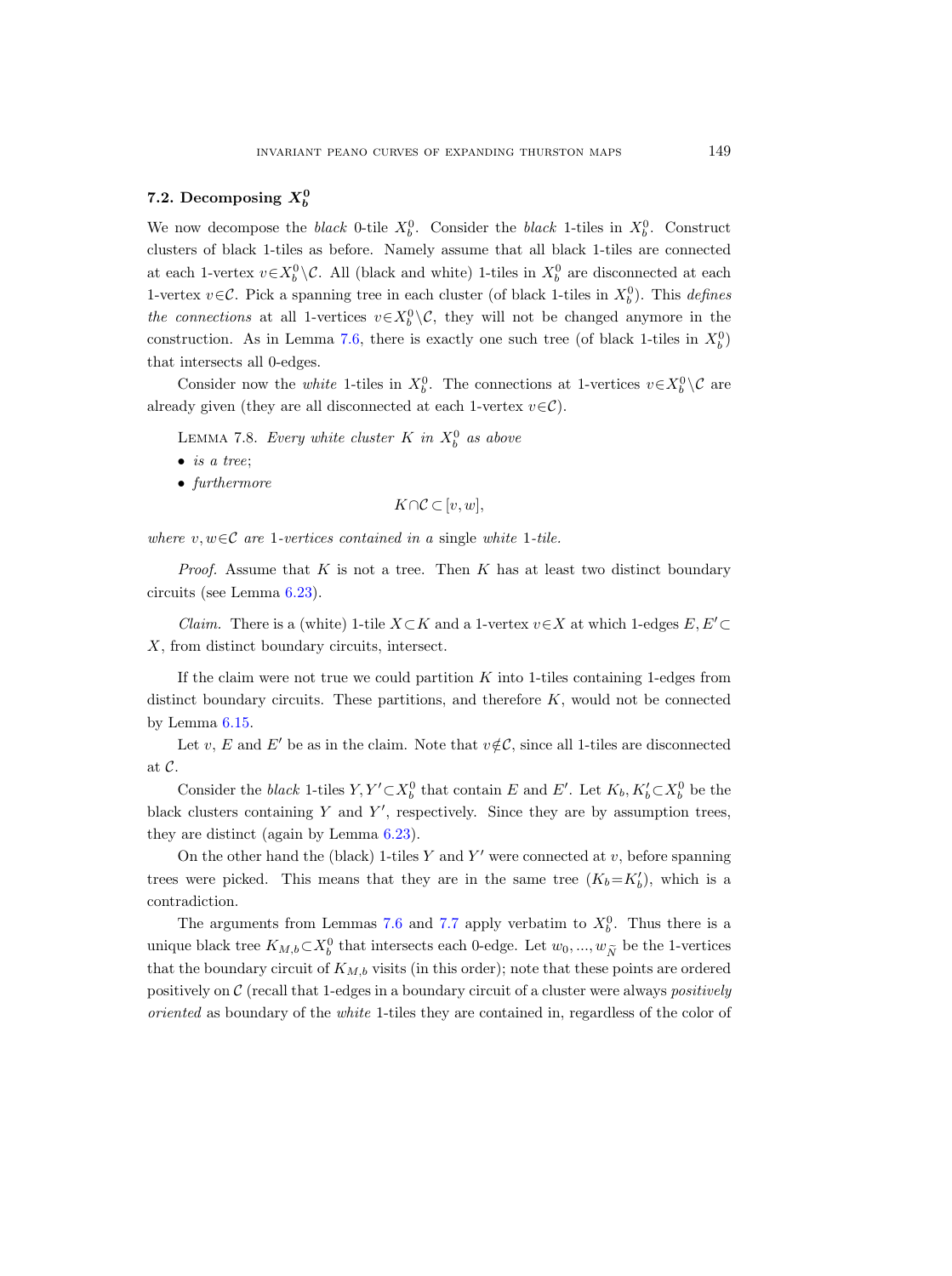$150$  D. MEYER



<span id="page-55-2"></span>Figure 6. Illustration to Lemma [7.11.](#page-55-1)

the cluster). As in Lemma [7.7](#page-52-0) one obtains that the endpoints  $w_i$  and  $w_{i+1}$  of each arc  $[w_i, w_{i+1}]$  are contained in a single white 1-tile. Each set  $K \cap C$  is contained in one such arc  $[w_i, w_{i+1}].$  $\Box$ 

We call the (white) trees from the previous lemma the *secondary trees* in  $X_b^0$ . Let us record the following immediate consequence of Lemmas [7.7](#page-52-0) and [7.8.](#page-54-0)

<span id="page-55-4"></span>LEMMA 7.9. No secondary tree (in  $X_w^0$  or  $X_b^0$ ) intersects disjoint 0-edges.

We will need to break up boundary circuits.

<span id="page-55-3"></span>Definition 7.10. (Subpaths of boundary circuits) Let  $\mathcal E$  be a boundary circuit and D,  $E \subset \mathcal{E}$  be two 1-edges. Then  $\mathcal{E}(D, E)$  is the positively oriented subpath (of 1-edges) of  $\mathcal E$  with initial 1-edge D and terminal 1-edge E. Note that  $\mathcal E(E,E)=E$ .

In the next lemma we consider a secondary tree  $K \subset X_b^0$  with boundary circuit  $\mathcal{E}$ . Consider two distinct 1-vertices  $v, w \in (\mathcal{E} \cap \mathcal{C})$ . Let  $E_v, E'_v \subset \mathcal{E}$  and  $E_w, E'_w \subset \mathcal{E}$  be succeeding 1-edges at  $v$  and  $w$ .

Given  $x, y \in \mathcal{C}$ , in the following we write  $[x, y]_b$  for the boundary arc on  $\mathcal{C} = \partial X_b^0$ between x and y that is *positively oriented* with respect to  $X_b^0$  (and thus negatively oriented on  $\mathcal{C}$ ).

<span id="page-55-1"></span>LEMMA 7.11. The subpath  $\mathcal{E}(E'_w, E_v)$  does not intersect  $[v, w]_b \setminus \{v, w\}.$ 

Proof. The situation is illustrated in Figure [6.](#page-55-2) Assume that the statement is false, i.e., that  $\mathcal{E}(E'_w, E_v)$  intersects  $[v, w]_b \setminus \{v, w\}$  in a 1-vertex  $u(\in \mathcal{C})$ . Let  $E_u, E'_u \subset \mathcal{E}(E'_w, E_v)$ be the succeeding 1-vertices at  $u$ . Then int  $K$  is divided into points bounded by (having winding number 1)  $\mathcal{E}(E'_w, E_u) \cup [u, w]_b$  and  $\mathcal{E}(E'_u, E_v) \cup [v, u]_b$ .

Thus  $E_u$  and  $E'_u$  are contained in different white 1-tiles  $X, X'\subset K$ . Hence X and  $X'$  are connected at u. This contradicts the construction of K, where no 1-tiles are connected at any 1-vertex in  $C$ .  $\Box$ 

## <span id="page-55-0"></span>7.3. Connecting the trees

The secondary trees are attached to the main tree at the 1-vertices on  $C$ .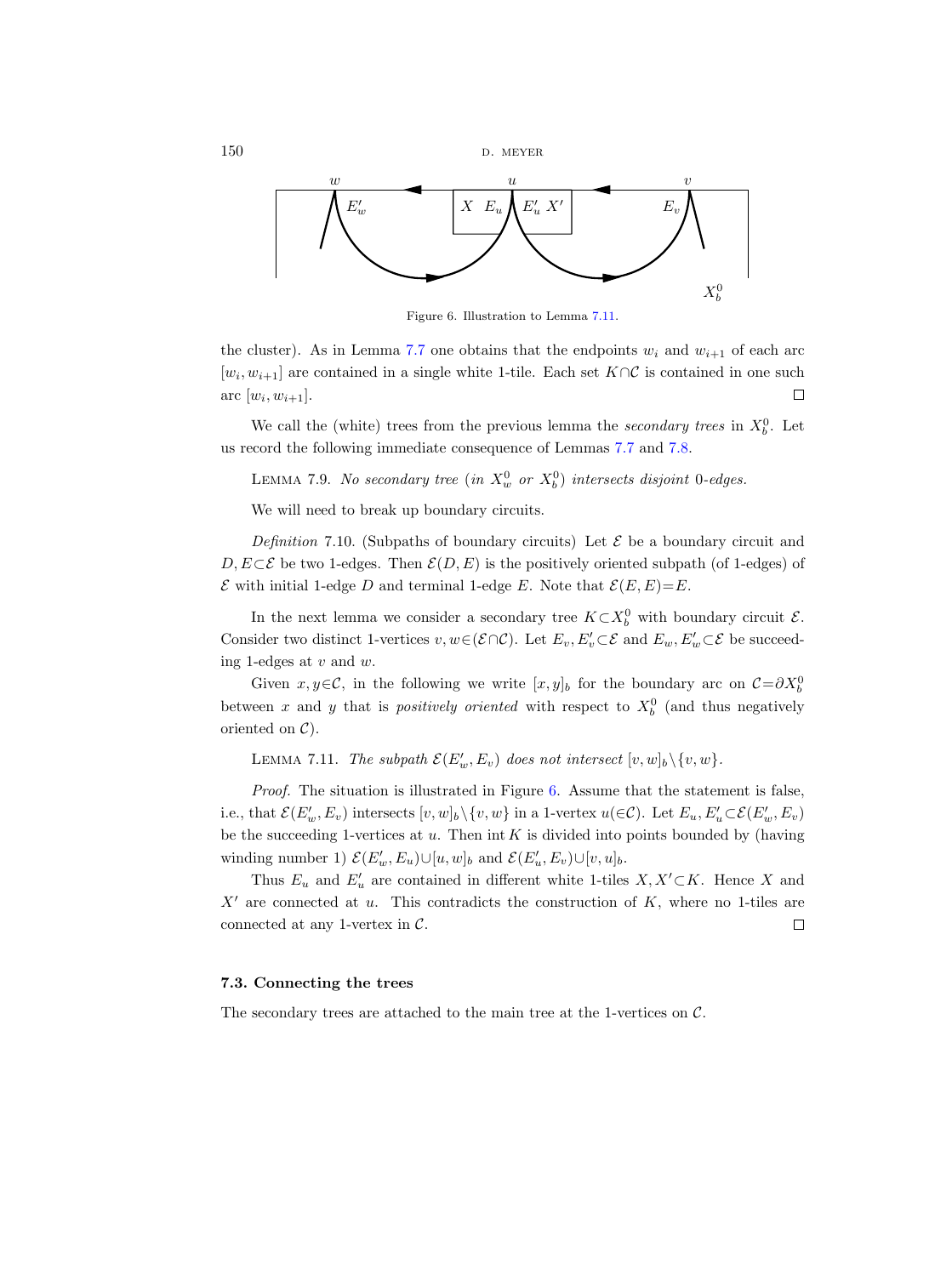Initially all white 1-tiles are disconnected at each 1-vertex  $v \in \mathcal{C}$ . To use the results from §[6.5](#page-43-2) we want the connections at all 1-vertices  $v \in \mathcal{C}$  to be cnc-partitions. Thus we now assume that all black 1-tiles are connected at each 1-vertex  $v \in \mathcal{C}$ , and hence the connections form cnc-partitions as desired.

We first add secondary trees to ensure that all points of post are contained in the main tree. Consider the main tree  $K_M$  (in  $X_w^0$ ) from §[7.1.](#page-51-1) Let  $v_0, ..., v_{N-1}$  be the 1-vertices on  $\mathcal C$  along the boundary circuit  $\mathcal E$  of  $K_M$ , see Lemma [7.7.](#page-52-0)

Consider one (positively oriented) 0-edge  $E^0$  with terminal point  $p \in \text{post}$ , let  $v_i$  be the last of the 1-vertices as above on  $E^0$ . Then either  $v_i=p$  or  $v_i \notin$  post.

• If  $v_i=p$ , let  $E_j \subset \mathcal{E}$  be the last 1-edge with terminal point  $v_i$ , and  $E_{j+1} \subset \mathcal{E}$  be the succeeding 1-edge. The connection at p is now marked by  $E_j$  and  $E_{j+1}$ , see Corollary [6.14.](#page-42-0)

• If  $v_i \notin$ post, consider the 1-edge  $E = [v_i, w] \subset E^0$  succeeding  $v_i$  in C. Let K be the secondary cluster containing  $E$ . This means that  $K$  contains the (unique) white 1-tile containing E. Add K to the main tree  $K_M$  at  $v_i$ . Note that no white 1-tile is connected at  $v_i$ , so this is possible by Lemma [6.19.](#page-46-1) We obtain a new main tree, still denoted by  $K_M$ .

• Repeat the above procedure till the main tree contains p.

The added secondary components will only intersect the 0-edges preceding and succeeding  $E^0$ . Then we want to use the same procedure on the other 0-edges. There is one problem however: we may encounter a 1-edge  $E$  as above that belongs to a secondary component already added before (when the above procedure was applied to a different 0-edge  $\hat{E}^0$ ). This may lead to a boundary circuit of  $K_M$  in which the post-critical points are traversed not in the same order as in  $\mathcal{C}$ , violating (C2).

To elaborate, let  $E_1^0 = E^0$ ,  $E_2^0$  and  $E_3^0$  be the 0-edges succeeding  $E_1^0$ . Let q be the terminal point of  $E_2^0$ , and  $v_j$  be the last of the points  $\{v_i\}_{i=0}^{N-1}$  on  $E_2^0$ . The described problem occurs if there is a secondary component K containing a 1-edge in  $[v_i, p] \subset E_1^0$ and a 1-edge in  $[v_j, q] \subset E_2^0$ . By Lemma [7.7](#page-52-0) (3) and (4), as well as Lemma [7.8,](#page-54-0) this can only happen if there are white and black 1-tiles linked in a certain way, see Figure [7.](#page-57-0)

<span id="page-56-0"></span>Definition 7.12. (Link) A link means that the following exist:

- a (black) 1-tile  $X_1$  containing  $v_i \in E_1^0$  and intersecting  $E_2^0$ ;
- a (black) 1-tile  $X_2$  containing  $v_j \in E_2^0$  and intersecting  $E_3^0$ ;
- a (white) 1-tile Y intersecting  $[v_i, p] \subset E_1^0$  and  $[v_j, q] \subset E_2^0$ .

Thus we have given the description of the last property in Lemma [7.5.](#page-50-0)

Proof of Lemma [7.5](#page-50-0). We essentially recall the proof of [\[BM,](#page-75-1) Theorem 14.2], see also [\[BM,](#page-75-1) Theorem 14.3] and its proof.

More precisely, we break up each 0-edge into two 0-arcs and use the same arguments as in [\[BM\]](#page-75-1) to show that there is an  $f^n$ -invariant curve  $\tilde{C}$ , such that no *n*-tile connects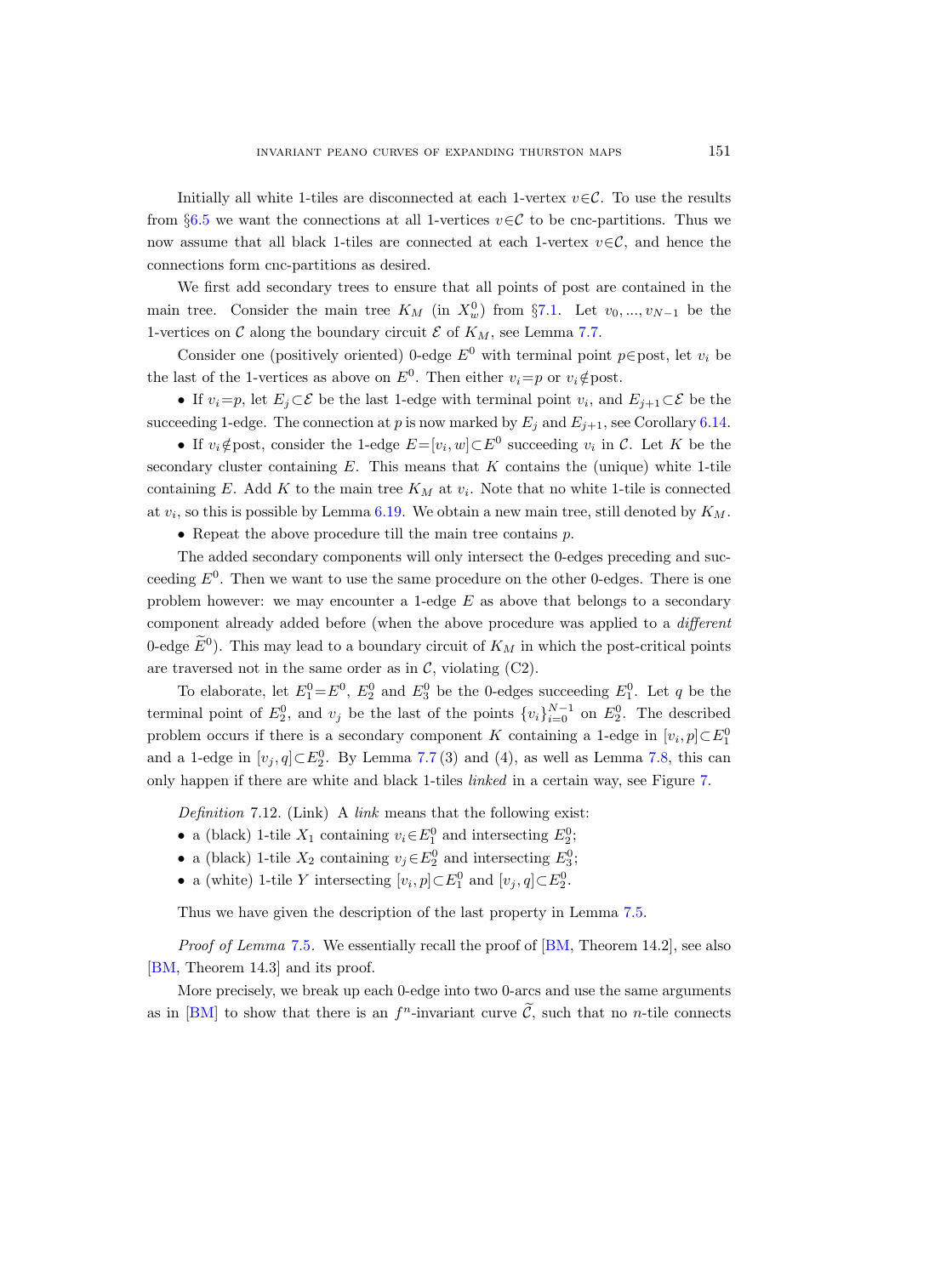$152$  D. MEYER



<span id="page-57-0"></span>Figure 7. A link.

disjoint 0-arcs.

Let  $k_0$  be a fixed integer such that there are at least twice as many  $k_0$ -vertices as post-critical points (recall that the number of *n*-vertices grows exponentially). Fix a Jordan curve  $\mathcal{C} \subset S^2$  such that post $\subset \mathcal{C}$ ; additionally  $\mathcal C$  has the property that each arc on  $\mathcal C$  between two consecutive post-critical points p and q contains a  $k_0$ -vertex distinct from  $p$  and  $q$ . Let P be the set of all such  $k_0$ -vertices and post-critical points. The points in P divide divide C into 0-arcs. Each 0-edge on C is divided into two 0-arcs.

Consider the *n*-tiles given in terms of  $(f, C)$ , where  $n \geq k_0$ . Since f is expanding, n-tiles get arbitrarily small, meaning that  $\max_{X \in \mathbf{X}^n} \text{diam } X \to 0$  as  $n \to \infty$ . This implies, by [\[BM,](#page-75-1) Lemma 11.17], that there is an  $n_0 \ge k_0$  such for all  $n \ge n_0$  there is a Jordan curve  $\mathcal{C}' \subset f^{-n}(\mathcal{C})$  isotopic to  $\mathcal C$  rel. P (and thus  $P \subset \mathcal{C}'$ ). Furthermore, no *n*-tile joins opposite sides of  $(C', P)$ . This means that there is no *n*-tile that intersects disjoint closed 0-arcs into which  $P$  divides the curve  $\mathcal{C}'$ .

Let  $H: S^2 \times [0,1] \to S^2$  be an isotopy rel. P that deforms C to C', i.e.,  $H_1(\mathcal{C}) = \mathcal{C}'$ . Then  $\widehat{F} := H_1 \circ f^n$  is a Thurston map, such that  $\mathcal{C}'$  is  $\widehat{F}$ -invariant, since

$$
\widehat{F}(\mathcal{C}') = H_1(f^n(\mathcal{C}')) \subset H_1(\mathcal{C}) = \mathcal{C}'.
$$

The 1-tiles for  $(\widehat{F}, C')$  are exactly the *n*-tiles for  $(f, C)$ . Since no 1-tile for  $(\widehat{F}, C')$  joins opposite sides of  $\mathcal{C}'$ , we can choose  $\widehat{F}$  to be expanding, see [\[BM,](#page-75-1) Corollary 13.18]. Furthermore, no 1-tile for  $(\widehat{F}, C')$  intersects disjoint 0-arcs of C'.

The map  $\widehat{F}$  is Thurston equivalent to  $f^n$ . Since they are both expanding, they are actually topologically conjugate, i.e., there is a homeomorphism  $h: S^2 \rightarrow S^2$ , such that  $h \circ \widehat{F} \circ h^{-1} = f^n$  (see [\[BM,](#page-75-1) Theorem 11.4]). Let  $\widetilde{C} := h(C')$ . Note that  $\widetilde{C}$  is  $f^n$ -invariant,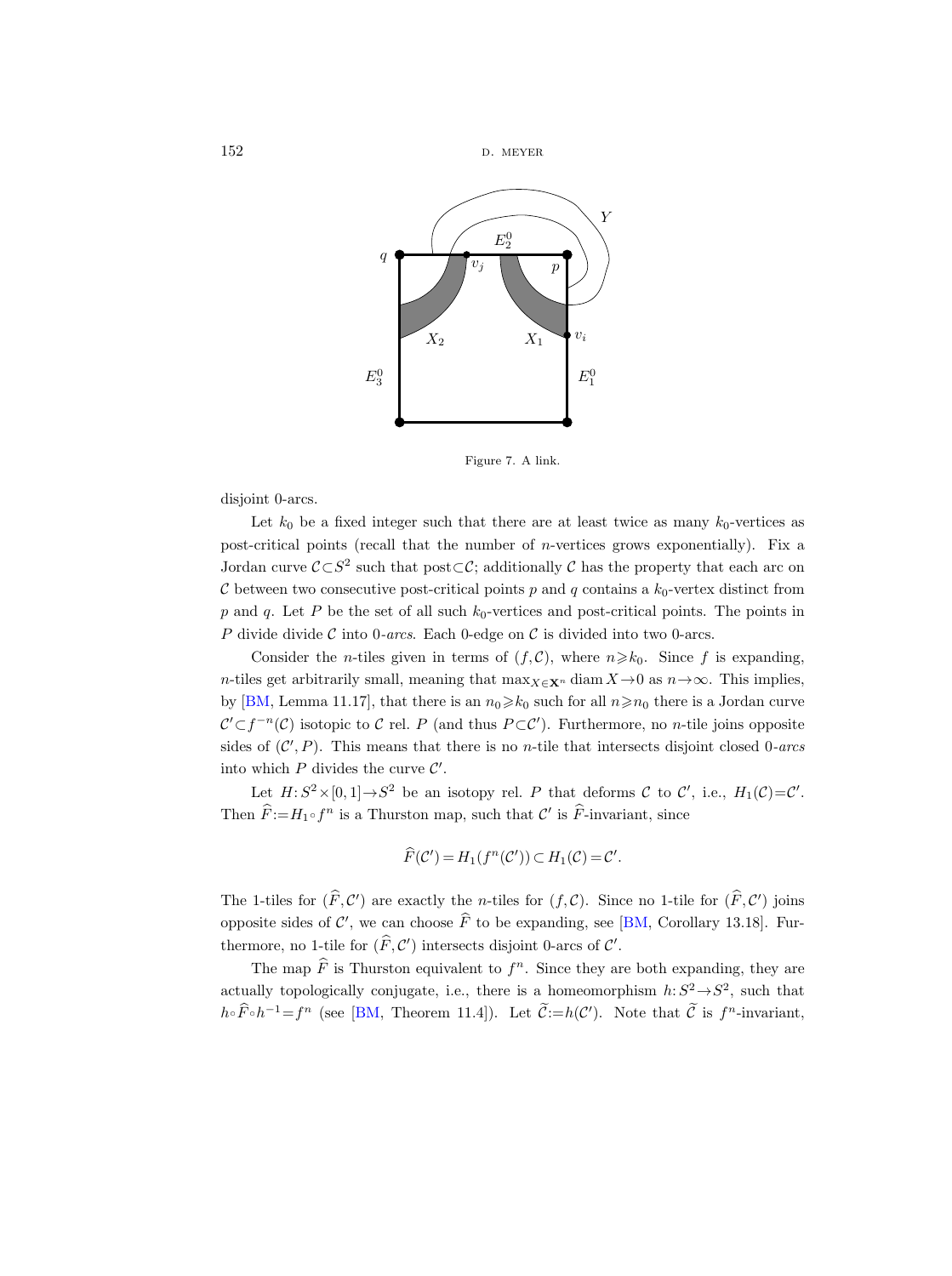since

$$
f^n(\widetilde{C}) = h \circ \widehat{F} \circ h^{-1}(\widetilde{C}) = h \circ \widehat{F}(C') \subset h(C') = \widetilde{C}.
$$

We call the images of 0-arcs on  $\mathcal{C}'$  by h the 0-arcs of C. The images of 1-tiles for  $(F, C')$  by h are the n-tiles for  $(f, C)$ . It follows that no n-tile (for  $(f, C)$ ) intersects disjoint 0-arcs of  $\tilde{C}$ . Recall that each 0-edge of  $\tilde{C}$  contains exactly two 0-arcs.

With this choice of  $F = f^n$  and C, we will show that a link as in Definition [7.12](#page-56-0) cannot occur. Let  $A_j^-$  and  $A_j^+$  be the two 0-arcs in  $E_j^0$ , where  $A_j^+$  succeeds  $A_j^-$  in  $\mathcal{C}$ . Then the white 1-tile Y has to intersect  $E_2^0$  in int $A_2^-$ , while the black 1-tile  $X_2$  has to intersect  $E_2^0$  in int  $A_2^+$ . The claim follows.  $\Box$ 

Since we assumed that  $F = f^n$  and C were chosen to satisfy the properties from Lemma [7.5,](#page-50-0) there are no links. Thus the following holds. Let  $K$  be a secondary cluster added (to the main tree) when considering the 0-edge  $E^0$ , and let  $\tilde{K}$  be a secondary cluster added when considering a distinct 0-edge  $\tilde{E}^0$ .

COROLLARY 7.13. The secondary clusters  $K$  and  $\tilde{K}$ , given as above, are distinct.

Thus we can apply the above procedure to each 0-edge. This yields the (new) main tree (still denoted by  $K_M$ ). Note that  $K_M$  ⊃post by construction. More precisely,  $K_M$ contains the marked succeeding 1-edges  $E(p)$  and  $E'(p)$  at each post-critical point p. This means that  $K_{M,\varepsilon}$  ⊃post (for any geometric representation  $K_{M,\varepsilon}$  of  $K_M$ ), see Lemma [6.22.](#page-47-1)

## 7.4. The main tree is in the right homotopy class

Recall from Definition [7.10](#page-55-3) how a boundary circuit  $\mathcal E$  was broken up into subpaths. Assume that  $\mathcal E$  contains the marked succeeding 1-edges  $E(p)$  and  $E'(p)$  at  $p \in \text{post}$ , as well as the marked succeeding 1-edges  $E(q)$  and  $E'(q)$  at  $q \in$  post. Then

$$
\mathcal{E}(p,q) := \mathcal{E}(E'(p), E(q))
$$

and, for any 1-edge  $E\subset\mathcal{E}$ ,

$$
\mathcal{E}(p, E) := \mathcal{E}(E'(p), E)
$$
 and  $\mathcal{E}(E, q) := \mathcal{E}(E, E(q)).$ 

Furthermore, if E and E' are succeeding in  $\mathcal{E}$ , we define

$$
\mathcal{E}(E',E)=\varnothing.
$$

We are now ready to finish the proof of Theorem [1.1.](#page-1-0)  $K_M$  is the main tree as constructed in §[7.3.](#page-55-0)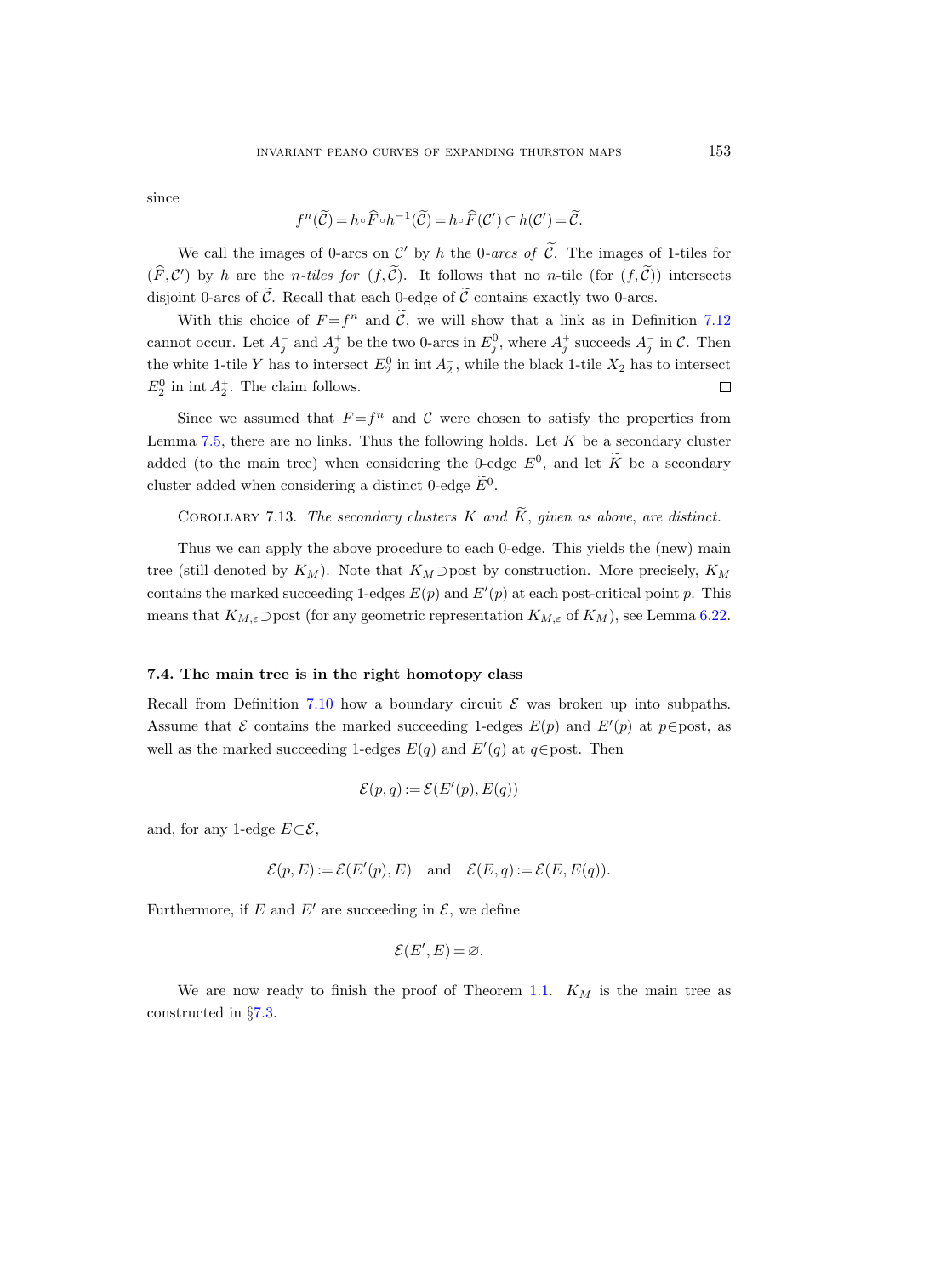LEMMA 7.14. The main tree  $K_M$  is in the right homotopy class, i.e., satisfies (C2).

*Proof.* Let  $\mathcal E$  be the boundary circuit of  $K_M$ . Consider a 0-edge  $E^0$  with initial and terminal points p, q∈post; and the subpath  $\mathcal{E}(p,q)\subset\mathcal{E}$  as defined above. We will prove the following statement.

*Claim* 1.  $\mathcal{E}(p,q)$  does not intersect any 0-edge disjoint with  $E^0$ .

The statement of the lemma follows quickly from this claim. Namely consider a geometric representation  $K_{M,\varepsilon}$  of  $K_M$ , where the neighborhoods  $U(v)$  from [\(6.5\)](#page-39-0) were chosen in such a way that  $U(v) \cap C = \emptyset$  whenever  $v \notin \mathcal{C}$ . It follows from Claim 1 that the (positively oriented) arc on  $\partial K_{M,\varepsilon}$  from p to q does not intersect 0-edges disjoint from  $E^0$ . Theorem [5.5](#page-33-0) now finishes the proof.

To prove Claim 1 we go through the construction of  $K_M$ . Consider  $K_{M,0}$ , the main tree from §[7.1](#page-51-1) (before any secondary tree was added), with boundary circuit  $\mathcal{E}_0$ . Let  $w_0, w_1 \in E^0$  be the first and last 1-vertices on  $E^0$  that  $\mathcal{E}_0$  visits; and  $E_0, E'_0 \subset \mathcal{E}_0$ , as well as  $E_1, E'_1 \subset \mathcal{E}_0$ , be the first and last succeeding 1-edges at  $w_0$  and  $w_1$ . Consider  $\mathcal{E}_0(E'_0, E_1)$ , and note that  $\mathcal{E}(E'_0, E_1) = \mathcal{E}(E'_0, E_0) = \emptyset$  in the case when  $\mathcal{E}_0$  intersects  $E^0$  only once. This subpath does not intersect any 0-edge disjoint from  $E^0$  by Lemma [7.7](#page-52-0) (in fact it may only intersect adjacent 0-edges if  $w_0=p$  or  $w_1=q$ .

Note that  $\mathcal{E}_0(E'_0, E_1)$  is a subpath of  $\mathcal{E}(p, q)$ , or  $\mathcal{E}(E'_0, E_1) = \mathcal{E}_0(E'_0, E_1)$ , which we call the middle subpath of  $\mathcal{E}(p,q)$ . The remaining subpaths of  $\mathcal{E}(p,q)$  are given as follows. Let  $D_0$  be the 1-edge preceding  $E'_0$  in  $\mathcal E$  and  $D_1$  be the 1-edge succeeding  $E_1$  in  $\mathcal E$ . Then the *initial* subpath of  $\mathcal{E}(p,q)$  is  $\mathcal{E}(p,D_0)$  (connecting p to  $\mathcal{E}(E'_0,E_1)$ ), and the *terminal* subpath of  $\mathcal{E}(p,q)$  is  $\mathcal{E}(D'_1,q)$  (connecting  $\mathcal{E}(E'_0,E_1)$  to q). Note that the initial and/or the terminal subpath may be empty. We focus our attention for now on the terminal subpath.

Let  $K_1, ..., K_m$  be the secondary trees that were added in §[7.3](#page-55-0) to "reach" the postcritical point q. The last secondary tree  $K_m$  contains the post-critical point q by construction.

Let  $K_{M,j}$  be the main tree obtained when the secondary tree  $K_j$  was added to  $K_{M,j-1}$  at the 1-vertex  $w_j \in E^0$ . Let  $E_j, E'_j \subset K_{M,j-1}$  and  $D_j, D'_j \subset K_j$  be the succeeding 1-edges associated with adding  $K_j$  to  $K_{M,j-1}$  by Lemma [6.18.](#page-45-1) Note that by construction the 1-vertices of  $K_{M,j}$  closest to q on the 0-edge  $E^0$  are contained in  $K_j \subset K_{M,j}$ . Hence  $K_{j+1}$  is attached to  $K_{M,j}$  at 1-edges contained in  $K_j$ .

Thus, if we denote by  $\mathcal{E}_j$  the boundary circuit of the secondary tree  $K_j$ , we have  $D_j, D'_j, E_{j+1}, E'_{j+1} \in \mathcal{E}_j$ , and  $\mathcal{E}_j$  consists of the two (non-empty) subpaths  $\mathcal{E}_j(D'_j, E_{j+1})$ and  $\mathcal{E}_j(E'_{j+1}, D_j)$  for  $j=1, ..., m-1$ . We break  $\mathcal{E}_m$  up into the (non-empty) subpaths  $\mathcal{E}_m(D'_m,q)$  and  $\mathcal{E}_m(q,D_m)$ .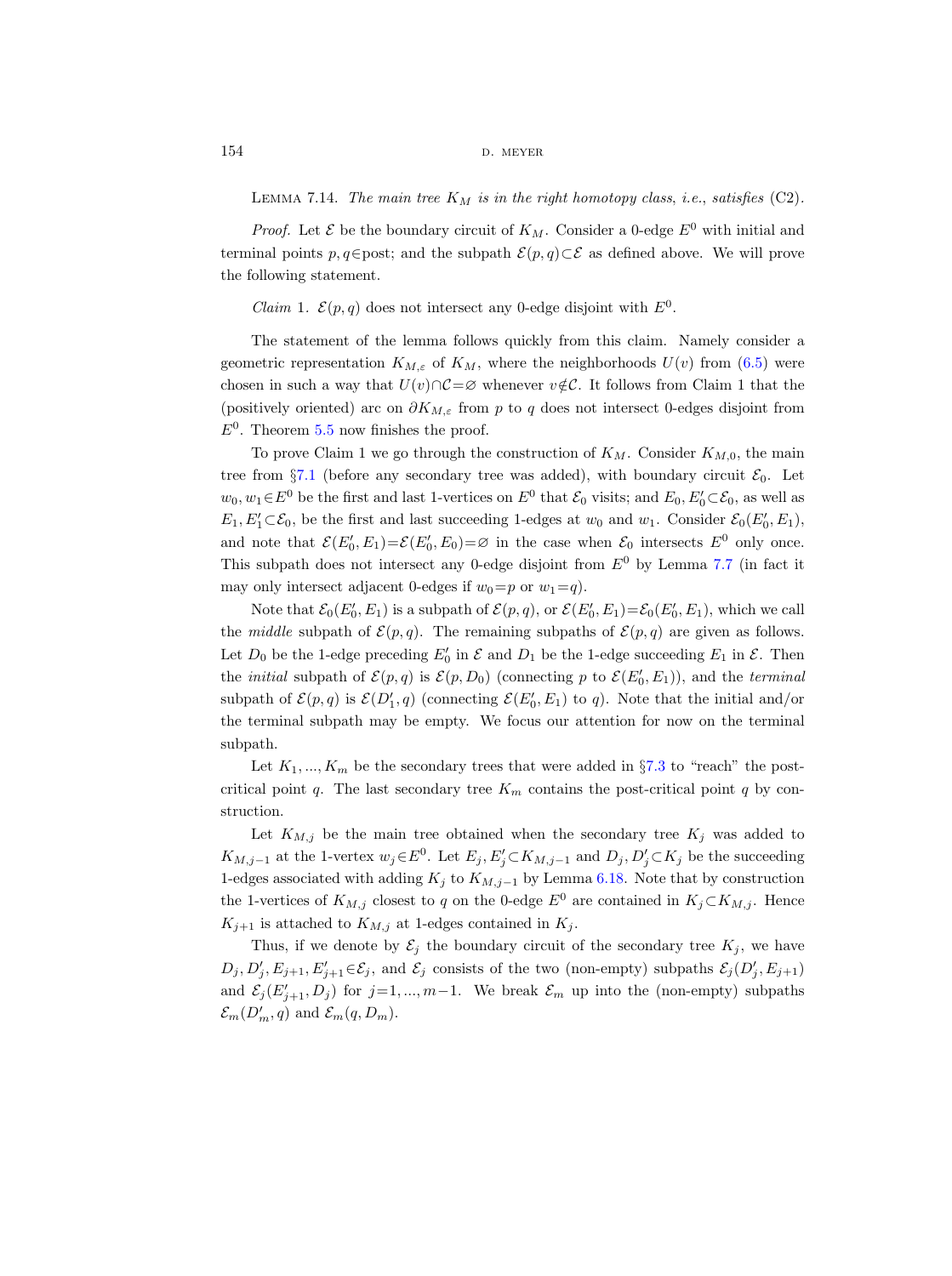

<span id="page-60-0"></span>Figure 8. Adding  $K_j$  to  $K_{M,j-1}$ .

Lemma [6.18](#page-45-1) implies that the terminal subpath  $\mathcal{E}(D_1', q)$  is given as the concatenation of (subpaths from the boundary circuits from the secondary trees  $K_j$ )

<span id="page-60-1"></span>
$$
\mathcal{E}_1(D'_1, E_2), \quad \mathcal{E}_2(D'_2, E_3), \quad \dots, \quad \mathcal{E}_m(D'_m, q), \tag{7.1}
$$

see Figure [8.](#page-60-0) It follows from Lemma [7.9](#page-55-4) that  $\mathcal{E}(D_1', q)$  does not intersect any 0-edge disjoint from  $E^0$ .

It remains to show that the initial subpath does not intersect a 0-edge disjoint from  $E^0$ .

Instead of looking at the initial subpath of  $\mathcal{E}(p,q)$ , we consider the initial subpath of  $\mathcal{E}(q,r)$ . Here r is the terminal point of the 0-edge  $(E^0)'$  succeeding  $E^0$ . Let  $E_N \subset \mathcal{E}_0$ be the first 1-edge intersecting  $(E^0)'$  in a 1-vertex  $w_N$ . The initial subpath of  $\mathcal{E}(q,r)$  is  $\mathcal{E}(q, E_N)$ ; it is given as the concatenation of

$$
\mathcal{E}_m(q, D_m), \quad \mathcal{E}_{m-1}(E'_m, D_{m-1}), \quad \dots, \quad \mathcal{E}_1(E'_2, D_1), \quad \mathcal{E}_0(E'_1, E_N),
$$

where  $D_j$  and  $E'_j$  are as above. These are the "complementary subpaths" to the ones in [\(7.1\)](#page-60-1) (of the boundary circuits of the secondary trees  $K_j$ ). See again Figure [8.](#page-60-0)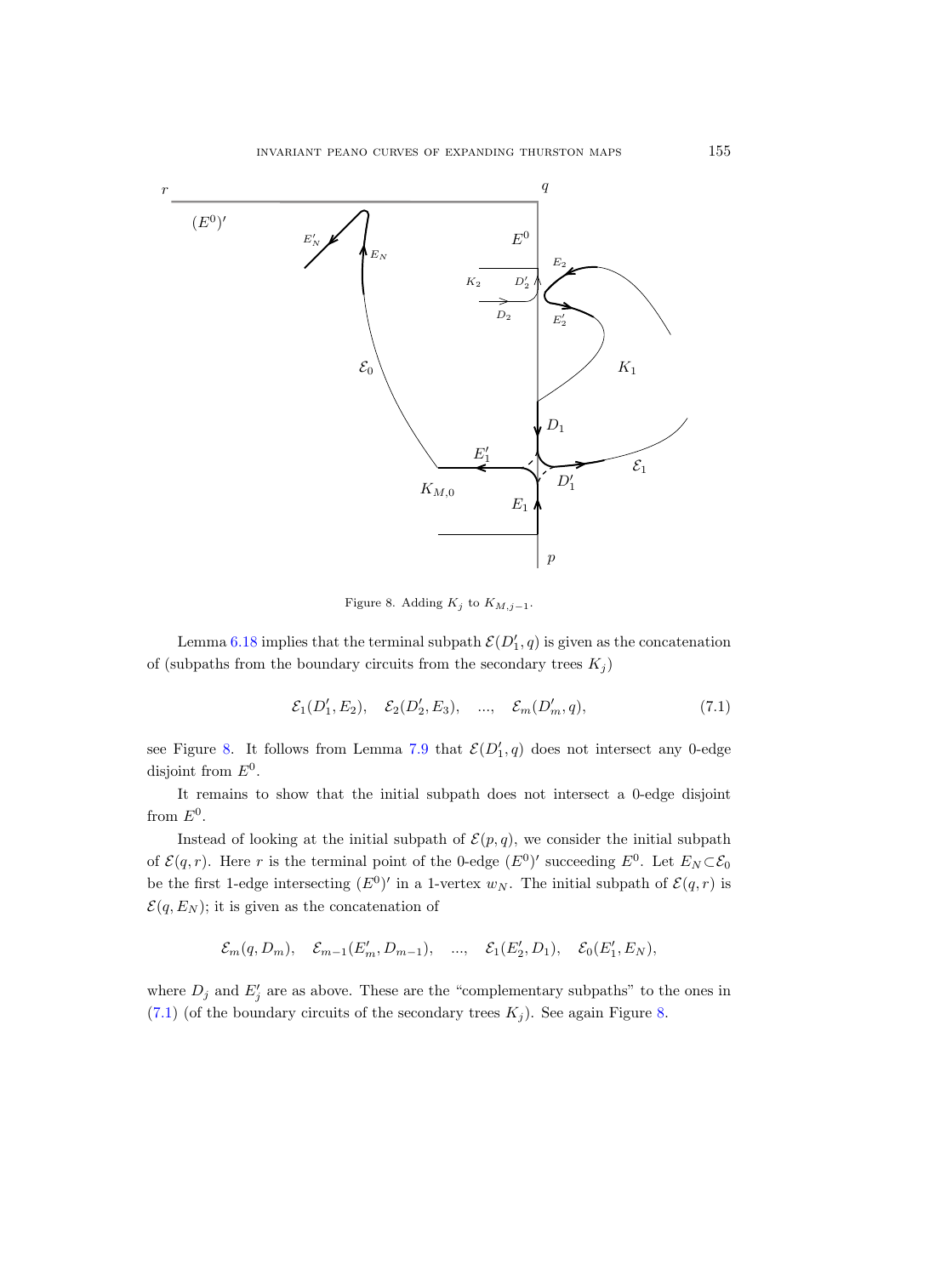$156$  D. MEYER

It remains to show that this path does not intersect a 0-edge disjoint from  $(E^0)'$ . Clearly  $\mathcal{E}_0(E'_1, E_N)$  intersects C only at the endpoints, which are in  $E^0$  and  $(E^0)'$ .

Recall that  $\mathcal{E}_j(E'_{j+1}, D_j) \subset K_j$ , where  $K_j$  does not intersect disjoint 0-edges. Thus  $\mathcal{E}_j(E'_{j+1}, D_j)$  may only intersect  $E^0$ ,  $(E^0)'$ , or the  $E^0$ -preceding 0-edge  $E^0$ .

*Claim* 2. The subpath  $\mathcal{E}_j(E'_{j+1}, D_j)$  does not intersect  $E^0$ .

This is clear if  $K_j \subset X_w^0$ , since then  $K_j \cap C \subset [w_1, q] \cup [q, w_N]$  by Lemma [7.7](#page-52-0)(4).

Assume now that  $K_j \subset X_b^0$ . Let w be the initial point of  $\mathcal{E}_j(E'_{j+1}, D_j)$  and v be its terminal point. Note that, by construction,  $w \in E^0$  is closer to q on  $E^0$  than  $v \in E^0$ . From Lemma [7.11](#page-55-1) it follows that  $\mathcal{E}_j(E'_{j+1}, D_j) \subset [v, w] \subset E^0 \setminus \{p\}$ . Claim 2 follows.

The argument that the initial subpath  $\mathcal{E}(p, D_0)$  does not intersect 0-edges disjoint from  $E^0$  is completely analogous. This completes the proof of Claim 1, and thus the proof of the lemma.  $\Box$ 

We finish the construction of the main tree, i.e., of the connection of 1-tiles by adding the remaining secondary trees to the main tree arbitrarily, to form the spanning tree  $K_M$ . The previous lemma, together with Lemma  $6.26$ , implies that  $K_M$  satisfies properties (C1) and (C2). Thus there is a pseudo-isotopy  $H^0$  as required in Definition [3.2,](#page-15-1) by Lemma [7.2.](#page-49-1) This yields the invariant Peano curve by §[3](#page-15-0) and §[4.](#page-24-1) The proof of Theorem [1.1](#page-1-0) is thus finished.

## 8. Combinatorial construction of  $\gamma^n$

The  $(n+1)$ -th approximation  $\gamma^{n+1}$  of the invariant Peano curve  $\gamma$  was constructed as a deformation of  $\gamma^n$  by  $H^n$ . Here  $H^n$  was the lift of the "initial pseudo-isotopy"  $H^0$  by  $F^n$ . In this section we give an *alternative* way to construct  $\gamma^{n+1}$  from  $\gamma^n$ , namely in a purely combinatorial fashion.

Recall from Lemma [7.4](#page-50-1) that the first approximation  $\gamma^1$  may be obtained as the boundary circuit of the white spanning tree, defined via the *connection of 1-tiles*. Here we construct the *connection of n-tiles* (which will again satisfy  $(C1)$  and  $(C2)$ ) in such a way that  $\gamma^n$  is the boundary circuit of the white tree of *n*-tiles. See Figure [2](#page-9-0) for an illustration of the desired connections of  $n$ -tiles.

The connections of *n*-tiles *could* be constructed from the approximations  $\gamma^n$  (using Lemma [6.15\)](#page-42-2). We do however take the opposite route here, namely we construct the connections inductively and show that their boundary circuits are the approximations as defined before.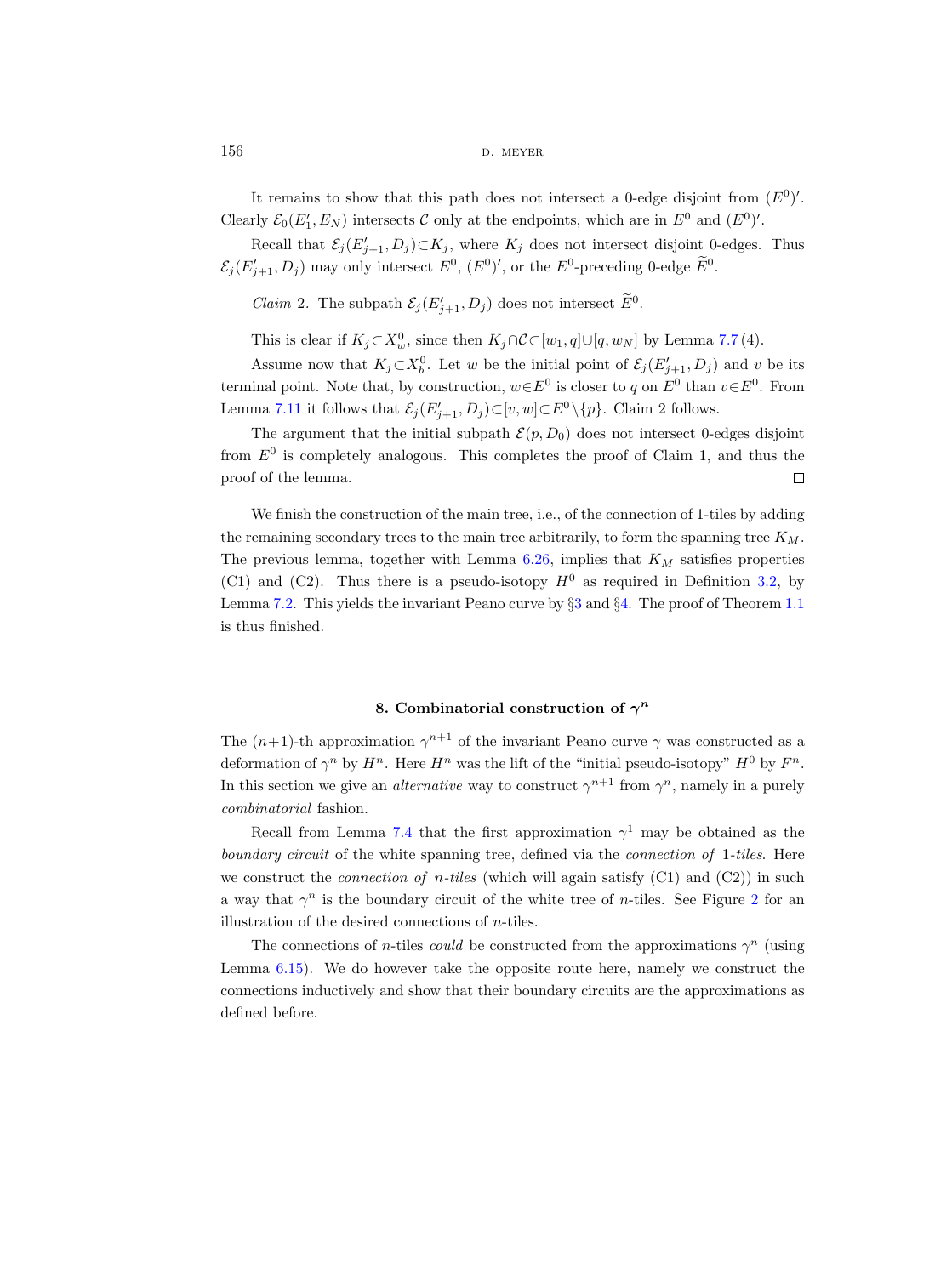#### <span id="page-62-0"></span>8.1. Connection of n-tiles

We give the (inductive) description of the connection of  $n$ -tiles first, before showing that it has the desired properties.

Fix  $n\geqslant 1$ . Assume that the connection of *n*-tiles is given. This means that at each *n*-vertex v a cnc-partition  $\pi_w^n(v) \cup \pi_b^n(v)$  is defined; if  $v=p \in$  post, it is marked (see Definition [6.7\)](#page-38-2). The connection satisfies properties  $(C1)$  and  $(C2)$ , and the (single) boundary circuit is equal to the *n*th approximation  $\gamma^n$  (viewed as an Eulerian circuit).

Consider now an  $(n+1)$ -vertex v. The connection of  $(n+1)$ -tiles at v is defined as follows.

Case 1.  $v$  is not an *n*-vertex.

Note that this implies that v is not a critical point. Thus we can define the connection at v as the "pull-back" of the connection at  $F(v)$ .

More precisely, let  $w:=F(v)$  ( $\in V^n$ ). Let  $X_0^n, ..., X_{2m-1}^n$  be the *n*-tiles around w (labeled positively around w). Label the  $(n+1)$ -tiles  $X_0^{n+1}, ..., X_{2m-1}^{n+1}$  around v in such a way that  $F(X_j^{n+1}) = X_j^n$ ,  $j = 0, ..., 2m-1$ . Then

 $X_i^{n+1}$  and  $X_j^{n+1}$  are connected at  $v \iff X_i^n$  and  $X_j^n$  are connected at w. (8.1)

In other words, the connection (of  $(n+1)$ -tiles) at v is defined by

$$
\pi_w^{n+1}(v) \cup \pi_b^{n+1}(v) := \pi_w^n(w) \cup \pi_b^n(w).
$$

*Case 2. v* is an *n*-vertex  $(v \in V^{n+1} \cap V^n)$ .

Then  $p:=F^{n}(v) \in \text{post} = \mathbf{V}^{0}$ . Consider two white  $(n+1)$ -tiles  $X^{n+1}, Y^{n+1} \ni v$ . They are connected (at  $v$ ) if and only if

• either they are contained in the image of the *same* (white) n-tile  $X<sup>n</sup>$  by the pseudo-isotopy  $H^n$ , namely

$$
X^{n+1}, Y^{n+1} \subset H_1^n(X^n),
$$

and their images by  $F^n$  are connected, i.e., the 1-tiles  $F^n(X^{n+1})$  and  $F^n(Y^{n+1})$  are connected at p;

• or  $X^{n+1}$  and  $Y^{n+1}$  are contained in the images of *connected n*-tiles  $X^n, Y^n \ni v$ ,

$$
X^{n+1} \subset H_1^n(X^n) \quad \text{and} \quad Y^{n+1} \subset H_1^n(Y^n),
$$

 $X^n$  and  $Y^n$  are connected at v, and  $X^{n+1}$  and  $Y^{n+1}$  both map to 1-tiles that are "connected to the marked succeeding 1-edges", i.e., the 1-tiles  $F^n(X^{n+1})$  and  $F^n(Y^{n+1})$ are connected at p to the white 1-tiles  $X^1$  and  $\overline{X}^1$  that *contain* the marked succeeding 1-edges  $E^1$  and  $\tilde{E}^1$ .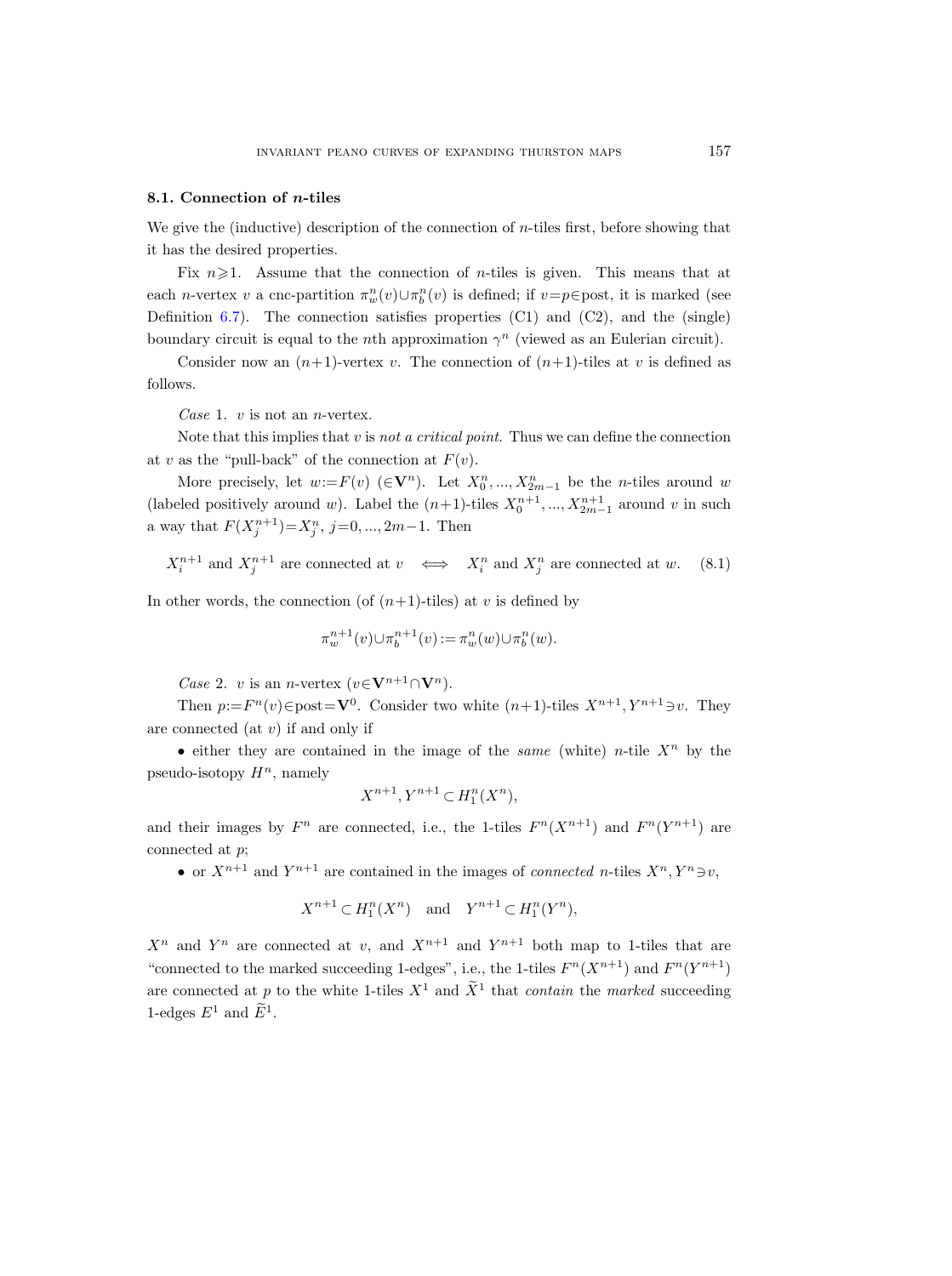

<span id="page-63-0"></span>Figure 9. Inductive construction of connections.

The connection of black  $(n+1)$ -tiles at v is defined analogously to the above.

We will formalize the description above. To do this, we will first have to label the involved 1-tiles, n-tiles and  $(n+1)$ -tiles in a *consistent manner*. See Figure [9](#page-63-0) for an illustration.

Recall from Lemma [3.6](#page-19-1) that for each  $(j+1)$ -edge  $E^{j+1}$  there is a unique arc  $A^{j}$ contained in a j-edge  $E^j$  that is deformed by the pseudo-isotopy  $H^j$  to  $E^{j+1}$ . Since we will often want to keep track of where such an  $E^{j+1}$ -edge "comes from", in this case we use the notation

$$
H^j \colon A^j \subset E^j \longrightarrow E^{j+1}.
$$

We will single out one 0-, 1-, n- and  $(n+1)$ -edge. Let  $\widetilde{E}^0$  be the 0-edge with initial point p ( $\hat{E}^0$  is positively oriented as boundary of the white 0-tile  $X_w^0$ ). The 1-edge  $\hat{E}^1$  is the *marked* one with initial point p. Thus, there is an arc  $\tilde{A}^0 \ni p$  such that

$$
H^0: \tilde{A}^0 \subset \tilde{E}^0 \longrightarrow \tilde{E}^1.
$$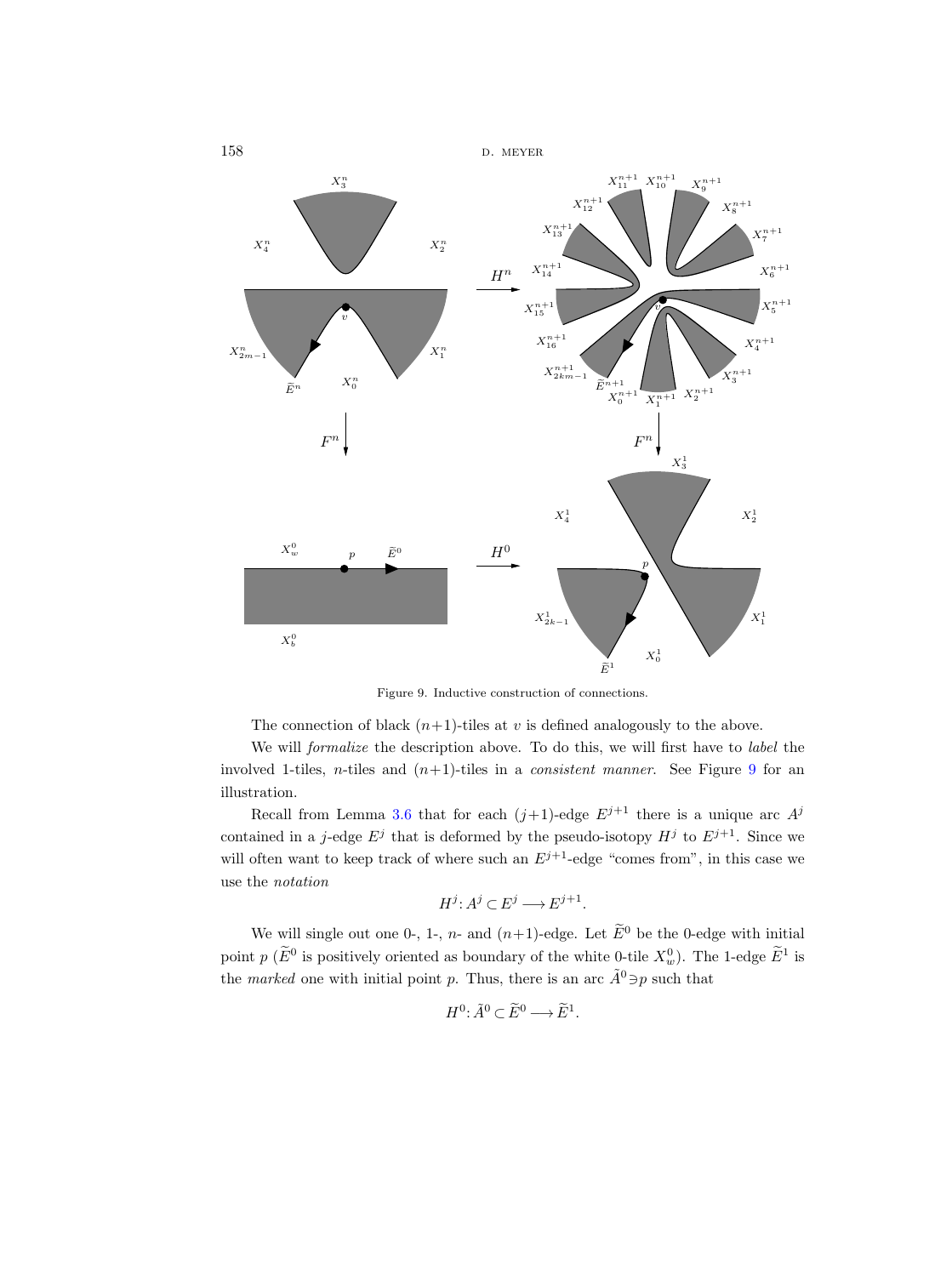We choose (arbitrarily) one *n*-edge  $E^n \ni v$  such that  $F^n(E^n) = E^0$ . Finally we choose the  $(n+1)$ -edge  $\widetilde{E}^{n+1} \ni v$  such that there is an *n*-arc  $\widetilde{A}^n \ni v$  satisfying

$$
H^n: \tilde{A}^n \subset \tilde{E}^n \longrightarrow \tilde{E}^{n+1}.
$$

Let 2m be the number of n-tiles containing v (this means that  $m=\deg_{F^n}(v)$ ) and 2k be the number of 1-tiles containing p. Then the number of  $(n+1)$ -tiles containing v is 2km.

The 1-tiles  $X_0^1, ..., X_{2k-1}^1$  around p, the n-tiles  $X_0^n, ..., X_{2m-1}^n$  around v and the  $(n+1)$ -tiles  $X_0^{n+1}, ..., X_{2km-1}^{n+1}$  around v are labeled positively (around p and v, respectively) and such that  $\widetilde{E}^1 \subset X_0^1$ ,  $\widetilde{E}^n \subset X_0^n$  and  $\widetilde{E}^{n+1} \subset X_0^{n+1}$ .

Recall that white tiles are always labeled by even, and black tiles by odd indices. Thus  $X_0^1$ ,  $X_0^n$  and  $X_0^{n+1}$  are all *white* tiles. This finishes the labeling.

The blocks  $b^{n+1}$  of the cnc-partition  $\pi_w^{n+1}(v) \cup \pi_b^{n+1}(v)$  are defined as follows. For each block  $b^1 \in \pi_w^1(v) \cup \pi_b^1(v)$  and each  $j = 0, ..., m-1$  there is a block

<span id="page-64-0"></span>
$$
b^{n+1} = b_j^{n+1}(b^1) = b^1 + 2kj = \{i + 2kj : i \in b^1\}.
$$
\n(8.2)

This corresponds to the first part of the description above.

Now let  $b^1_* \in \pi_w^1(p)$  be the block containing 0; it contains indices of white 1-tiles that are connected to the marked succeeding 1-edges at p. The sets  $b_j^{n+1}(b_\star) = b_\star^1 + 2kj$  are defined as in  $(8.2)$ , they contain indices of  $(n+1)$ -tiles that are mapped to (1-tiles with indices in)  $b^1_*$  by  $F^n$ . For each block  $b^n \in \pi_w^n(v)$  there is a block  $b^{n+1}_* \in \pi_w^{n+1}(v)$  given by

<span id="page-64-1"></span>
$$
b_{\star}^{n+1} = b_{\star}^{n+1}(b^n) := \bigcup \{b_{\star}^1 + 2kj : 2j \in b^n\}.
$$
 (8.3)

This is the formal description of the second part described above.

In the same fashion, let  $c^1_* \in \pi^1_b(p)$  be the block containing  $2k-1$ . It contains indices of black 1-tiles connected to the marked succeeding 1-edges at p. For each block  $c^n \in \pi_b^n(v)$ there is a block  $c^{n+1}_{\star} \in \pi^{n+1}_b(v)$  given by

<span id="page-64-2"></span>
$$
c_{\star}^{n+1} = c_{\star}^{n+1}(c^n) := \bigcup \{c_{\star}^1 + 2kj : 2j + 1 \in c^n\}.
$$
 (8.4)

The cnc-partition  $\pi_w^{n+1}(v) \cup \pi_b^{n+1}(v)$  consists of all blocks  $b_j^{n+1}(b^1)$  as in [\(8.2\)](#page-64-0), with  $b^1 \neq b^1_*$  and  $b^1 \neq c^1_*$ , as well as all blocks  $b^{n+1}_* = b^{n+1}(b^n)$  and  $c^{n+1}_* = c^{n+1}_*(c^n)$  as above.

Case 3.  $v \in$ post.

Note that  $post = V^0 \subset V^n$ . This case is thus a subcase of case 2. The cnc-partition  $\pi_w^{n+1}(v) \cup \pi_b^{n+1}(v)$  is thus already constructed in case 2. It remains to *mark* it. Recall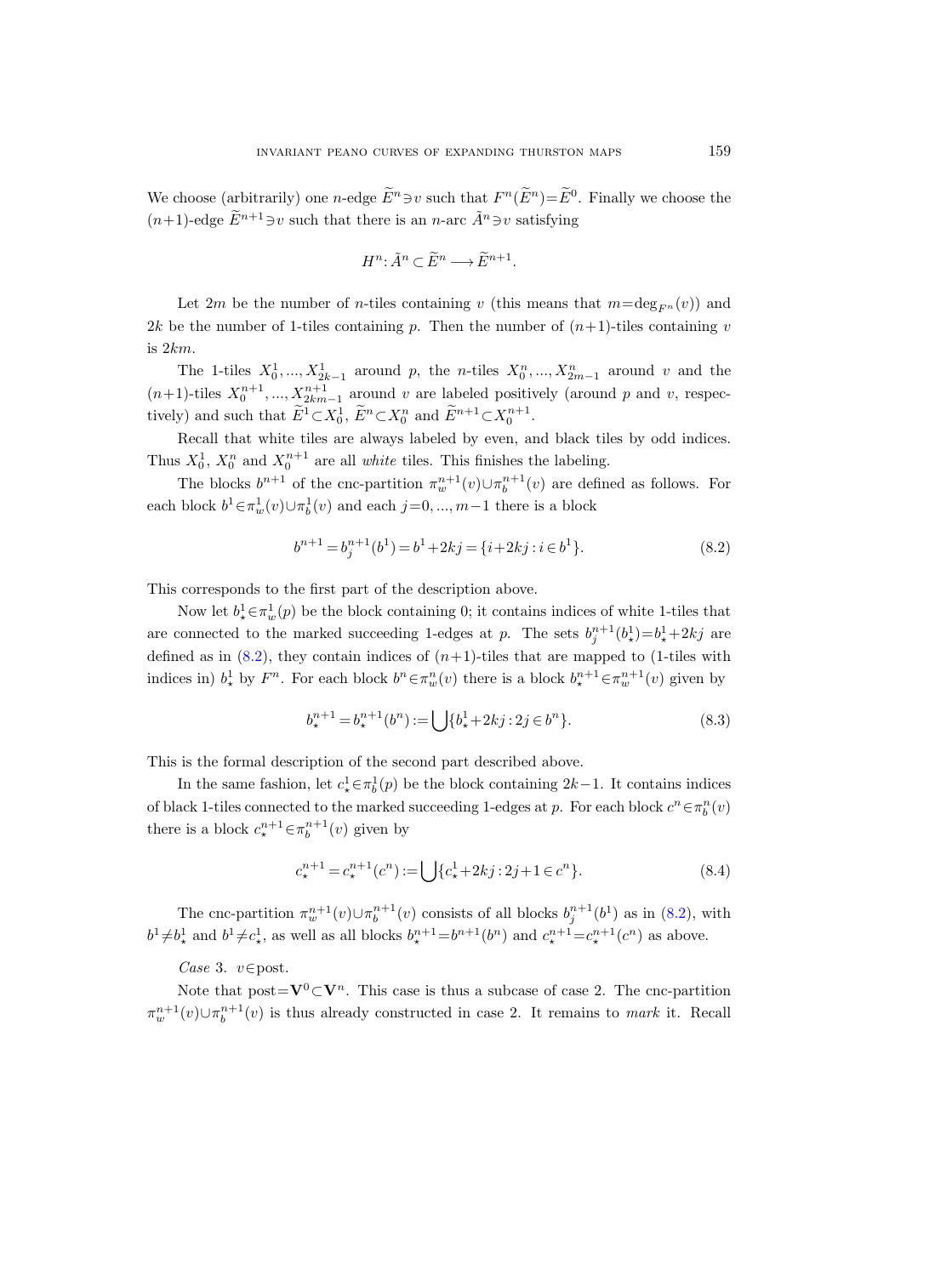$160$  D. MEYER

that in case 2 the *n*-edge  $E^n$  with  $F^n(E^n)=E^0$  was chosen *arbitrarily*. Now, however, we let  $\widetilde{E}^n$  be the *marked n*-edge with initial point *v*.

The marked  $(n+1)$ -edge with initial point v is  $\widetilde{E}^{n+1}$  (recall that there is an arc  $\tilde{A}^n \ni v$  such that  $H^n: \tilde{A}^n \subset \tilde{E}^n \rightarrow \tilde{E}^{n+1}$ .

Alternatively, consider the blocks

$$
b^{n+1} = b^{n+1}(0) \in \pi_w^{n+1}(v)
$$
 and  $c^{n+1} = c^{n+1}(2km-1) \in \pi_b^{n+1}(v)$ 

such that  $0 \in b^{n+1}$  and  $2km-1 \in c^{n+1}$ . These two adjacent blocks mark the connection of  $(n+1)$ -tiles at p (see Corollary [6.14\)](#page-42-0).

## 8.2. Properties of connections

Here we prove that the connections of n-tiles defined above have the desired properties.

**PROPOSITION [8.1](#page-62-0).** The connection of n-tiles as defined in  $\S 8.1$  satisfies the following properties:

(1) each  $\pi_w^n(v) \cup \pi_b^n(v)$  is a cnc-partition;

(2) the connection of n-tiles satisfies properties  $(C1)$  and  $(C2)$  from Definition [7.1;](#page-49-0)

(3) the (single) boundary circuit of the cluster of white n-tiles is equal to the nth approximation  $\gamma^n$  (viewed as an Eulerian circuit).

*Proof.* To be able to keep the notation from  $\S 8.1$ , we will prove the statements for the connection of  $(n+1)$ -tiles.

(1) The statement will be proved by induction. Thus we assume that  $\pi_w^n(w) \cup \pi_b^n(w)$ is a cnc-partition for each *n*-vertex w. Consider now an arbitrary  $(n+1)$ -vertex v. We want to show that  $\pi_w^{n+1}(v) \cup \pi_b^{n+1}(v)$  is a cnc-partition. This is trivial in case 1 (i.e., if v is not an *n*-vertex). Thus assume that we are in case 2, i.e., that  $v \in V^{n+1} \cap V^n$ .

(1a) We first prove that  $\pi_w^{n+1}(v) \cup \pi_b^{n+1}(v)$  is non-crossing. Consider first two blocks

$$
b^{n+1}=b_i^{n+1}(b^1),\ c^{n+1}=b_j^{n+1}(c^1)\in\pi_w^{n+1}(v)\cup\pi_b^{n+1}(v)
$$

as in [\(8.2\)](#page-64-0), where  $i, j=0, ..., m-1$  and  $b^1, c^1 \in \pi_w^1(p) \cup \pi_b^1(p) \setminus \{b_*^1, c_*^1\}$ . If  $i \neq j$ , the blocks  $b^{n+1}$  and  $c^{n+1}$  are non-crossing, since  $b^{n+1}$  and  $c^{n+1}$  are contained in disjoint intervals, namely  $b^{n+1} \subset [2ki, 2k(i+1)-1]$  and  $c^{n+1} \subset [2kj, 2k(j+1)-1]$ .

If  $i=j$ , the blocks  $b^{n+1}$  and  $c^{n+1}$  are non-crossing, since the blocks  $b^1$  and  $c^1$  are.

(1b) Now let  $b^{n+1} = b_i^{n+1}(b^1)$  be as before, and

$$
b_{\star}^{n+1} = b_{\star}^{n+1}(b^n) = \bigcup \{b_{\star}^1 + 2kj : 2j \in b^n\}
$$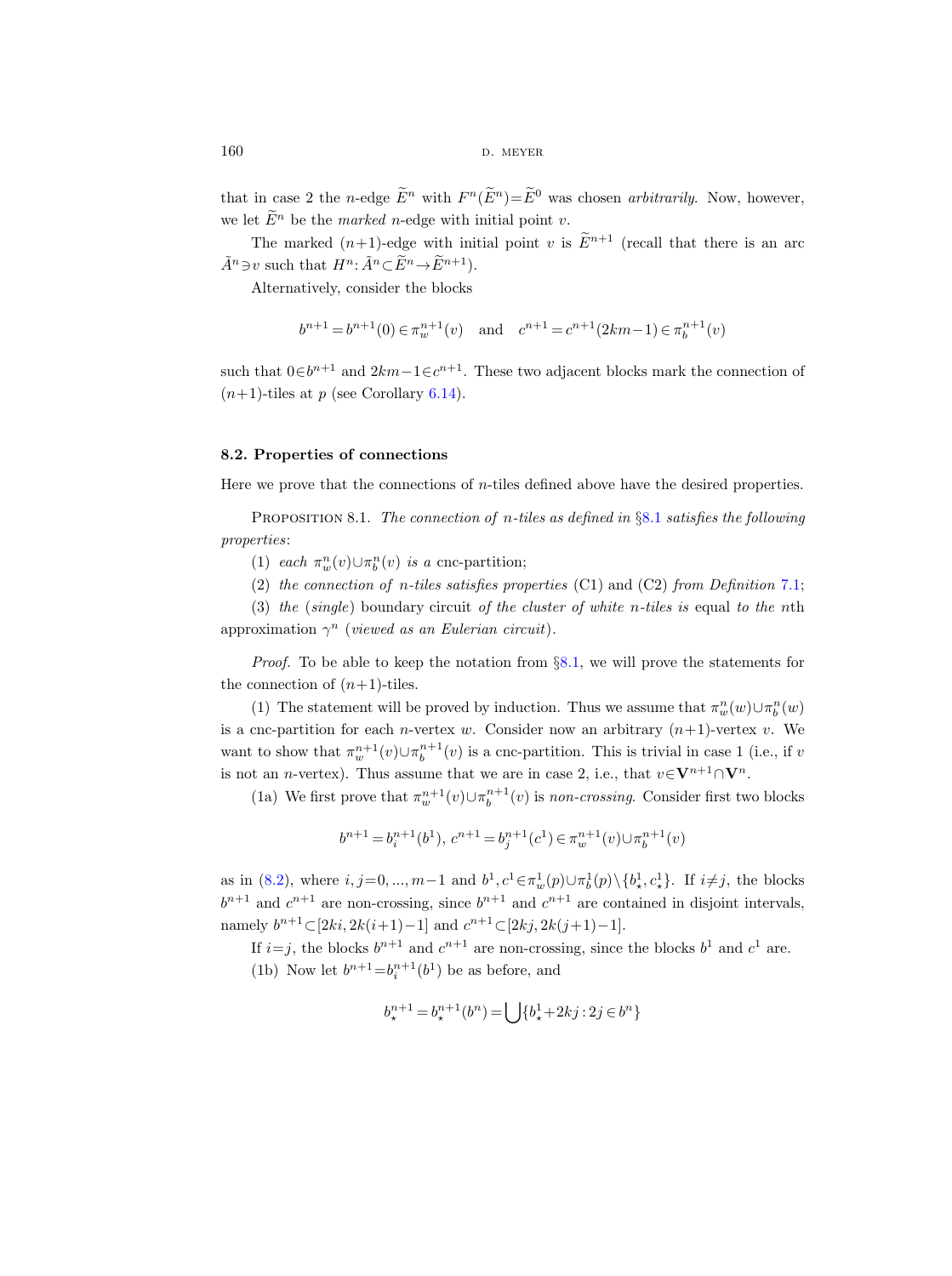be as in [\(8.3\)](#page-64-1) (where  $b^n \in \pi_w^n(v)$ ). Assume without loss of generality that  $i=0$ . Then  $b^{n+1}$  is contained in one component of  $[0, 2k-1] \setminus b^1_*$ . Each set  $b^1_*+2kj$  distinct from  $b^1_*$ is contained in an interval distinct from [0, 2k–1]. It follows that  $b^{n+1}$  and  $b^{n+1}_*$  are non-crossing.

That  $b^{n+1}$  and  $c^{n+1}$  (as in [\(8.4\)](#page-64-2)) are non-crossing is shown by the same argument.

(1c) Now let  $b^{n+1}_{\star} = b^{n+1}_{\star}(b^n)$  be as before and  $\tilde{b}^{n+1}_{\star} = b^{n+1}_{\star}(\tilde{b}^n)$  be a distinct set as in [\(8.3\)](#page-64-1), meaning that the block  $\tilde{b}^n \in \pi_w^n(v)$  is distinct from  $b^n$ . Since  $b^n$  and  $\tilde{b}^n$  are noncrossing, it follows that  $b^{n+1}_*$  and  $\tilde{b}^{n+1}_*$  are non-crossing. The same argument shows that distinct  $c^{n+1}_{\star}$  and  $\tilde{c}^{n+1}_{\star}$  as in [\(8.4\)](#page-64-2) are non-crossing.

(1d) Consider now two sets  $b^{n+1}_{\star} = b^{n+1}_{\star}(b^n)$  and  $c^{n+1}_{\star} = c^{n+1}_{\star}(c^n)$  as in [\(8.3\)](#page-64-1) and [\(8.4\)](#page-64-2)  $(b^n \in \pi_w^n(v)$  and  $c^n \in \pi_b^n(v)$ ). Recall that  $\pi_w^n(v) \cup \pi_b^n(v)$  is a cnc-partition, by inductive hypothesis. Assume first that  $b^n$  and  $c^n$  are non-adjacent (see Lemma [6.2\)](#page-36-1), i.e., they do not contain indices i and  $i+1$ , respectively. Then, from the fact that  $b^n$  and  $c^n$  are non-crossing, it follows that  $b^{n+1}_{\star}$  and  $c^{n+1}_{\star}$  are non-crossing.

(1e) Now let  $b^n$  and  $c^n$  be adjacent. Recall that  $0 \in b^1$  and  $2k-1 \in c^1$ . Thus, there is an index  $i^1 \in b^1_*$  such that  $i^1+1 \in c^1_*$ , since  $\pi_w^1(p) \cup \pi_b^1(p)$  is a cnc-partition. This means that

$$
b^1_{\star} \subset [0, i^1]
$$
 and  $c^1_{\star} \subset [i^1 + 1, 2k - 1].$ 

Similarly, since  $b^n$  and  $c^n$  are adjacent, there are indices  $i^n, j^n \in b^n$  such that

$$
i^n+1, j^n-1 \in c^n,
$$

meaning that

$$
b^n \subset [j^n, i^n] \quad \text{and} \quad c^n \subset [i^n + 1, j^n - 1].
$$

Here we are using the notation from  $(6.1)$ . From this we obtain the smallest and biggest elements in  $b^{n+1}_{\star} = b^{n+1}_{\star}(b^n)$  and  $c^{n+1}_{\star} = c^{n+1}_{\star}(c^n)$  according to [\(8.3\)](#page-64-1) and [\(8.4\)](#page-64-2), namely

$$
b_{\star}^{n+1} \subset [j^n k, i^1 + i^n k]
$$
 and  $c_{\star}^{n+1} \subset [i^1 + i^n k + 1, j^n k - 1].$ 

Thus,  $b_{\star}^{n+1}$  and  $c_{\star}^{n+1}$  are non-crossing.

We now prove that  $\pi_w^{n+1}(v)$  and  $\pi_b^{n+1}(v)$  are *complementary*. Let  $i^{n+1} = 0, ..., 2km-1$ be arbitrary. We have to show that the two blocks of  $\pi_w^{n+1}(v) \cup \pi_b^{n+1}(v)$  containing  $i^{n+1}$ and  $i^{n+1}+1$  are adjacent.

If we are in case (1a), i.e., if  $i^{n+1} \in b^{n+1} = b_i^{n+1}(b^1)$  and  $i^{n+1} + 1 \in c^{n+1} = b_j^{n+1}(c^1)$ , where  $b^1, c^1 \in \pi_w^1(p) \cup \pi_b^1(p) \setminus \{b^1_\star, c^1_\star\}$ , it follows that  $i = j$ . Then  $b^1$  and  $c^1$  are adjacent, which implies that  $b^{n+1}$  and  $c^{n+1}$  are adjacent.

When we are in case (1b), it follows that  $b^1$  and  $b^1$  are adjacent. This implies that  $b^{n+1}$  and  $b^{n+1}_*$  are adjacent.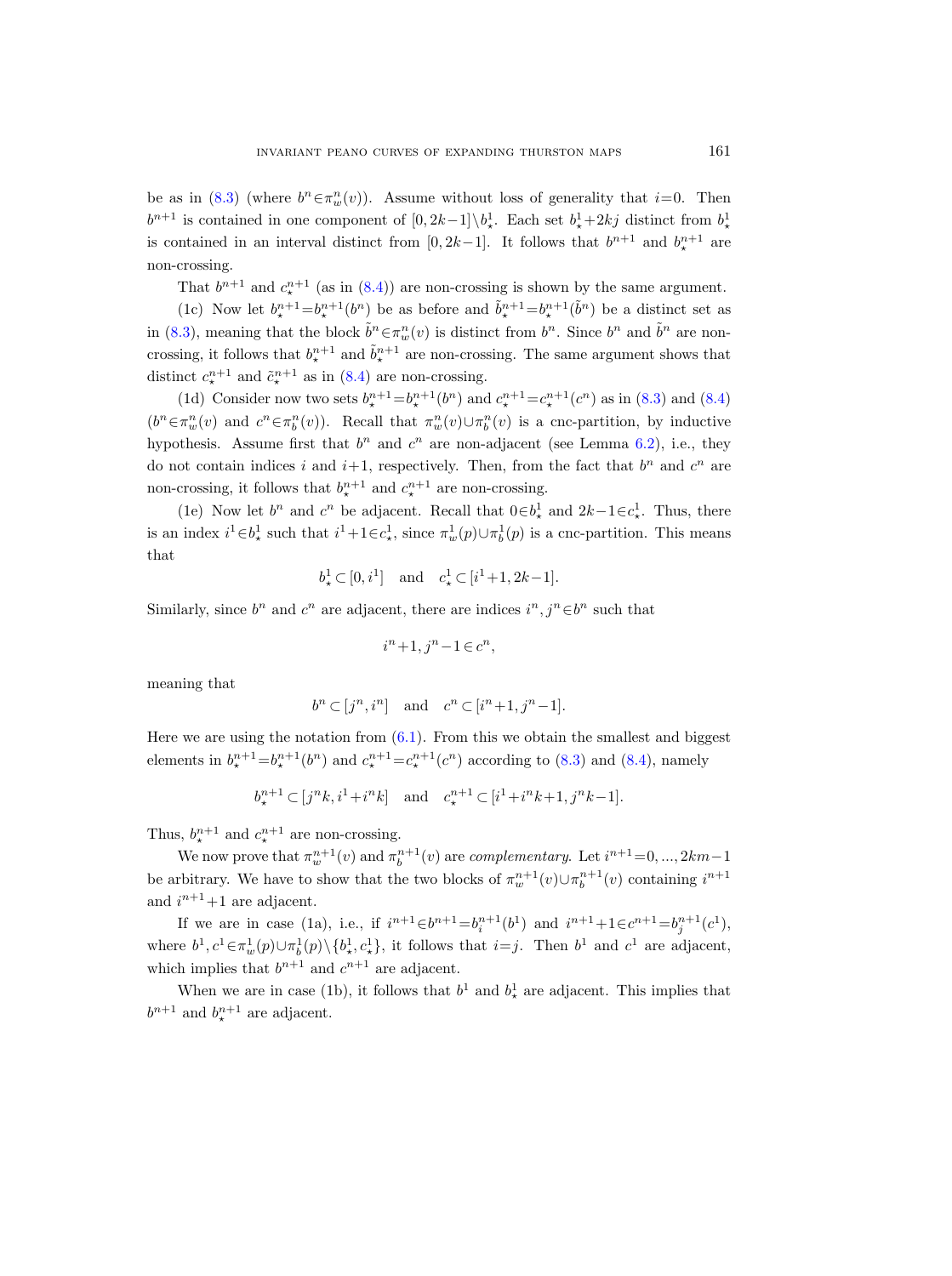Cases (1c) and (1d) cannot happen.

In case (1e), it is clear from the description that

$$
j^{n}k
$$
,  $i^{1}+i^{n}k \in b_{\star}^{n+1}$  and  $i^{1}+i^{n}k+1$ ,  $j^{n}k-1 \in c_{\star}^{n+1}$ .

Thus,  $b_{\star}^{n+1}$  and  $c_{\star}^{n+1}$  are adjacent.

(3) Let  $D^{n+1}$  and  $\widetilde{D}^{n+1}$  be two  $(n+1)$ -edges. We have to show that  $D^{n+1}$  and  $\widetilde{D}^{n+1}$ are succeeding in  $\gamma^{n+1}$  if and only if they are succeeding with respect to the connection of  $(n+1)$ -tiles.

We keep the notation from  $\S 8.1$ . Case (1) is again clear. Thus we assume that we are in case (2), meaning that  $v \in V^{n+1} \cap V^n$ . Recall that  $\overline{E}^0$  is the 0-edge with initial point  $p = F^{n}(v)$  and  $\widetilde{E}^{1} \ni p$  is the marked 1-edge (some arc  $\widetilde{A}^{0} \subset \widetilde{E}^{0}$  containing p is deformed by  $H^0$  to  $E^1$ ).

Let  $E^0 = E_0^n, ..., E_{m-1}^n \ni v$  be all *n*-edges such that  $F^n(E_j^n) = E^0$  (labeled positively around  $v$ ).

Consider the  $(n+1)$ -edges  $\widetilde{E}_j^{n+1}$  such that  $H^n: \widetilde{A}_j^n \subset \widetilde{E}_j^n \to \widetilde{E}_j^{n+1}$ , for some arc  $\widetilde{A}_j^n \ni v$ . These  $(n+1)$ -edges  $\widetilde{E}_0^{n+1}$ , ...,  $\widetilde{E}_{m-1}^{n+1}$  are again labeled positively around v. Note that these are not all of the  $(n+1)$ -edges containing v.

*Claim.*  $F^n(\tilde{E}_j^{n+1}) = \tilde{E}^1$  for all  $j = 0, ..., m-1$ .

To prove the claim, we first note that  $F^n(\tilde{E}_j^{n+1})$  is a 1-edge which we denote by  $\widetilde{D}^1$ . Since  $\widetilde{A}^n_j \subset \widetilde{E}^n_j$ , the arc  $\widetilde{B}^0 := F^n(\widetilde{A}^n_j)$  is contained in  $\widetilde{E}^0 = F^n(\widetilde{E}^n_j)$ , with initial point  $p = F<sup>n</sup>(v)$ . As  $H<sup>n</sup>$  is the lift of  $H<sup>0</sup>$  by  $F<sup>n</sup>$ , we have

$$
\widetilde{D}^1 = F^n(\widetilde{E}_j^{n+1}) = F^n(H_1^n(\widetilde{A}_j^n)) = H_1^0(F^n(\widetilde{A}_j^n)) = H_1^0(\widetilde{B}^0).
$$

The unique arc in  $\widetilde{E}^0$  with initial point p that is deformed to a 1-edge is  $\widetilde{A}^0$ . Therefore  $\widetilde{B}^0 = \widetilde{A}^0$ , and hence  $\widetilde{D}^1 = \widetilde{E}^1$ , proving the claim.

Note that a sector of sufficiently small radius between  $\tilde{E}_{j}^{n+1}$  and  $\tilde{E}_{j+1}^{n+1}$  is mapped bijectively by  $F^n$  to some neighborhood of p with  $\tilde{E}^1$  removed.

Assume now that the  $(n+1)$ -edges  $D^{n+1}$  and  $\tilde{D}^{n+1}$  are succeeding in  $\gamma^{n+1}$  at the  $(n+1)$ -vertex v. This is the case if and only if there are distinct arcs  $A^n$ ,  $\tilde{A}^n \ni x$  such that

$$
H^n: A^n \subset D^n \longrightarrow D^{n+1} \quad \text{and} \quad H^n: \tilde{A}^n \subset \tilde{D}^n \longrightarrow \tilde{D}^{n+1}
$$

(where  $D^n$ ,  $\widetilde{D}^n \in \mathbf{E}^n$ ).

Case 1.  $A^n$  and  $\tilde{A}^n$  are contained in the same n-edge, or equivalently  $x \notin V^n$ . Note that

$$
\widetilde{D}^{n+1} \neq \widetilde{E}_j^{n+1}
$$
 for all  $j = 0, ..., m-1$ ,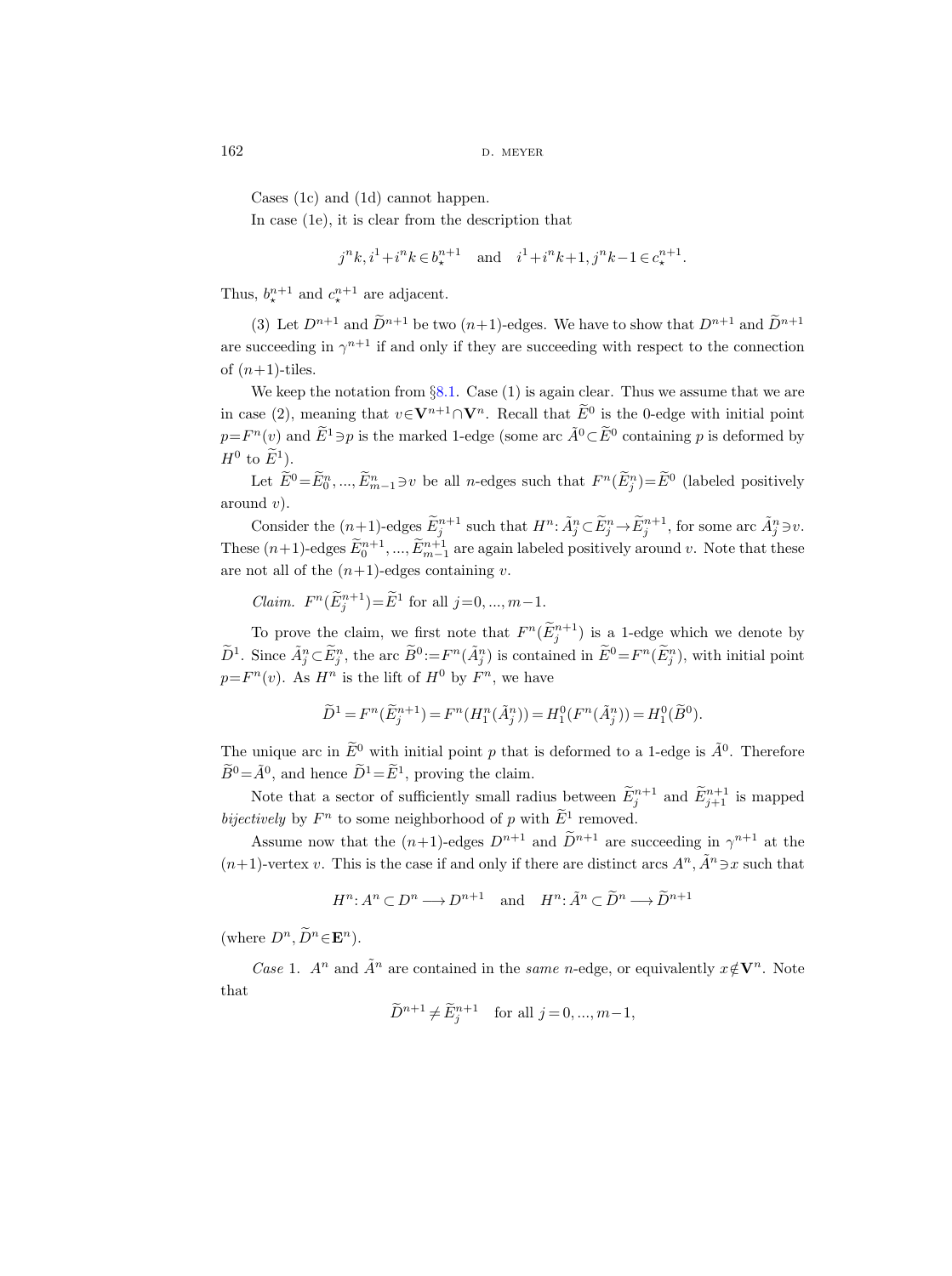and that  $H_1^n(x)=v$ . If  $D^{n+1}=\tilde{E}_j^{n+1}$  for a  $j=0,\ldots,m-1$ , it would follow that both endpoints of  $\tilde{E}_j^{n+1}$  are equal to v, which is impossible.

It follows that  $D^{n+1}$  and  $\tilde{D}^{n+1}$  are contained in one sector between  $\tilde{E}_{j}^{n+1}$  and  $\tilde{E}_{j+1}^{n+1}$ , since  $H^n$  is a pseudo-isotopy.

Case 2.  $x=v$ , and thus  $A^n$  and  $\tilde{A}^n$  are contained in *n*-edges that succeed at v. Then  $\widetilde{D}^{n+1} = \widetilde{E}_j^{n+1}$  for some  $j = 0, ..., m-1$ 

in this case.

Consider two  $(n+1)$ -edges  $D^{n+1}$ ,  $\widetilde{D}^{n+1} \ni v$ , with  $\widetilde{D}^{n+1} \neq \widetilde{E}_j^{n+1}$  (for all  $j=0, ..., m-1$ ). They are succeeding in  $\gamma^{n+1}$  at v if and only if they are contained in one sector between  $\widetilde{E}_j^{n+1}$  and  $\widetilde{E}_{j+1}^{n+1}$ , and the 1-edges  $F^n(D^{n+1})$  and  $F^n(\widetilde{D}^{n+1})$  are succeeding in  $\gamma^1$  (since  $F^n$  is bijective on this sector). This happens if and only if  $D^{n+1}$  and  $D^{n+1}$  are succeeding with respect to  $\pi_w^{n+1}(v) \cup \pi_b^{n+1}(v)$  by definition (see [\(8.2\)](#page-64-0)).

Let  $E^0 \ni p$  be the 0-edge with terminal point p, i.e., the one preceding  $E^0$ . Let  $E_0^n, ..., E_{m-1}^n$  be all *n*-edges such that  $F^n(E_j^n) = E^0$ , labeled such that  $E_j^n$  lies between  $\hat{E}_j^n$  and  $\hat{E}_{j+1}^n$ . Then  $\hat{E}_j^n$  and  $E_j^n$  are both contained in the same white *n*-tile  $X_j^n$ . Thus  $E_i^n$  and  $\overline{E}_j^n$  are succeeding (at v) if and only if i and j are succeeding indices of a block  $b^n \in \pi_w^n(v)$ .

Consider the 1-edge  $E^1$  such that  $H^0$ :  $A^0 \subset E^0 \to E^1$  for an arc  $A^0 \ni p$ . Let  $X_l^1$  be the white 1-tile containing  $E^1$ . Now consider the  $(n+1)$ -edge  $E_j^{n+1}$  such that

$$
H^n: A_j^n \subset E_j^n \longrightarrow E_j^{n+1}
$$

for an arc  $A_j^n \ni v$ . Since  $H^n$  is a pseudo-isotopy, it follows that  $E_j^{n+1}$  is in the sector between  $\widetilde{E}_{j}^{n+1}$  and  $\widetilde{E}_{j+1}^{n+1}$ ; indeed it follows that  $E_{j}^{n+1} \subset X_{2kj+l}^{n+1}$ , since the diagram in Figure [9](#page-63-0) commutes (recall that  $\widetilde{E}_j^{n+1} \subset X_{2kj}^{n+1}$ ).

Consider now two  $(n+1)$ -edges  $D^{n+1} \ni v$  and  $\tilde{D}^{n+1} = \tilde{E}_j^{n+1} \ni v$ . They are succeeding in  $\gamma^{n+1}$  if and only if  $D^{n+1} = E_i^{n+1} \subset X_{2ki+l}^{n+1}$ , where i and j are succeeding indices of a block  $b^n \in \pi_w^n(v)$ . This happens if and only if they are succeeding with respect to  $\pi_w^{n+1}(v) \cup \pi_b^{n+1}(v)$  by definition (see [\(8.3\)](#page-64-1)) (in the notation from (1e),  $i=i^n$ ,  $j=j^n$  and  $l = i^1$ .

(2) follows as in §[4.4.](#page-31-0)

 $\Box$ 

## 9. Invariant Peano curve implies expansion

In this section we prove Theorem [1.2.](#page-2-0) Thus we assume that for some iterate  $F = f^n$ there is a Peano curve  $\gamma: S^1 \to S^2$  (onto) such that  $F(\gamma(z)) = \gamma(z^d)$  for all  $z \in S^1$  (where  $d = \deg F$ ). We want to show that f is expanding.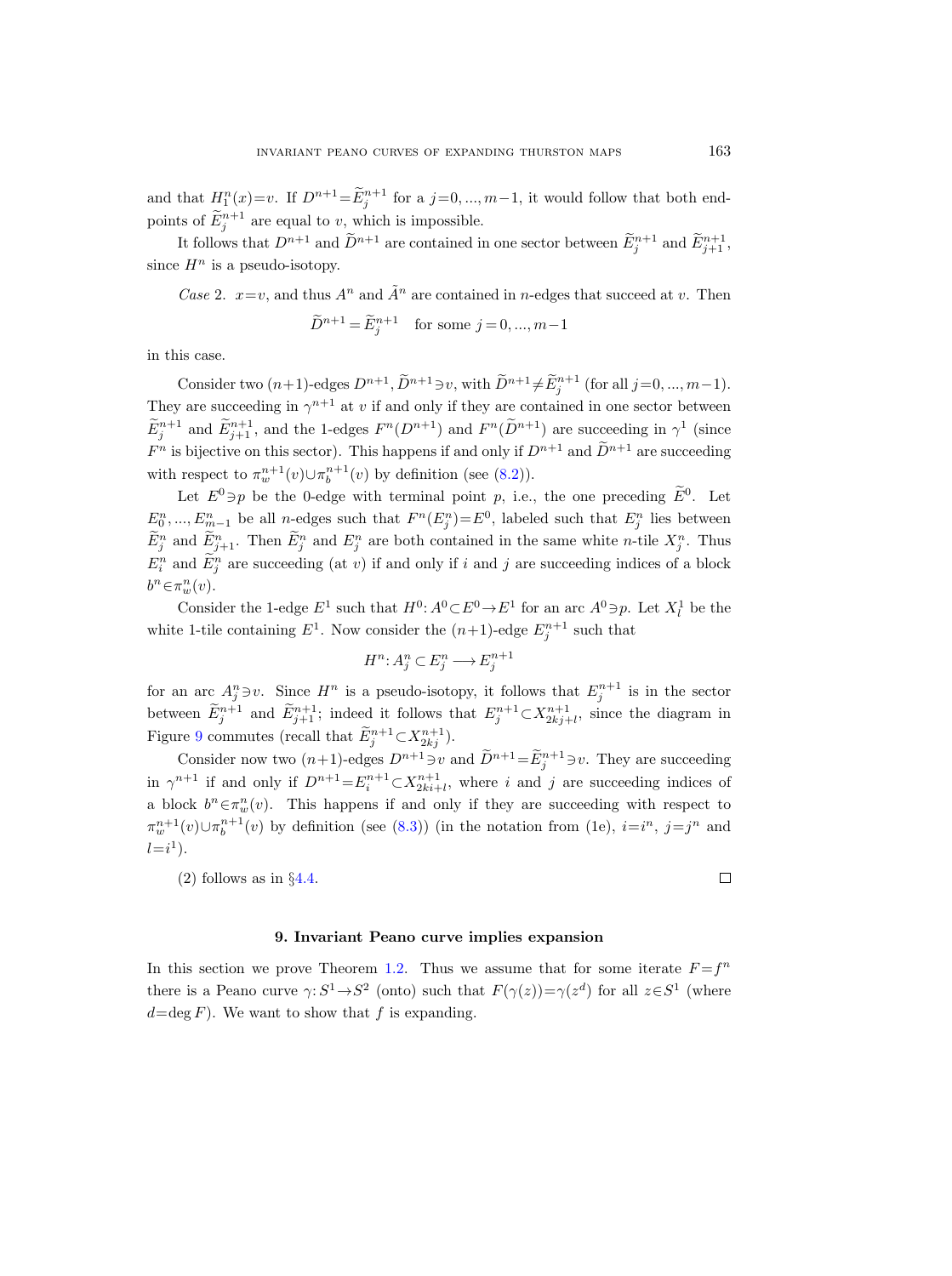The following is [\[BM,](#page-75-1) Lemma 6.3].

<span id="page-69-2"></span>LEMMA 9.1. Let f be a Thurston map and  $F = f<sup>n</sup>$ , where  $n \in \mathbb{N}$ . Then f is expanding if and only if  $F$  is expanding.

We will use the following equivalent formulation of "expanding" due to Haïssinsky– Pilgrim [\[HP\]](#page-75-3). For a proof of the following lemma we refer the reader to [\[BM,](#page-75-1) Proposition 6.2].

<span id="page-69-1"></span>LEMMA 9.2. A Thurston map  $F$  is expanding if and only if there exists a finite open cover  $U^0$  of  $S^2$  by connected sets such that the following holds.

Denote by  $\mathcal{U}^n$  the set of connected components of  $F^{-n}(U)$  for all  $U \in \mathcal{U}^0$ . Then

$$
\mathrm{mesh}\,\mathcal{U}^n\to 0\quad\text{as}\ \ n\to\infty.
$$

Here mesh $\mathcal{U}^n$  denotes the biggest diameter of a set in  $\mathcal{U}^n$ .

*Proof of Theorem [1.2](#page-2-0).* Let  $\gamma: S^1 \to S^2$  be a Peano curve (onto) such that

<span id="page-69-0"></span>
$$
F(\gamma(z)) = \gamma(z^d) \quad \text{for all } z \in S^1 \quad \text{(where } d = \deg F). \tag{9.1}
$$

Fix a point  $x^0 \in S^2$ . Let  $W(x^0) \subset S^2$  be an open neighborhood of  $x^0$  that is a Jordan domain. Furthermore we assume that  $W(x^0)$  is so small that each component of  $F^{-1}(W(x^0))$  contains exactly one point of  $F^{-1}(x^0)$ .

Consider  $\gamma^{-1}(W(x^0)) = \mathcal{I}(x^0) = \bigcup_j I_j \subset S^1$ ; this is a (countable) union of open arcs  $I_j$ . Let

$$
\mathcal{J}(x^0) := \bigcup \{ I_j : \gamma(I_j) \ni x^0 \} \subset S^1,
$$
  

$$
V(x^0) := \gamma(\mathcal{J}(x^0)) \subset S^2.
$$

Note that  $\gamma(S^1 \setminus \mathcal{J}(x^0))$  is a compact set that does not contain  $x^0$ . Thus  $V(x^0)$  is a neighborhood of  $x^0$ .

Fix an  $x^n \in F^{-n}(x^0)$ . Let  $V^n(x^n) \subset S^2$  be the path component of  $F^{-n}(V(x^0))$  containing  $x^n$ .

As before we view the circle as  $\mathbb{R}/\mathbb{Z}$ , the map  $z \mapsto z^d$  is then given as

$$
\phi_d: \mathbb{R}/\mathbb{Z} \longrightarrow \mathbb{R}/\mathbb{Z},
$$
  

$$
t \longmapsto dt \pmod{1}.
$$

Let  $\mathcal{J}^n := \phi_{d^n}^{-1}(\mathcal{J}(x^0))$ . Note that  $\mathcal{J}^n = \bigcup_j J_j^n$  is a (countable) union of open intervals, each of which has length  $\leq d^{-n}$ . Thus uniform continuity of  $\gamma$  implies that

$$
\operatorname{diam}\gamma(J_j^n)\leqslant\omega(d^{-n})\to 0\quad\text{as }n\to\infty,
$$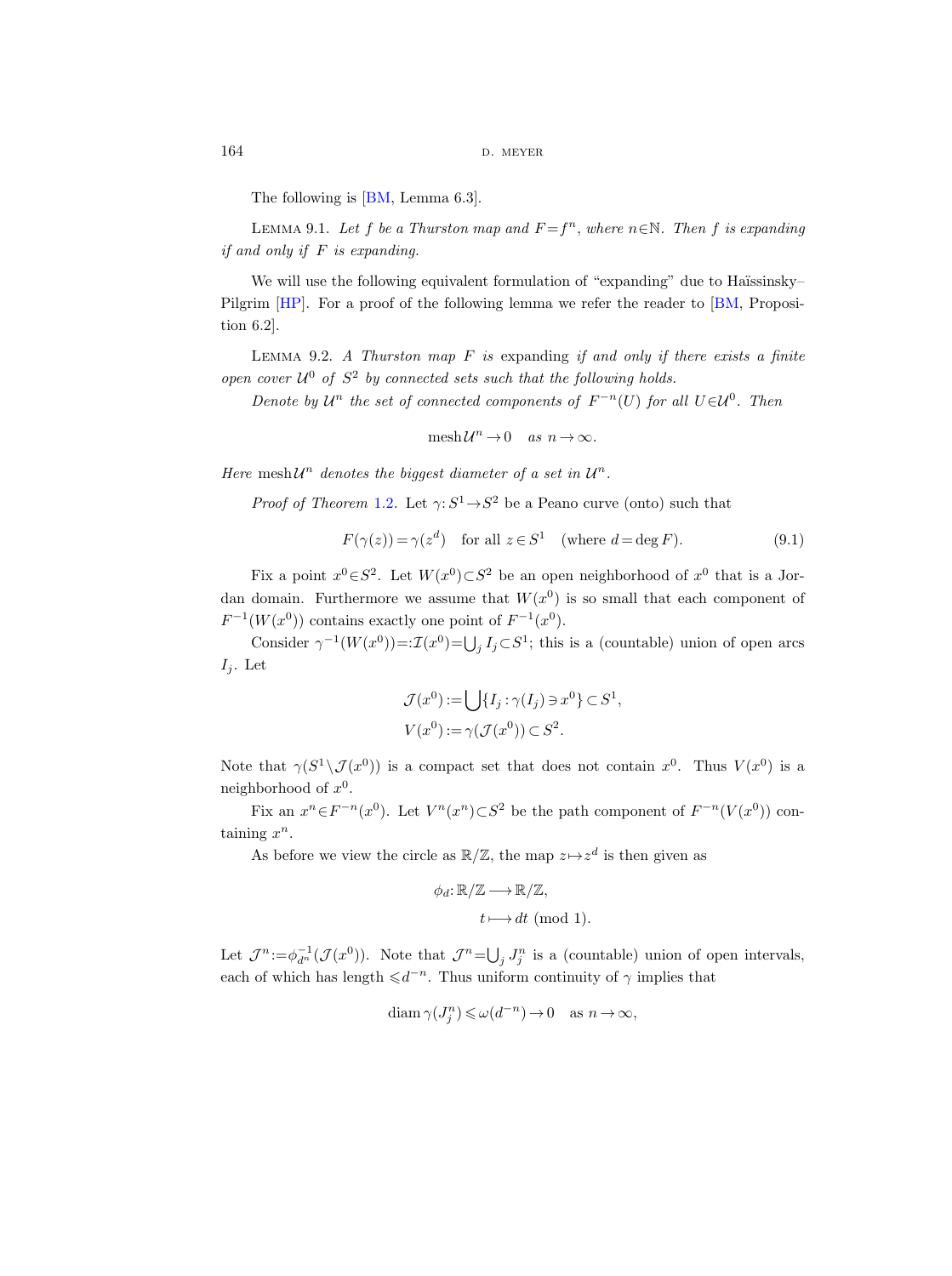where  $\omega$  is the modulus of continuity of  $\gamma$ .

From [\(9.1\)](#page-69-0) it follows that each set  $\gamma(J_j^n)$  contains a point  $x_j^n \in F^{-n}(x^0)$ . If  $x_j^n \neq x^n$ then  $\gamma(J_j^n)$  is contained in a component of  $F^{-n}(W(x^0))$  distinct from the one containing  $x^n$ , and thus  $\gamma(J_j^n) \cap V^n(x^n) = \emptyset$ . It follows that

$$
\gamma^{-1}(V^n(x^n)) = \bigcup \{J_j^n : \gamma(J_j^n) \ni x^n\} =: \mathcal{J}^n(x^n).
$$

Since  $\gamma(J_i^n) \cap \gamma(J_j^n) \ni x^n$  for  $J_i^n, J_j^n \subset \mathcal{J}^n(x^n)$ , it follows that

$$
\text{diam } V^n(x^n) \leq 2\omega(d^{-n}).
$$

The sets  $V^0(x^0)$  are not necessarily open, and int  $V^0(x^0)$  is not necessarily connected. Let  $U(x^0) \subset V^0(x^0)$  be an open connected set containing  $x^0$ . Pick a finite subcover  $\mathcal{U}^0$ of  $\{U(x^0): x^0 \in S^2\}$ . From the above it follows that  $m \in \mathcal{U}^n \to 0$  as  $n \to \infty$ . Thus F is expanding by Lemma  $9.2$ , and hence f is expanding by Lemma  $9.1$ .  $\Box$ 

## 10. An example

The obvious question to ask is whether an iterate  $F = f^n$  is necessary in Theorem [1.1](#page-1-0) (or whether one may choose  $n=1$ ). None of the assumptions in §[7](#page-49-2) seem to be necessary. It is possible to show (similarly as in  $[BM, Example 14.12]$ ) that the map f for which Milnor constructs an invariant Peano curve in [\[Mi1\]](#page-76-2) does not have an invariant Jordan curve  $\mathcal{C}$  ⊃post; also the 1-tiles do intersect disjoint 0-edges.

In this section we consider an example of an expanding Thurston map  $h$ , where no pseudo-isotopy  $H^0$  as desired exists. This means that for any Jordan curve  $\mathcal{C}$  post (not necessarily invariant) there is no pseudo-isotopy  $H^0$  rel. post $(h)$  as in Definition [3.2](#page-15-1) such that  $H_1^0(\mathcal{C}) = \bigcup \mathbf{E}^1 = h^{-1}(\mathcal{C}).$ 

Thus, one has to take an iterate (in fact  $h^2$  will do) in our construction. Of course there could be a Peano curve  $\gamma$  which semi-conjugates  $z^d$  to h, but a substantially different proof would be required.

The map h is a Lattes map as the map g from  $\S1.5$ . Start with the square

$$
\left[0, \frac{1}{2}\sqrt{2}\,\right] \times [0, 1],
$$

which is mapped by a Riemann map to the upper half-plane. This extends to a meromorphic map  $\wp = \wp_L : \mathbb{C} \to \widehat{\mathbb{C}}$ , which is periodic with respect to the lattice  $L = \sqrt{2} \mathbb{Z} \times 2\mathbb{Z}$ . Consider the map (here  $i$  denotes the imaginary unit)

$$
\psi: \mathbb{C} \longrightarrow \mathbb{C},
$$
  
\n
$$
z \longmapsto \sqrt{2}iz
$$
\n(10.1)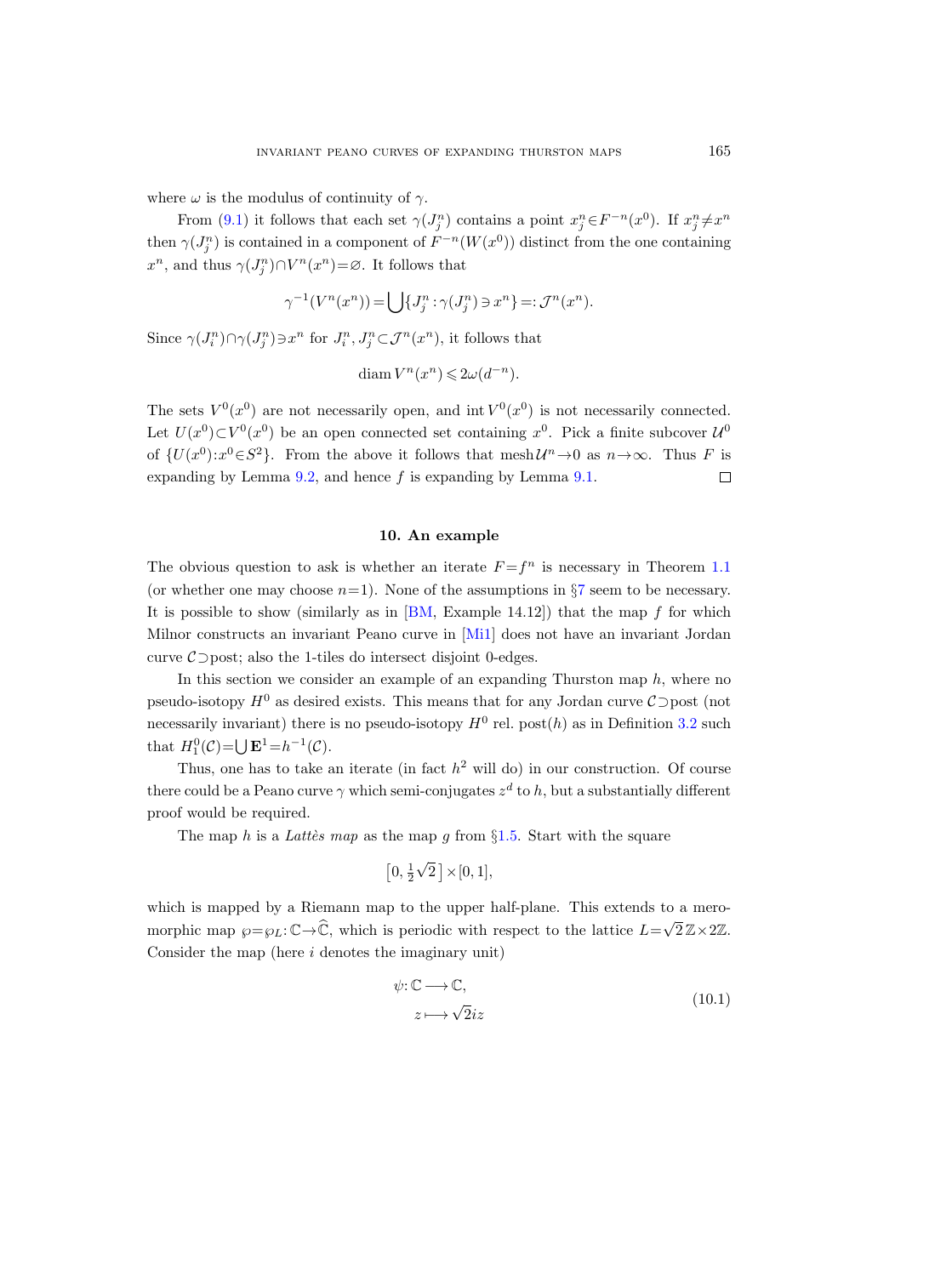

<span id="page-71-0"></span>Figure 10. The map h.

Note that  $\psi(L)\subset L$ . The map h is the one that makes the following diagram commute:



The degree of h is 2. Again one may use  $\wp$  to push the Euclidean metric from  $\mathbb C$  to the sphere  $S^2$ . In this metric the upper and lower half-planes are both isometric to the rectangle  $\left[0, \frac{1}{2}\right]$ √  $\{2 \} \times [0, 1]$ . Two such rectangles glued together along their boundaries form a pillow as before. Divide each rectangle horizontally in two. The small rectangles are similar to the big ones. The map  $h$  is given by mapping each small rectangle (they are the 1-tiles) to big ones (the 0-tiles) as indicated in Figure [10.](#page-71-0) The critical points are  $c_1$  and  $c_2$ , the post-critical points are  $p_0$ ,  $p_1$ ,  $p_2$  and  $p_3$ ; they are mapped as follows (this is known as the ramification portrait):

$$
c_1 \xrightarrow{2:1} p_1
$$
  
\n
$$
c_2 \xrightarrow{2:1} p_2
$$
  
\n
$$
p_3 \xrightarrow{f}
$$
  
\n
$$
p_0
$$
\n(10.2)

LEMMA 10.1. Let  $\gamma^0 = C \text{Dist}(h)$  be (any such) Jordan curve and  $\gamma^1$  be an Eulerian circuit in  $h^{-1}(\mathcal{C})$  such that  $h: \gamma^1 \to \gamma^0$  is a d-fold cover. Then there is no pseudo-isotopy  $H^0$  rel. post(h) as in Definition [3.2](#page-15-1) that deforms  $\gamma^0$  to  $\gamma^1$ .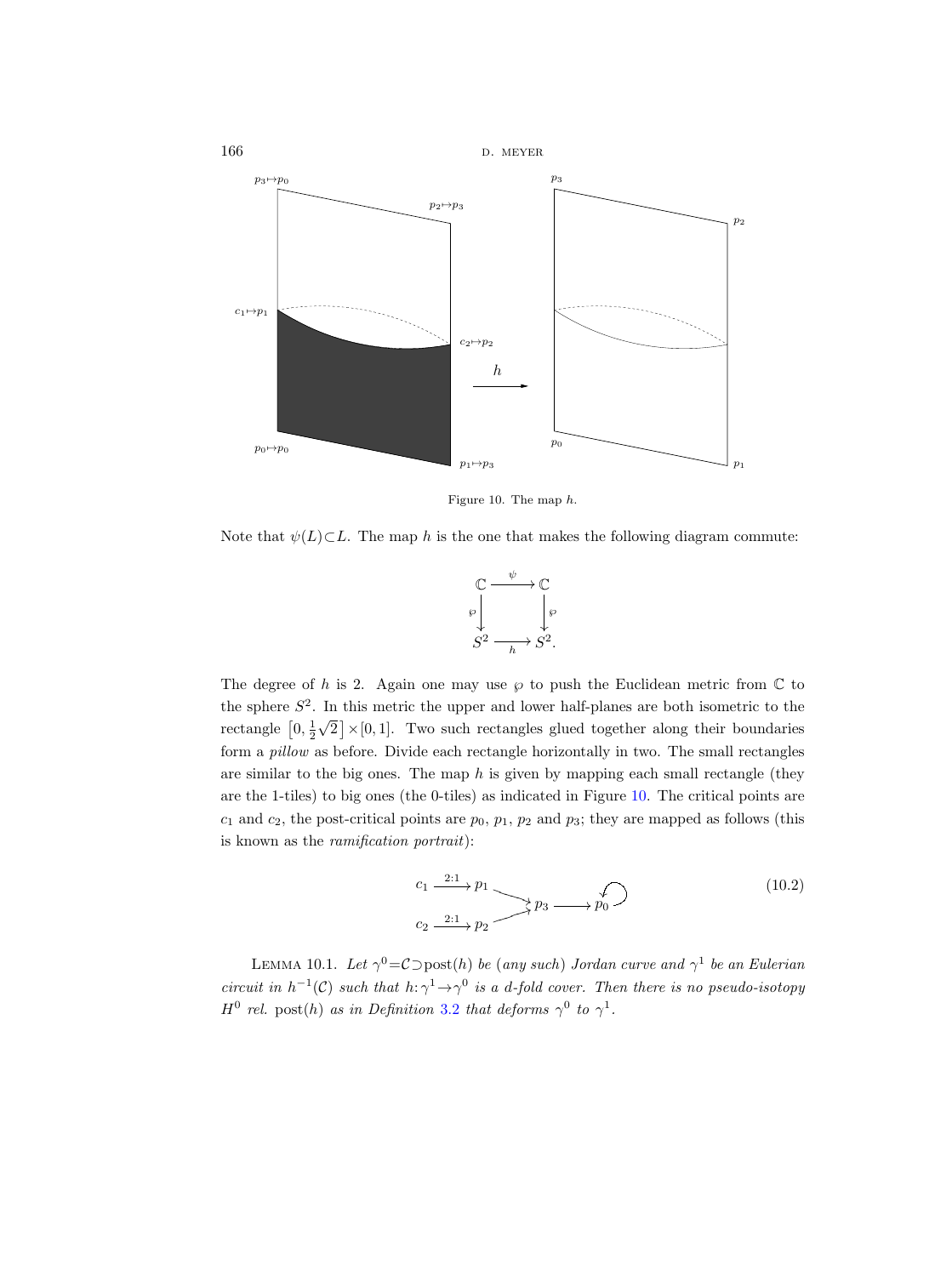

<span id="page-72-0"></span>Figure 11. An Eulerian circuit in  $h^{-1}(\mathcal{C})$  (case 1).

Sketch of proof. The proof is a (rather tedious) case-by-case analysis. There are however only two cases that are essentially different. One of each is presented.

Case 1. The curve C goes through  $p_0$ ,  $p_1$ ,  $p_2$  and  $p_3$  (in this cyclical order).

We fix an orientation of C. Let  $U_w$  and  $U_b$  be the two components of  $S^2 \backslash \mathcal{C}$ , where the positively oriented boundary of  $U_w$  is  $\mathcal{C}$ . The closures of  $U_w$  and  $U_b$  are the white and black 0-tiles  $X_w^0 = U_w \cup \mathcal{C}$  and  $X_b = U_b \cup \mathcal{C}$  as before. Similarly, we define the (white) 1-tiles as closures of components of  $h^{-1}(U_w)$ .

Since the degree of  $h$  is 2, there are two white 1-tiles. They intersect at the critical points  $c_1$  and  $c_2$ . The boundary of each 1-tile contains four points that are mapped to  $p_0, p_1, p_2$  and  $p_3$  (in this cyclical order). There are two different Eulerian circuits  $\gamma^1$ in  $h^{-1}(\mathcal{C})$  such that  $h: \gamma^1 \to \gamma^0$  is a 2-fold cover. They correspond to connecting the two 1-tiles either at  $c_1$  or at  $c_2$ . One situation (connection at  $c_2$ ) is shown in Figure [11.](#page-72-0) Note that the cyclical ordering of the post-critical points (shown as dots) is different from the one on C. Thus there is no pseudo-isotopy  $H^0$  as desired that deforms  $C=\gamma^0$  to  $\gamma^1$ .

When  $\mathcal C$  goes through the post-critical points in the order

$$
(p_0, p_2, p_1, p_3), (p_0, p_3, p_1, p_2)
$$
 or  $(p_0, p_3, p_2, p_1)$ ,

the same argument works.

Case 2. The curve C goes through  $p_0$ ,  $p_1$ ,  $p_3$  and  $p_2$  (in this cyclical order). The 0and 1-tiles are defined and colored as before (see §[2\)](#page-11-0).

As before, there are two different Eulerian circuits  $\gamma^1$  in  $h^{-1}(\mathcal{C})$ , such that  $h: \gamma^1 \to \gamma^0$ is a 2-fold cover. They correspond to whether the white 1-tiles are connected at  $c_1$  or  $c_2$ . Assume that they are connected at  $c_2$ . The argument when they are connected at  $c_1$  is again completely analogous.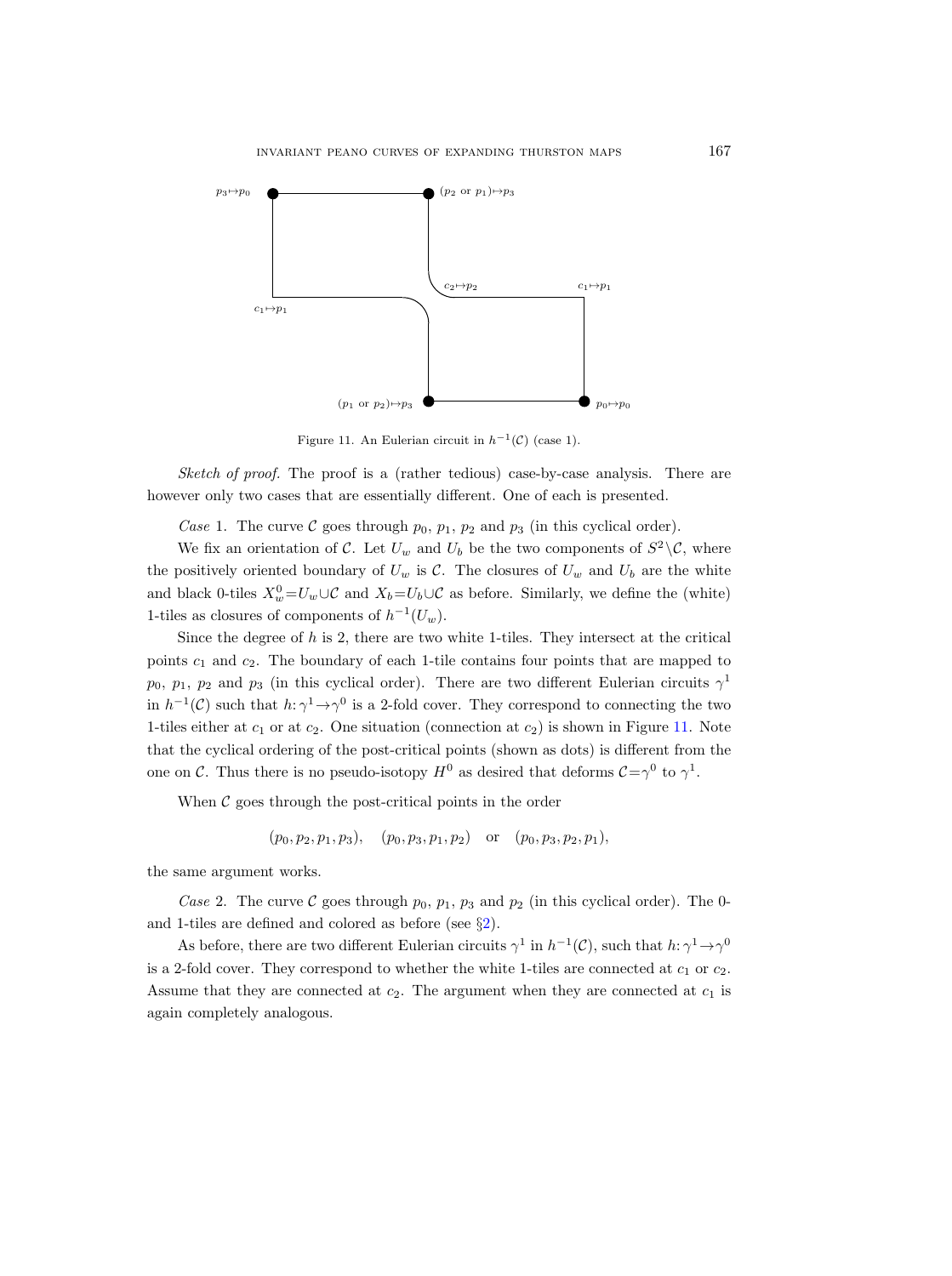

<span id="page-73-0"></span>Figure 12. Eulerian circuit (case 2).

Assume that the pseudo-isotopy  $H^0$  is as in Definition [3.2.](#page-15-0) Then  $H^0$  deforms (the white 0-tile)  $X_w^0$  into the two 1-tiles.

In the following we work in the (orbifold) covering. Recall that  $X_w^0, X_b^0 \subset S^2$  are the white and black 0-tiles (given by  $\mathcal{C}$ ). Pull this tiling back by  $\wp$  to a tiling of  $\mathbb{C}$ . More precisely, a 0-tile  $\widetilde{X} \subset \mathbb{C}$  is the closure of one component of  $\wp^{-1}(U_{w,b})$ . Similarly as in the proof of [\(2.1\)](#page-12-0) one shows that  $\varphi: \widetilde{X} \to X_{w,b}$  is a homeomorphism. We color one such 0-tile  $\widetilde{X} \subset \mathbb{C}$  white or black if it is the preimage of  $X_w^0$  or  $X_b^0$ , respectively. This gives a tiling of the plane  $\mathbb C$  into white and black 0-tiles.

Recall that the ramification points of  $\wp$  are the points in  $\frac{1}{2}$  $\sqrt{2}\mathbb{Z}\times\mathbb{Z}$ . At each such ramified point  $c \in \frac{1}{2}$  $\sqrt{2}\mathbb{Z}\times\mathbb{Z}$ , two white and two black tiles intersect. Furthermore, the  $\sqrt{2}\mathbb{Z}\times\mathbb{Z}$ , two white and two black tiles intersect. map  $\wp$  is symmetric with respect to each such point. This means that  $\wp(c+z)=\wp(c-z)$ for all  $z \in \mathbb{C}$ . Thus the tiling of  $\mathbb{C}$  is pointwise symmetric with respect to each such point c.

We now define the 1-tiles in  $\mathbb C$ . They may be obtained in two different ways; either as preimages of 1-tiles in  $S^2$  by  $\wp$ , or as preimages of 0-tiles  $\widetilde{X} \subset \mathbb{C}$  by  $\psi$  [\(10.1\)](#page-70-0).

Fix one white 0-tile  $\widetilde{X}\subset\mathbb{C}$ . Note that  $\widetilde{X}$  has four vertices  $\widetilde{p}_0, \widetilde{p}_1, \widetilde{p}_2, \widetilde{p}_3\in\frac{1}{2}$ .<br>√2Z×Z, they are mapped by  $\wp$  to  $p_0$ ,  $p_1$ ,  $p_2$  and  $p_3$ , respectively. We may assume that  $\tilde{p}_0=0$ .

As in Lemma [3.4,](#page-17-0) the pseudo-isotopy  $H^0$  lifts to a pseudo-isotopy (rel.  $\frac{1}{2}\sqrt{2}\mathbb{Z}\times\mathbb{Z}$ )  $\widetilde{H}^0$ :  $\mathbb{C}\times[0,1]\to\mathbb{C}$ . Note that  $\widetilde{H}^0$  deforms  $\widetilde{X}$  into two 1-tiles (in  $\mathbb{C}$ ) connected at a point  $\tilde{c}_2$ . Here  $\wp(\tilde{c}_2)=c_2$ .

The ordering of the post-critical points along  $C$  together with  $(10.2)$  implies that the situation looks as in Figure [12.](#page-73-0) Here " $\mapsto \tilde{p}_j$ " labels a point  $\tilde{z}$  that satisfies  $h(\wp(\tilde{z}))=p_j$ .

The symmetry of the 1-tiles with respect to the point  $\tilde{c}_2$  implies that

$$
2\tilde{c}_2 = \tilde{p}_3 = \tilde{p}_1 + \tilde{p}_2.
$$

Note that  $\tilde{c}_2$  and  $\tilde{p}_1$  are contained in the same 1-tile  $\tilde{X}^1$ , which contains  $\tilde{p}_0=0$ . There are two 0-tiles containing  $\tilde{p}_0$ , symmetric with respect to the origin. Thus (here i denotes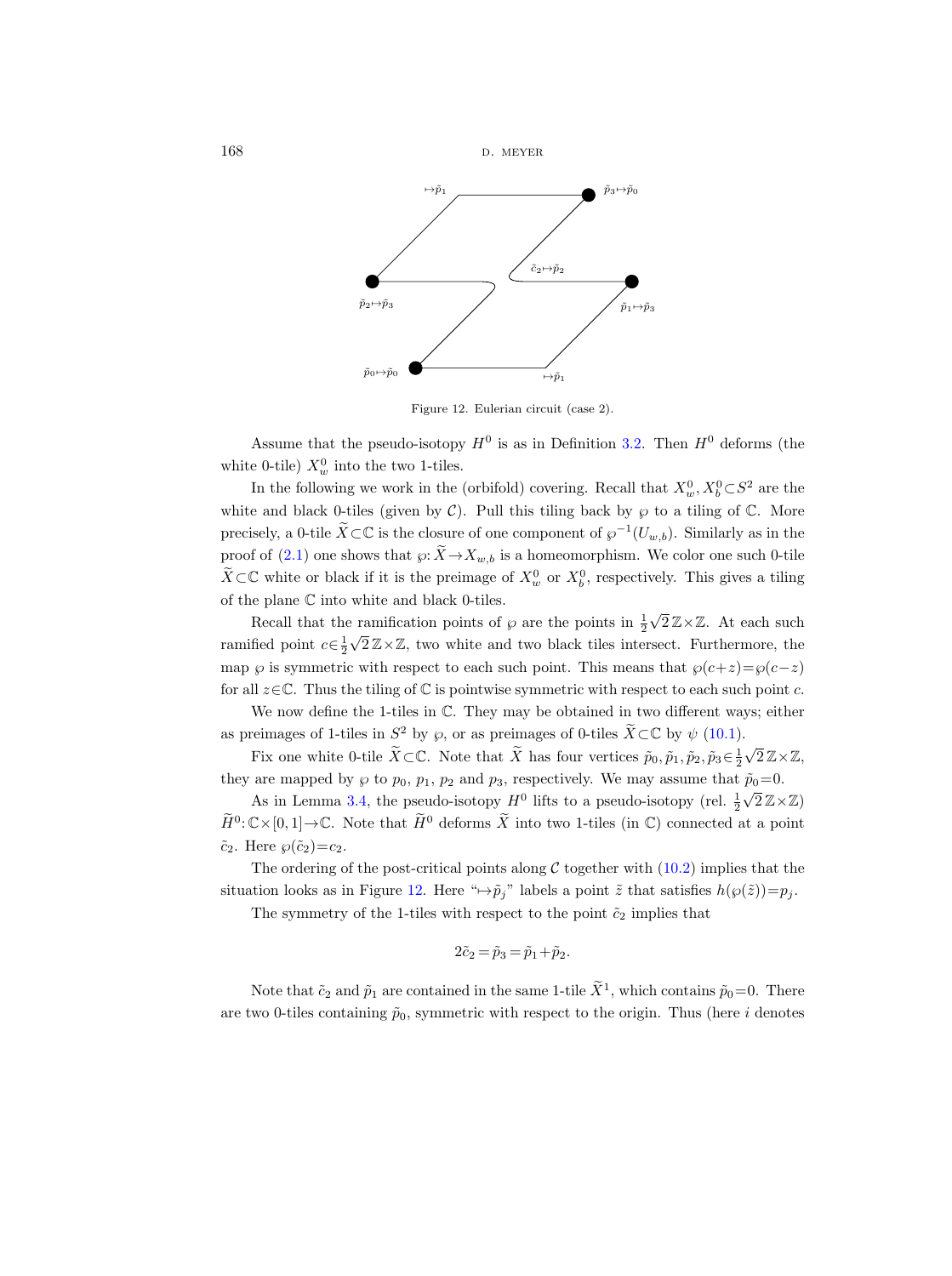the imaginary unit)

$$
\pm \psi(\widetilde{X}^1) = \pm \sqrt{2}i\widetilde{X}^1 = \widetilde{X}.
$$

Therefore

$$
\pm\sqrt{2}i\tilde{c}_2 = \tilde{p}_2
$$
 and  $\pm\sqrt{2}i\tilde{p}_1 = \tilde{p}_3$ .

Combining these three equations yields

$$
\tilde{p}_2 = \pm \sqrt{2}i\tilde{c}_2 = \pm \frac{1}{2}\sqrt{2}i\tilde{p}_3 = \pm \frac{1}{2}\sqrt{2}i(\pm \sqrt{2}i\tilde{p}_1) = -\tilde{p}_1.
$$

Thus,

$$
\tilde{p}_3 = \tilde{p}_1 + \tilde{p}_2 = 0,
$$

which is a contradiction.

If C goes through the post-critical points in the cyclical order  $p_0$ ,  $p_2$ ,  $p_3$  and  $p_1$ , the argument is completely analogous to the one above.  $\Box$ 

## 11. Open problems and concluding remarks

A rational map of degree d can naturally be viewed as a point in  $\mathbb{C}^{2d+1}$  via its coefficients. Consider a post-critically finite rational map f without periodic critical points. This is an expanding Thurston map in our sense, the Julia set is all of  $S^2$ . Rees [\[Re1\]](#page-76-0) has shown that such a map can be disturbed in a set of positive measure (in  $\mathbb{C}^{2d+1}$ ) such that the Julia set stays  $S^2$ .

Open problem 1. Let f be a rational map with Julia set  $S^2$ . Does Theorem [1.1](#page-1-0) hold in this case?

On the other hand one may ask if the theorem continues to hold if the Julia set is not the whole sphere. This however is false. Namely, Kameyama [\[Ka,](#page-75-0) §4] gives an example of a post-critically finite rational map where no such semi-conjugacy exists.

Finally one can ask if a corresponding result holds in the group case.

*Open problem* 2. Let  $\Gamma$  be a Gromov-hyperbolic group whose boundary at infinity is  $S^2$ . Is there a Peano curve  $\gamma: S^1 \to S^2$  which is invariant under a non-trivial normal subgroup of Γ?

A positive answer might conceivably open another line of attack on Cannon's conjecture.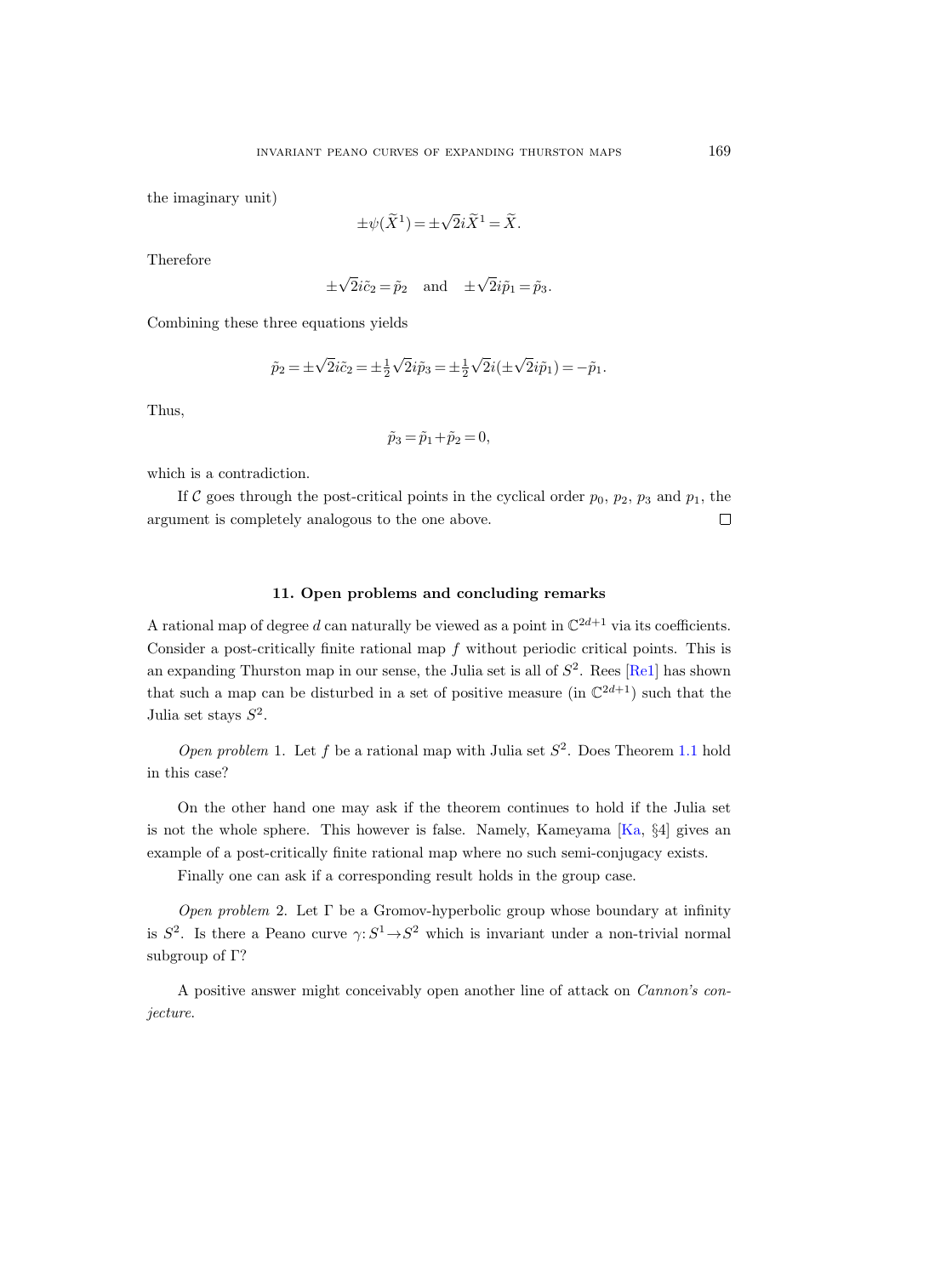## References

- [Ag] Agol, I., Criteria for virtual fibering. *J. Topol.*, 1 (2008), 269–284.
- [BM] Bonk, M. & Meyer, D., Expanding Thurston maps. Preprint, 2012. [arXiv:1009.3647 \[math.DS\]](http://arxiv.org/abs/1009.3647).
- [Bu] Buser, P., Geometry and Spectra of Compact Riemann Surfaces. Progress in Mathematics, 106. Birkhäuser, Boston, MA, 1992.
- [CFP1] CANNON, J.W., FLOYD, W.J. & PARRY, W.R., Finite subdivision rules. Conform. Geom. Dyn., 5 (2001), 153–196.
- $[CFP2]$  Expansion complexes for finite subdivision rules. I. Conform. Geom. Dyn., 10 (2006), 63–99.
- [CFP3] Constructing subdivision rules from rational maps. Conform. Geom. Dyn., 11 (2007), 128–136.
- [CT] Cannon, J. W. & Thurston, W. P., Group invariant Peano curves. Geom. Topol., 11 (2007), 1315–1355.
- [Da] DAVERMAN, R. J., *Decompositions of Manifolds*. Pure and Applied Mathematics, 124. Academic Press, Orlando, FL, 1986.
- [Do] Douady, A., Syst`emes dynamiques holomorphes, in Bourbaki Seminar, Vol. 1982/83, Astérisque, 105, pp. 39–63. Soc. Math. France, Paris, 1983.
- [DH1] DOUADY, A. & HUBBARD, J. H., Étude dynamique des polynômes complexes. Partie I. Publications Mathématiques d'Orsay, 84. Université de Paris-Sud, Département de Mathématiques, Orsay, 1984.
- $[DH2] \quad \quad Étude \; dynamic \; des \; polymômes \; complexes.$  Partie II. Publications Mathématiques d'Orsay, 85. Université de Paris-Sud, Département de Mathématiques, Orsay, 1985.
- [DH3]  $A$  proof of Thurston's topological characterization of rational functions. Acta Math., 171 (1993), 263–297.
- [Ga] Gabai, D., On 3-manifolds finitely covered by surface bundles, in Low-Dimensional Topology and Kleinian Groups (Coventry/Durham, 1984), London Math. Soc. Lecture Note Ser., 112, pp. 145–155. Cambridge University Press, Cambridge, 1986.
- [GH] GHYS, É. & DE LA HARPE, P.  $(eds.)$ , Sur les groupes hyperboliques d'après Mikhael Gromov. Progress in Mathematics, 83. Birkhäuser, Boston, MA, 1990.
- [Gr] Gromov, M., Hyperbolic groups, in Essays in Group Theory, Math. Sci. Res. Inst. Publ., 8, pp. 75–263. Springer, New York, 1987.
- [HP] HAÏSSINSKY, P. & PILGRIM, K. M., Coarse expanding conformal dynamics. Astérisque, 325 (2009).
- [HJ] Horn, R. A. & Johnson, C. R., Matrix Analysis. Cambridge University Press, Cambridge, 1990.
- <span id="page-75-0"></span>[Ka] KAMEYAMA, A., On Julia sets of postcritically finite branched coverings. II.  $S^1$ parametrization of Julia sets. J. Math. Soc. Japan, 55 (2003), 455–468.
- [Ke] Keller, K., Invariant Factors, Julia Equivalences and the (Abstract) Mandelbrot Set. Lecture Notes in Mathematics, 1732. Springer, Berlin–Heidelberg, 2000.
- [Kr] KREWERAS, G., Sur les partitions non croisées d'un cycle. *Discrete Math.*, 1 (1972), 333–350.
- [La] LATTÈS, S., Sur l'itération des substitutions rationnelles et les fonctions de Poincaré. C. R. Acad. Sci. Paris, 166 (1918), 26–28.
- [Le] Le GALL, J.-F., The topological structure of scaling limits of large planar maps. Invent. Math., 169 (2007), 621–670.
- [LP] LE GALL, J.-F. & PAULIN, F., Scaling limits of bipartite planar maps are homeomorphic to the 2-sphere. Geom. Funct. Anal., 18 (2008), 893–918.